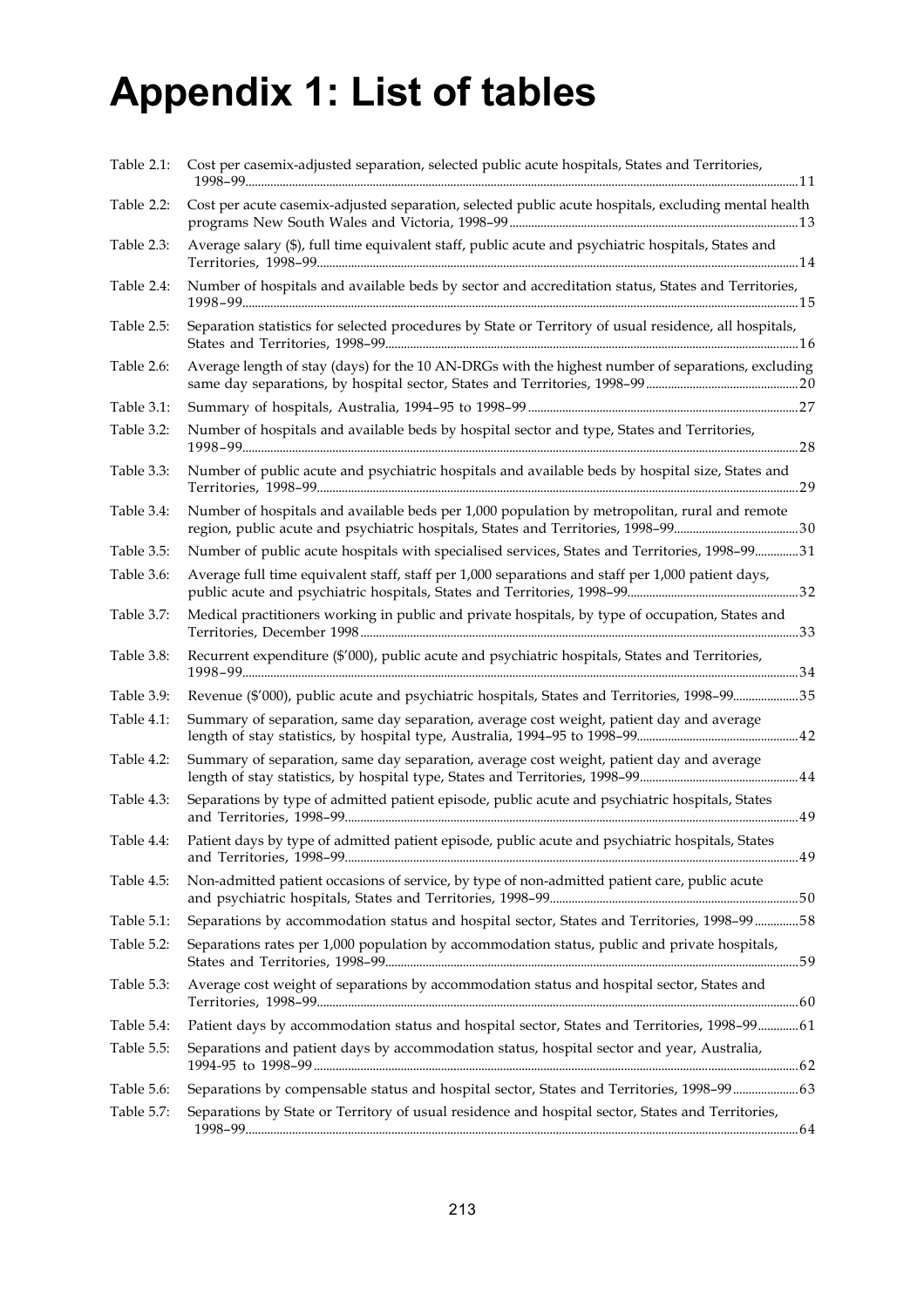| Table 5.8:  | Separation rates per 1,000 population by State or Territory of usual residence and hospital sector,                                                                                            |  |
|-------------|------------------------------------------------------------------------------------------------------------------------------------------------------------------------------------------------|--|
| Table 5.9:  | Per cent of separations by State or Territory of usual residence and hospital sector, States and                                                                                               |  |
| Table 5.10: | Average cost weight of separations by State or Territory of usual residence and hospital sector,                                                                                               |  |
|             | Table 5.11: Separations by type of episode of care and hospital sector, States and Territories, 1998-99 69                                                                                     |  |
|             | Table 5.12: Average length of stay (days) by type of episode of care and hospital sector,                                                                                                      |  |
|             |                                                                                                                                                                                                |  |
|             |                                                                                                                                                                                                |  |
|             | Table 5.15: Separations for patients over 70 years by type of episode of care and mode of separation, all                                                                                      |  |
| Table 5.16: | Separations by inter-hospital contracted patient status and hospital sector,                                                                                                                   |  |
| Table 6.1:  |                                                                                                                                                                                                |  |
| Table 6.2:  |                                                                                                                                                                                                |  |
| Table 6.3:  | Separations by age group and sex, private hospitals, States and Territories, 1998-99 81                                                                                                        |  |
| Table 6.4:  |                                                                                                                                                                                                |  |
| Table 6.5:  | Patient days by age group and sex, public hospitals, States and Territories, 1998-99 83                                                                                                        |  |
| Table 6.6:  | Patient days by age group and sex, private hospitals, States and Territories, 1998-99  84                                                                                                      |  |
| Table 6.7:  | Separations by Aboriginal or Torres Strait Islander status and hospital sector,                                                                                                                |  |
| Table 6.8:  | Separations by selected country/region of birth and hospital sector, Australia, 1998-99 90                                                                                                     |  |
| Table 7.1:  | Separation, same day separation, patient day and average length of stay statistics for National                                                                                                |  |
| Table 7.2:  | Separations for National Health Priority Areas, all hospitals, States and Territories, 1998-99 107                                                                                             |  |
| Table 7.3:  | Separation, same day separation, patient day and average length of stay statistics by principal                                                                                                |  |
| Table 7.4:  | Separation, same day separation, patient day and average length of stay statistics by principal                                                                                                |  |
| Table 7.5:  | Separations by principal diagnosis in ICD-10-AM groupings, public hospitals,                                                                                                                   |  |
| Table 7.6:  | Separations by principal diagnosis in ICD-10-AM groupings, private hospitals, States and                                                                                                       |  |
| Table 7.7:  | Patient days by principal diagnosis in ICD-10-AM groupings, public hospitals,                                                                                                                  |  |
| Table 7.8:  | Patient days by principal diagnosis in ICD-10-AM groupings, private hospitals,                                                                                                                 |  |
| Table 7.9:  | Separations for males by age group and principal diagnosis in ICD-10-AM groupings, all                                                                                                         |  |
|             | Table 7.10: Separations for females by age group and principal diagnosis in ICD-10-AM groupings, all                                                                                           |  |
|             | Table 7.11: Separations by number of diagnoses reported and hospital sector, States and Territories,                                                                                           |  |
|             | Table 7.12: Separation, same day separation, patient day and average length of stay statistics for the 30<br>principal diagnoses in 3-character ICD-10-AM groupings with the highest number of |  |
|             | Table 7.13: Separation, same day separation, patient day and average length of stay statistics for the 30<br>principal diagnoses in 3-character ICD-10-AM groupings with the highest number of |  |
|             | Table 7.14: Separations for the 30 principal diagnoses in 3-character ICD-10-AM groupings with the                                                                                             |  |
|             | highest number of separations, public hospitals, States and Territories, 1998-99130                                                                                                            |  |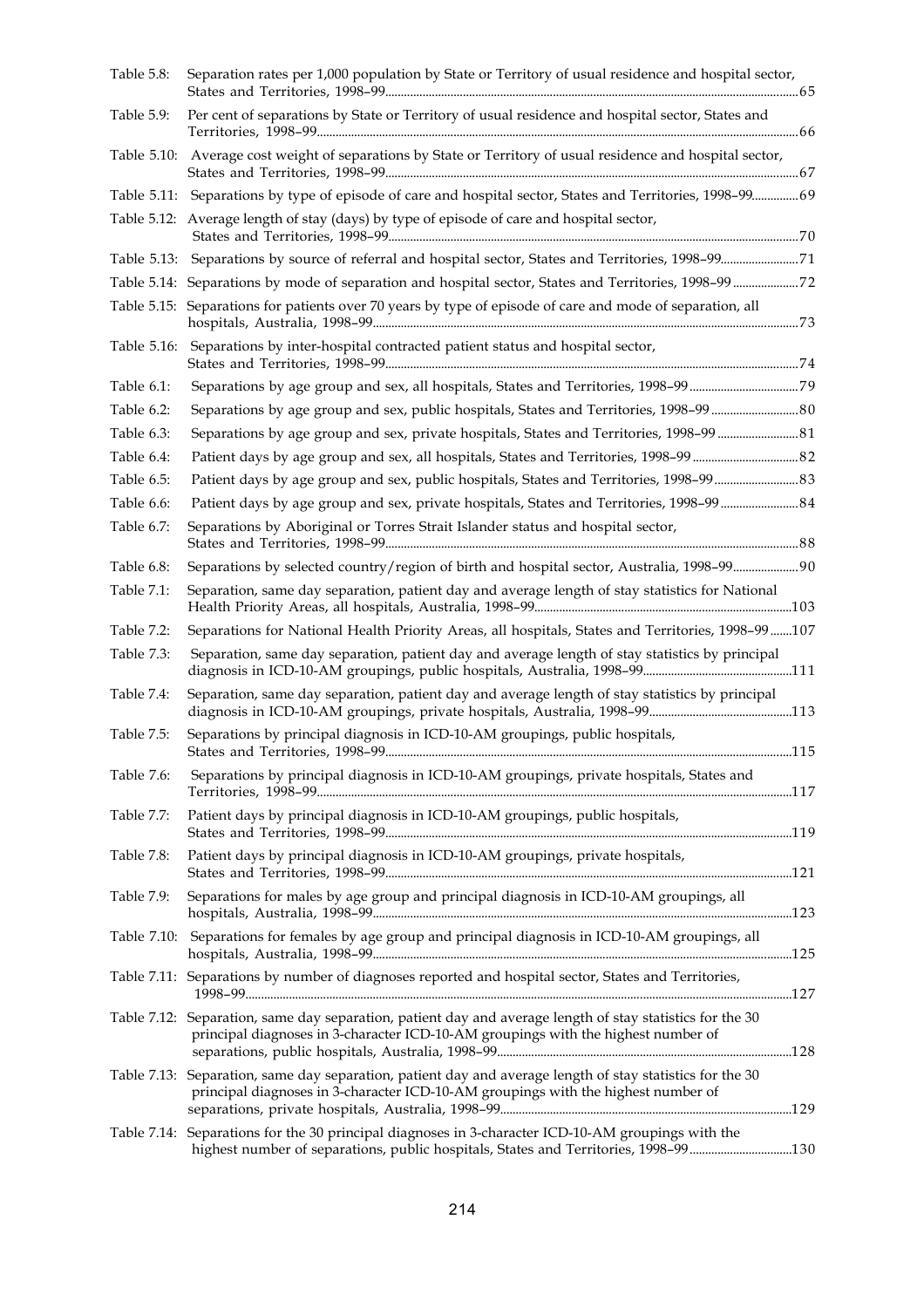|            | Table 7.15: Separations for the 30 principal diagnoses in 3-character ICD-10-AM groupings with the<br>highest number of separations, private hospitals, States and Territories, 1998-99131                   |
|------------|--------------------------------------------------------------------------------------------------------------------------------------------------------------------------------------------------------------|
|            | Table 7.16: Average length of stay (days) for the 30 principal diagnoses in 3-character ICD-10-AM groupings<br>with the highest number of separations, public hospitals, States and Territories, 1998-99132  |
|            | Table 7.17: Average length of stay (days) for the 30 principal diagnoses in 3-character ICD-10-AM groupings<br>with the highest number of separations, private hospitals, States and Territories, 1998-99133 |
|            | Table 7.18: Separations for males for the 30 principal diagnoses in 3-character ICD-10-AM groupings<br>with the highest number of separations, by age group, all hospitals, Australia, 1998-99134            |
|            | Table 7.19: Separations for females for the 30 principal diagnoses in 3-character ICD-10-AM groupings<br>with the highest number of separations, by age group, all hospitals, Australia, 1998-99 135         |
|            | Table 7.20: Separation, same day separation, patient day and average length of stay statistics by principal<br>diagnosis in ICD-10-AM groupings, public psychiatric hospitals, Australia, 1998-99 136        |
| Table 8.1: | Separation, same day separation, patient day and average length of stay statistics by principal                                                                                                              |
| Table 8.2: | Separation, same day separation, patient day and average length of stay statistics by principal                                                                                                              |
| Table 8.3: | Separations by principal procedure in ICD-10-AM groupings, public hospitals,                                                                                                                                 |
| Table 8.4: | Separations by principal procedure in ICD-10-AM groupings, private hospitals, States and                                                                                                                     |
| Table 8.5: | Patient days by principal procedure in ICD-10-AM groupings, public hospitals, States and                                                                                                                     |
| Table 8.6: | Patient days by principal procedure in ICD-10-AM groupings, private hospitals, States and                                                                                                                    |
| Table 8.7: | Separations for males by age group and principal procedure in ICD-10-AM groupings, all                                                                                                                       |
| Table 8.8: | Separations for females by age group and principal procedure in ICD-10-AM groupings, all                                                                                                                     |
| Table 8.9: | Separations by number of procedures reported and hospital sector, States and Territories,                                                                                                                    |
|            | Table 8.10: Separation, same day separation, patient day and average length of stay statistics for the 30<br>principal procedures in ICD-10-AM blocks with the highest number of separations, public         |
|            | Table 8.11: Separation, same day separation, patient day and average length of stay statistics for the 30<br>principal procedures in ICD-10-AM blocks with the highest number of separations, private        |
|            | Table 8.12: Separations for the 30 principal procedures in ICD-10-AM blocks with the highest number of                                                                                                       |
|            | Table 8.13: Separations for the 30 principal procedures in ICD-10-AM blocks with the highest number of                                                                                                       |
|            | Table 8.14: Average length of stay (days) for the 30 principal procedures in ICD-10-AM blocks with the<br>highest number of separations, public hospitals, States and Territories, 1998-99 166               |
|            | Table 8.15: Average length of stay (days) for the 30 principal procedures in ICD-10-AM blocks with the<br>highest number of separations, private hospitals, States and Territories, 1998-99167               |
|            | Table 8.16: Separations for males for the 30 principal procedures in ICD-10-AM blocks with the highest                                                                                                       |
|            | Table 8.17: Separations for females for the 30 principal procedures in ICD-10-AM blocks with the highest                                                                                                     |
|            | Table 8.18: Principal and additional procedures in ICD-10-AM groupings, public hospitals, States and                                                                                                         |
|            | Table 8.19: Principal and additional procedures in ICD-10-AM groupings, private hospitals, States and                                                                                                        |
| Table 9.1: | Separation, same day separation, patient day and average length of stay statistics by external                                                                                                               |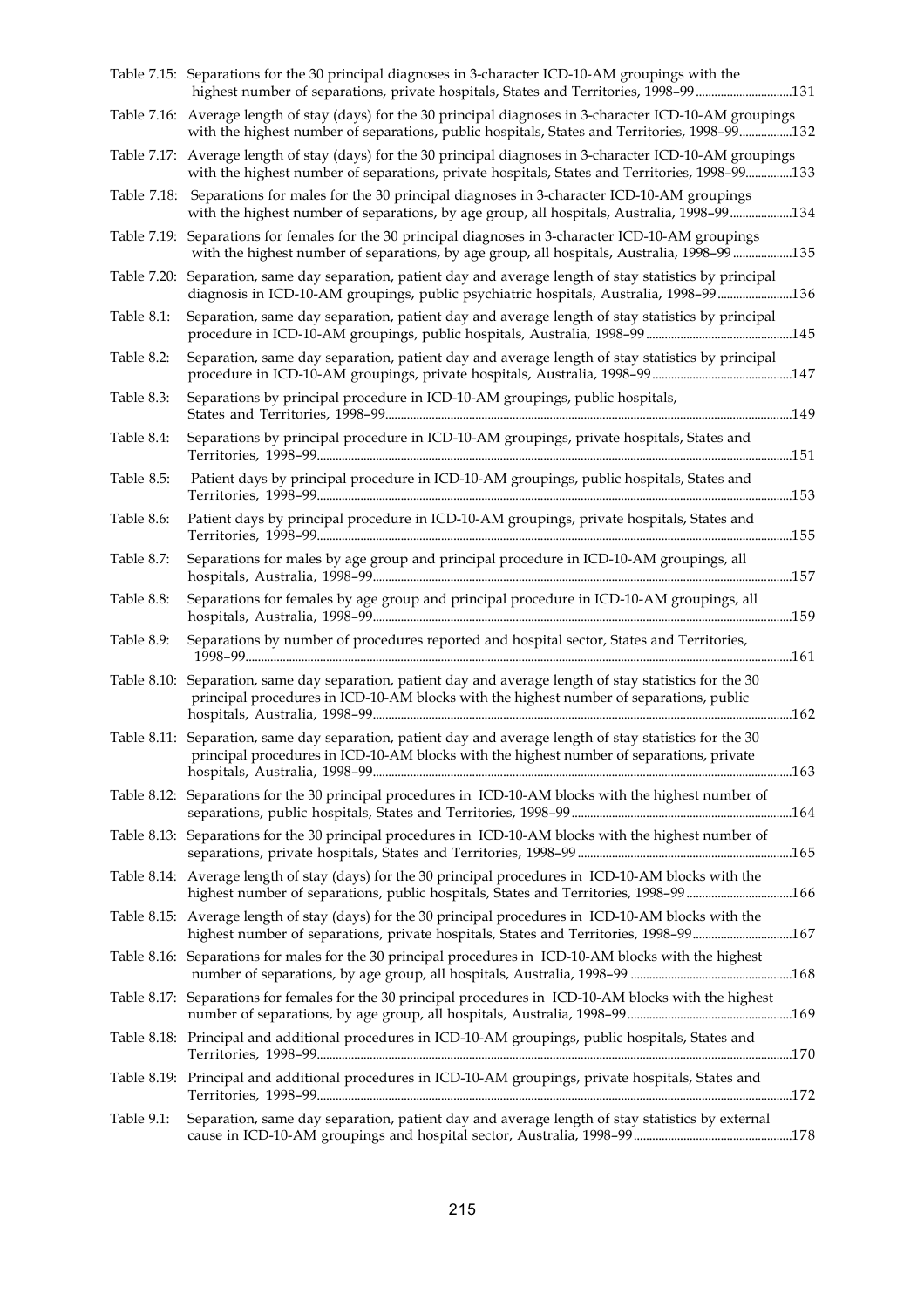|                   | Table 8.18: Principal and additional procedures in ICD-10-AM groupings, public hospitals, States and                                                                                                         |
|-------------------|--------------------------------------------------------------------------------------------------------------------------------------------------------------------------------------------------------------|
|                   | Table 8.19: Principal and additional procedures in ICD-10-AM groupings, private hospitals, States and                                                                                                        |
| Table 9.1:        | Separation, same day separation, patient day and average length of stay statistics by external                                                                                                               |
| Table 9.2:        | Separations by external cause in ICD-10-AM groupings and hospital sector, States and                                                                                                                         |
| Table 9.3:        | Patient days by external cause in ICD-10-AM groupings and hospital sector, States and                                                                                                                        |
| Table 9.4:        | Separations for males by external cause in ICD-10-AM groupings and age group, all hospitals,                                                                                                                 |
| Table 9.5:        | Separations for females by external cause in ICD-10-AM groupings and age group, all hospitals,                                                                                                               |
| Table 9.6:        | Separations by external cause in ICD-10-AM groupings and place of occurrence, all hospitals,                                                                                                                 |
| <b>Table 9.7:</b> | Separations by external cause in ICD-10-AM groupings and activity while injured, all hospitals,                                                                                                              |
| Table 9.8:        | Separations by external cause and principle diagnosis in ICD-10-AM groupings, all hospitals,                                                                                                                 |
|                   | Table 10.1: Separation, same day separation, patient day, average length of stay and cost statistics by Major                                                                                                |
|                   | Table 10.2: Separation, same day separation, patient day, average length of stay and cost statistics by Major                                                                                                |
|                   | Table 10.3: Separations by Major Diagnostic Category, public hospitals, State and Territories 1998-99197                                                                                                     |
|                   | Table 10.4: Separations by Major Diagnostic Category, private hospitals, State and Territories 1998-99198                                                                                                    |
|                   | Table 10.5: Patient days by Major Diagnostic Category, public hospitals, States and Territories, 1998-99 199                                                                                                 |
|                   | Table 10.6: Patient days by Major Diagnostic Category, private hospitals, States and Territories, 1998-99200                                                                                                 |
|                   | Table 10.7: Separation, same day separation, patient day, average length of stay and cost statistics for the<br>30 AN-DRGs with the highest number of separations, public hospitals, Australia, 1998-99  201 |
|                   | Table 10.8: Separation, same day separation, patient day, average length of stay and cost statistics for the<br>30 AN-DRGs with the highest number of separations, private hospitals, Australia, 1998-99202  |
|                   | Table 10.9: Separations for the 30 AR-DRGs version 4.0/4.1 with the highest number of separations, public                                                                                                    |
|                   | Table 10.10: Separations for the 30 AR-DRGs version 4.0/4.1 with the highest number of separations, private                                                                                                  |
|                   | Table 10.11: Average length of stay (days) for the 30 AR-DRGs version 4.0/4.1 with the highest number of                                                                                                     |
|                   | Table 10.12: Average length of stay (days) for the 30 AR-DRGs version 4.0/4.1 with the highest number of                                                                                                     |
|                   | Table 10.13: Separations for males for the 30 AR-DRGs version 4.0/4.1 with the highest number of hospital                                                                                                    |
|                   | Table 10.14: Separations for females for the 30 AR-DRGs version 4.0/4.1 with the highest number of hospital                                                                                                  |
|                   | Table 10.15: Separation, same day separation, patient day, average length of stay and cost statistics for the<br>30 AR-DRGs version 4.0/4.1 with the highest number of separations, public psychiatric       |
|                   | Table 10.16: Separations for Group 1 Error DRGs for the 10 principal procedures with the highest number of                                                                                                   |
|                   | Table 10.17: Separations for Group 2 Error DRGs for the 10 principal diagnoses with the highest number of                                                                                                    |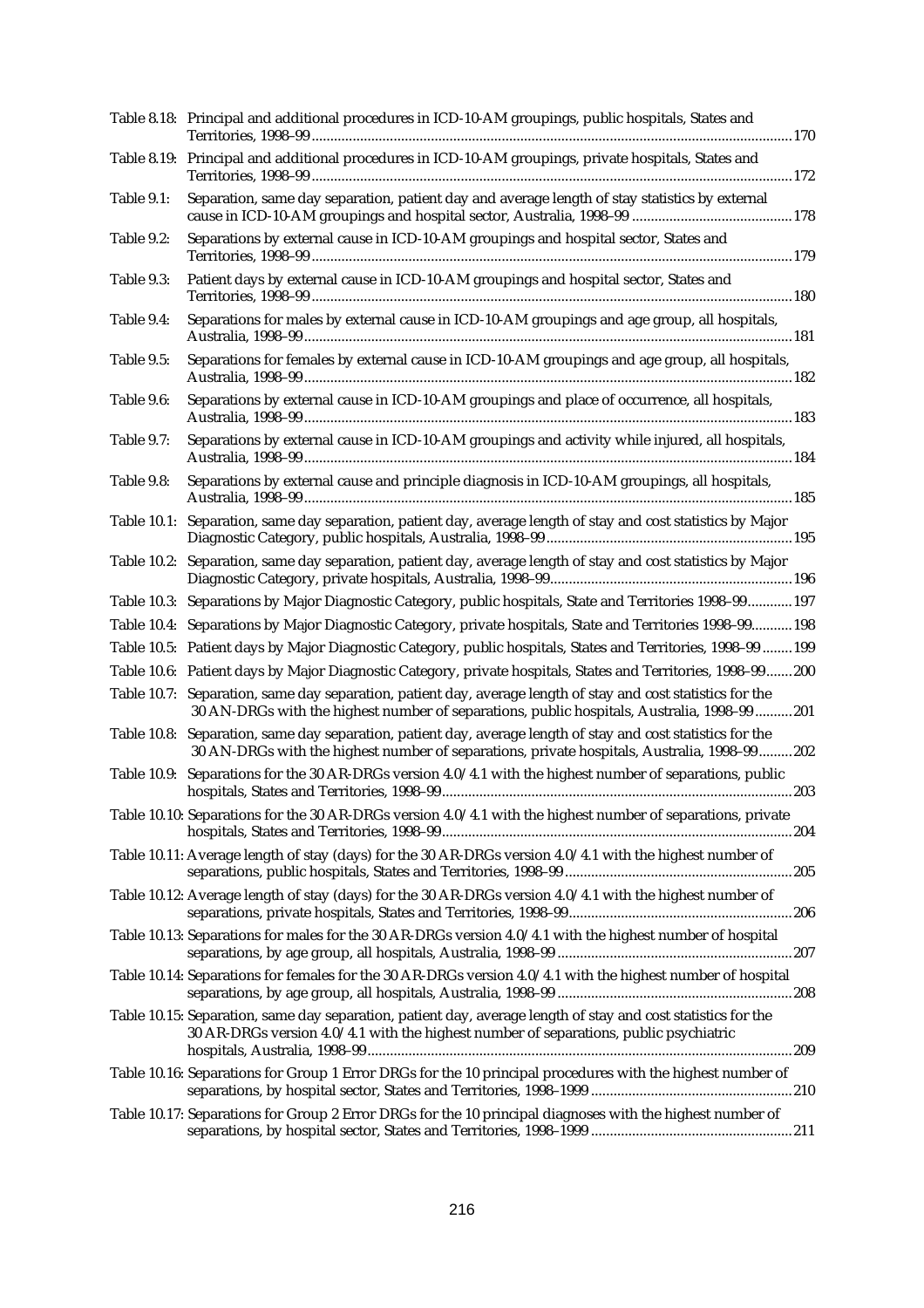| Table A3.1: Private hospital separations reported to the National Hospital Morbidity Database and the                                                                                    |  |
|------------------------------------------------------------------------------------------------------------------------------------------------------------------------------------------|--|
| Table A4.1: Summary of diseases and disease groups that changed chapters between ICD-10-AM and                                                                                           |  |
| Table A4.2: Examples of procedures and procedure groups that are included in an ICD-10-AM chapter<br>based on one body system and in an ICD-9-CM procedure chapter based on another body |  |
| Table A5.1: Summary of episodes of care other than acute in public acute hospitals selected                                                                                              |  |
| for Table 2.1Cost per casemix-adjusted separation(a) States and Territories, 1998-99243                                                                                                  |  |
| Table A8.1: Estimated resident population by age group and sex, States and Territories, 31 December                                                                                      |  |
| Table A8.2: Projected Aboriginal and Torres Strait Islander population by age group and sex, States and                                                                                  |  |
| Table A8.3: Estimated resident population by country/region of birth, Australia, 30 June 1998 255                                                                                        |  |
| Table A10.1:NHCDC average cost per separation, public hospitals, States and Territories,                                                                                                 |  |
| Table A10.2:NHCDC sample public hospital participation rate relative to population hospitals,                                                                                            |  |
| Table A10.3:NHCDC sample public hospital participation, States and Territories, Round 1 (1996-97),                                                                                       |  |
| Table A10.4:Separations for sample public hospitals and overall population hospitals, States and                                                                                         |  |
| Table A10.5: Average length of stay (days) for public hospitals, States and Territories, Round 1 (1996-97),                                                                              |  |
| Table A10.6:Number of DRGs by standard error range, public hospitals, AR-DRGs, version 4.1, 1998-99 260                                                                                  |  |
| Table A10.7: Average component costs by Major Diagnostic Category, public hospitals, AR-DRGs                                                                                             |  |
| Table A10.8: Core and overhead costs by component, public hospitals, AR-DRGs version 4.1, 1998-99  262                                                                                   |  |
| Table A10.9:Percentage of total costs by component, public hospitals, AR-DRGs version 4.1, 1998-99 262                                                                                   |  |
| Table A10.10:NHCDC average cost per separation, private hospitals, 1996-97 to 1998-99 263                                                                                                |  |
| Table A10.11:NHCDC sample private hospital participation rate relative to population hospitals,                                                                                          |  |
| Table A10.13:Number of DRGs by standard error range, private hospitals, AR-DRGs, version 4.1, 1998-99263                                                                                 |  |
| Table A10.15:Core and overhead costs by component, private hospitals, AR-DRGs version 4.1, 1998-99264                                                                                    |  |
| Table A10.16:Percentage of total costs by component, private hospitals, AR-DRGs version 4.1, 1998-99264                                                                                  |  |
| Table A10.14: Average component costs by Major Diagnostic Category, private hospitals, AR-DRGs version 4.1,                                                                              |  |
| Table A11.1: Average costs and selected parameters by hospital peer group, Australia, 1998-99273                                                                                         |  |
|                                                                                                                                                                                          |  |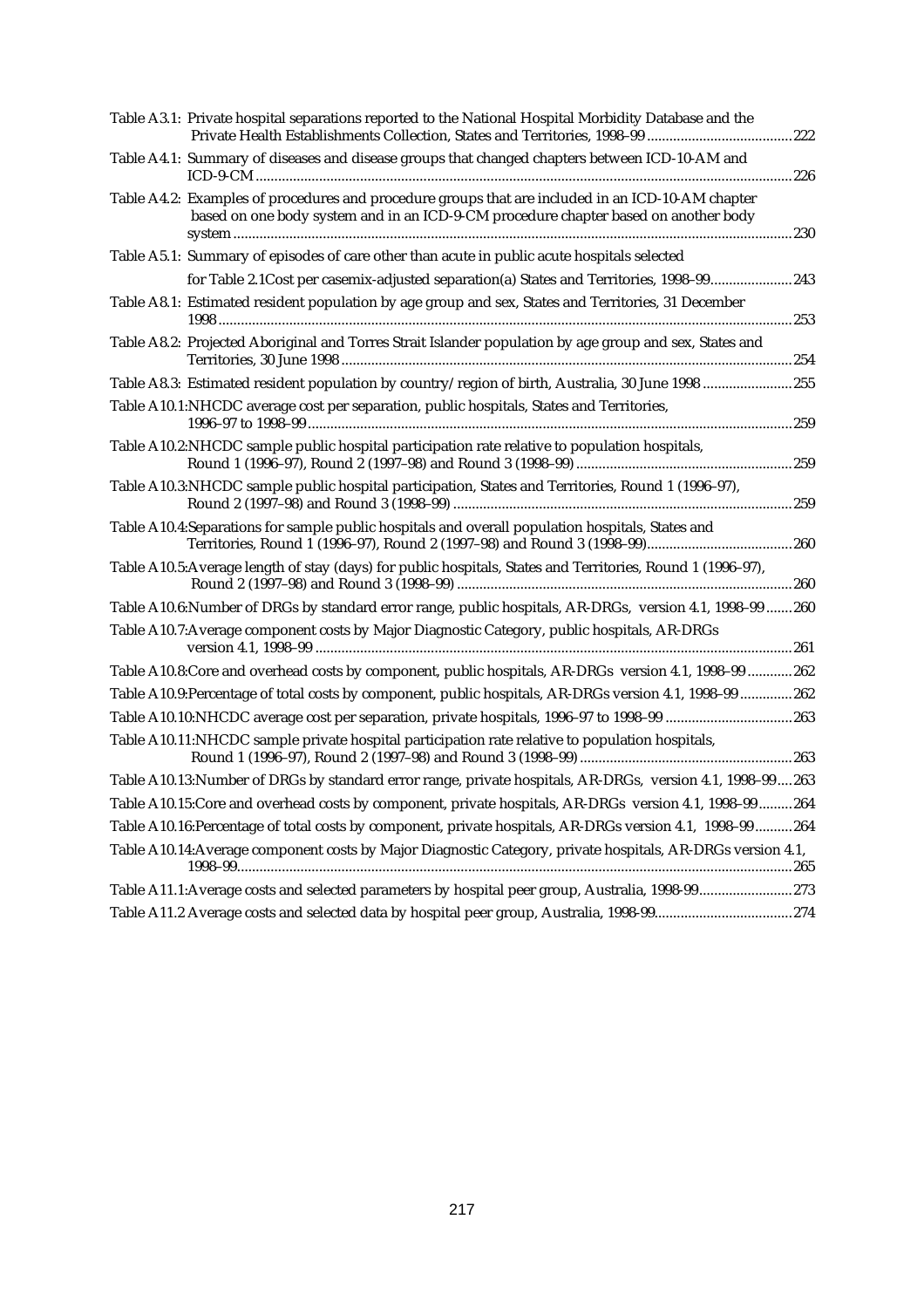# **Appendix 2: List of figures**

| Figure 4.1: | Separations and patient days per 1,000 population, public acute and private hospitals,                     |  |
|-------------|------------------------------------------------------------------------------------------------------------|--|
| Figure 4.2: | Average length of stay, public acute and private hospitals, Australia, 1994-95 to 1998-99 47               |  |
| Figure 4.3: | Separations by month of separation and length of stay, public hospitals, Australia, 1998-99 48             |  |
| Figure 4.4: | Separations by month of separation and length of stay, private hospitals, Australia, 1998-99 48            |  |
| Figure 5.1: | Separations per 1,000 population by Statistical Division of usual residence, public hospitals,             |  |
| Figure 5.2: | Separations per 1,000 population by Statistical Division of usual residence, private hospitals,            |  |
| Figure 6.1: | Separations per 1,000 population by age group and sex, public hospitals, Australia, 1998-99 85             |  |
| Figure 6.2: | Separations per 1,000 population by age group and sex, private hospitals, Australia, 1998-9985             |  |
| Figure 6.3: | Patient days per 1,000 population by age group and sex, public hospitals, Australia, 1998-99  86           |  |
| Figure 6.4: | Patient days per 1,000 population by age group and sex, private hospitals, Australia, 1998-9986            |  |
| Figure 6.5: |                                                                                                            |  |
| Figure 6.6: |                                                                                                            |  |
| Figure 6.7: | Separations per 1,000 population by sex, age group and reported Aboriginal or Torres Strait                |  |
| Figure 7.1: | Separations by principal diagnosis in ICD-9-CM chapter groupings and hospital sector,                      |  |
| Figure 7.2: | Patient days by principal diagnosis in ICD-9-CM chapter groupings and hospital sector,                     |  |
| Figure 7.3: | Separations per 1,000 population for cancer, by Statistical Division of usual residence,                   |  |
| Figure 7.4: | Separations per 1,000 population for mental disorders, by Statistical Division of usual                    |  |
| Figure 7.5: | Separations per 1,000 population for cardiovascular disease, by Statistical Division of usual              |  |
| Figure 7.6: | Separations per 1,000 population for injury and poisoning, by Statistical Division of usual                |  |
| Figure 7.7: | Separations per 1,000 population for asthma, by Statistical Division of usual residence,                   |  |
| Figure 7.6: | Separations per 1,000 population for diabetes, by Statistical Division of usual residence,                 |  |
|             | Figure 8.1: Separations by principal procedure, in ICD-10-AM chapter groupings, and hospital sector,       |  |
| Figure 8.2: | Patient days by principal procedure, in ICD-10-AM chapter groupings and hospital sector,                   |  |
|             | Figure 10.1: Separations by Major Diagnostic Category, public hospitals, State and Territories 1998-99193  |  |
|             | Figure 10.2: Patient Days by Major Diagnostic Category, public hospitals, State and Territories 1998-99194 |  |
|             |                                                                                                            |  |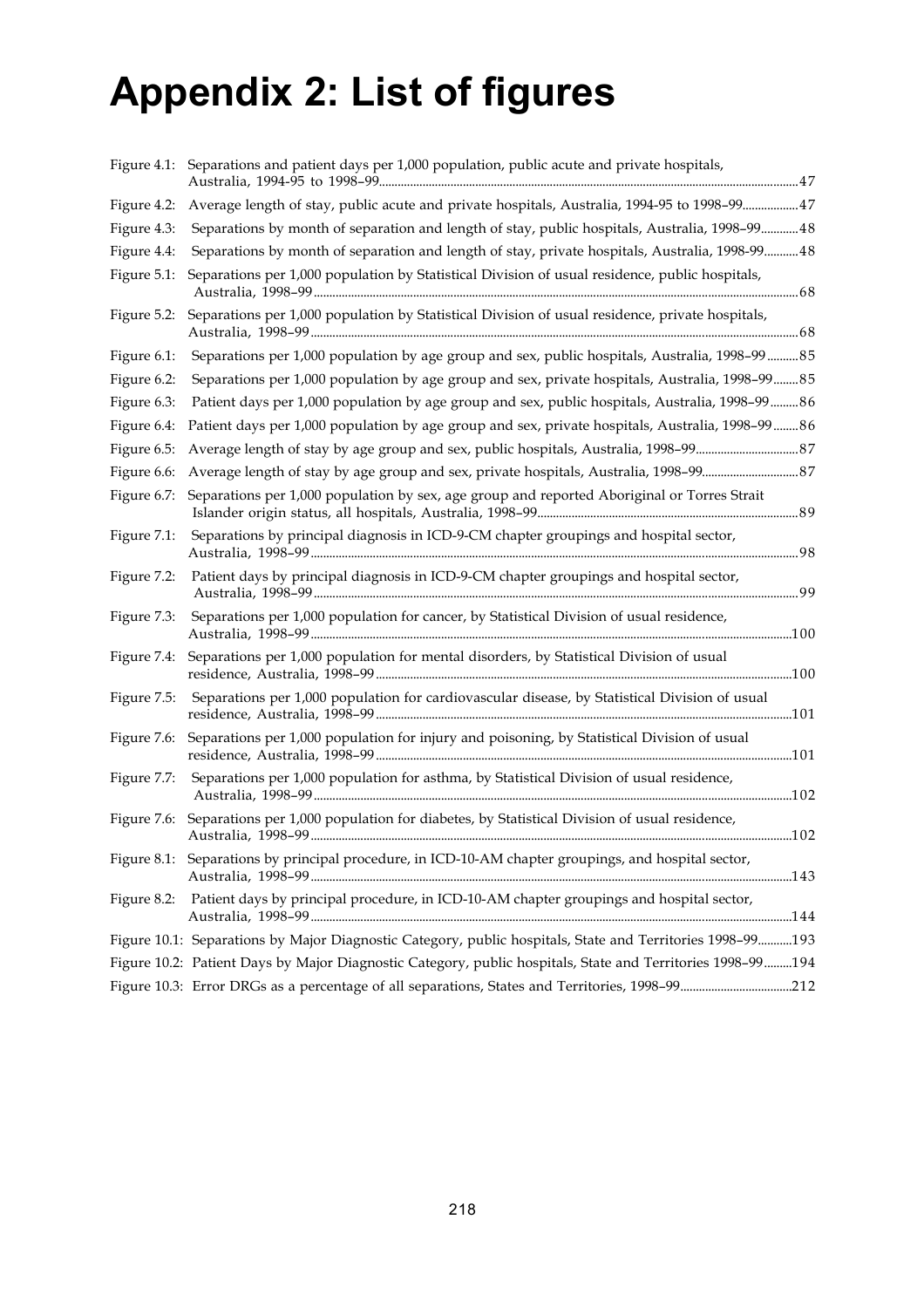## **Appendix 3: Technical notes**

## **Definitions**

If not otherwise indicated, data elements were defined according to the 1998–99 definitions in the *National Health Data Dictionary* Version 7.0 (summarised in the Glossary).

Unless otherwise specified:

- public acute hospitals and public psychiatric hospitals are included in the public hospital (public sector) category, and all public hospitals other than public psychiatric hospitals are included in the public acute hospital category.
- private psychiatric hospitals, private free-standing day hospital facilities and other private hospitals are included in the private hospital (private sector) category.

Data presented by State or Territory refer to the State or Territory of the hospital, not to the State or Territory of the usual residence of the patient. The exceptions are Tables 5.7, 5.8, 5.9 and 5.10, in which the State or Territory of usual residence of the patient is reported against the State or Territory of hospitalisation. Data presented in Table 2.4 are presented by State or Territory of usual residence. The maps in Chapters 5 and 7 are also based on data on the State or Territory and Statistical Division of usual residence of the patient (see below).

## **Data presentation**

Except as noted, where totals are provided in the tables, they include data only for those States and Territories for which data were available, as indicated in the tables. The exceptions are Table 2.3, Tables 4.3 and 4.4, and some tables for private hospitals in Chapters 7, 8 and 10. Although available, some data in these tables were not published, for confidentiality reasons. The abbreviation 'n.p.' has been used in these tables to denote this.

Throughout the publication, percentages may not add up to 100.0 due to rounding. Percentages and population rates printed as 0.0 or 0 may denote less than 0.05 or 0.5, respectively.

## **Population rates**

Summary population rates presented in Chapters 2, 4, 5 and 6 are age-standardised, calculated using the direct standardisation method and 5-year age groups. The total Australian population for 30 June 1991 was used as the population for which expected rates were calculated. The Australian Bureau of Statistics' population estimates for 31 December 1998 (Appendix 8) were used for the observed rates. The exceptions were Tables 6.7 and 6.8, for which the population estimates for the Aboriginal and Torres Strait Islander population (and the remainder of the population) and for the population for selected countries of birth for 30 June 1998, respectively, were used for the observed rates (Appendix 8). Rates in

Table 2.5 were standardised by sex as well as by age.

Crude population rates in Chapters 7, 8 and 10 and age group-specific rates in Chapter 6 were calculated using Australian Bureau of Statistics' population estimates for 31 December 1998 (Appendix 8). For Figure 6.7, 30 June 1998 estimates for the Aboriginal and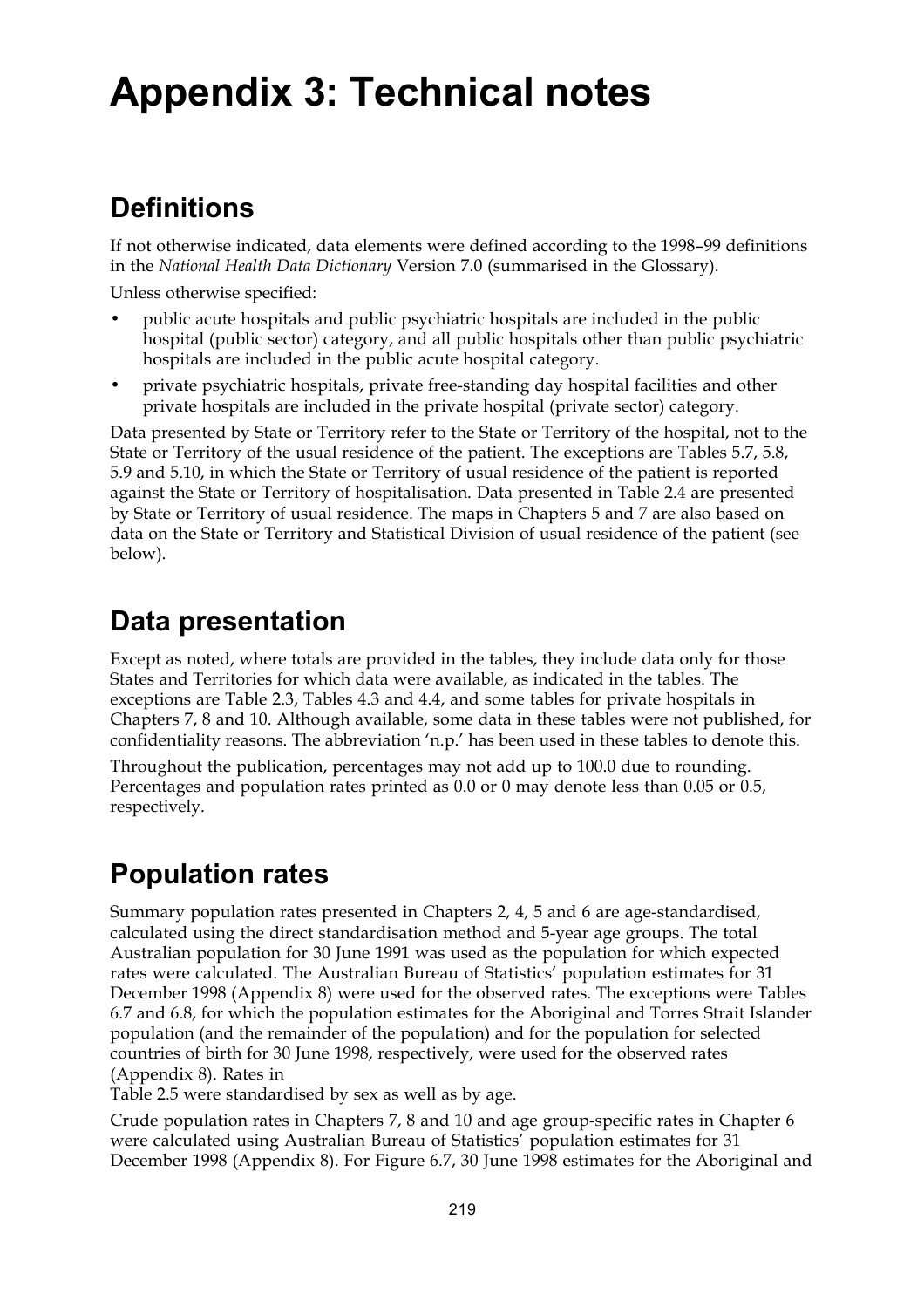Torres Strait Islander population and for the remainder of the population were used for age group-specific rates for the Aboriginal and Torres Strait Islander population and others.

## **Newborn episodes of care and the reporting of separations for patients aged less than 10 days**

The *Newborn* type of episode of care was introduced in 1998–99 to report a single episode of care for all patients aged 9 days or less at admission, regardless of their qualification status and whether they changed qualification status during their hospital stay. Thus these episodes can include qualified days only, a mixture of qualified days and unqualified days, or only unqualified days. Qualified days are considered to be the equivalent of acute care days and *Newborn* episodes with qualified days only are considered to be equivalent to *Acute care* episodes. *Newborn* episodes with no qualified days are considered to be equivalent to the previous category *Unqualified neonate*. In this report, *Newborn* episodes with at least one qualified day have been included in all the tables reporting separations.

Only Queensland, New South Wales, South Australia and Victoria implemented the new definition for 1998–99 and therefore were the only jurisdictions to report *Newborn* separations that had a mixture of qualified and unqualified days (see Table 5.11). For the other four jurisdictions, separations reported as *Acute care* separations for patients aged less than 10 days are included in the National Hospital Morbidity Database and this report as *Newborn* episodes with qualified days only. Separations reported as *Unqualified neonates* are included as *Newborn* episodes with no qualified days.

Previously, New South Wales, Queensland and South Australia (public hospitals) had counted separate episodes of care within a hospital stay as individual separations. With the implementation of the *Newborn* definition, they began to count each hospitalisation of a patient admitted under the age of 10 days as one separation (as Victoria had been doing prior to 1 July 1998). This change is likely to have resulted in a slight reduction in the number of separations for these States in 1998–99 compared with 1997–98, and a slight increase in their average lengths of stay.

In 1998–99, the Australian Capital Territory and Western Australia counted separations for patients aged 10 days or less on admission as qualified (*Acute care*) if at least one day was qualified. Tasmania and the Northern Territory continued to report a new episode of care for patients aged less than 10 days at admission with each change in qualification status. The reporting method used in Tasmania and the Northern Territory may mean that there were more separations for patients under the age of 10 days for these jurisdictions, relative to others, and that they had a lower average length of stay.

## **Data on Statistical Division of usual residence**

Data on the Statistical Division of usual residence of admitted patients are presented in maps in Chapter 5 (Figures 5.1 and 5.2) and Chapter 7 (Figures 7.3 to 7.8). The data used for these maps were derived from data supplied for each separation by the States and Territories for the National Hospital Morbidity Database on the area of usual residence of the patients. The *National Health Data Dictionary* specifies that these data should be provided as the State or Territory and the Statistical Local Area (SLA) of usual residence. SLAs are small units within the Australian Bureau of Statistics' Australian Standard Geographical Classification (ASGC), and can be aggregated to Statistical Divisions for reporting, as in the maps in this publication. The data on the State or Territory of usual residence are reported in Chapter 5 (Tables 5.7, 5.8, 5.9 and 5.10).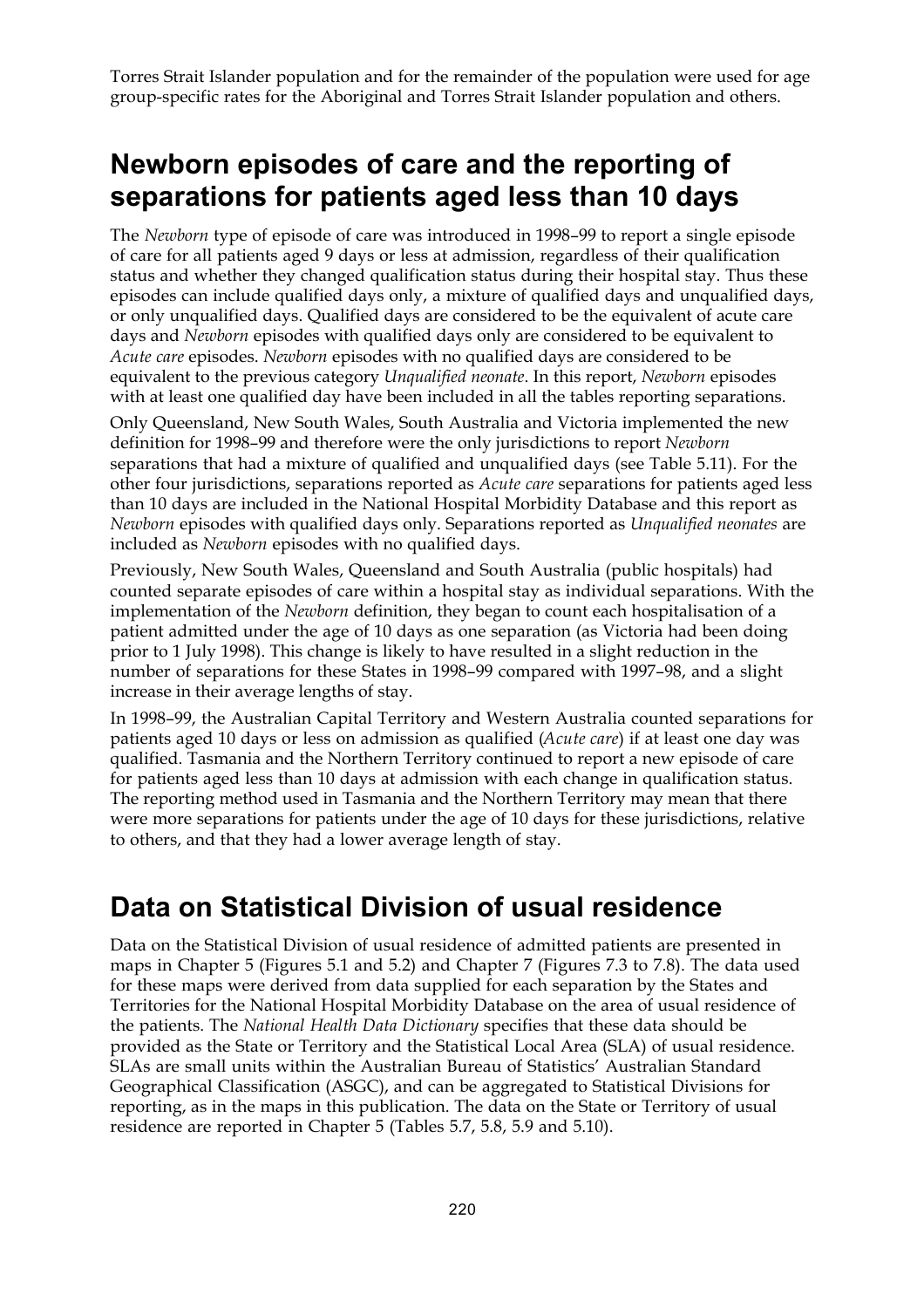Although most separations included data on the State or Territory of usual residence, not all States and Territories were able to provide information on the area of usual residence in the form of an SLA code, using the 1998 edition of the ASGC. If SLA information was unavailable for a patient then postcode was requested. The Institute then mapped the supplied data to the standard, as far as possible. SLAs were derived from postcodes based on the probabilities that persons for whom a postcode was reported were resident in each SLA. Similarly, 1998 SLA codes were derived from SLA codes from earlier editions of the ASGC on a probabilistic basis. The standardised data were then aggregated to Statistical Division data for reporting.

New South Wales, Victoria and the Australian Capital Territory were able to provide SLA codes for both patients usually resident in the jurisdiction and patients not usually resident in the jurisdiction. Queensland, the Northern Territory, Tasmania and South Australia provided SLA codes (or Local Government Area codes) for patients usually resident in the jurisdiction and postcodes for patients usually resident elsewhere. Western Australia provided SLA codes for patients in public psychiatric hospitals and postcodes for all their other patients.

The mapping process identified missing, invalid and superseded codes, but resulted in 98.8% of records being assigned SLA codes. To enable further analysis of the SLA information on area of usual residence, it was aggregated to Statistical Sub-Division and Statistical Division levels. Data for the two Statistical Divisions in the Australian Capital Territory were combined for mapping purposes because of the very small population of one of the Statistical Divisions.

## **Private hospitals in the National Hospital Morbidity Database**

Chapter 1 and the Internet tables for Appendix 7 include details of the private hospitals included in the National Hospital Morbidity Database. Data were not provided for 1998–99 for 12 private free-standing day hospital facilities and one other private hospital in Victoria, three private free-standing day hospital facilities in South Australia, one private freestanding day hospital facility and four other private hospitals in Tasmania, six private freestanding day hospital facilities and one private hospital in the Australian Capital Territory, and the one private hospital in the Northern Territory. In addition, about 5.6% of private hospital separations data for Western Australia were not included (mainly for hospitals other than free-standing day hospital facilities); the Western Australian data were provided as at 31 December 1999, and some private hospitals had been unable to finalise their data by then due to system problems associated with the introduction of ICD-10-AM.

The Australian Bureau of Statistics (ABS) collates summary hospital morbidity data from private hospitals in its Private Hospital Establishments Collection. In 1998–99, the Private Health Establishments Collection reported 1,986,299 separations (ABS unpublished data), compared with 1,875,358 separations reported for the National Hospital Morbidity Database.

This discrepancy of 110,941 separations (5.6%) (40,980 for private free-standing day hospital facilities and 69,961 for other private hospitals) may be due to the use of differing definitions or different interpretations of definitions, or differences in the quality of the data provided for different purposes. It is also likely to reflect the omission of some private hospitals from the National Hospital Morbidity Database and also some separations for some private hospitals that were otherwise included in the database. The Private Health Establishments Collection included all private acute and psychiatric hospitals licensed by State and Territory health authorities and all private free-standing day hospital facilities approved by the Department of Health and Aged Care.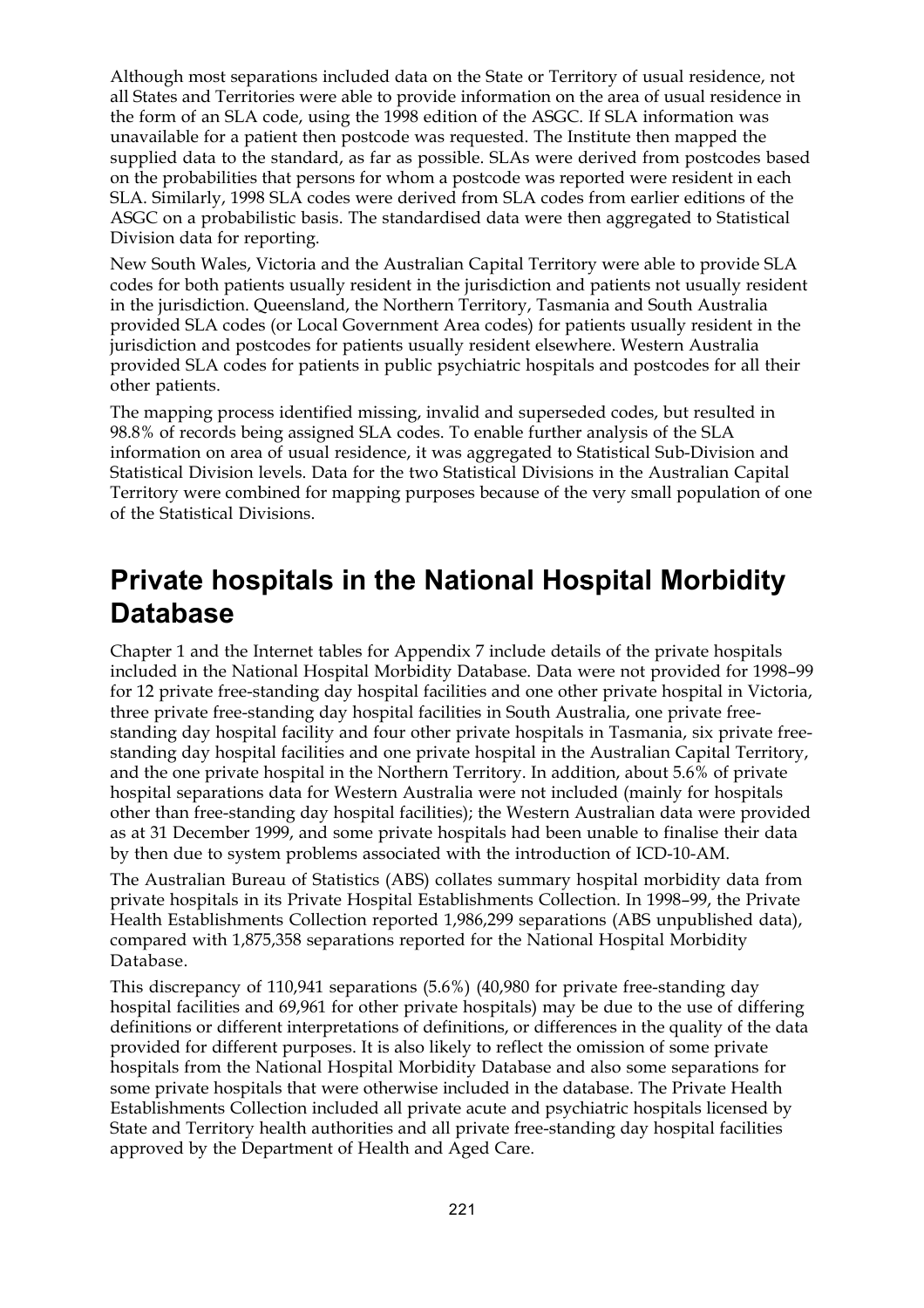Fewer separations were reported to the National Hospital Morbidity Database for 1998–99 than to the Private Health Establishments Collection for all geographical areas for which data are available from the Private Health Establishments Collection (ABS, unpublished data) (Table A3.1).

| Table A3.1: Private hospital separations reported to the National Hospital Morbidity Database and |
|---------------------------------------------------------------------------------------------------|
| the Private Health Establishments Collection, States and Territories, 1998–99                     |

|                                       | <b>NSW-ACT</b>                                                    | <b>Vic</b> | Qld     | <b>WA</b>                                           | SA-NT   | <b>Tas</b> | <b>Total</b> |
|---------------------------------------|-------------------------------------------------------------------|------------|---------|-----------------------------------------------------|---------|------------|--------------|
|                                       |                                                                   |            |         | AIHW National Hospital Morbidity Database           |         |            |              |
| All private hospitals                 | 583.507                                                           | 495,667    | 411,279 | 186.997                                             | 150.741 | 47,167     | 1,875,358    |
| Free-standing day hospital facilities | 123,835                                                           | 47,063     | 70,831  | 9,994                                               | 8,310   | 1,106      | 261,139      |
| Other private hospitals               | 459,672                                                           | 448,604    | 340,448 | 177,003                                             | 142,431 | 46,061     | 1,614,219    |
|                                       |                                                                   |            |         | <b>ABS Private Health Establishments Collection</b> |         |            |              |
| All private hospitals                 | 599,132                                                           | 545,220    | 412,714 | 205,773                                             | 165,311 | 58,189     | 1,986,299    |
| Free-standing day hospital facilities | 131,871                                                           | 65,261     | 71,895  | 12,863                                              | 16,466  | 3,763      | 302,119      |
| Other private hospitals               | 467,261                                                           | 479,959    | 340,819 | 192,870                                             | 148,845 | 54,426     | 1,684,180    |
|                                       | Difference between the AIHW and ABS data collections- separations |            |         |                                                     |         |            |              |
| All private hospitals                 | 15,625                                                            | 49,553     | 1.435   | 18.736                                              | 14,570  | 11,022     | 110,941      |
| Free-standing day hospital facilities | 8.036                                                             | 18,198     | 1.064   | 2.869                                               | 8.156   | 2.657      | 40.980       |
| Other private hospitals               | 7,589                                                             | 31,355     | 371     | 15,867                                              | 6.414   | 8,365      | 69,961       |
|                                       | Difference between the AIHW and ABS data collections-per cent     |            |         |                                                     |         |            |              |
| All private hospitals                 | 2.6                                                               | 9.1        | 0.3     | 9.1                                                 | 8.8     | 18.9       | 5.6          |
| Free-standing day hospital facilities | 6.1                                                               | 27.9       | 1.5     | 22.3                                                | 49.5    | 70.6       | 13.6         |
| Other private hospitals               | 1.6                                                               | 6.5        | 0.1     | 8.2                                                 | 4.3     | 15.4       | 4.2          |

These discrepancies seem to reflect major differences in coverage of the National Hospital Morbidity Database and the Private Health Establishments Collection. That is, they seem to reflect the omission from the National Hospital Morbidity Database of all six private freestanding day hospital facilities and one private hospital in the Australian Capital Territory (reflected in the Private Hospital Establishments Collection separation counts for New South Wales and the Australian Capital Territory combined), 12 private free-standing day hospital facilities and one other private hospital in Victoria, three private free-standing day hospital facilities in South Australia, the one private hospital in the Northern Territory (reflected in the Private Hospital Establishments Collection separation counts for South Australia and the Northern Territory combined), one private free-standing day hospital facility and four other private hospitals in Tasmania, and the data for some private hospital separations for some Western Australian hospitals.

However, because of possible differences in definitions used and data quality between the two data collections, it cannot be concluded that the discrepancies represent exact measures of the numbers of separations for the omitted hospitals.

## **Patient days**

Patient days provide information on the length of stay of patients and are calculated as the difference between the separation date and admission date, less any leave days. Same day patients are allocated a length of stay of one day.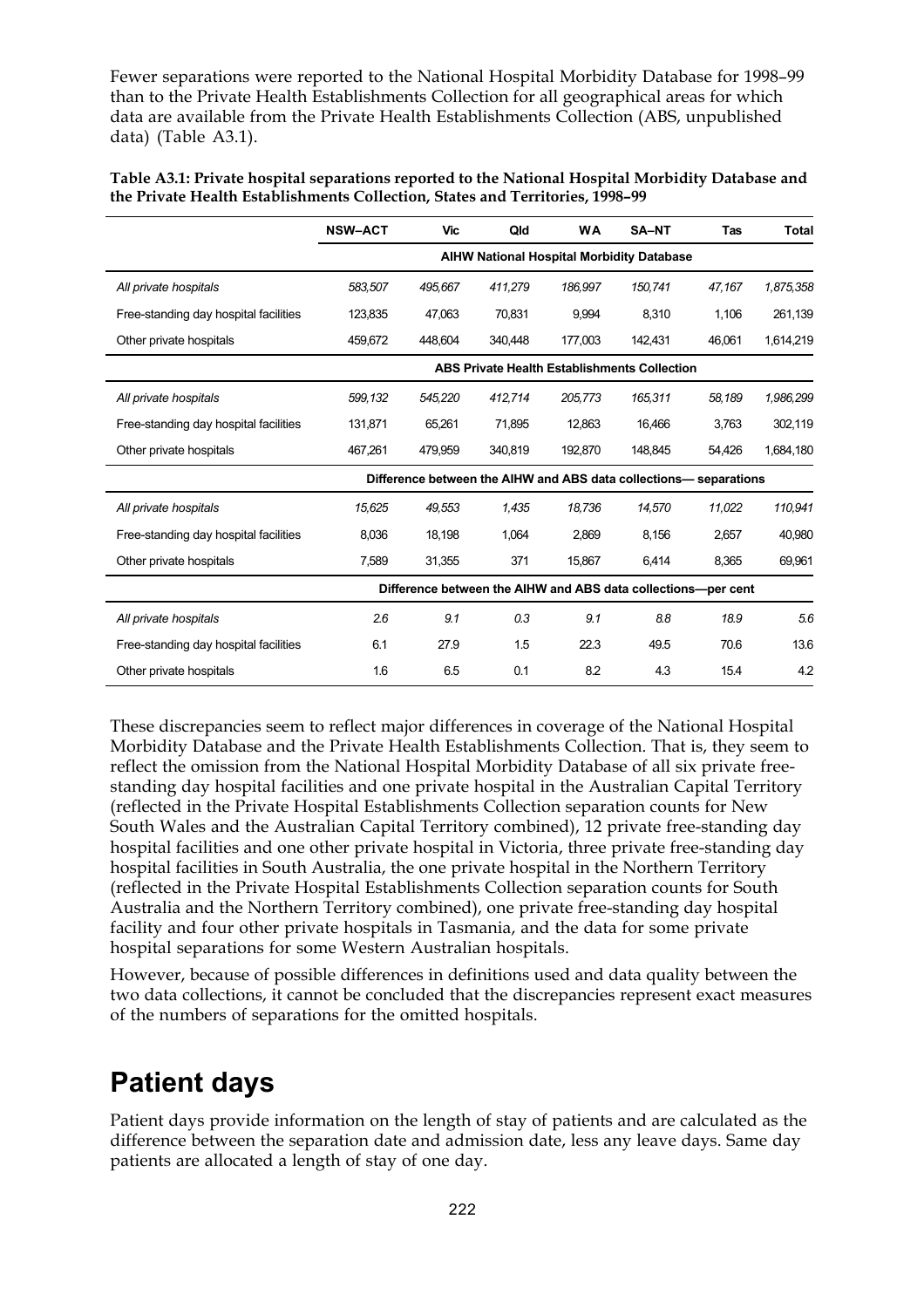As the databases contain records for patients separating from hospital during the year, this definition means that not all patient days reported will have occurred in the reporting period (1 July 1998 to 30 June 1999) and, therefore, cannot be used to calculate accurate financial year-based activity estimates. It is expected, however, that in acute hospitals, patient days for patients who separated in 1998–99, but who were admitted in 1997–98, would be counterbalanced by the patient days for patients in hospital on 30 June 1999 who will separate in the following reporting period, and for whom data will be reported in the data collection for the 1999–2000 year. Because of the more variable lengths of stay in longstay establishments (such as public psychiatric hospitals), the numbers of separations and patient days can be a less accurate measure of the activity of these establishments.

## **Discrepancies in reporting of separations and patient days between the databases**

Both the National Hospital Morbidity Database and the National Public Hospital Establishments Database include data on separations and patient days for public hospitals. The data are collected at the patient level for the National Hospital Morbidity Database and at an aggregate level for individual hospitals for the National Public Hospital Establishments Database. There are some discrepancies in the number of separations and patient days reported to the two databases (see Table 4.2, and Tables 4.3 and 4.4).

Differences between the National Public Hospital Establishments Database and the National Hospital Morbidity Database are slight for 1998–99. They were mainly caused by differences in the timing of extractions of data for the two databases and slight differences in the definitions of boarders and the inclusions of *Newborn* episodes.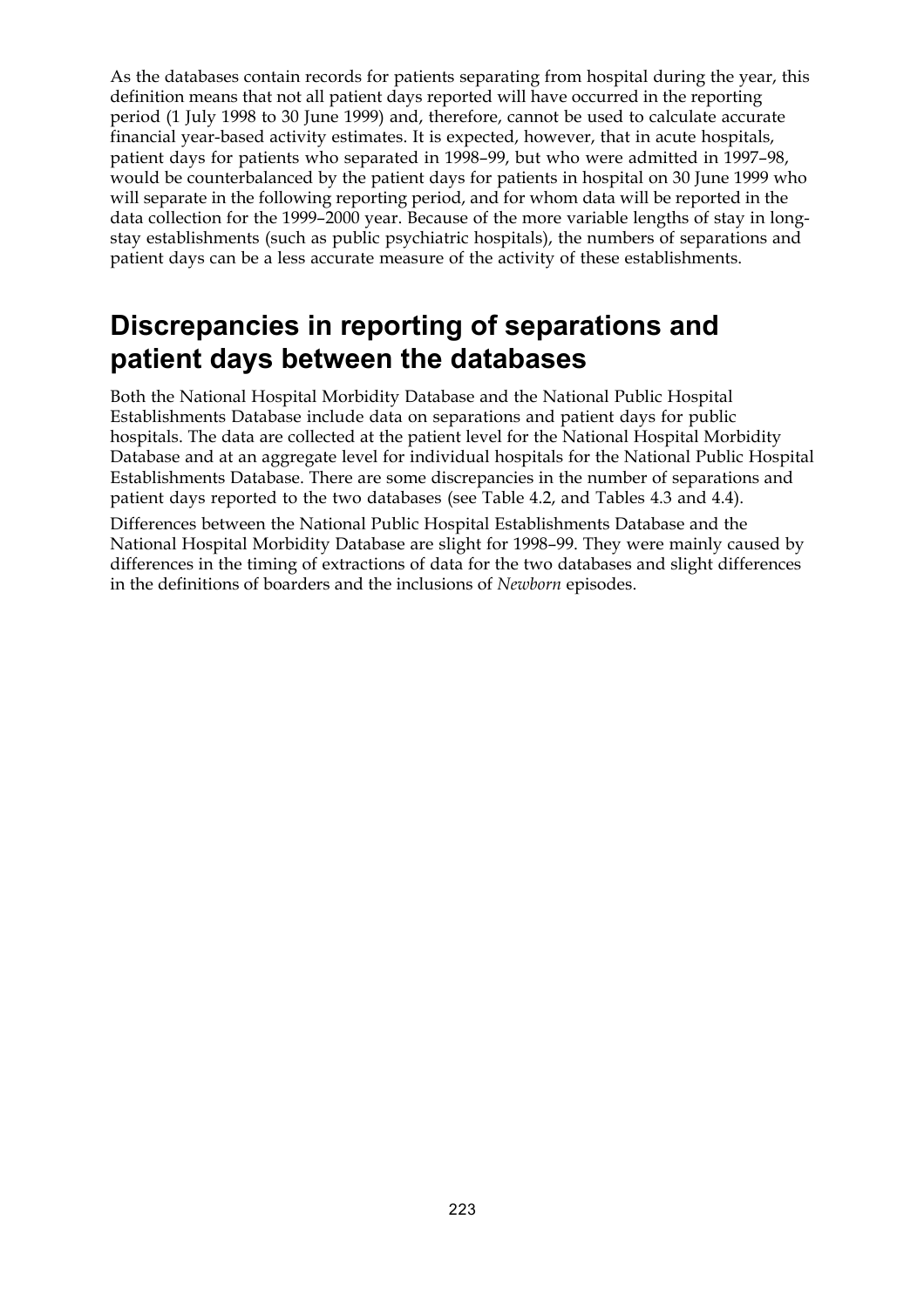## **Appendix 4: The introduction of ICD-10-AM and version 4.0/4.1 AR-DRGs**

## **Introduction of ICD-10-AM**

Previous publications in the Australian Hospital Statistics series have presented information on diseases, procedures and external causes of injury and poisoning using the *Australian Version of the International Classification of Diseases, 9th Revision, Clinical Modification* (ICD-9-CM) (National Coding Centre 1996). This report uses the *International Statistical Classification of Diseases and Related Health Problems, 10th Revision, Australian Modification* (ICD-10-AM) (NCCH 1998).

The ICD-10-AM classification was developed in Australia by the National Centre for Classification in Health, with the disease and external cause classifications based on the World Health Organization's ICD-10, and the procedure classification based on the procedure lists of the Medicare Benefits Schedule. Assistance provided by Australian clinicians and coders in this development ensured that the classification was current and appropriate for Australian clinical practice. It has been used by New South Wales, Victoria, the Australian Capital Territory and the Northern Territory since July 1998, and by the other States from July 1999.

This staggered implementation of ICD-10-AM resulted in the provision of 1998–99 data to the Institute's National Hospital Morbidity Database in ICD-9-CM by four jurisdictions and in ICD-10-AM by the remaining four jurisdictions. For this report, the Institute therefore mapped the data reported in ICD-9-CM to ICD-10-AM (see below) so that national data could be presented in a single classification (except for Table 2.5).

Data for 1999–2000 will be provided by all States and Territories using ICD-10-AM. The second edition of the classification was endorsed by the National Health Information Management Group for implementation nation-wide on 1 July 2000.

### **The ICD-10-AM classification**

ICD-10-AM consists of:

- A disease classification based on World Health Organization's publication of ICD-10,
- A new Australian classification of procedures based on the Medicare Benefits Schedule (MBS), sometimes referred to as MBS-Extended, or MBS-E; and
- Australian Coding Standards for the selection of disease and procedure codes.

Readers should refer to the published classification (NCCH 1998) and its Implementation Kit (NCCH 1997) (which is the source of some of the information in this appendix) for detailed information about ICD-10-AM and its relationship with its predecessor, ICD-9- CM. However, the sections below summarise the main characteristics of the new classification and major differences between it and ICD-9-CM, to guide readers in interpretation of the data presented in this report.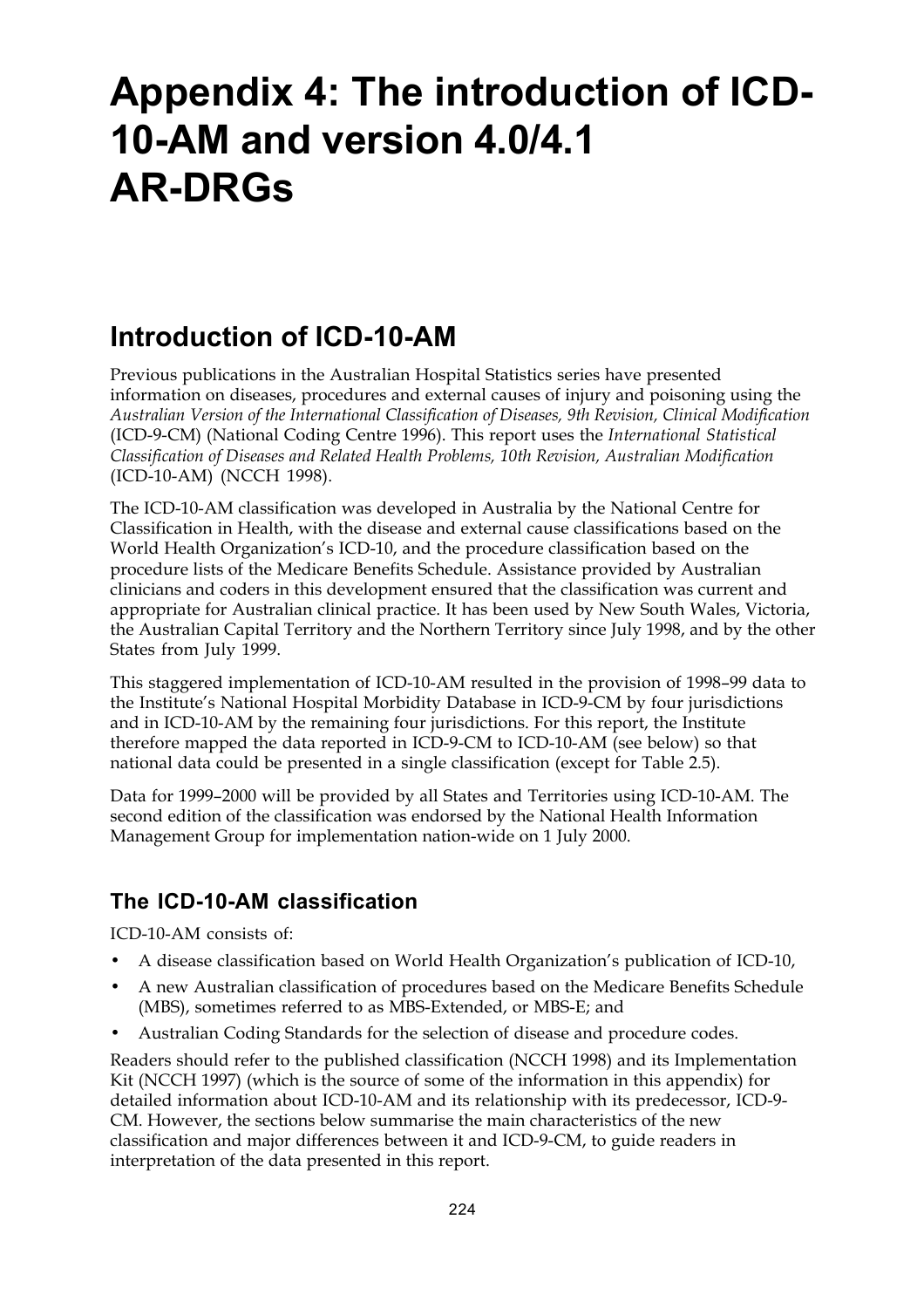#### **The disease classification**

ICD-10-AM uses an alphanumeric coding scheme for diseases, comprising one alphabetic character generally followed by two, three or four numerals. The disease categories are grouped into 19 chapters (see Figures 7.1 and 7.2), and the supplementary classifications in ICD-9-CM (for external causes and morbidity and mortality and of factors influencing health status and contact with health services) also have chapter status in ICD-10-AM. The ICD-10-AM chapters generally have the same subject matter as in the chapters of ICD-9- CM. However, the order of the chapters was changed slightly and the ICD-9-CM chapter on 'Diseases of the nervous system and sense organs' was split into chapters on diseases of the nervous system, of the eye and adnexa and of the ear and mastoid processes. In addition, there has also been some relocation of diseases and conditions, as detailed in Table A4.1. Relevant post-procedural disorders have also been moved, from Chapter 17 'Complications of surgical and medical care' in ICD-9-CM, to the end of each body system chapter in  $ICD-10-AM$ .

Other changes between ICD-9-CM and ICD-10-AM include the use of the term 'sequelae' rather than 'late effects', and a change of the axis for classifying injuries from type of injury (e.g. fractures) in ICD-9-CM to body site (e.g. head) in ICD-10-AM. Fifth characters for obstetric codes have also been discontinued. They were used in ICD-9-CM to distinguish between antepartum and postpartum conditions or complications pre and post delivery.

#### **The classifications for external causes of injury and poisoning, place of occurrence and activity while injured**

The chapter classifying external causes of injury and poisoning (Chapter XX) is part of the disease classification in ICD-10-AM. However, this chapter is used to classify and code external causes, rather than diagnoses, in the National Hospital Morbidity Database and in this report, so it is not included with the remainder of the ICD-10-AM disease classification in Chapter 7 reporting diagnoses.

The ICD-10-AM external cause classification is largely similar to the ICD-9-CM external cause classification; however, the injured person's mode of transport, rather than the accident type, is used as the main axis for classification of land transport accidents. The classification of place of occurrence also differs from the ICD-9-CM place of occurrence classification. It can be recorded as the 4th character of an external cause code, in which case it is not used for all external causes (see Chapter 9).

The ICD-10-AM classification also includes a classification of the activity being undertaken by the injured person at the time they were injured. It can be recorded as the fifth character of an external cause code, in which case it is not reported for all external causes (see Chapter 9).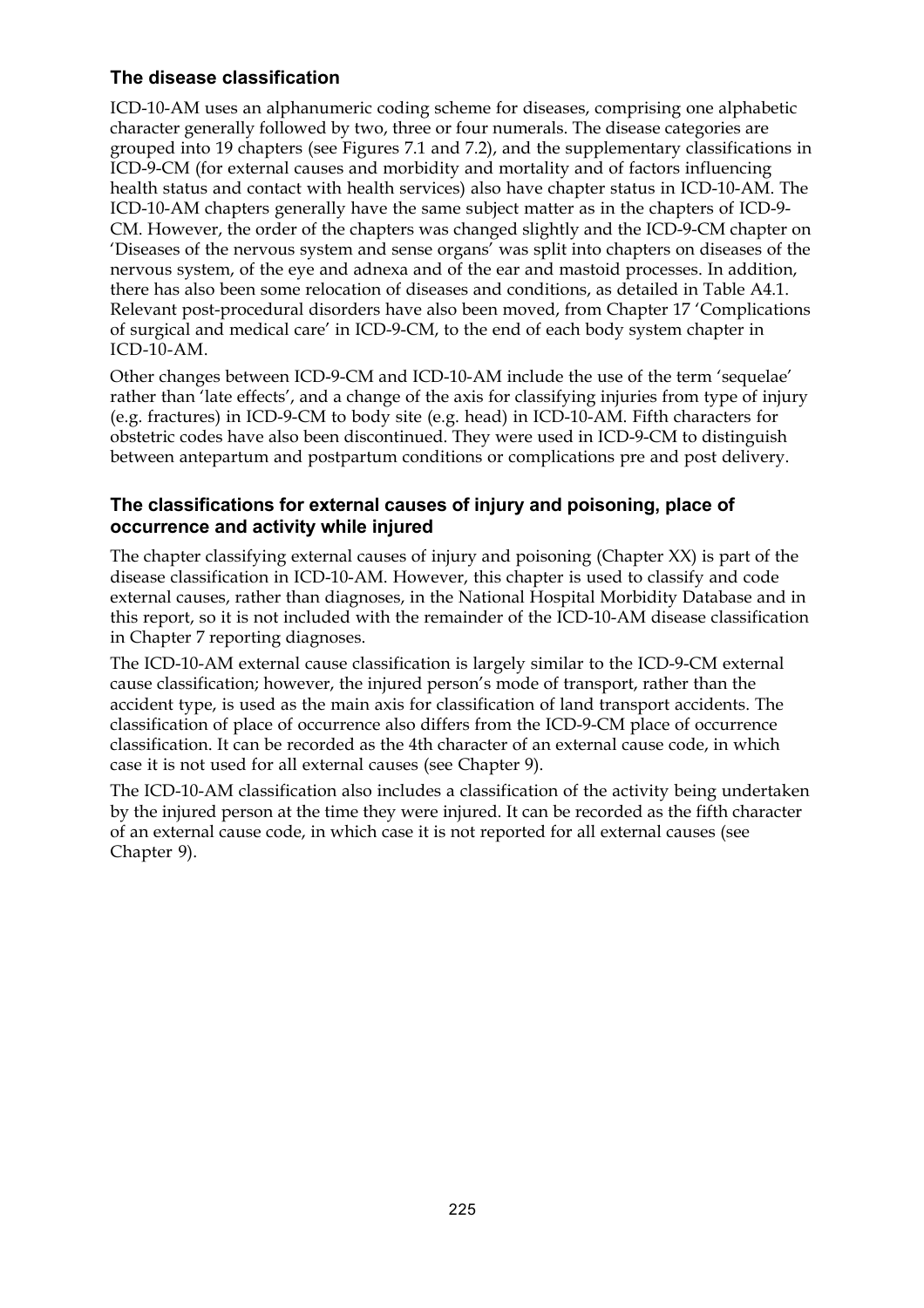#### **Location in ICD-10-AM Location in ICD-9-CM Chapter** Code and description **Condensity** Chapter Code and description A09 Diarrhoea and gastroenteritis of presumed infectious origin 16 Symptoms<sup>(a)</sup> 787.91 Diarrhoea, NOS A33 Tetanus neonatorum 15 Perinatal<sup>(b)</sup> 771.3 Tetanus neonatorum A34 Obstetrical tetanus 11 Obstetric<sup>(c)</sup> 670 Major puerperal infection A69.0 Cancrum oris 9 Diseases of the digestive system 528.1 Cancrum oris I Certain infectious and parasitic diseases B34.9 Viraemia NOS 16 Symptoms<sup>(a)</sup> 790.8 Viraemia, unspecified C88.0x Waldensrtom's macroglobulinaemia 273.3 Macroglobulinaemia C88.1 Alpha heavy chain disease 3 Endocrine<sup>(d)</sup> 273.2 Other paraproteinaemias C94.5x Acute myelofibrosis 4 Diseases of the blood and blood-forming organs 289.8 Myelofibrosis II Neoplasms D13.1, D13.2 Benign neoplasm of other and ill-defined parts of digestive system, stomach/duodenum 9 Diseases of the digestive system 537.84 Hyperplastic polyp of stomach and duodenum III Diseases of the blood and blood-forming organs, immune mechanism D86.x Sarcoidosis 1 Infectious and parasitic diseases 135 Sarcoidosis V Mental and behavioural disorders F53.0 Post-natal depression NOS 11 Obstetric<sup>(c)</sup> 648.4x Postpartum depression G45.x Transient cerebral ischaemic attacks and related syndromes 7 Diseases of the circulatory system 435.x Transient cerebral ischaemia G47.x Sleep disorders 16 Symptoms<sup>(a)</sup> 780.5x Sleep disturbances G90.1 Familial dysautonomia (Riley-Day) 14 Congenital anomalies 742.8 Familial dysautonomia VI Diseases of the nervous system

G93.3 Postviral fatigue syndrome | 16 Symptoms<sup>(a)</sup> 780.7 Postviral syndrome

diseases

system

diseases

K92.1 Malaena 16 November 2016 16 Symptoms<sup>(a)</sup> 792.1 Stool contents

diseases

blood-forming organs

subcutaneous tissue

K67.3 Tuberculous peritonitis **1** 1 Infectious and parasitic 014.0x Tuberculous peritonitis

1 Infectious and parasitic

1 Infectious and parasitic

289.3 Lymphadentits, unspecified,

034.0 Streptococcal sore throat

530.84 Tracheo-oesophageal

682.0 Submandibular abscess

040.2 Whipple's disease

136.0 Ainhum

except mesenteric

fistula

I88.x Nonspecific lymphadenitis 4 Diseases of the blood and

J86.0 Pyothorax with fistula **9 Diseases of the digestive** 

K12.2 Submandibular abscess 12 Diseases of the skin and

L94.6 Ainhum 1 Infectious and parasitic

K90.8 Other intestinal malabsorption

X Diseases of the J02.0 Streptococcal pharyngitis 1 Infectious and parasitic 034.0 Streptococcal sore throat

IX Diseases of the circulatory system

XI Diseases of the digestive system

XII Diseases of the skin and subcutaneous tissue

respiratory system J03.0 Streptococcal tonsillitis

| Table A4.1: Summary of diseases and disease groups that changed chapters between ICD-10-AM |  |
|--------------------------------------------------------------------------------------------|--|
| and ICD-9-CM                                                                               |  |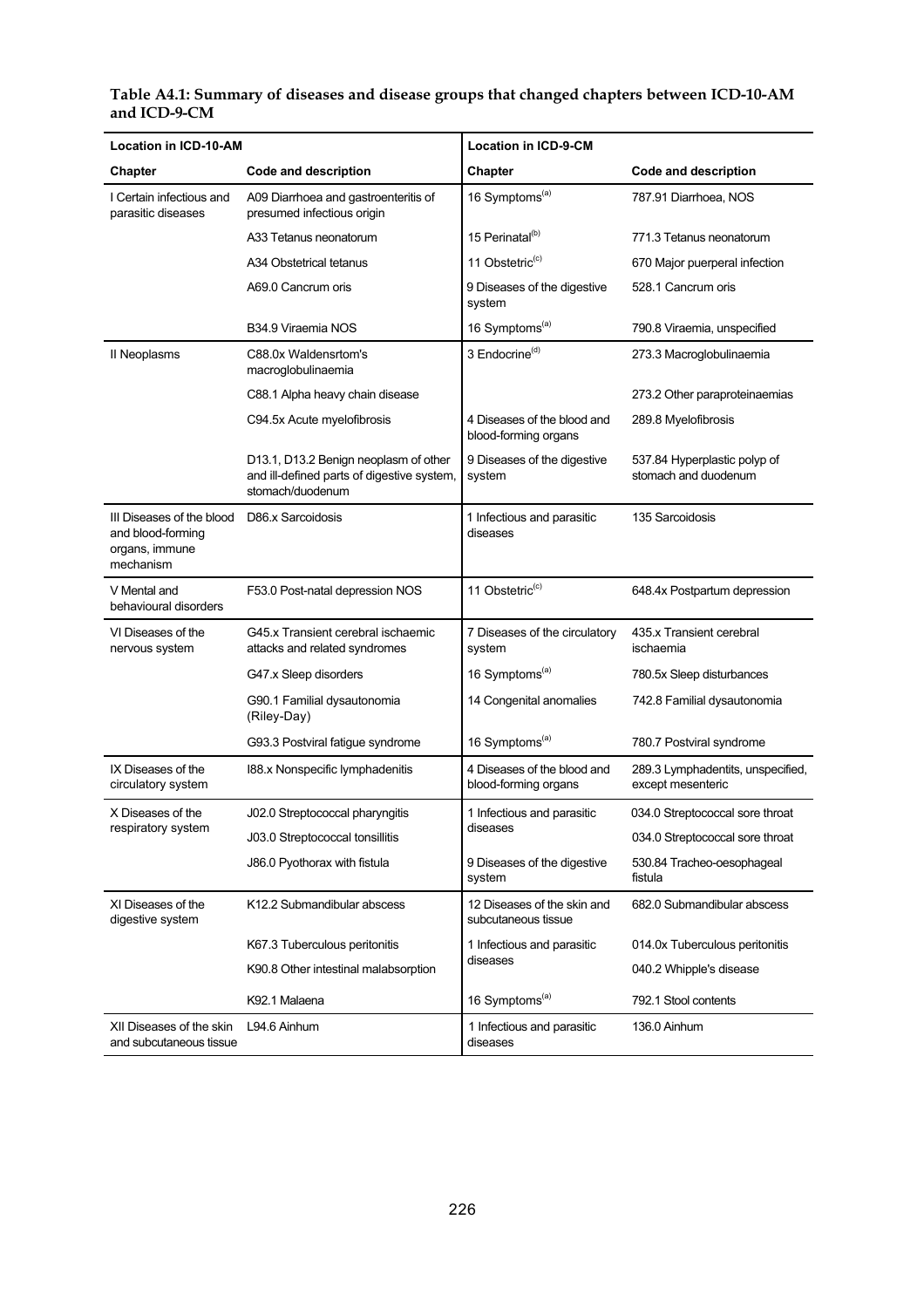#### **Table A4.1 (continued): Summary of diseases and disease groups that changed chapters between ICD-10-AM and ICD-9-CM**

| <b>Location in ICD-10-AM</b>                                                          |                                                                                                 | <b>Location in ICD-9-CM</b>                          |                                                                                     |  |  |
|---------------------------------------------------------------------------------------|-------------------------------------------------------------------------------------------------|------------------------------------------------------|-------------------------------------------------------------------------------------|--|--|
| Chapter                                                                               | <b>Code and description</b>                                                                     | Chapter                                              | Code and description                                                                |  |  |
| XIII Diseases of the<br>musculoskeletal system                                        | M01.0x Meningococcal arthritis                                                                  | 1 Infectious and parasitic<br>diseases               | 036.82 Meningococcal arthropathy                                                    |  |  |
| and connective tissue                                                                 | M01.4x Rubella arthritis                                                                        |                                                      | 056.71 Arthritis due to rubella                                                     |  |  |
|                                                                                       | M02.3x Reiter's disease                                                                         |                                                      | 099.3 Reiter's disease                                                              |  |  |
|                                                                                       | M07.xx Psoriatic and enteropathic<br>arthropathies                                              | 12 Diseases of the skin and<br>subcutaneous tissue   | 696.0 Psoriatic arthropathy                                                         |  |  |
|                                                                                       | M <sub>10.xx</sub> Gout                                                                         | 3 Endocrine <sup>(d)</sup>                           | 274.x Gout                                                                          |  |  |
|                                                                                       | M30.x Polyarteritis nodosa and related<br>conditions, M31.x other necrotising<br>vasculopathies | 7 Diseases of the circulatory<br>system              | 446.x Polyarteritis nodosa and<br>allied conditions                                 |  |  |
|                                                                                       | M34.8 Other forms of systemic<br>sclerosis                                                      | 8 Diseases of the respiratory<br>system              | 517.2 Lung involvement in<br>systemic sclerosis                                     |  |  |
|                                                                                       | M35.2 Behcet's disease                                                                          | 1 Infectious and parasitic<br>diseases               | 136.1 Behcet's syndrome                                                             |  |  |
|                                                                                       | M35.9 Auto-immune disease (systemic)<br><b>NOS</b>                                              | 3 Endocrine <sup>(d)</sup>                           | 279.4 Auto-immune disease, NEC                                                      |  |  |
|                                                                                       | M73.0x Gonococcal bursitis                                                                      | 1 Infectious and parasitic                           | 098.52 Gonococcal bursitis                                                          |  |  |
|                                                                                       | M73.1x Syphilitic bursitis                                                                      | diseases                                             | 095.7 Syphilitic bursitis                                                           |  |  |
| XIV Diseases of the                                                                   | N23 Unspecified renal colic                                                                     | 16 Symptoms <sup>(a)</sup>                           | 788.0 Renal colic                                                                   |  |  |
| genitourinary system                                                                  | N34.1 Nonspecific urethritis                                                                    | 1 Infectious and parasitic<br>diseases               | 099.4x Other nongonococcal<br>urethritis                                            |  |  |
| XV Pregnancy,<br>childbirth and the<br>puerperium                                     | O41.9 Disorder of amniotic fluid and<br>membranes, unspecified                                  | 16 Symptoms <sup>(a)</sup>                           | 792.3 Non-specific abnormal<br>findings in other body substances,<br>amniotic fluid |  |  |
| XVII Congenital<br>malformations,<br>deformations and<br>chromosomal<br>abnormalities | Q85.0 Neurofibromatosis (non-<br>malignant)                                                     | 2 Neoplasms                                          | 237.70 Neurofibromatosis,<br>unspecified                                            |  |  |
| XVIII Symptoms, signs<br>and abnormal findings,<br>nec                                | R09.1 Pleurisy                                                                                  | 8 Diseases of the respiratory<br>system              | 511.0 Pleurisy, without mention of<br>effusion or current tuberculosis              |  |  |
|                                                                                       | R <sub>18</sub> Ascites                                                                         | 9 Diseases of the digestive<br>system                | 568.82 Peritoneal effusion<br>(chronic)                                             |  |  |
|                                                                                       | R23.8 Other and unspecified skin<br>changes                                                     | 12 Diseases of the skin and<br>subcutaneous tissue   | 706.3 Seborrhoea                                                                    |  |  |
|                                                                                       | R31 Unspecified haematuria                                                                      | 10 Diseases of the<br>genitourinary system           | 599.7 Haematuria                                                                    |  |  |
|                                                                                       | R44.1 Visual hallucinations                                                                     | 6 Diseases of the nervous<br>system and sense organs | 368.16 Visual halluciantion                                                         |  |  |
|                                                                                       | R58 Haemorrhage, NEC                                                                            | 7 Diseases of the circulatory<br>system              | 459.0 Haemorrhage, unspecified                                                      |  |  |

(a) 16 Symptoms signs and ill-defined conditions.

(b) 15 Certain conditions originating in the perinatal period.

(c) 11 Complications of pregnancy, childbirth and the puerperium.

(d) 3 Endocrine, nutritional, and metabolic diseases and immunity disorders.

*Source: Essentials of ICD-10-AM— An information package for clinicians and other users of coded data.*

*www.cchs.usyd.edu.au/ncch/clined/AppendixA.html, NCCH, 1999, extracted 18 February 2000.*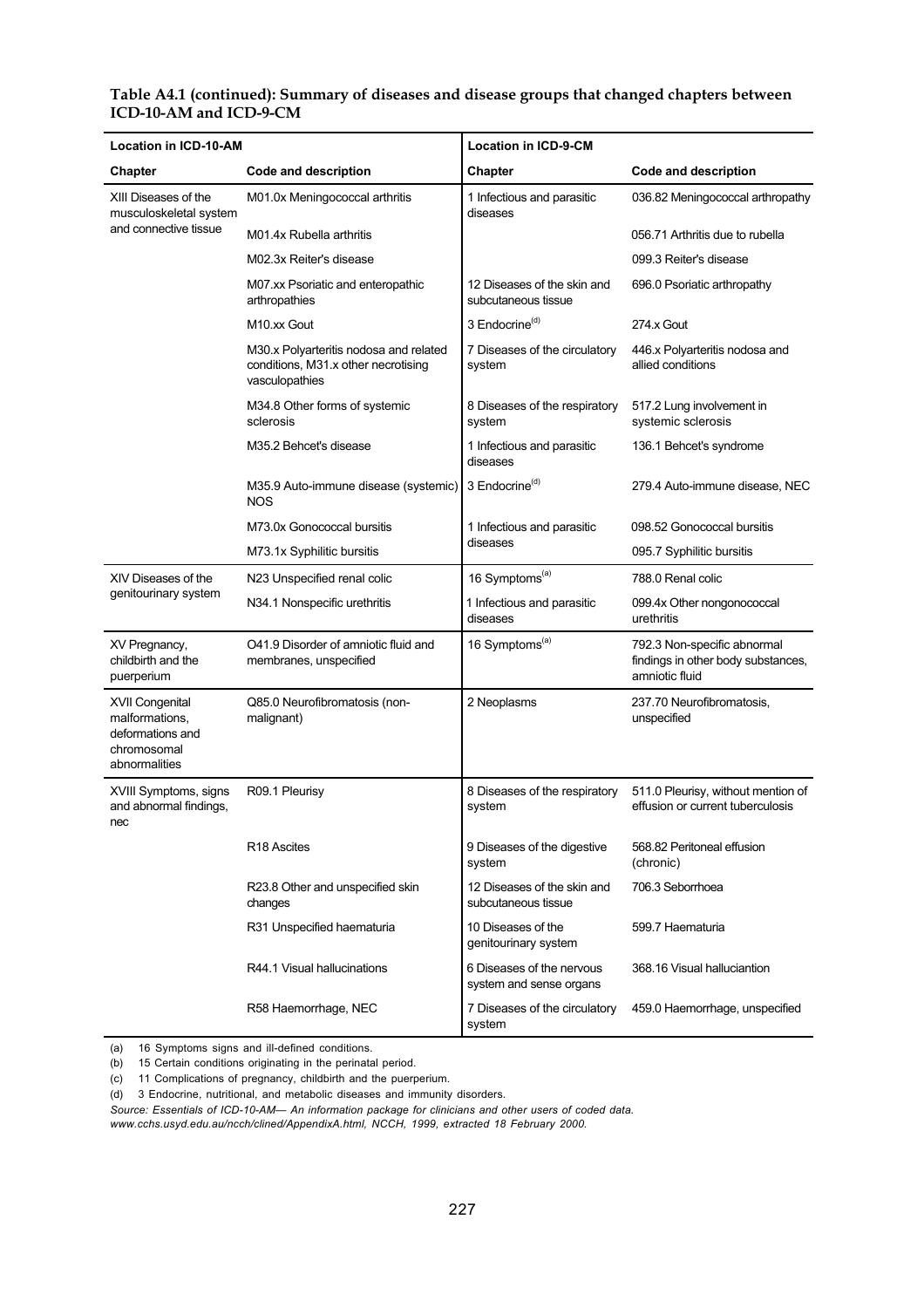#### **The procedure classification**

The chapters of the procedure classification follow the ICD-10 body system structure closely. Within each chapter, a number of axes are used to arrange the procedure codes. The principal axis is defined by anatomical site and is structured with a 'proximal to distal' or 'head to toe' approach. For example, gynaecological procedures are sequenced: ovary, fallopian tubes, uterus, cervix, vagina and vulva. Under the secondary axis, the procedures are listed under the anatomical site (principal axis) from the least invasive procedures through to the most invasive. Some of the general categories of the secondary axis are: examination, excision, reduction, repair, reoperation. The tertiary axis includes details of the specific site, the specific procedure, the technology and techniques used.

The actual procedure codes exist at the tertiary axis level. They have as their basis the MBS item numbers (5-digit), and have a 2-digit extension to identify individual procedural concepts within the MBS item number. The procedure codes (which are not in numerical order in the classification) are grouped into blocks (one to four digits), that are numbered sequentially and allow location of the codes and aggregation of the data. Codes are usually therefore referred to with their block number, for example 48224-00 [1435] (Bone graft to radius or ulna, in Block 1435, Bone graft to forearm).

As the ICD-10-AM procedure classification is not based on the ICD-9-CM procedure classification, it cannot be easily compared with it. The chapter structure (see Figures 8.1 and 8.2) is broadly similar; however, the ICD-9-CM chapter on operations on the nose, mouth and pharynx was split into chapters for procedures on the nose, mouth and pharynx, and for dental services in ICD-10-AM. In addition, there is a separate chapter for procedures on the breast, which were included with operations on skin and subcutaneous tissue in the ICD-9-CM chapter on operations on the integumentary system. Procedures grouped into the ICD-9-CM chapter on miscellaneous diagnostic and therapeutic procedures have been split into separate ICD-10-AM chapters for chemotherapeutic and radiation oncology, diagnostic imaging services, allied health interventions and miscellaneous procedures.

In addition, the different structure of ICD-10-AM (compared with ICD-9-CM) has meant that some procedures are categorised within a different body system in the new classification and so appear to have 'moved' chapters. For example, some procedures for excision of skin or skin lesions were classified with the area of the body under 'of the skin' in ICD-9-CM, but all these procedures are located together in the ICD-10-AM Chapter XVI (Dermatological and plastic procedures). These and other examples of 'movements' (other than the chapter changes mentioned above) are detailed in Table A4.2.

### **ICD-10-AM categories used in this report**

In both Chapter 7 (Diagnoses) and Chapter 8 (Procedures), the data are presented using the chapters of ICD-10-AM and more detailed categories in the classification. Figures 7.1 and 7.2 present data on principal diagnoses by ICD-10-AM chapter and Figures 8.1 and 8.2 present principal procedure data using the ICD-10-AM procedure chapters.

The diagnosis information is also presented using 73 groupings to cover the entire disease classification at a manageable level (Tables 7.3 to 7.10). These categories are similar to those used to report ICD-9-CM data previously, but reflect the differences between the two classifications in chapter structure, and the major differences in structure within the chapters. Diagnosis information is also presented in 3-character ICD-10-AM groupings, describing the diseases quite specifically (Tables 7.12 to 7.19). There are 1,540 of these 3 character categories, compared with about 1,000 ICD-9-CM 3-digit categories used for the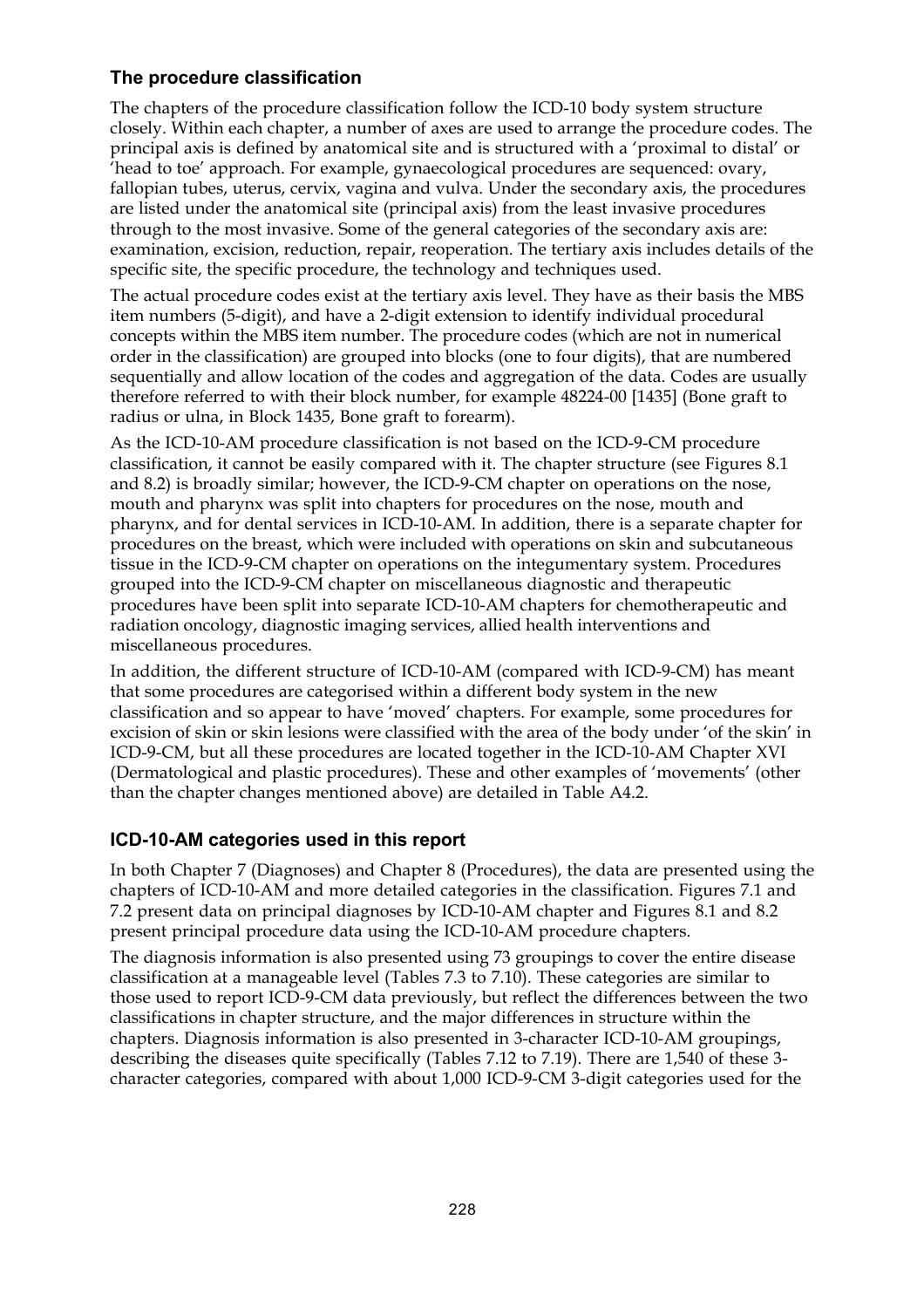**Table A4.2: Examples of procedures and procedure groups that are included in an ICD-10-AM chapter based on one body system and in an ICD-9-CM procedure chapter based on another body system**

| <b>Location in ICD-10-AM</b>                   |                                                                                                                                                                                                                                                                  | <b>Location in ICD-9-CM</b>                                      |                                                                                                                                                                                                                                                                                                                |  |
|------------------------------------------------|------------------------------------------------------------------------------------------------------------------------------------------------------------------------------------------------------------------------------------------------------------------|------------------------------------------------------------------|----------------------------------------------------------------------------------------------------------------------------------------------------------------------------------------------------------------------------------------------------------------------------------------------------------------|--|
| Block or code and description<br>Chapter       |                                                                                                                                                                                                                                                                  | Chapter<br>Code and description                                  |                                                                                                                                                                                                                                                                                                                |  |
| I Procedures on<br>nervous system              | Blocks [46] Decompression cervical spinal<br>cord, [51] Discectomy for recurrent disc<br>lesion, [52] Other discectomy, code 40336-00<br>[31] Injection of chemonucleolytic agent into<br>disc                                                                   | 14 Operations on the<br>musculoskeletal<br>system                | 80.5x Excision or destructon of<br>intervertebral disc                                                                                                                                                                                                                                                         |  |
| VIII Procedures on<br>cardiovascular<br>system | 90205-01 [660] Heart and lung transplantation                                                                                                                                                                                                                    | 6 Operations on the<br>respiratory system                        | 33.6 Combined heart-lung<br>transplantation                                                                                                                                                                                                                                                                    |  |
| XI Procedures on<br>urinary system             | 13100-00 [1059] Haemodialysis                                                                                                                                                                                                                                    | 7 Operations on the<br>cardiovascular<br>system                  | 39.95 Haemodialysis                                                                                                                                                                                                                                                                                            |  |
|                                                | Block [1060] Peritoneal dialysis                                                                                                                                                                                                                                 | 9 Operations on the<br>digestive system                          | 54.98 Peritoneal dialysis                                                                                                                                                                                                                                                                                      |  |
| XII Procedures on<br>male genital organs       | 13290-00 [1192] Collection of semen using a<br>device, 13292-00 [1192] Collection of semen<br>using a device under general anaesthetic                                                                                                                           | 16 Miscellaneous,<br>diagnostic and<br>therapeutic<br>procedures | 99.96 Collection of sperm for artificial<br>insemination                                                                                                                                                                                                                                                       |  |
| XV Procedures on<br>musculoskeletal<br>system  | Block [1387] Closed reduction of<br>fracture/dislocation of spine, [1388] Open<br>reduction of fracture/dislocation of spine                                                                                                                                     | 1 Operations on the<br>nervous system                            | 03.53 Repair of vertebral fracture                                                                                                                                                                                                                                                                             |  |
|                                                | Block [1365] Reduction fracture of nasal bone                                                                                                                                                                                                                    | 5 Operations on the<br>nose, mouth and<br>pharynx                | 21.7x Reduction of nasal fracture                                                                                                                                                                                                                                                                              |  |
| XVI Dermatological<br>and plastic              | Block [1718] Other procedures for<br>craniostenosis                                                                                                                                                                                                              | 1 Operations on the<br>nervous system                            | 02.01 Opening of cranial suture                                                                                                                                                                                                                                                                                |  |
| procedures                                     | 31255-00 [1622] Excision of basal/squamous<br>cell carcinoma of eyelid, 31300-00 [1623]<br>Excision of residual or recurrent<br>basal/squamous cell carcinoma of eyelid,<br>90664-00 [1625] Excision of lesion of skin and<br>subcutaneous tissue of eyelid, nec | 3 Operations on the<br>eye                                       | 08.20 Removal of lesion of eyelid, nos,<br>08.22 Excision of other minor lesion of<br>eyelid, 08.23 Excision of major lesion<br>of eyelid, partial-thickness, 08.25<br>Destruction of lesion of eyelid                                                                                                         |  |
|                                                | 45665-01 [1662] Full thickness wedge excision<br>of eyelid                                                                                                                                                                                                       |                                                                  | 08.24 Excision of major lesion of<br>eyelid, full-thickness                                                                                                                                                                                                                                                    |  |
|                                                | Block [1677] Repair of blepharoptosis                                                                                                                                                                                                                            |                                                                  | 08.31-08.36 Repair of blepharoptosis<br>by by frontalis muscle technique with<br>suture or with fascial sling, by<br>resection or advancement of levator<br>muscle or aponeurosis, by other<br>levator techniques, by tarsal<br>technique, by other techniques, 08.37<br>Reduction of overcorrection of ptosis |  |
|                                                | Block [1684] Reconstruction of eyelid, 45656-<br>02 [1669] Composite graft to eyelid, 45451-00<br>[1649] Full thickness skin graft of eyelid                                                                                                                     |                                                                  | 08.6x Reconstruction of eyelid with<br>flaps or grafts, 08.7x Other<br>reconstruction of eyelid                                                                                                                                                                                                                |  |
|                                                | 45617-00 [1662] Reduction of upper eyelid,<br>45620-00 [1662] Reduction of lower eyelid                                                                                                                                                                          |                                                                  | 08.86 Lower eyelid rhytidectomy,<br>08.87 Upper eyelid rhytidectomy                                                                                                                                                                                                                                            |  |
|                                                | Block [1678] Repair of ear                                                                                                                                                                                                                                       | 4 Operations on the<br>ear                                       | 18.5 Surgical correction of prominent<br>ear                                                                                                                                                                                                                                                                   |  |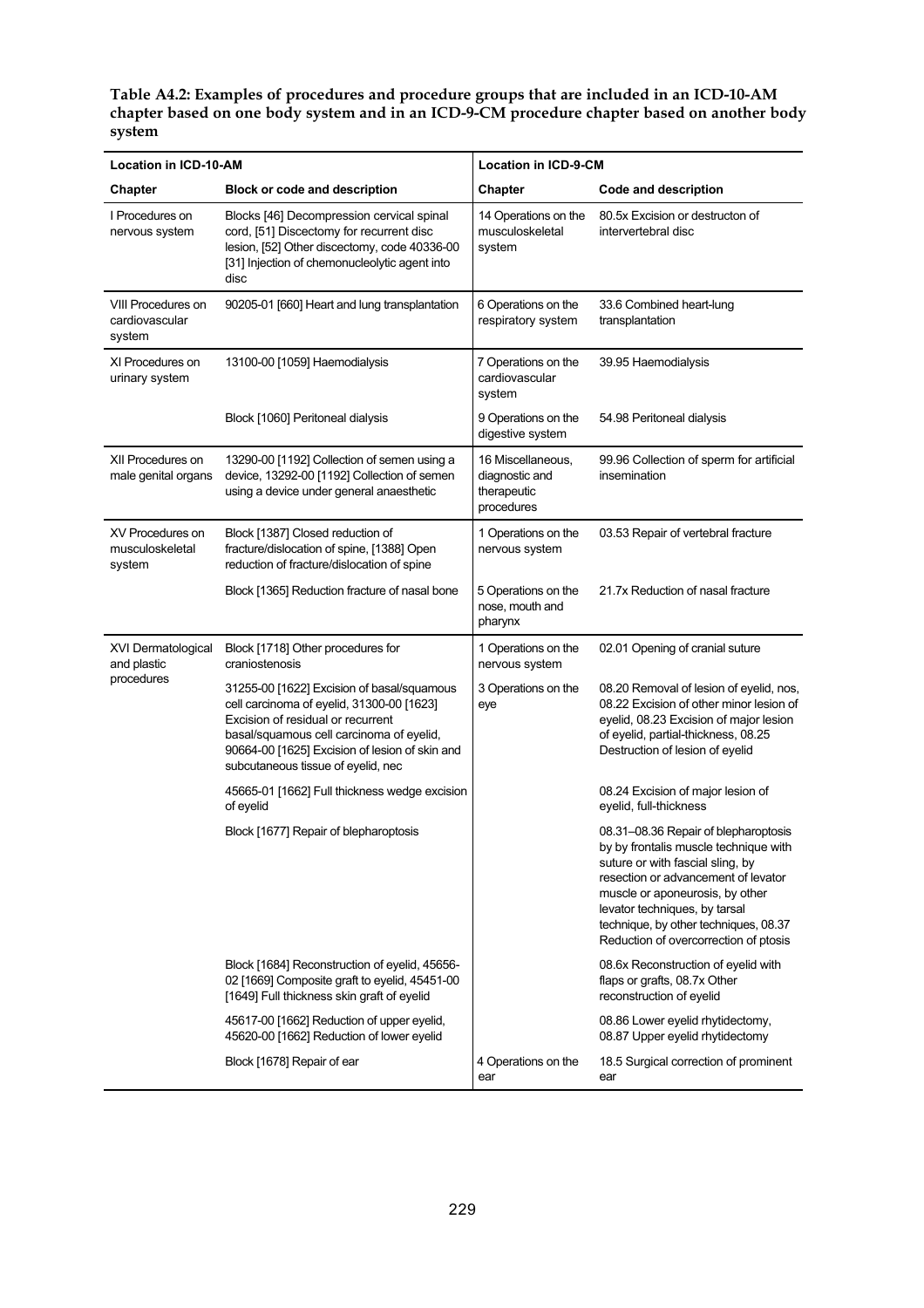**Table A4.2 (continued): Examples of procedures and procedure groups that are included in an ICD-10-AM chapter based on one body system and in an ICD-9-CM procedure chapter based on another body system**

| <b>Location in ICD-10-AM</b>                                   |                                                                                                                                                                                                                                                                                                                                                                                                                                                                                                                                                                           | <b>Location in ICD-9-CM</b>                       |                                                                                                                                                                                                                   |  |
|----------------------------------------------------------------|---------------------------------------------------------------------------------------------------------------------------------------------------------------------------------------------------------------------------------------------------------------------------------------------------------------------------------------------------------------------------------------------------------------------------------------------------------------------------------------------------------------------------------------------------------------------------|---------------------------------------------------|-------------------------------------------------------------------------------------------------------------------------------------------------------------------------------------------------------------------|--|
| Chapter                                                        | <b>Block or code and description</b>                                                                                                                                                                                                                                                                                                                                                                                                                                                                                                                                      | Chapter                                           | Code and description                                                                                                                                                                                              |  |
| XVI Dermatological<br>and plastic<br>procedures<br>(continued) | 31255-02 [1622] Excision of basal/squamous<br>cell carcinoma of ear, 31300-02 [1623]<br>Excision of residual or recurrent<br>basal/squamous cell carcinoma of ear, 90664-<br>02 [1625] Excision of lesion of skin and<br>subcutaneous tissue of ear, nec, 45665-02<br>[1663] Full thickness wedge excision of ear                                                                                                                                                                                                                                                         |                                                   | 18.29 Excision or destruction of other<br>lesion of external ear, 18.3x Other<br>excision of external ear                                                                                                         |  |
|                                                                | 31255-01 [1622] Excision of basal/squamous<br>cell carcinoma of nose, 31300-01 [1623]<br>Excision of residual or recurrent<br>basal/squamous cell carcinoma of nose,<br>90664-01 [1625] Excision of lesion of skin and<br>subcutaneous tissue of nose nec                                                                                                                                                                                                                                                                                                                 | 5 Operations on the<br>nose, mouth and<br>pharynx | 21.30 Excision or destruction of lesion<br>of nose, nos, 21.32 Local excision or<br>destruction of other lesion of nose                                                                                           |  |
|                                                                | Block [1679] Rhinoplasty, block [1680] Other<br>repair of nose, 45650-00 [1687] Revision of<br>rhinoplasty, 45051-00 [1682] Facial contour<br>reconstruction with implant                                                                                                                                                                                                                                                                                                                                                                                                 |                                                   | 21.82 Closure of nasal fistula, 21.84,<br>Revision rhinoplasty, 21.85<br>Augmentation rhinoplasty, 21.86<br>Limited rhinoplasty, 21.87 Other<br>rhinoplasty, 21.89 Other repair and<br>plastic operations on nose |  |
|                                                                | Block [1664] Excision, lip, 31255-03 [1622]<br>Excision of basal/squamous cell carcinoma of<br>lip, 31300-03 [1623] Excision of residual or<br>recurrent basal/squamous cell carcinoma of<br>lip, 90664-03 [1625] Excision of lesion of skin<br>and subcutaneous tissue of lip, nec                                                                                                                                                                                                                                                                                       |                                                   | 27.42 Wide excision of lesion of lip.<br>27.43 Other excision of lesion or<br>tissue of lip                                                                                                                       |  |
|                                                                | 45448-02 [1645] Small split skin graft of lip,<br>45451-02 [1649] Full thickness skin graft of lip                                                                                                                                                                                                                                                                                                                                                                                                                                                                        |                                                   | 27.55 Full-thickness skin graft to lip<br>and mouth, 27.56 Other skin graft to lip<br>and mouth                                                                                                                   |  |
|                                                                | Blocks [1690 Procedures for cleft palate, [1691]<br>Procedures for cleft lip and anterior palate                                                                                                                                                                                                                                                                                                                                                                                                                                                                          |                                                   | 27.62 Correction of cleft palate, 27.63<br>Revision of cleft palate repair, 27.69<br>Other plastic repair of palate                                                                                               |  |
|                                                                | Block [1681] Repair of pharynx                                                                                                                                                                                                                                                                                                                                                                                                                                                                                                                                            |                                                   | 29.4 Plastic operation on pharynx                                                                                                                                                                                 |  |
|                                                                | [1699] Resection of mandible, [1700] Resection<br>of maxilla, [1701] Resection of other facial<br>bone, [1702] Genioplasty, [1703] [1704]<br>Osteotomy or ostectomy of zygoma,<br>without/wiith internal fixation, [1705] [1706]<br>Osteotomy or ostectomy of mandible or<br>maxilla without/with internal fixation, [1707]<br>[1708] Osteotomy or ostectomy of mandible or<br>maxilla, without/with internal fixation,<br>procedures in combination, [1709] Midfacial<br>osteotomies, [1710] Frontal bone<br>advancement, [1712] Other repair of skull or<br>facial bone | 14 Operations on the<br>musculoskeletal<br>system | 76.3x Partial ostectomy of facial bone,<br>76.4x Excision and reconstruction of<br>facial bones, 76.5 Tempromandibular<br>arthroplasty, 76.6x Other facial bone<br>repair and orthognathic surgery                |  |

Abbreviations: nec—not elsewhere classified, nos—not otherwise specified.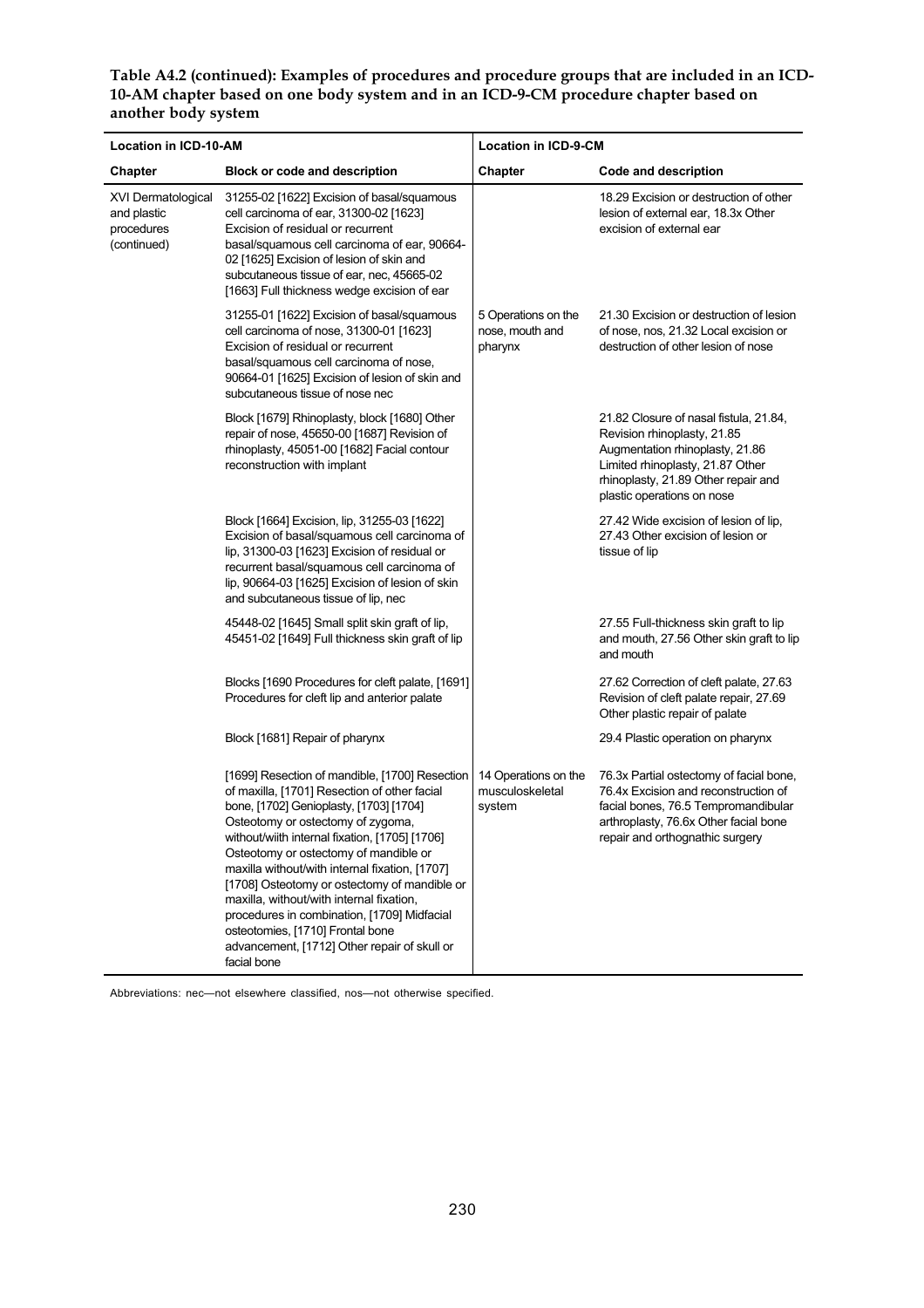equivalent tables in previous reports. Information is not generally presented using the very specific 4- and 5-character ICD-10-AM disease categories in this report.

In addition to being presented in chapter groupings, the procedure information is presented using 64 groupings to cover the entire procedure classification (Tables 8.1 to 8.8, 8.18, 8.19). These groupings are largely similar to those used with ICD-9-CM previously but, as for the diagnosis categories, reflect the differences between the two classifications in chapter structure, and the major differences in structure within the chapters. The procedure data are also presented in ICD-10-AM procedure blocks, describing the procedures at a quite specific level (Tables 8.10 to 8.17). There were about 900 ICD-9-CM 3-digit categories used for the equivalent tables in previous reports, so the 1,635 procedure blocks provide comparatively more specificity. Information is not generally presented in this report using the very specific 7-digit ICD-10-AM procedure codes.

External causes are presented in this report using the external causes chapter of ICD-10- AM, divided into 16 groupings (Tables 9.1 to 9.8). A slightly more detailed categorisation is used for the National Health Priority Area tables in Chapter 7.

### **Mapping between ICD-9-CM and ICD-10-AM**

'Mapping' refers to the process of finding an 'equivalent' code between two classifications to enable data users to interpret data partly classified in one classification and partly classified in another. Mapping is therefore important for use of the 1998–99 data in the National Hospital Morbidity Database and for time series analysis of morbidity data. Mapping is also important for grouping data into Australian National Diagnosis Related Groups (AN-DRGs) and AR-DRGs as each version is developed to use a particular set of disease and procedure codes. To suit these purposes, the National Centre for Classification in Health developed four types of maps between ICD-9-CM and ICD-10-AM:

- 'forward historical', to convert ICD-9-CM to ICD-10-AM, so that the ICD-9-CM coded data could be described in ICD-10-AM terms, for example when used with ICD-10-AM coded data (as in this report)
- 'backward historical', to convert ICD-10-AM to ICD-9-CM, so that the ICD-10-AM coded data could be described in ICD-9-CM terms, for example when used with ICD-9- CM coded data (for example in time series analyses with older data coded in ICD-9- CM)
- 'forward logical', to convert ICD-9-CM to ICD-10-AM, for AR-DRG grouping purposes
- 'backward logical', to convert ICD-10-AM to ICD-9-CM, for AR-DRG and AN-DRG grouping purposes

These maps are available on the NCCH Internet site at www.cchs.usyd.edu.au/ncch/

The majority of the code maps in each of these groups are one-to-one maps, meaning that a code in one classification has been mapped to one code only in the other classification. Others are one-to-many maps or many-to-one maps, where one code in one classification is equivalent to two, three or more codes in the other classification. Some are conditional maps, for example mapping a code that is not sex-specific in one classification (for example, a procedure on genital skin) to a female-specific code for data for a female patient, and to male-specific code for a male patient.

#### **Forward historical mapping**

The forward historical mapping translates the clinical meaning of codes from ICD-9-CM to ICD-10-AM, as far as is possible. They were initially developed by NCCH in 1997 as oneto-one maps (that is, a principal ICD-10-AM map), with listings of codes associated with the principal map. When the final version of the ICD-10-AM publication became available,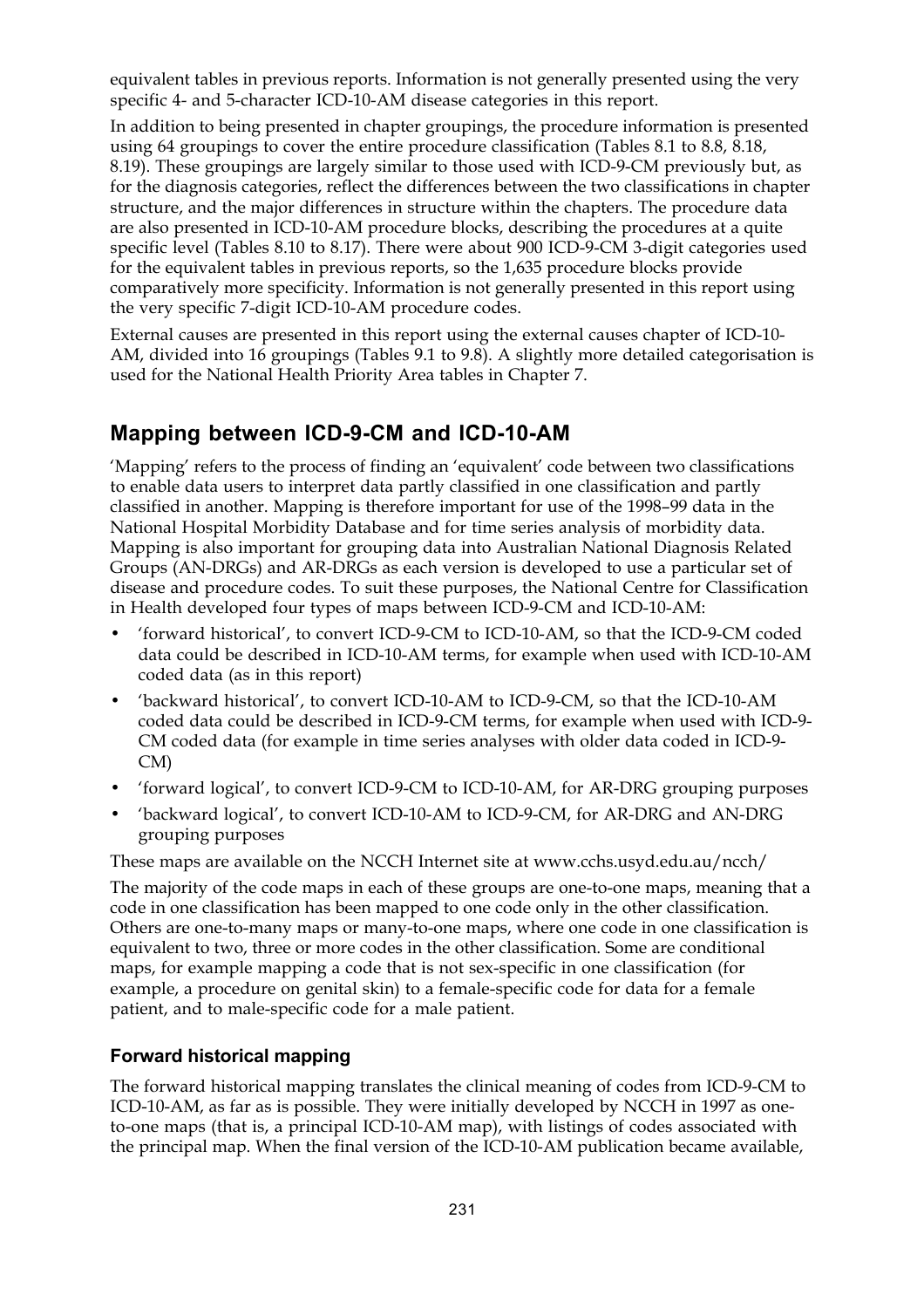and following input from the South Australian Department of Human Services and the Institute (which had both been using the maps to forward map ICD-9-CM data in large databases), revisions were made in 2000 to incorporate a range of one-to-many, many-toone and conditional maps. The revised maps (which are available from the Institute) have been used by the Institute to forward map the ICD-9-CM codes provided for the National Hospital Morbidity Database for 1998–99 by Queensland, South Australia, Western Australia and Tasmania. This mapping has enabled the national 1998–99 diagnosis, procedure and external cause data to be presented in ICD-10-AM in this report.

#### **Backward historical mapping**

The NCCH's backward historical maps translate the clinical meaning of ICD-10-AM codes to ICD-9-CM codes, as far as is possible, using one-to-one maps. The Institute has made a few revisions to these maps, creating sex-specific conditional maps as required, however, the maps do not incorporate other conditional maps nor one-to-many and many-to-one maps that would probably be required for optimal backward historical mapping.

These maps have been used by the Institute to map the 1998–99 ICD-10-AM codes provided by New South Wales, Victoria, the Australian Capital Territory and the Northern Territory to ICD-9-CM for the National Hospital Morbidity Database. These mapped data are not presented in this report but will be available in the database for data users.

#### **Logical mapping**

The logical maps are designed to ensure that the data group appropriately, so they do not always translate clinical meaning in the same way that the historical maps do. In most cases, logical and historical maps are the same, however, they can differ. For example, the forward historical ICD-9-CM code for *Salmonella* meningitis (003.21) is A02.2 (Localised *Salmonella* infection), a code in the *Certain infectious and parasitic diseases* chapter, reflecting the aetiology of the disease. The forward logical map for this code is, however, G01 (Meningitis in bacterial diseases classified elsewhere), a code in the *Diseases of the nervous system* chapter, reflecting the manifestation of the disease and ensuring that the data would group to a DRG within MDC 01 (Diseases and disorders of the nervous system).

Backward logical maps are used to map the coded ICD-10-AM data to ICD-9-CM for grouping in AN-DRGs and AR-DRGs. NCCH's initial backward maps were designed for AR-DRGs version 4.0, and these were revised, with input from the Victorian Department of Human Services, for grouping to AN-DRGs version 3.1. The revised logical backward maps (which have been endorsed by the National Health Information Management Group as a national standard) were used by the Institute to map the 1998–99 ICD-10-AM data provided to the National Hospital Morbidity Database by New South Wales, Victoria, the Australian Capital Territory and the Northern Territory to ICD-9-CM, for AN-DRG version 3.1 grouping. The AN-DRG data accompanying this report on the Internet for those jurisdictions are therefore based on these backward logical maps.

Forward logical maps were used to create version 4.1 of the AR-DRGs from version 4.0 AR-DRGs (see below).

### **Comparison of mapped and unmapped data**

The suite of maps described above have allowed the Institute to collate data partly provided in ICD-9-CM and partly provided in ICD-10-AM into one data set and to present them as national data in this report. However, it is important to note that none of the mappings are perfect. When the codes of one classification are more precise or less precise than those of the other, meaning is lost. Data mapped from ICD-9-CM to ICD-10-AM is therefore not exactly equivalent to data originally classified and reported in ICD-10-AM.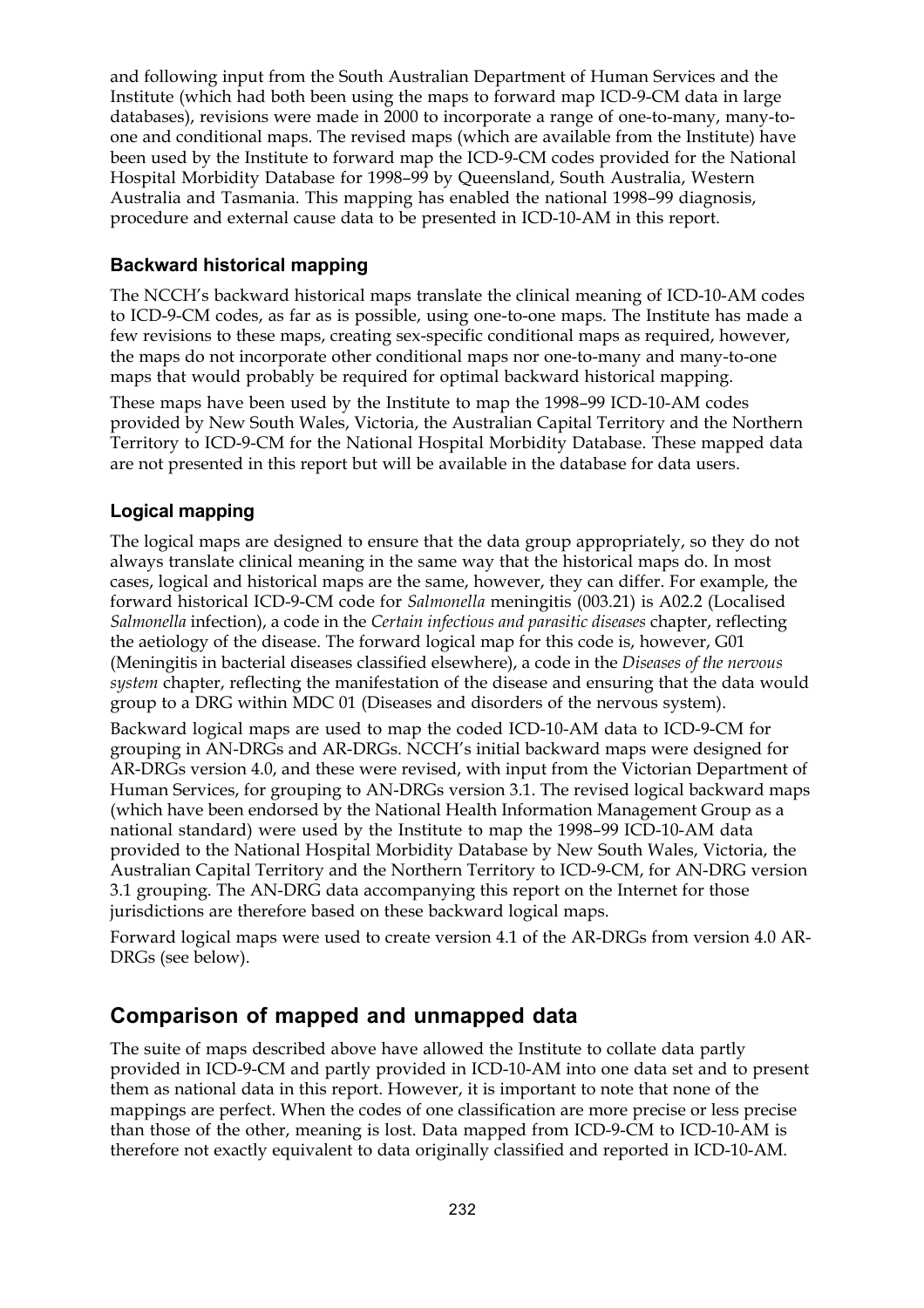Caution should therefore be exercised when interpreting national data (which are a mix of mapped and unmapped data) and when comparing data from jurisdictions that reported in ICD-10-AM (New South Wales, Victoria, the Australian Capital Territory and the Northern Territory) with data from the States that reported in ICD-9-CM (Queensland, Western Australia, South Australia and Tasmania). Reference should be made to the classifications and the maps for precise interpretation.

## **Introduction of version 4.0/4.1 AR-DRGs**

Previous publications in the Australian Hospital Statistics series have presented information on Diagnosis Related Groups using AN-DRGs version 3.0 or version 3.1. This report instead uses AR-DRGs version 4.0/4.1.

AR-DRG version 4.0/4.1 was developed by the Department of Health and Aged Care to update the Australian DRG system in line with changes to medical, surgical and ICD coding practices (DHAC 1998). Version 4.0 was developed first, using ICD-9-CM codes. Once the logic and the DRG definitions had been changed, the diagnosis and procedure codes were logically forward mapped to ICD-10-AM codes, forming version 4.1. Versions 4.0 and 4.1 are therefore based on the same logic (with a few minor exceptions), despite requiring ICD-9-CM and ICD-10-AM codes, respectively, as input. For 1998–99, cost weights for version 4.0 and version 4.1 combined have been produced by the Department of Health and Aged Care (see Appendix 10).

In this report, data provided in ICD-9-CM codes have been grouped to AR-DRG version 4.0, and data provided in ICD-10-AM codes have been grouped to AR-DRG version 4.1. The version 4.0 and version 4.1 data are essentially equivalent, but it is possible that the logical mapping that underlies version 4.1 means that there are slight differences between the data in each version. Caution should therefore be exercised in interpreting the national AR-DRG data (which are a mix of version 4.0 data and version 4.1 data) and when comparing data from jurisdictions that reported in ICD-10-AM (New South Wales, Victoria, the Australian Capital Territory and the Northern Territory) with data from the States that reported in ICD-9-CM (Queensland, Western Australia, South Australia and Tasmania).

### **Features of AR-DRG version 4.0/4.1**

The Major Diagnostic Category (MDC) structure (see Figures 10.1 and 10.2) of the classification is essentially the same as the MDC structure for AN-DRGs, and the AR-DRGs are similarly based on hierarchies of diagnoses and procedures distributed between surgical, medical and other partitions. However, the AR-DRG classification represents a major overhaul of the DRG classification, with these main features changed:

- The numbering system was changed to an alphanumeric one, showing the broad group to which the DRG belongs (usually the MDC), the adjacent DRG, and the existence and/or nature of splits based on resource consumption.
- The treatment of severity was changed markedly. In AN-DRG version 3.1 the single most severe complication or comorbidity was used as an indicator of the severity of a patient's illness. In AR-DRG version 4.0/4.1 an algorithm has been developed to take account of the cumulative effect of multiple significant complications and/or comorbidities in the patient record.
- MDCs 02 Diseases and disorders of the eye, 17 Neoplastic disorders and 22 Burns were extensively modified, as was multiple trauma.
- Some surgical hierarchies were reordered, especially in MDC 06 Diseases and disorders of the digestive system, MDC 08 Diseases and disorders of the musculoskeletal system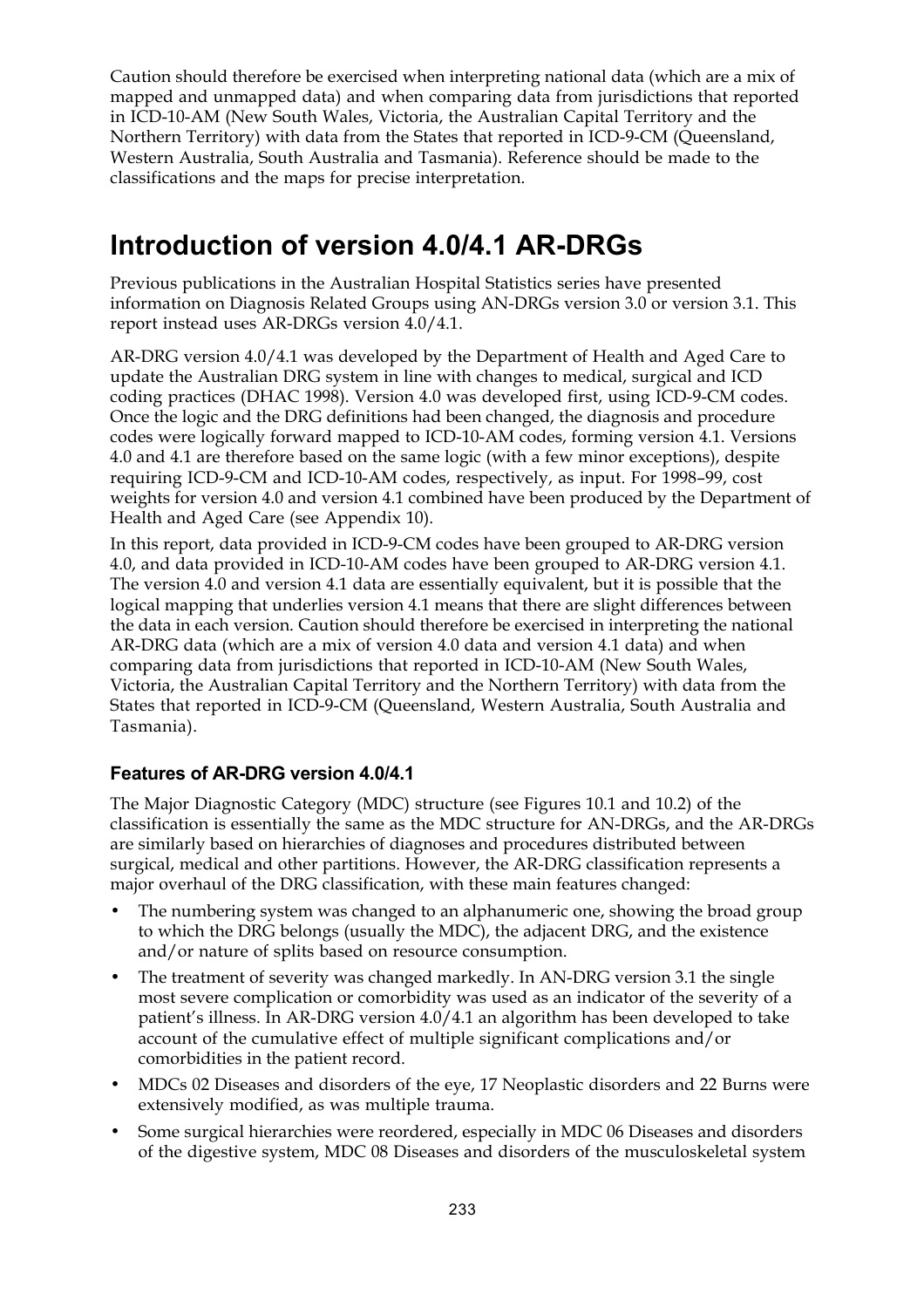and connective tissue and MDC 09 Diseases and disorders of the skin, subcutaneous tissue and breast.

- Some DRGs were completely restructured. Included were those for tracheostomy, acute myocardial infarction, stroke, head injury, hip replacement, shoulder procedures, elbow procedures, skin disorders and aftercare.
- New DRGs were created, including those for percutaneous coronary angioplasty, microvascular tissue transfer, endoscopic procedures for oesophageal varices, same-day HIV admissions, and opioid use disorder and dependence. Other DRGs were merged.
- The majority of paediatric age splits were changed from 10 years to 3 years. The adjacent DRGs which are split by paediatric age were also changed.
- Parallel DRGs, or surgical DRGs with the same DRG definition and severity splits, have been created for prostatectomy in MDC 11 Diseases and disorders of the kidney and urinary tract and in MDC 12 Diseases and disorders of the male reproductive system.
- The data requirements for grouping were changed. Actual same day stay status is now required rather than intended length of stay, admission weight diagnosis codes are no longer recognised, the acceptable range for actual admission weight values was modified to between 400 and 9999 grams, and mental health legal status has been added for severity splits in MDC 19 Mental diseases and disorders.

Overall, there are 23 MDCs, (as for AN-DRGs version 3.1), but the number of DRGs has reduced from the 667 in AN-DRG version 3.1 to 661 in AR-DRG version 4.0/4.1.

Further information about the AR-DRG classification system is available in *Australian Refined Diagnosis Related Groups Version 4.1 Definitions Manual* (DHAC 1998).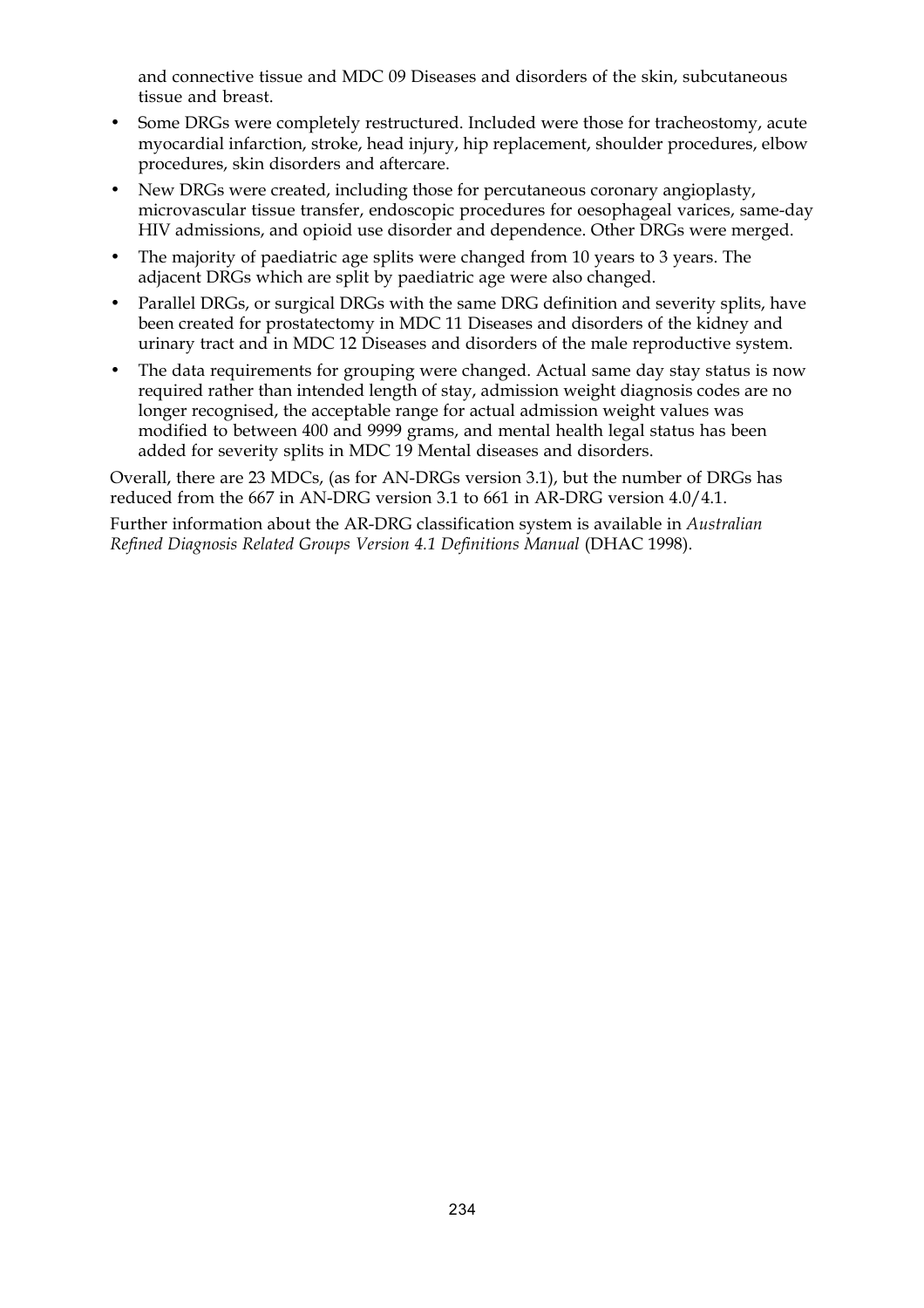## **Appendix 5: Cost per casemixadjusted separation methodology**

## **Summary**

Table 2.1 presents a measure of the average cost of providing care for an admitted patient (whether an overnight-stay patient or a same day patient), adjusted for the relative complexity of the patient's clinical condition and of the hospital services provided. This is an important efficiency performance indicator.

The methodology used to calculate the cost per casemix-adjusted separation for the current report uses the method agreed by the National Health Ministers' Benchmarking Working Group (NHMBWG 1998).

The scope of hospitals included in this benchmarking efficiency indicator has been agreed between the States and Territories, and has progressively narrowed in the last few years by excluding atypical hospitals. The scope has been slightly reduced this year. In 1997–98 hospitals which undertook 3.5% of all public hospital separations were not included in the selected 'benchmarking' hospitals. This year, hospitals undertaking 4.2% of total separations were not included.

The current methodology includes all admitted patient separations and their associated costs. It is appropriate to include the 97% of separations which are acute in this calculation, as cost weights are available for each of the acute separations. However the 3% of separations which are not acute are also included, and as there are no cost weights for the non-acute separations, the overall cost per separation is biased. To improve this situation, every State would need to estimate the cost of acute admitted patient separations. New South Wales and Victoria have been able to do this for 1998–99 and this data was presented in Table 2.2.

The Institute hopes that all jurisdictions will soon be in a position to provide reasonably accurate data on the costs of treating acute admitted patients that are separated in a year. When all States and Territories are able to make this estimate, it will be possible to publish a cost per acute admitted separation in *Australian Hospital Statistics*. In addition, if the States are able to provided cost weights e.g. AN-SNAP weights for the admitted patient episodes which are not acute, then it will also be possible to publish an overall cost per separation as well as a cost per palliative separation, a cost per rehabilitative separation, a cost per maintenance episode etc.

In considering whether to change the methodology for this performance indicator, the time series aspects need to be considered. Any move to cost per acute admitted patient episode will mean that it will not be valid to make comparisons with the cost per total admitted patient episode that have been published up until now.

The pros and cons of changing the performance indicator from cost per total separation to cost per acute separation, the timing of such a change, and the appropriate methodology to be used will be considered by the National Health Performance Committee later this year.

Changes to the way unqualified newborns are counted has changed somewhat the numbers in this report as compared to 1997-98.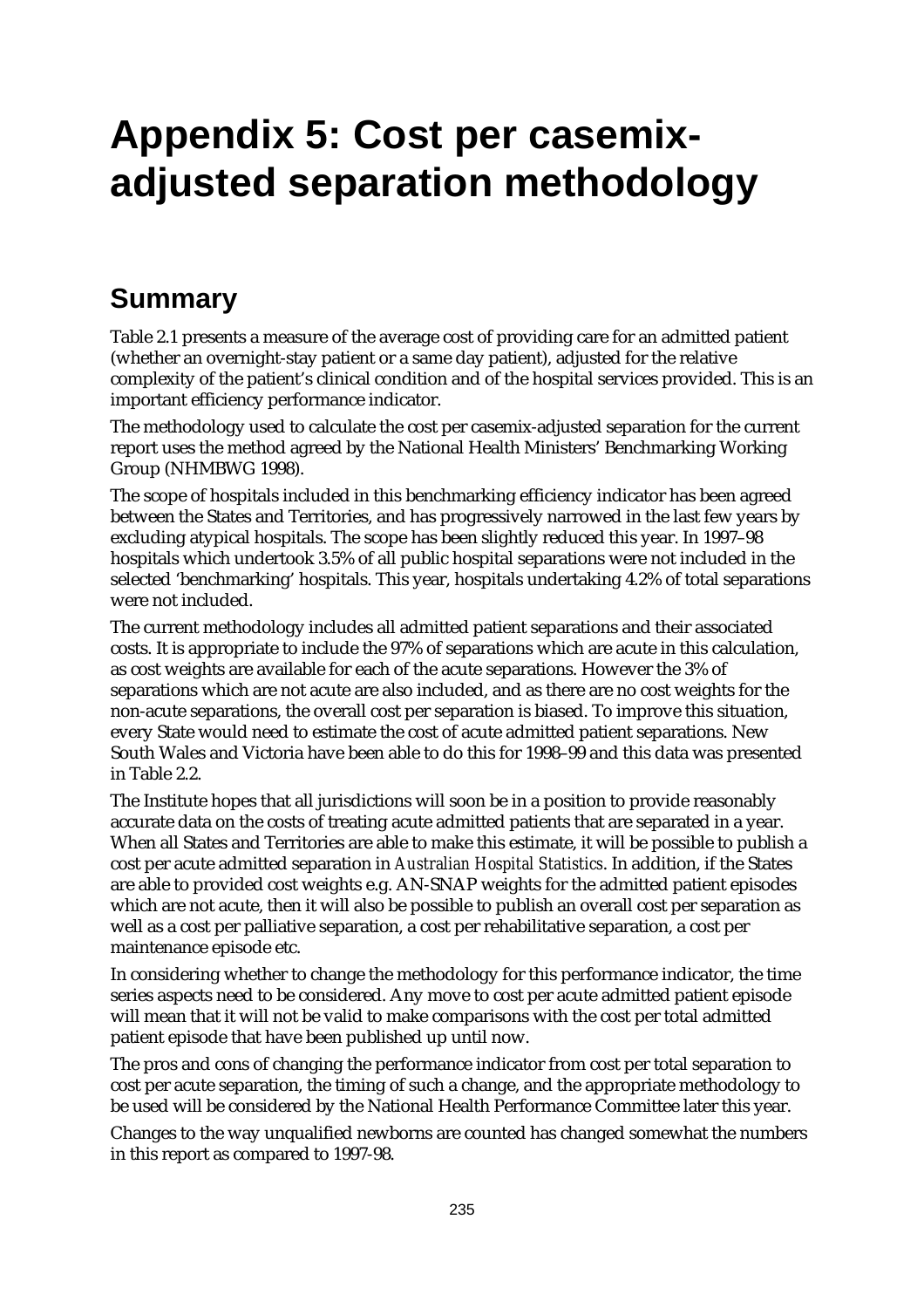Finally, the Institute notes that the publication in the Steering Committee for the Review of Commonwealth/State Service Provision (SCRCSSP 2000) (Figure 4.9 and Table 4A.17) of cost per acute case mix weighted separation from the National Hospital Cost Data Collection (NHCDC) data is potentially misleading. The NHCDC is an excellent collection and each year more and more hospitals join it, but it is a voluntary collection and so it has limitations. In Western Australia in 1997-98, the NHCDC included hospitals which had 50% of the State's separations. In South Australia it was 60%. In Victoria it was 73%. Thus an indicator drawn from the NHCDC data is not a performance indicator for the jurisdiction as a whole. It is a performance indicator of an unrepresentative sample of hospitals in that jurisdiction. The NHCDC has a lower representation of non-metropolitan hospitals than the Hospital Establishments collection, which is a census of all public hospitals.

As more and more hospitals come into the NHCDC it will be increasingly possible to use NHCDC data to refine the data that is provided for the Hospital Establishments collection so as to improve the performance indicators that come from the Hospital Establishments collection. For example, the nursing cost per casemix-adjusted separation is currently calculated by applying the overall inpatient fraction to nursing costs. It would be better to use NHCDC data to work out a nursing cost inpatient fraction. The nursing cost per casemix-adjusted separation calculated in this way would be better for benchmarking purposes.

## **Introduction**

Table 2.1 presents a measure of the average cost of providing care for an admitted patient (whether an overnight-stay patient or a same day patient), adjusted for the relative complexity of the patient's clinical condition and of the hospital services provided. The cost per casemix-adjusted separation does not, however, take account of the quality of care delivered within a hospital nor the health outcomes achieved.

The methodology used to calculate the cost per casemix-adjusted separation for the current report uses the method used to report this indicator in *Australian Hospital Statistics 1997–98* (AIHW 1999) and is a methodology agreed by the National Health Ministers' Benchmarking Working Group. The indicator is calculated as:

Recurrent expenditure × IFRAC

Total separations  $\times$  Average cost weight

where IFRAC (admitted patient fraction) is the estimated proportion of total hospital costs related to admitted patients and average cost weight is a single number representing the relative costliness of cases for a particular provider (or a group of providers, for example teaching hospitals). Calculation of the average cost weight is described below.

Recurrent expenditure for this indicator is defined by the recurrent expenditure data elements in the *National Health Data Dictionary*.

Total separations excludes *Newborns* with no qualified days, and boarders, defined in the Glossary. A separation is counted when a patient completes an episode of hospital care, whereas an admission is counted when a patient commences an episode of care.

As there is inconsistency between States and Territories in the recording of depreciation, it has been excluded from this analysis. It is anticipated that as accrual accounting becomes universally adopted by health authorities, comparable data on depreciation will become available and it will be included in these analyses (see Tables 3.8 and 3.10 for available data on capital expenditure and depreciation).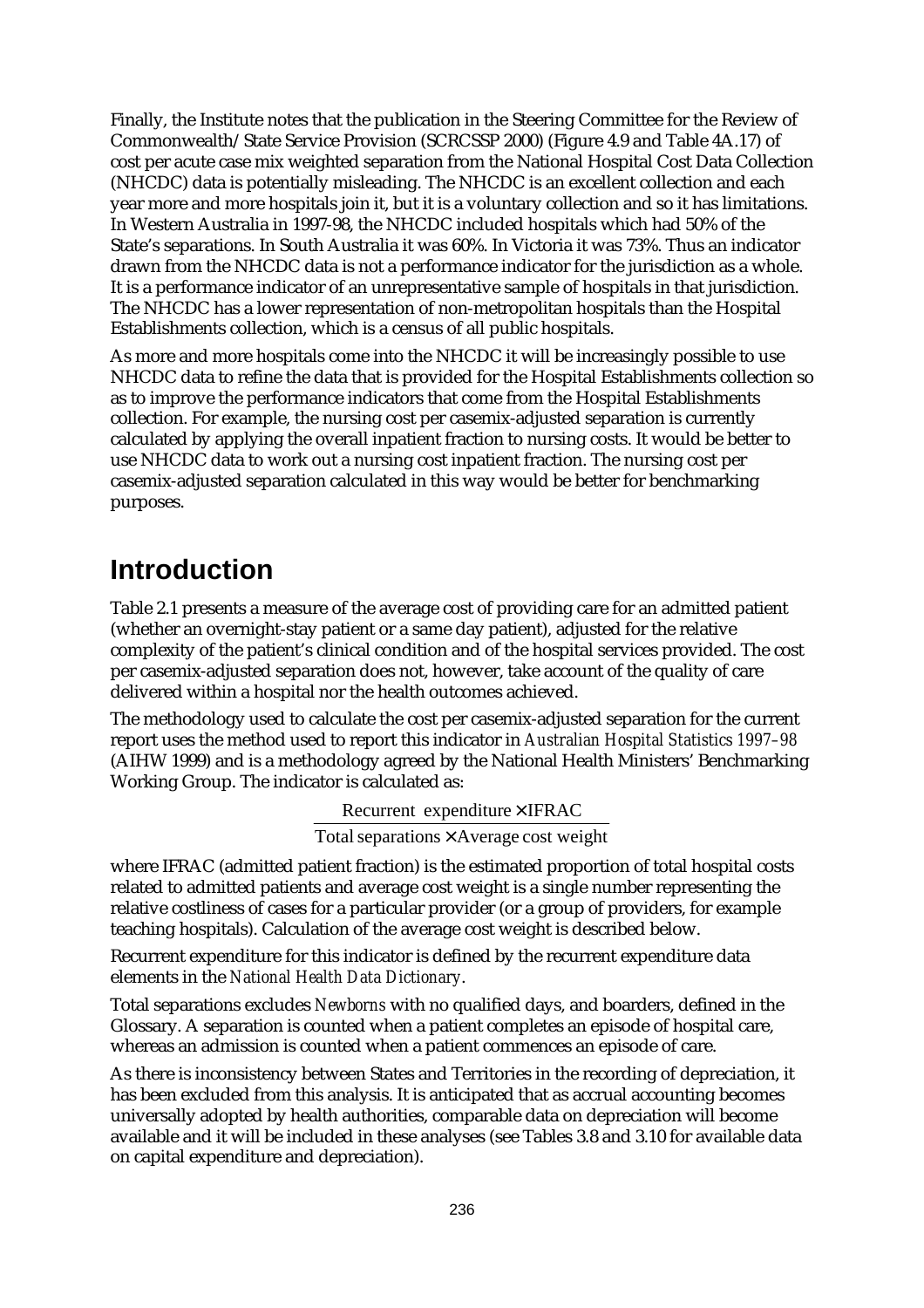The cost per casemix-adjusted separation can not be used as the sole measure of the efficiency of the different jurisdictions in providing hospital services, as some of the costs incurred are costs beyond the control of a jurisdiction. For example, the Northern Territory has high staffing and transport costs, and treats a greater proportion of Aboriginal and Torres Strait Islander patients than other jurisdictions. Because of factors such as these, cost disabilities associated with providing the same level and standard of hospital services available elsewhere in Australia are recognised by the Commonwealth Grants Commission (CGC). Cost disability refers to variables such as remoteness, high input costs and socioeconomic factors that increase the cost of providing services. Other jurisdictions may suffer cost disabilities for other reasons. Factors such as these should be taken into account when making comparisons.

### **Further work**

It has been proposed that further work should be undertaken to refine the methodology to address some of its deficiencies. This report splits the hospitals further into peer groups to enable comparison at a more appropriate level (Appendix 11). Another area of development is the treatment of expenditure on non-acute and psychiatric patients. Both New South Wales and Victoria provided AIHW with estimates of their expenditure on acute nonpsychiatric patients which enabled an estimate to be made of the average casemix-adjusted cost of acute non-psychiatric patients for these two States. The effect of restricting the analysis to only acute non-psychiatric patients was to reduce the cost per casemix-adjusted separation by 4.8% in New South Wales and 5.7% in Victoria (See Table 2.2).

These attempts at restricting the analysis also raise questions about the overall framework of the cost and performance analyses. There are a number of alternatives which could improve the analysis including:

- Calculating the casemix adjustments by estimating cost weights for patients other than Acute (using AN-SNAP cost weights for example)
- Estimating costs at other levels such as peer group (Appendix 11), program or diagnostic groupings. The New South Wales and Victorian estimates in Table 2.2 take out mental health programs, which would enable them to be analysed separately, but other programs are also of interest.
- Broadening the analysis to include non-admitted patient care and other hospital outputs such as teaching, research and preventive services. If relative cost weights for each of these outputs can be calculated, then eventually there can be an indicator of overall cost per adjusted output unit for all hospital outputs. Inconsistency in definitions between jurisdictions and questions about the quality of non-admitted patient and other data make this option unlikely in the short term.

## **Scope**

For the purposes of improving the comparability of data across jurisdictions and increasing the accuracy of the analysis, the scope for Table 2.1 has been restricted to those hospitals which mainly provide acute care. The hospitals that were excluded in previous versions of *Australian Hospital Statistic*s include: multi-purpose services; hospices; rehabilitation hospitals; mothercraft hospitals; other sub-acute hospitals (e.g. geriatric care centres providing a mix of rehabilitation and nursing home type care); small non-acute hospitals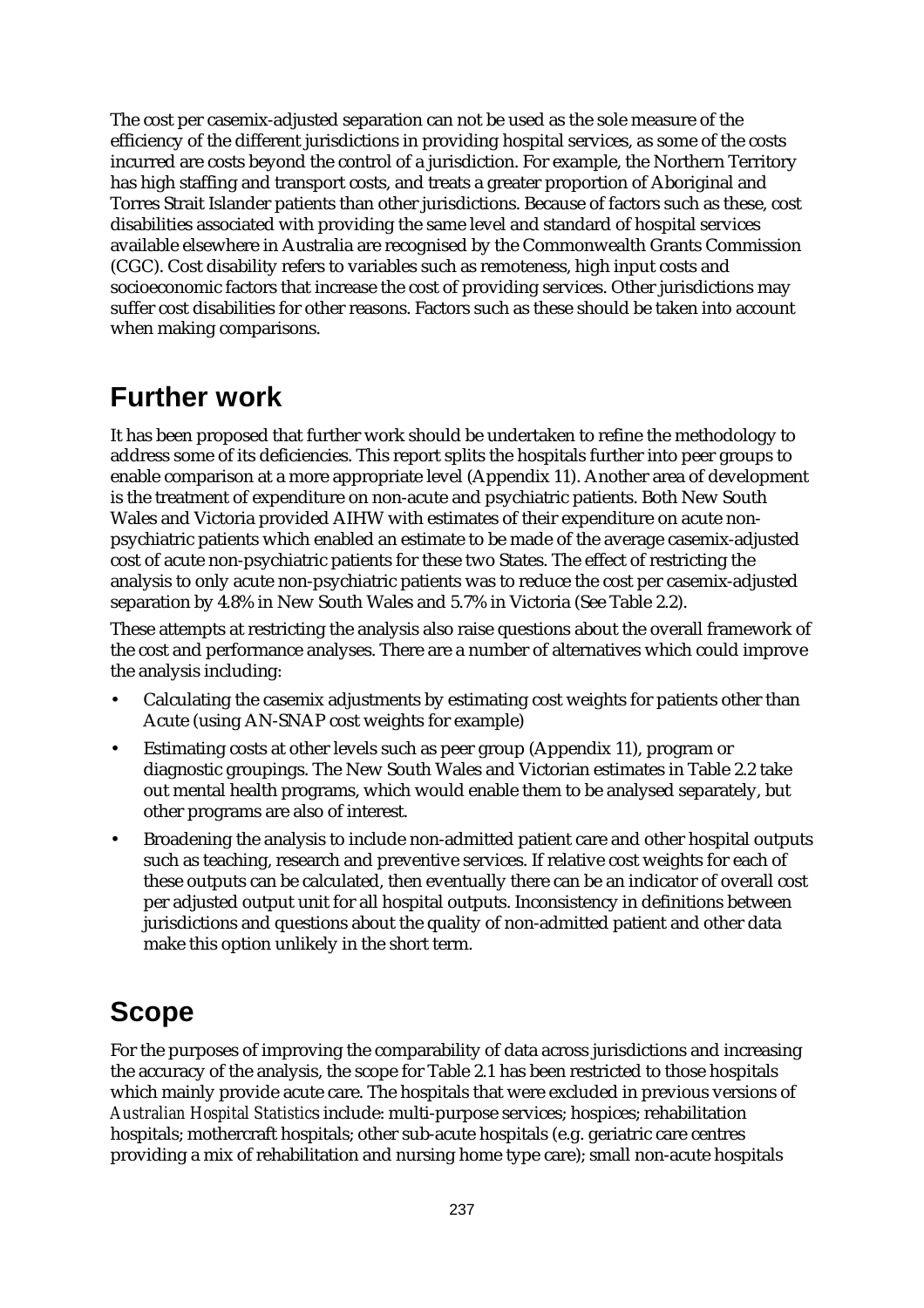and psychiatric hospitals. A number of other hospitals were excluded due to various criteria including dental and other minor specialised hospitals. To make the exclusions consistent and to ensure that hospitals were consistently treated, all hospitals in the 'Unpeered and other' group (Appendix 11) have been excluded from this edition of *Australian Hospital Statistics*. The 'Unpeered and other' group contains: hospitals with less than 200 separations; acute metropolitan hospitals with less than 2,000 separations (mainly small specialised hospitals such as dental hospitals, pregnancy advisory centres & etc); and hospitals that have been subjected to major trauma (including being closed, major flood or fire).

The scope of public hospital establishments included in the calculation of the cost per casemix-adjusted separation figures for 1998–99 is different from the scope of the data reported in all other tables and the scope has also changed since the reports using 1997–98 data (AIHW 1999a, SCRCSSP 2000).

Financial data for most Victorian, and some South Australian hospitals were only available at the network level. For Victoria it was not possible to exclude thirteen hospitals (campuses) with a total of 19,500 separations that would otherwise have satisfied the criteria for exclusion. The effect on the Victorian estimate is likely to be in the order of 1%.

The Tasmanian data was problematic in that there was no estimate of admitted patient expenditure from Tasmania for a number of hospitals and it was not possible to estimate admitted patient expenditure for any but the three largest hospitals in Tasmania. This is not considered a significant problem as the three largest hospitals in Tasmania account for 92% of the total separations in that jurisdiction.

The networking made no difference to the exclusions for South Australia as all of the members of the networks were classified to the same categories as the networks themselves.

As the service reforms under the National Mental Health Strategy are put into place, fewer patients are being treated in specialised psychiatric hospitals, with a shift to treatment and rehabilitation being provided in the public acute hospital system and in the community, including specialised community residential facilities (Commonwealth of Australia 1998). However, these changes are occurring at a different rate between jurisdictions. Table 4.2 shows the crude separation rate for public psychiatric hospitals varied widely, from 0.3 per 1,000 population in Victoria, to 2.9 per 1,000 population in South Australia. This variation reflects differences in the extent to which public psychiatric hospital services have been mainstreamed into public acute hospitals or replaced by community care, and indicates that there are differences across jurisdictions in the number of psychiatric patients who are being included in the total separations used to calculate the cost figures in Table 2.1.

### **Determining costs for admitted patients**

The efficiency indicator published in Table 2.1 covers the costs of all admitted patients. Ideally, costs for acute admitted patients only would be used in this indicator. At present the only cost weights available for all of Australia are the Australian Refined Diagnosis Related Groups cost weights which only apply to acute admitted patients. The current methodology includes non acute separations and their costs because it has been too difficult to separate these costs. The costs weights applied to these non acute separations have been the acute cost weights. It is known that this underestimates the costs of non acute separations.

There are two dimensions to this scope: *admitted* patients and *acute* admitted patients. On the first dimension, it is necessary to exclude costs not directly associated with admitted patient care, notably non-admitted patient costs. To determine the costs associated with admitted patients, an admitted patient fraction (IFRAC) is used. The IFRAC is an expression of the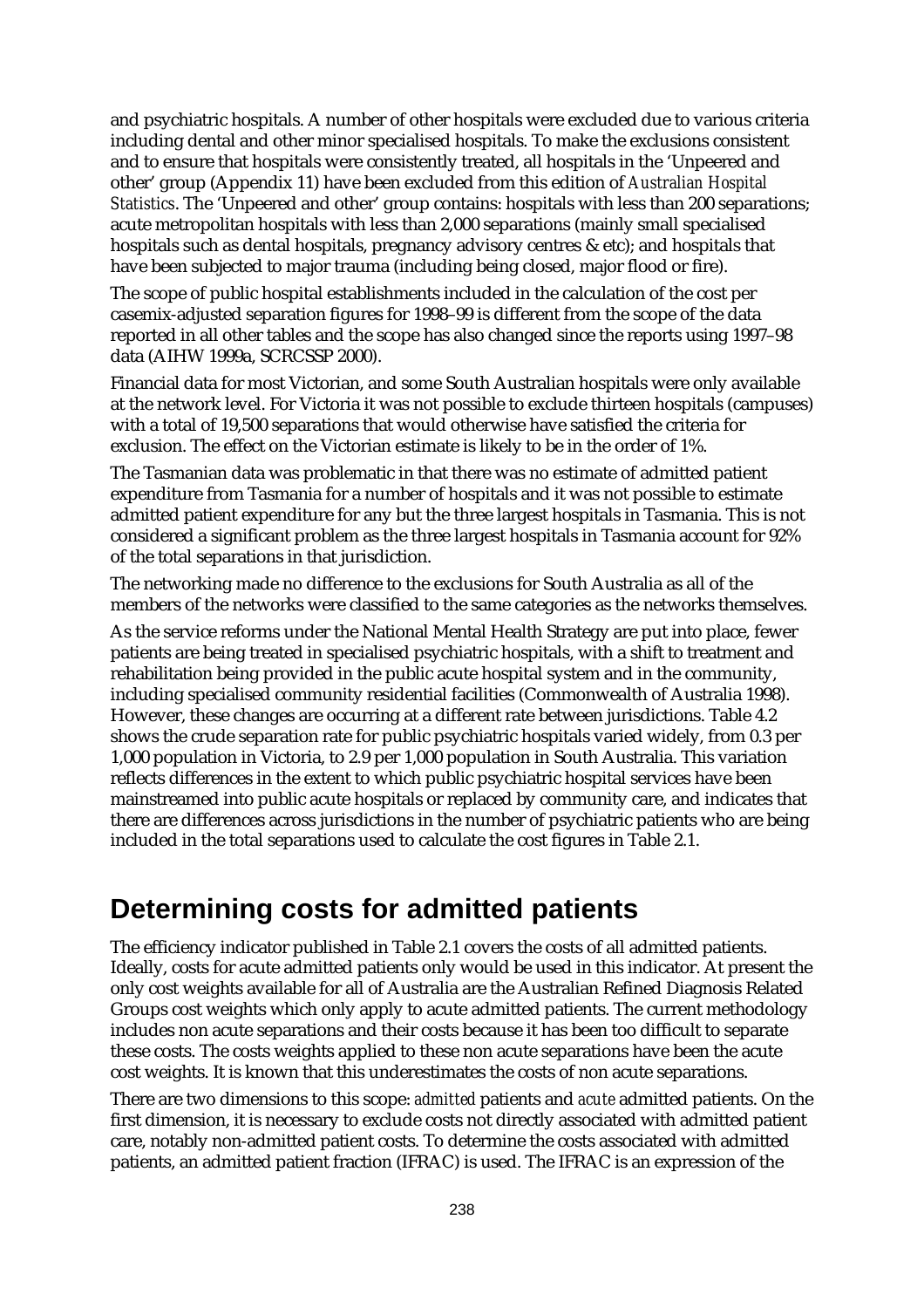ratio of admitted patient costs to total hospital costs. The IFRAC is generally estimated at a hospital level from the results of surveys.

$$
IFRAC = \frac{Inpatient cost}{Total cost}
$$

For hospitals where the IFRAC was not available or clearly inconsistent with the data, the admitted patient costs were estimated using the Health and Allied Services Advisory Council (HASAC) ratio (see Cooper-Stanbury, Solon & Cook 1994). The HASAC IFRAC is calculated using the following formula:

IFRAC<sub>H</sub> = 
$$
\frac{ \text{Pattern days}}{\text{Pattern days} + \left(\frac{\text{NAPOOS}}{\text{Ratio}}\right)}
$$

Where NAPOOS = Non-admitted patient occasions of service;

 $IFRAC<sub>H</sub> =$  the IFRAC calculated; and

Ratio = the ratio of non-admitted patient cost to admitted patient cost per service.

The ratio used in this report equates the cost of 5.753 non-admitted patient services to the cost of one admitted patient bed day.

Unbundling teaching and research costs from the total costs are not directly covered by this equation. The component of costs that relate to teaching are not directly estimated by this HASAC calculation. In effect they would be allocated to admitted patients and nonadmitted patients according to the proportion calculated by the HASAC IFRAC. For the most part, research costs are omitted from the scope of the collection as they are most frequently controlled by institutions legally (if not physically) separated from the hospital.

A brief analysis of hospitals where IFRACs were supplied shows that the ratio of nonadmitted patient cost to admitted patient cost per service varies considerably between hospitals and jurisdictions. There are two explanations for this: either the casemix is different between the hospitals or the occasions of service are not being counted consistently. For example, a hospital that performed non-admitted patient pathology for a number of other hospitals may have a very different ratio of admitted patient costs to nonadmitted patient costs compared with a hospital that performed many non-admitted patient magnetic resonance imaging scans.

The HASAC method is used in this report to estimate IFRACs for 3 very small excluded hospitals in Queensland, 1 small selected and 3 small excluded hospitals in Victoria, 5 small excluded hospitals in South Australia, 1 small selected and 6 excluded hospitals in New South Wales, 1 excluded hospital in the Australian Capital Territory, 1 small selected hospital and 2 small excluded hospitals in Western Australia. The remainder of inpatient fractions in Western Australia were estimated by using 1997–98 data with the exception of the 4 major teaching hospitals and 4 smaller hospitals which supplied provided inpatient fractions for 1998–99 year. These hospitals were responsible for over 60% of the separations in Western Australia. The HASAC IFRAC was usually only used on small rural hospitals and the impact on the statistics is thought to be minimal. It also seems apparent from inspection of the data that some hospitals may have used the HASAC method to estimate their IFRAC for reporting purposes.

Ideally, different IFRACs would be used for different cost categories. In the absence of comprehensive sets of IFRACs, a single hospital-wide IFRAC was applied to all cost categories.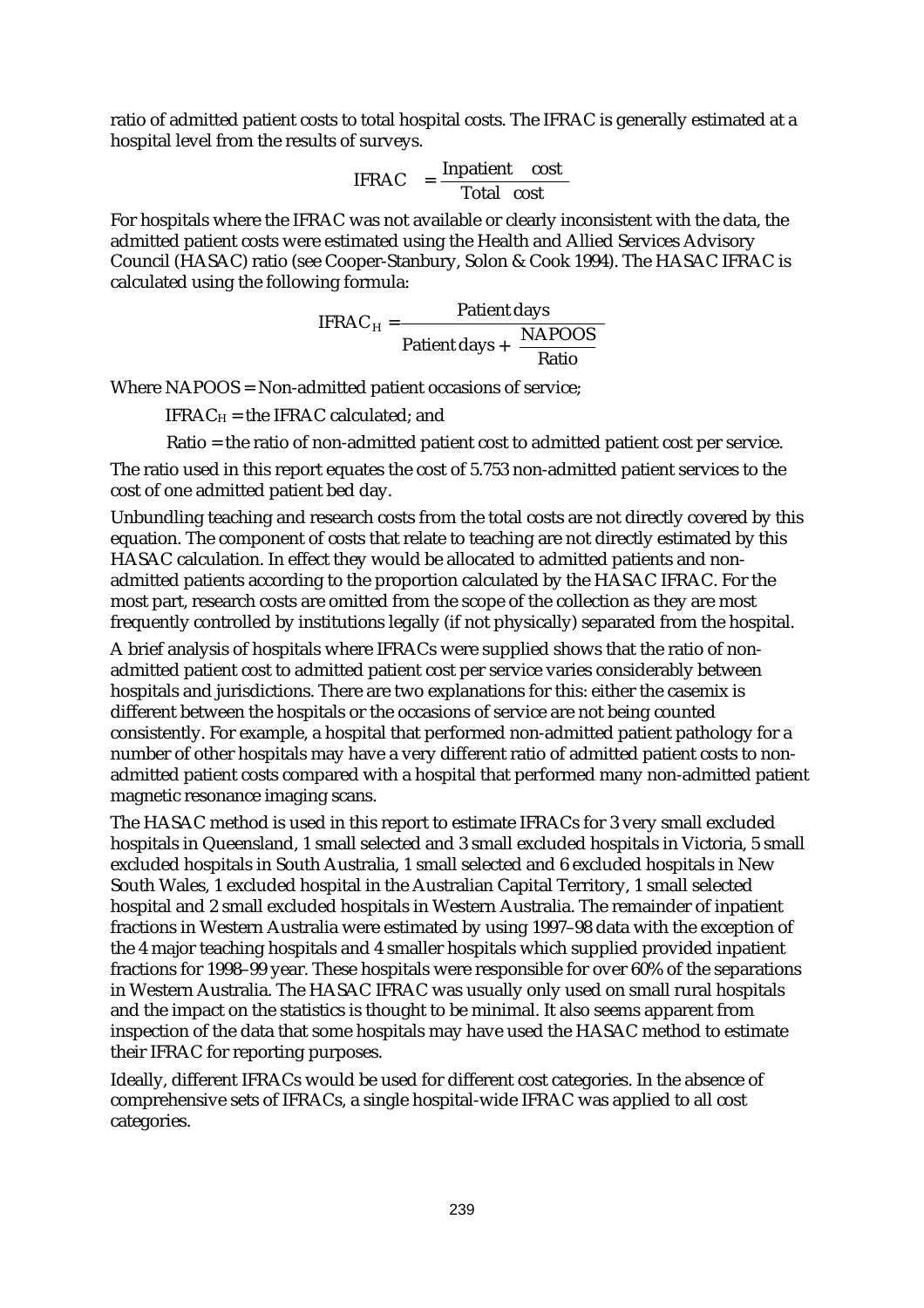## **Admitted patients other than acute patients**

It was not possible to isolate the costs of acute admitted patients from all admitted patient costs (as defined by the *National Health Data Dictionary* data element *Type of episode of care*). Because costs are being estimated per separation and not per patient day most of the nonacute admitted patients (including rehabilitation and non-acute patients) will have higher costs per separation, as these patients typically have longer lengths of stay, even though their daily costs are lower. These patients make up less than 3% of total admitted patient episodes and account for approximately 15% of patient days. Many of these records have been excluded from the analysis by the restrictions in establishment scope.

There is also variation in the application of the episodes of care and type of episode of care between States and Territories. In States or Territories where there is a clear delineation in funding arrangements between acute and sub-acute services, the split between acute and other types of patients may be different from where this is done purely on a statistical basis.

Care needs to be taken when the comparison is done that allowance is made for uncertainty introduced by these episodes for which the cost weights are invalid. Table 2.1 and Table 2.2 show that there is significant variation in the number and length of stay for the separations other than acute between jurisdictions. Appendix 11 also shows average costs for the types of hospital that are excluded.

The rates at which the types of care other than acute are identified in each jurisdiction do not vary very significantly across the larger jurisdictions, but do vary amongst the smaller jurisdictions. In the current cost per casemix-adjusted separation model they are given the average weights for all other separations in the State. The average weights are within 5% of 1.00 for all States except for the Northern Territory (0.78).

The data in Table 2.2 and the New South Wales and Victorian calculations indicates that moving to cost per acute admitted patient episode instead of cost per total admitted patient episode is likely to change the dollar amounts by 5% or so, but that there is unlikely to be any significant change in the relative positions of the jurisdictions on this performance indicator.

### **Newborn data**

The introduction of a new type of episode of care (NHDC 1998) to change the way of accounting for the newborn data is improving the level of knowledge about newborns. Traditionally unqualified neonates have been costed as a component of the mother's cost weight. The cost weight of the mother reflects the costs of the mother and the unqualified neonate. As a result, the inclusion of unqualified neonates in the count of casemix-adjusted separations would double count the costs of caring for unqualified neonates. From June 1998 separations for newborns were classified on a different basis. Qualified and unqualified patient days are counted separately for a single record (see Appendix 3).

To maintain consistency with the earlier work, the November meeting of the Australian Hospital Statistics Advisory Committee, discussed how to report newborn episodes in *Australian Hospital Statistics 1998–99*, given that they can now comprise qualified days only, a mix of unqualified and qualified days, or unqualified days only. It was agreed that the tables would include separations if there was at least one qualified day, and qualified days were to be used as the count of patient days. Separations that have qualified days are included (as they are equivalent to acute separations), and separations that are totally unqualified are excluded (as they are equivalent to the old 'unqualified neonates'). The cost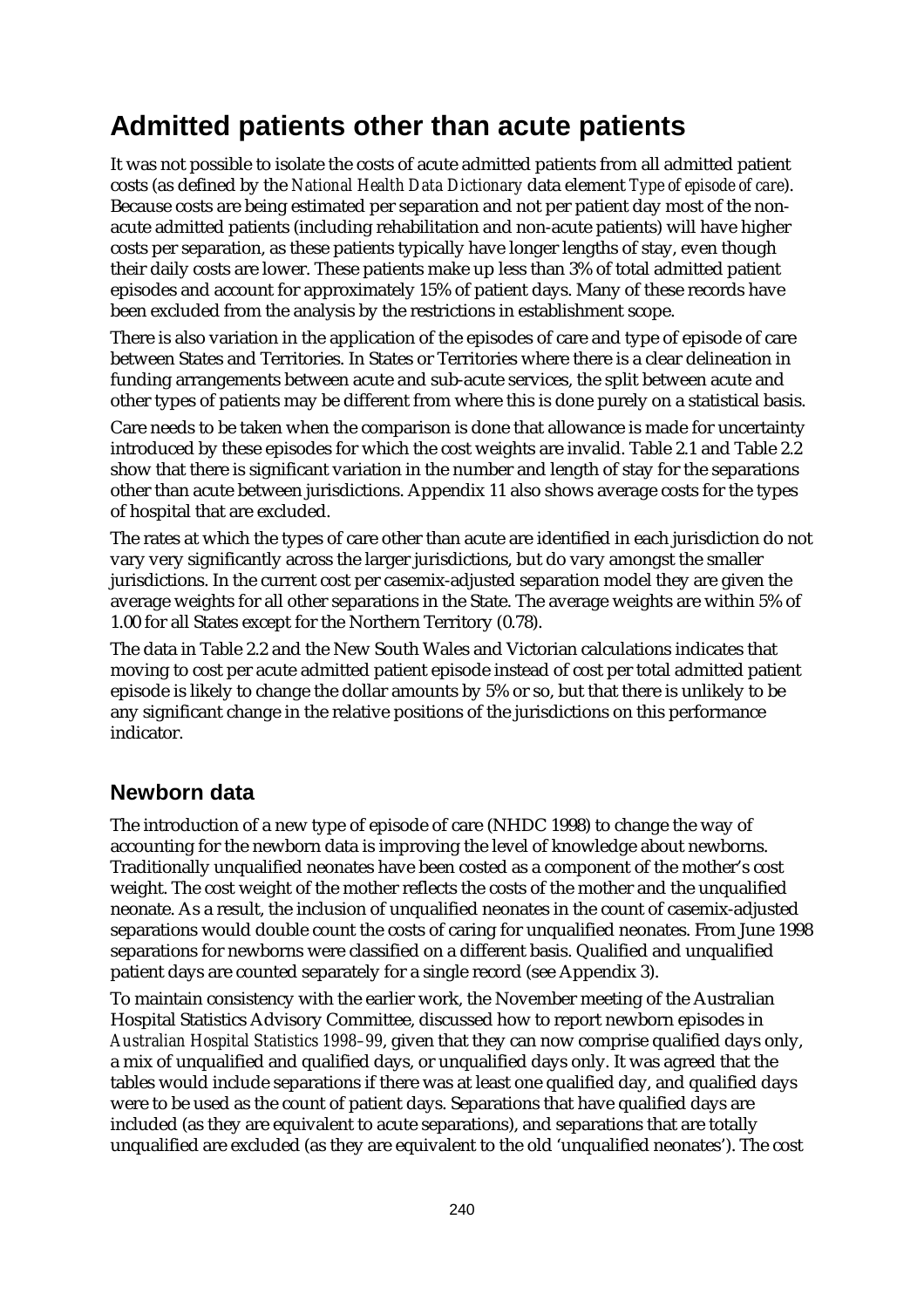of qualified days is treated as expenditure under the newborn's record and the cost of unqualified days is treated as expenditure under the mother's record.

Future costing work may develop these analyses further and the outputs from the National Hospital Cost Data Collection need to be examined to further discussion about the merits of the various approaches that are now possible. For the purposes of calculating the cost per casemix-adjusted separation it does not matter if the costs of newborns with no qualified days are counted separately or combined with the mother as long as the treatment of these newborns is consistent.

Not all jurisdictions had implemented this definition in 1998–99. See Appendix 3 for more information on inconsistencies in the reporting of newborn data.

## **Adjusting for casemix**

The average cost weight is used in this report to adjust for differences in the relative costliness of all acute admitted patients treated in a hospital compared with another hospital or group. The value for a group of hospitals is multiplied by the total number of separations for that group to produce the number of casemix-adjusted separations. The term 'cost per casemix-adjusted separation' derives from this use of the number of separations adjusted by relative costliness.

Casemix refers to the numbers and types of admitted patients a hospital treats. Hospitals collect data that allow admitted patient episodes to be classified using the Australian National Diagnosis Related Groups (AR-DRG) version 4 casemix classification system. This system groups episodes of similar clinical condition and resource use into 661 categories or AR-DRGs. The National Hospital Cost Data Collection has collected data to produce a cost weight for each AR-DRG (see Appendix 10). The set of cost weights is a relative value scale for all AR-DRGs, calculated so that the average cost weight across all episodes used to produce the set of weights is 1.00. Once a set of cost weights has been produced, it is possible to determine the average cost weight for a hospital or group of hospitals. The average cost weight is calculated as follows:

Average cost weight = 
$$
\frac{\sum_{i=1}^{n} (CW_i \times \text{separations}_i)}{\text{Total no. of acute separations}}
$$

where *i* represents each of the 661 AR-DRGs and CW*i* is the cost weight for the *i*th AR-DRG (the different versions of the classification system released to date have different numbers of AR-DRGs).

The average cost weight for a hospital is useful because it represents in a single number the overall complexity of cases treated by a hospital. If the national cost weights are used in the calculation of an average cost weight, then the resultant weight is an indicator of the relative costliness of the hospital's casemix with respect to the national average. For example, a hospital with an average cost weight of 1.08 has an 8% more costly casemix than the national average (by design equal to 1.00).

Hospital morbidity data provided to the National Hospital Morbidity Database were used to estimate average cost weights for the groups of hospitals reported in this analysis. Version 4.1 of the AR-DRG classification system was used to allocate patient episodes to AR-DRGs in the jurisdictions using ICD-10-AM: New South Wales, Victoria, the Australian Capital Territory and the Northern Territory. Version 4.0 of the AR-DRG classification system was used to allocate patient episodes to AR-DRGs in the jurisdictions using ICD-9-CM: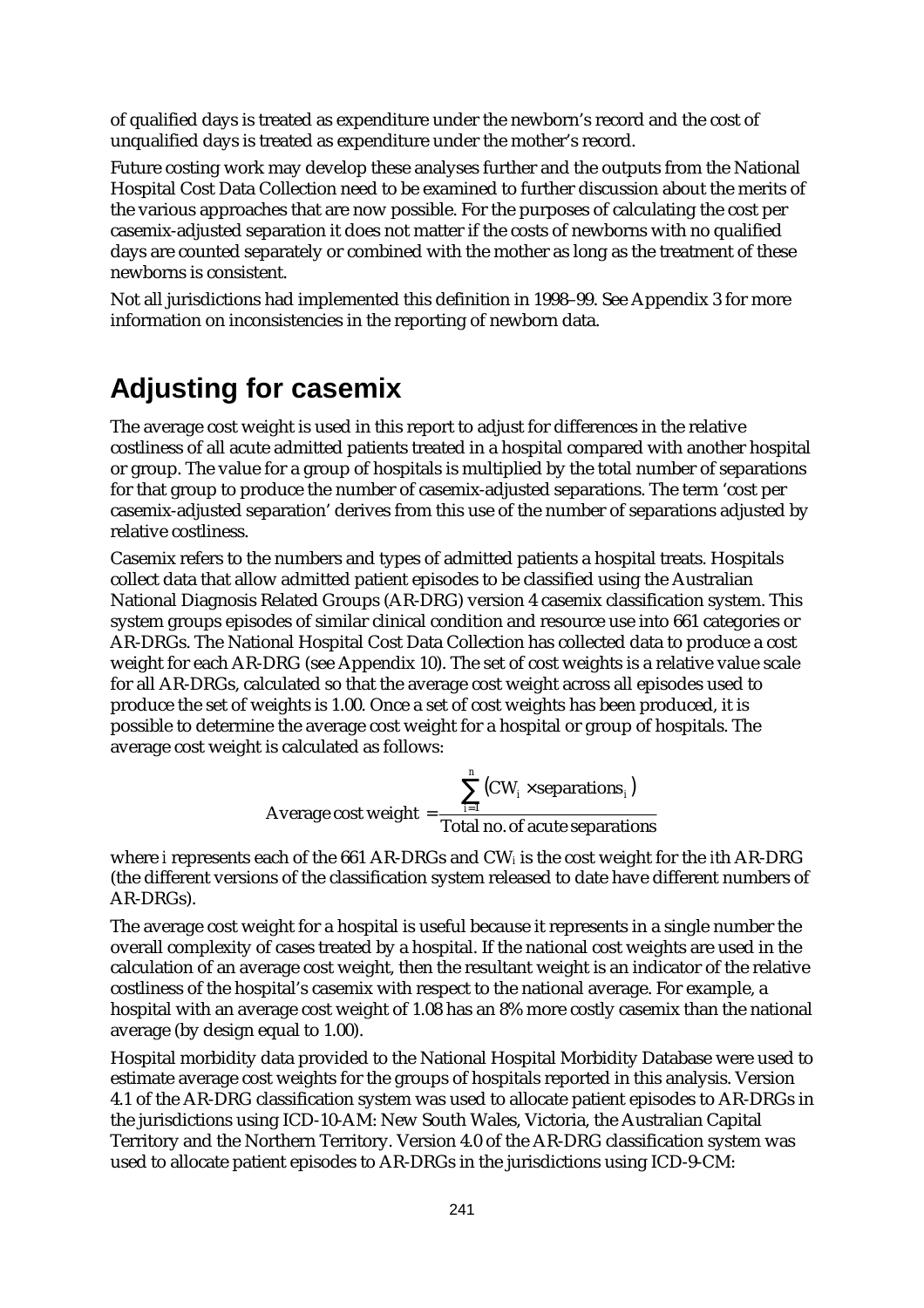Queensland, Western Australia, South Australia and Tasmania. Cost weights were supplied by the Department of Health and Aged Care, from the 1998–99 National Hospital Cost Data Collection. There is some concern over the comparability of the different DRG versions but the effect at the State level, given all States average cost weights changed very little in value between 1997–98 and 1998–99 it is anticipated that effect will be negligible. There are possibly slight differences between the ICD-9-CM States and the ICD-10-AM jurisdictions because of this use of the different ICD classifications, as discussed in Appendix 4. The 1998– 99 AR-DRG version 4.0/4.1 combined cost weights (DHAC, unpublished, see Appendix 10) were applied to all jurisdictions.

The complexity of cases treated as admitted patients can differ regionally. Some jurisdictions admit patients who might be treated as non-admitted patients in other jurisdictions. Age structures are less of a concern in comparing States and Territories, and the AR-DRG adjustment is deemed to compensate for the differences in costs due to the higher proportion of older patients in some jurisdictions (Gillett & O'Connor-Cox 1996; Duckett & Jackson 1998).

The validity of comparisons of average cost weights is limited by differences in the extent to which each jurisdiction's psychiatric services are integrated into its public hospital system as service delivery changes under the National Mental Health Strategy. For example, in Victoria, almost all public psychiatric hospitals are now mainstreamed into acute hospital services and psychiatric patient data are therefore included in the acute hospital reports. Cost weights are not as useful as measures of resource requirements for acute psychiatric services because the relevant AR-DRGs are less homogeneous than for other acute services.

### **Estimating total medical costs**

For the medical labour costs category, data are readily available only for public patients, as private patients are charged directly by their doctor for medical services. Private patients are those patients who are treated by a doctor of their choice (as opposed to a hospitalnominated doctor) or choose to be accommodated in a single room. Charges for such private medical services are not included in the recurrent expenditure figures. Although Medicare data on in-hospital services are available, they are not sufficiently detailed to allow the allocation of costs to the groups of hospitals reported. The cost of private patients is therefore estimated by assuming that a patient day of care by a medical practitioner costs the same, whether the patient is public or not. The private patient medical costs are then estimated by pro-rating the sum of salary/sessional and VMO payments according to the number of public patient days and the number of private patient days. This is equivalent to multiplying by one minus the public patient day proportion and dividing by the public patient day proportion. The underlying assumption ignores a number of factors including the propensity for junior medical staff to provide care to private patients and for doctors with private patients to charge at higher rates than they would charge the public system under a contract for public patients.

## **Payroll tax**

Only Tasmanian hospitals are liable for a significant proportion of payroll tax. The Institute has worked with the Department of Human Services Tasmania to remove payroll tax costs from the cost per casemix-adjusted separation table. While New South Wales hospitals are payroll tax exempt, payroll tax is paid for central office and some other support service staff.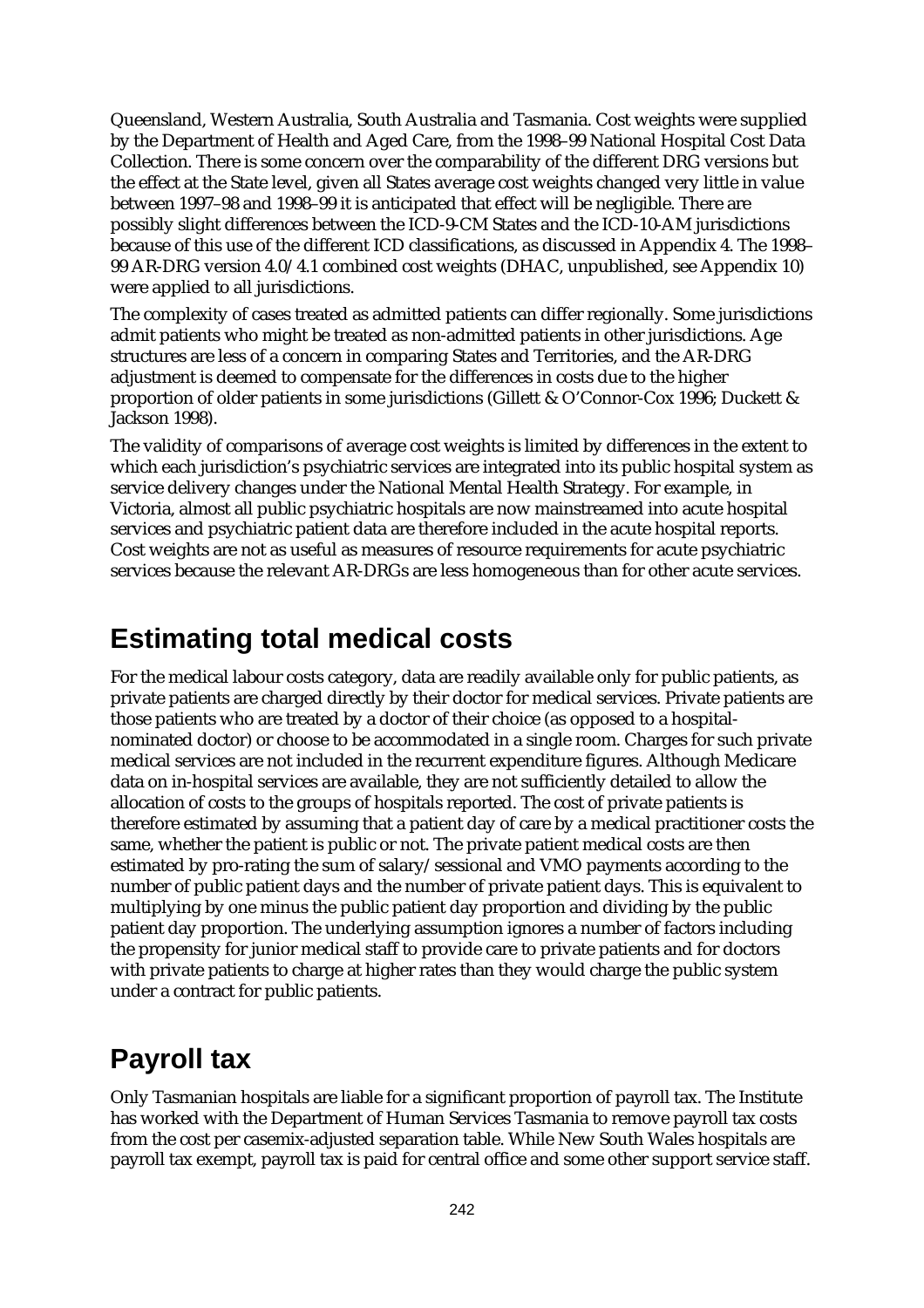The amount is insignificant with respect to the New South Wales total. While Queensland hospitals pay payroll tax it is reimbursed and in theory should not be included in any accounts as reported to the National Public Hospital Establishments Database. In practice there is a very small amount reported due to administrative lags and other inconsistencies. No action has been taken to remove this small amount of payroll tax from Queensland or New South Wales data.

| Variable                                    | <b>NSW</b> | Vic         | Qld   | <b>WA</b>   | SΑ    | $\mathbf{Ias}^{\mathrm{(b)}}$ | <b>ACT</b>   | NT <sup>(c)</sup> | Total   |
|---------------------------------------------|------------|-------------|-------|-------------|-------|-------------------------------|--------------|-------------------|---------|
| <b>Total separations</b>                    | 1,213      | 944         | 674   | 342         | 332   | 74                            | 59           | 55                | 3,692   |
| <b>Total Patient days</b>                   | 4,668      | 3,549       | 2,324 | 1,242       | 1,142 | 273                           | 216          | 191               | 13,605  |
| Psychiatric care separations <sup>(b)</sup> |            |             |       |             |       |                               |              |                   |         |
| Separations ('000)                          | 24         | 20          | 20    | 0           | 6     | 3                             | $\mathbf{1}$ | $\mathbf{1}$      | 75      |
| Proportion of all separations               | 2%         | 2%          | 3%    | 0%          | 2%    | 4%                            | 1%           | 1%                | 2%      |
| Patient days                                | 221        | 273         | 189   | $\mathbf 0$ | 55    | 16                            | 8            | 8                 | 770     |
| Proportion of all Patient days              | 5%         | 8%          | 8%    | 0%          | 5%    | 6%                            | 3%           | 4%                | 6%      |
| Acute Separations <sup>(c)</sup>            |            |             |       |             |       |                               |              |                   |         |
| Separations                                 | 1,185      | 917         | 647   | 338         | 327   | 73                            | 58           | 54                | 3,599   |
| Proportion of all separations               | 98%        | 97%         | 96%   | 99%         | 98%   | 98%                           | 98%          | 99%               | 97%     |
| Patient days                                | 4,251      | 3,020       | 2,094 | 1,132       | 1,067 | 238                           | 199          | 181               | 12,183  |
| Proportion of all Patient days              | 91%        | 85%         | 90%   | 91%         | 93%   | 87%                           | 92%          | 95%               | 90%     |
|                                             |            |             |       |             |       |                               |              |                   |         |
| Acute psychiatric care separations          |            |             |       |             |       |                               |              |                   |         |
| Separations ('000)                          | 19         | 20          | 19    | 0           | 6     | 3                             | $\mathbf{1}$ | 1                 | 69      |
| Proportion of all separations               | 2%         | 2%          | 3%    | 0%          | 2%    | 4%                            | 1%           | 1%                | 2%      |
| Patient days                                | 167        | 273         | 166   | 0           | 55    | 16                            | 8            | 6                 | 690     |
| Proportion of all Patient days              | 3.6%       | 7.7%        | 7.1%  | 0.0%        | 4.8%  | 6.0%                          | 3.5%         | 3.3%              | 5.1%    |
| Acute non-psychiatric care separations      |            |             |       |             |       |                               |              |                   |         |
| Separations ('000)                          | 1,166      | 897         | 628   | 338         | 321   | 70                            | 57           | 54                | 3,530   |
| Proportion of all separations               | 96%        | 95%         | 93%   | 99%         | 97%   | 95%                           | 97%          | 98%               | 96%     |
| Patient days                                | 4085       | 2747        | 1928  | 1132        | 1012  | 222                           | 192          | 175               | 11493   |
| Proportion of all Patient days              | 88%        | 77%         | 83%   | 91%         | 89%   | 81%                           | 89%          | 92%               | 84%     |
| Separations other than acute                |            |             |       |             |       |                               |              |                   |         |
| Rehabilitation Separations ('000)           | 18.5       | 18.7        | 20.9  | 3.1         | 1.4   | 0.6                           | 0.2          | 0.2               | 63.5    |
| Proportion of all separations               | 1.5%       | 2.0%        | 3.1%  | 0.9%        | 0.4%  | 0.9%                          | 0.3%         | 0.4%              | 1.7%    |
| Patient days                                | 240        | 318         | 115   | 83          | 20    | 15                            | 5            | 4                 | 800     |
| Proportion of all Patient days              | 5.2%       | 9.0%        | 5.0%  | 6.6%        | 1.7%  | 5.5%                          | 2.4%         | 2.2%              | 5.9%    |
| Palliative Care Separations ('000)          | 3.2        | 1.6         | 2.4   | 0.4         | 0.9   | 0.2                           | 0.2          | 0.1               | 8.9     |
| Proportion of all separations               | 0.3%       | 0.2%        | 0.4%  | 0.1%        | 0.3%  | 0.2%                          | 0.4%         | 0.1%              | 0.2%    |
| Patient days                                | 32         | 21          | 23    | 4           | 11    | 1                             | 4            | 0                 | 97      |
| Proportion of all Patient days              | 0.7%       | 0.6%        | 1.0%  | 0.4%        | 1.0%  | 0.5%                          | 1.9%         | 0.1%              | 0.7%    |
| Non-acute Separations ('000)                | 4.3        | 6.1         | 3.2   | 0.9         | 0.5   | 0.3                           | 0.2          | 0.3               | 15.7    |
| Proportion of all separations               | 0.4%       | 0.7%        | 0.5%  | 0.3%        | 0.1%  | 0.3%                          | 0.4%         | 0.5%              | 0.4%    |
| Patient days                                | 138        | 190         | 89    | 23          | 33    | 17                            | 3            | 5                 | 498     |
| Proportion of all Patient days              | 2.9%       | 5.4%        | 3.8%  | 1.9%        | 2.9%  | 6.1%                          | 1.4%         | 2.9%              | 3.7%    |
| Other separations                           | 2.0        | 0.0         | 0.4   | 0.0         | 2.2   | 0.1                           | 0.4          | 0.0               | 5.2     |
| Proportion of all separations               | 0.2%       | 0.0%        | 0.1%  | 0.0%        | 0.7%  | 0.2%                          | 0.7%         | 0.0%              | 0.1%    |
| Patient days                                | 6          | $\mathbf 0$ | 3     | 0           | 11    | 1                             | 5            | 0                 | 27      |
| Proportion of all Patient days              | 0.1%       | 0.0%        | 0.1%  | 0.0%        | 1.0%  | 0.5%                          | 2.2%         | 0.1%              | 0.2%    |
| Total separations other than acute          |            |             |       |             |       |                               |              |                   |         |
| Separations ('000)                          | 27.9       | 26.5        | 26.8  | 4.4         | 5.0   | $1.2$                         | 1.1          | 0.5               | 93.3    |
| Proportion of all separations               | 2.3%       | 2.8%        | 4.0%  | 1.3%        | 1.5%  | 1.6%                          | 1.8%         | 1.0%              | 2.5%    |
| <b>Patient days</b>                         | 416.5      | 528.8       | 230.2 | 110.1       | 75.3  | 34.1                          | 17.0         | 9.9               | 1,421.9 |
| <b>Proportion of all Patient days</b>       | 8.9%       | 14.9%       | 9.9%  | 8.9%        | 6.6%  | 12.5%                         | 7.9%         | 5.2%              | 10.5%   |

**Table A5.1: Summary of episodes of care other than acute in public acute hospitals selected for Table 2.1Cost per casemix-adjusted separation(a) States and Territories, 1998–99**

(a) From the National Hospital Morbidity Database, including same day separations and newborns with qualified days.

(b) Patients with total days of psychiatric care equal to the total length of stay.

(c) Includes acute and unspecified separations and newborn episodes of care with qualified days,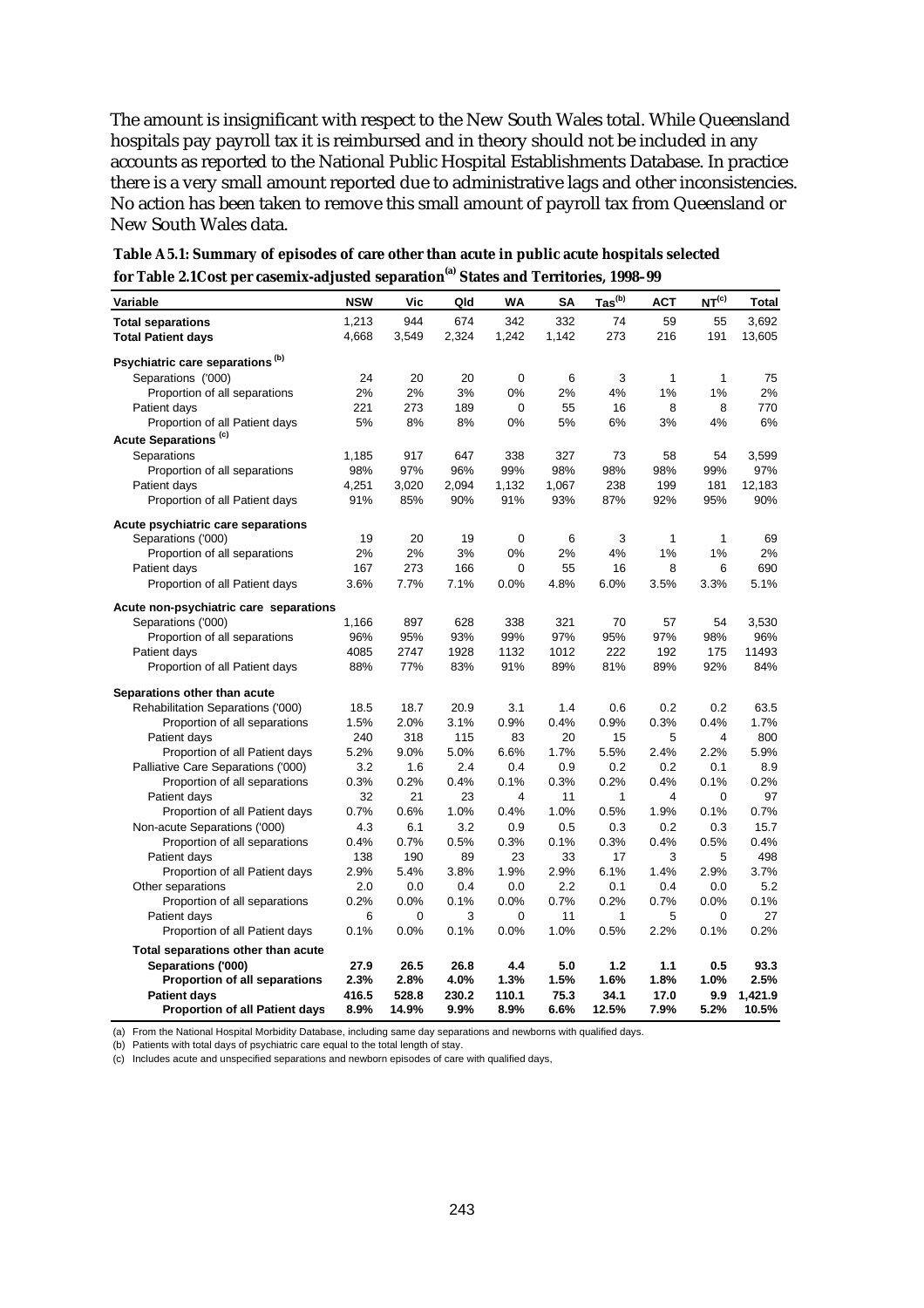## **Appendix 6: Sentinel procedures**

## **Background**

The sentinel procedures table was originally defined as a performance indicator of the National Health Ministers' Benchmarking Working Group (NHMBWG) to provide comparative data between jurisdictions for a defined set of procedures. The rates are age–sex standardised and statistically compared. The procedures were chosen largely on the basis of the frequency with which they were undertaken and because they were often elective, or discretionary in nature.

Extra procedures proposed by South Australia were included in the table by the Australian Hospital Statistics Advisory Committee (AHSAC) on 15 April 1999.

At the meeting of the Australian Hospital Statistics Advisory Committee on 30 November 1999 the need to alter the sentinel procedures table to account for conversion to ICD-10-AM was raised. Appendix 4 provides further information on the introduction of ICD-10-AM and the differences between ICD-9-CM and ICD-10-AM. As ICD-9-CM data were to be mapped forward for this report, it was initially proposed that sentinel procedures would be defined using the same maps. It was noted that for some sentinel procedures, it might not be possible to measure the same concept in ICD-10-AM as was measured in ICD-9-CM.

An AHSAC subcommittee consisting of Dr Raina MacIntyre, Ms Sue Cornes, Mr Ric Marshall and Ms Jo Murray was formed to guide and assist the Institute in the review of the sentinel procedures table. This subcommittee's prime purpose was a review of the intention of several sentinel procedures and to decide on the procedure list to be included in *Australian Hospital Statistics 1998–99*.

This subcommittee discussed the definition of the term 'sentinel procedures' and the framework in which sentinel procedures are selected. Under the NHMBWG framework the variation in sentinel procedures is primarily regarded as a measure of the appropriateness of care. The subcommittee noted that the current list of procedures is an eclectic mix, reflecting a range of interests in this performance indicator.

The subcommittee decided general rules for this analysis:

- For greatest accuracy in identifying the records of interest it was decided that we should use the classification in use in each State in 1998–99 to identify the sentinel procedures, i.e. ICD-9-CM codes to identify the procedures of interest in ICD-9-CM States and the ICD-10-AM codes in the ICD-10-AM jurisdictions and Territories.
- To maintain comparability across time the ICD-9-CM codes for the States using ICD-9-CM would not be modified.
- The apparent intent of the sentinel procedure was to be reflected in the choice of ICD-10-AM codes. The national standard forward historical maps (see Appendix 4) would not necessarily be used unless appropriate.

### **Codes**

The subcommittee also noted that major problems lay in the comparability of data on arthroscopy and endoscopy.

The mapping of the ICD-9-CM data to ICD-10-AM introduces a degree of uncertainty to the inter-jurisdictional comparisons that may not be accounted for in the statistical tests that are used in the table. Thus comparisons between the ICD-9-CM and ICD-10-AM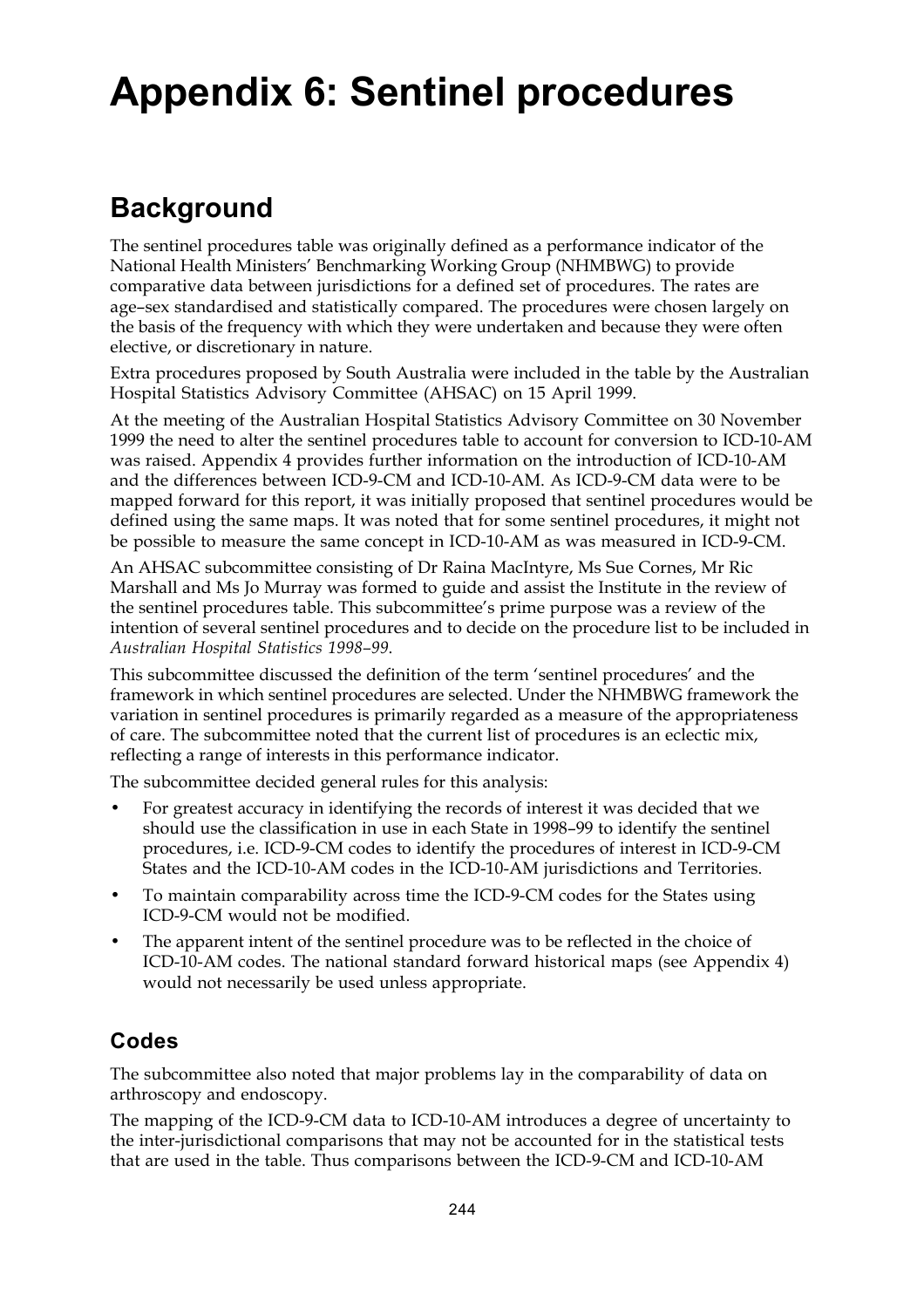jurisdictions are more difficult to make than comparisons within either of those groups. The table is therefore separated into the two groups of jurisdictions representing the different versions of the classifications of procedures. Notes on comparability are outlined in the text and/or footnotes to the table.

There are some inconsistencies in the inclusions in the sentinel procedures as originally defined using ICD-9-CM. For example, in the selected sentinel procedures, the angioplasty codes excluded open angioplasty without stenting but included open angioplasty with stenting, because of anomalies in the code structure. These anomalies will be preserved in the ICD-10-AM procedures until a further review is undertaken.

Because of the different structures in ICD-9-CM and ICD-10-AM the sentinel procedures (as defined in ICD-9-CM) and the intent behind them could not always be directly translated into ICD-10-AM. The task also entails making a judgement on the comparability of data between the two coding systems. For example: it is difficult to be conclusive about the comparability of the endoscopy codes.

## **ICD-9-CM and ICD-10-AM codes for selected procedures**

### **Appendicectomy**

#### **ICD-9-CM ICD-10-AM**

#### **47.0 Block [926]**

Original ICD-9-CM codes excluded incidental appendicectomy (ICD-9-CM code 47.1) but ICD-10-AM codes do not. There were 1,901 incidental appendicectomies performed in 1997–98 and 25,963 appendicectomies. To maintain comparability within the ICD-9-CM States it was decided that these are not to be included to allow cross-year comparison, but where the procedures were performed in a hospital in an ICD-9-CM State on a resident of an ICD-10-AM jurisdiction, then the incidental appendicectomies would be included.

### **Angioplasty**

36.01, 36.02, 36.05, 36.06, 36.07 Blocks [669], [671], codes 35304-00, 35305-00,

ICD-9-CM code 36.09 is not included, probably because the number of these would have been negligible as it is a non-specific code.

Code 35304-01 *Open transluminal balloon angioplasty of 1 coronary artery* is excluded but code 35310-03 *Open insertion of 1 Transluminal stent into single coronary artery* is included. This inconsistency arises because there is no ICD-9-CM code to separate open from percutaneous dilation/stenting of coronary vessels.

There were 6 separations with the open angioplasty codes 35310-03 to 35310-05 in the ICD-10-AM jurisdictions so the actual impact of this inconsistency is minimal.

### **Caesarean section**

| ICD-9-CM                      | $ICD-10-AM$         |
|-------------------------------|---------------------|
| 74.0, 74.1, 74.2, 74.4, 74.99 | <b>Block</b> [1340] |

#### **ICD-9-CM ICD-10-AM**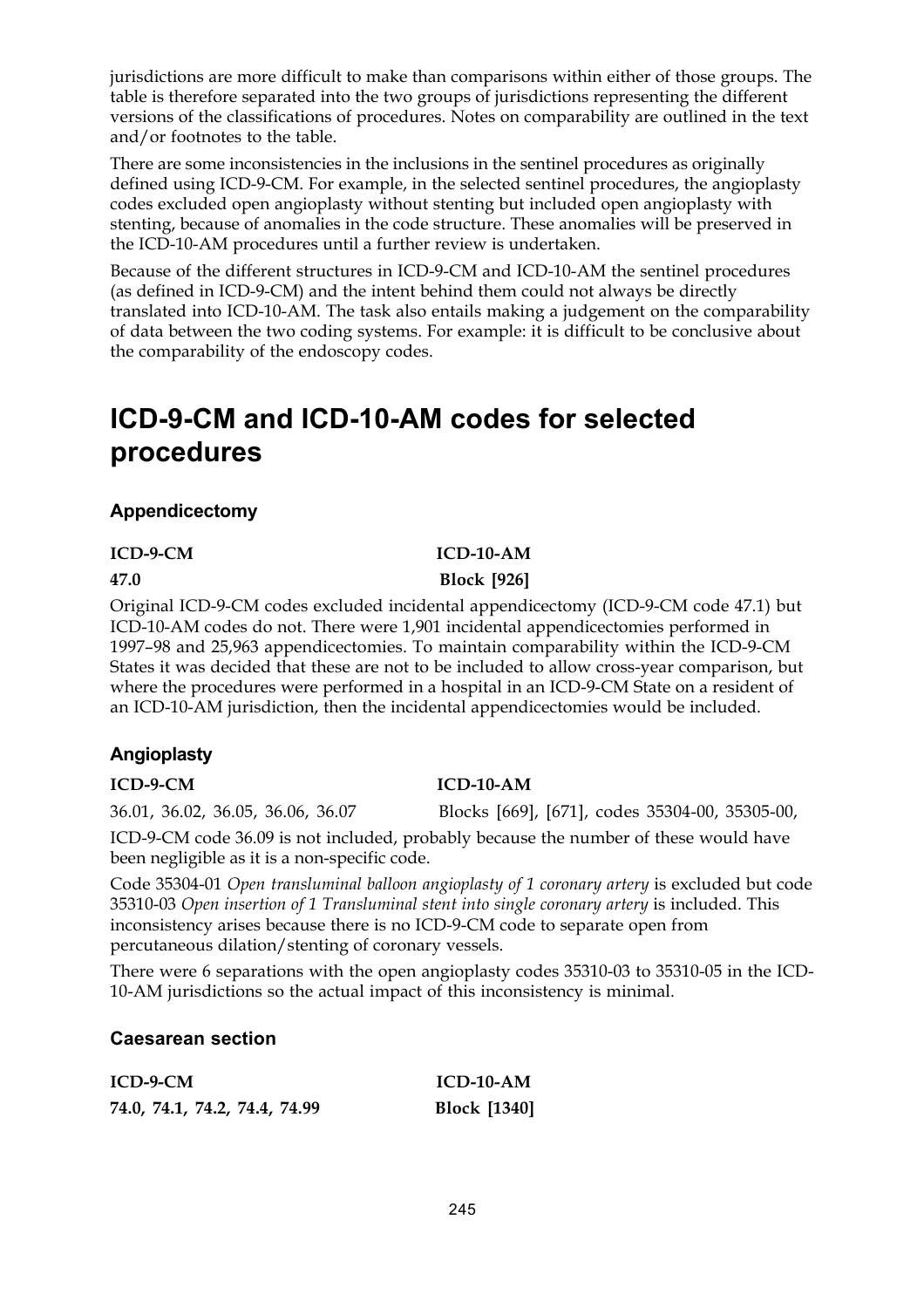The inclusion of caesarean sections in the table is slightly misleading in that the populationbased rate of caesarean sections is dependent on the fertility rate as well as the population. The number of in-hospital births has been included as a second point of reference.

The number of births was determined by counting the number of separations with an outcome of birth indicator code reported as an additional diagnoses. The outcome of birth indicator codes are V27.0 to V27.9 in ICD-9-CM and Z37.0 to Z37.9 in ICD-10-AM.

#### **Cholecystectomy**

#### **ICD-9-CM ICD-10-AM**

51.2 Block [965]

The differences between the classifications do not appear to be problematic for cholecystectomies.

#### **Coronary artery bypass graft**

| ICD-9-CM | $ICD-10-AM$              |
|----------|--------------------------|
| 36.1     | Blocks $[672]$ – $[679]$ |

The differences between the classifications do not appear to be problematic for coronary artery bypass grafts.

#### **Diagnostic gastrointestinal endoscopies**

| $ICD-9-CM$                                                      | $ICD-10-AM$                                                                                                                                                   |
|-----------------------------------------------------------------|---------------------------------------------------------------------------------------------------------------------------------------------------------------|
| 42.23, 42.24, 44.13, 44.14, 45.13, 45.14,<br>45.16, 45.23–45.25 | Codes 30473-03, 41822-00, 30473-04, 30473-00,<br>30473-01, 32090-00, 32084-01, 41816-00<br>Blocks [894], [905], [1005] - [1008]<br>(without code $30473-02$ ) |

The ICD-9-CM list of procedures is inconsistent. There is also inconsistency in the mapping of the endoscopy codes for the different types of endoscopies. For example, rigid endoscopies are not always included as well as flexible endoscopies and endoscopies via stoma are not always excluded. The original codes are restricted to diagnostic endoscopies of the gastro-intestinal tract only. Endoscopies that include taking of biopsies are included and Endoscopies that include destruction of tissue are not included. The group has been renamed Diagnostic Gastrointestinal Endoscopies rather than Endoscopies to reflect the contents more accurately.

To maintain comparability with the earlier data, rigid sigmoidoscopy will be excluded even though rigid oesophegoscopy is included. Code 41816-00 *Rigid oesophagoscopy* is included, as there is no distinction between flexible and rigid oesophagoscopy in ICD-9-CM codes 42.23 and 42.24.

The relevant ICD-10-AM codes are not all specific for the stomach and small intestine, with codes for panendoscopies (Blocks 1005–1008) having replaced the more specific ICD-9-CM rubrics.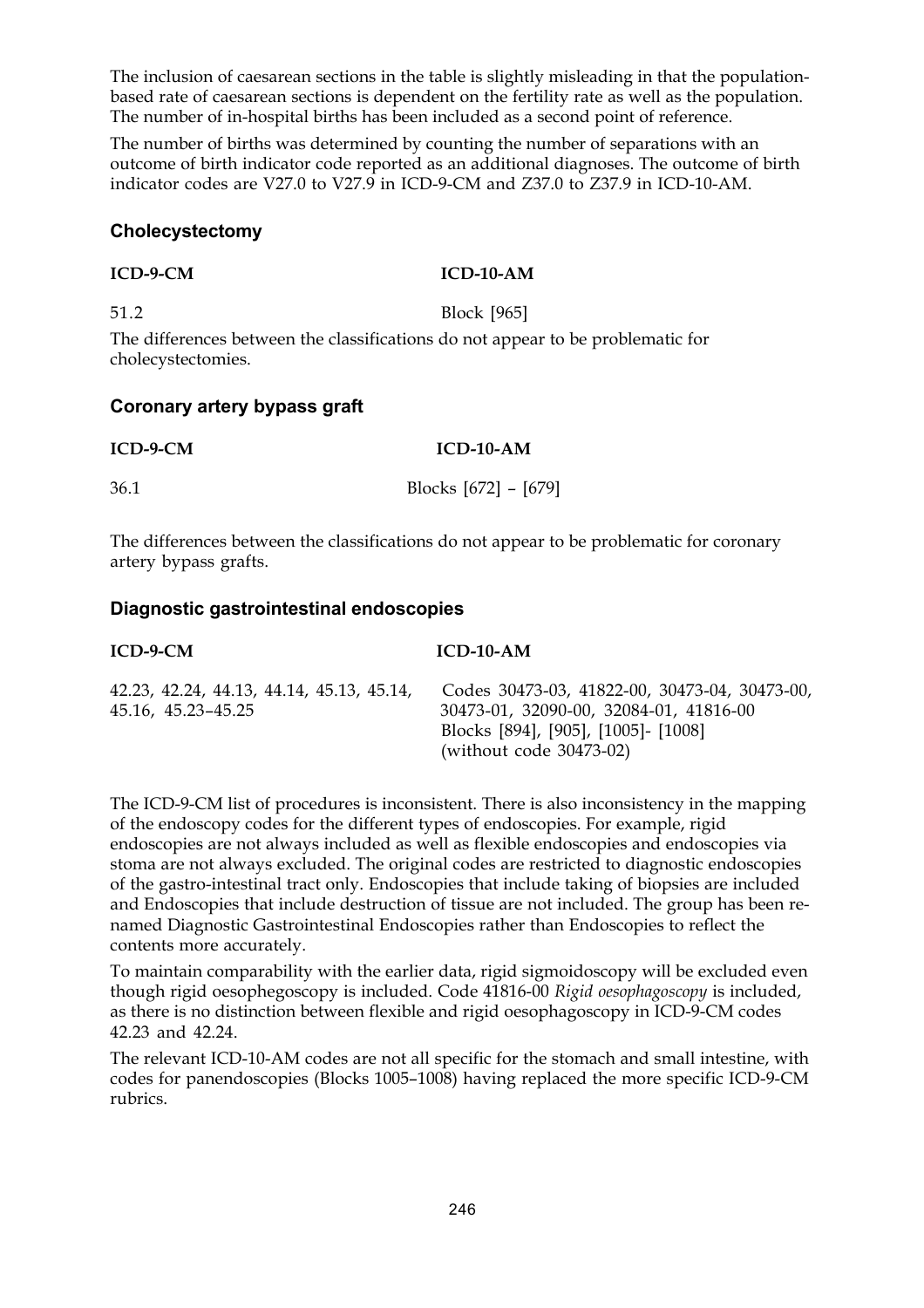ICD-10-AM code 32095-00 *Endoscopic examination of small intestine via artificial stoma* is not included as it is equivalent to ICD-9-CM code 54.12 *Endoscopy of small intestine via artificial stoma* which is excluded from the ICD-9-CM list.

ICD-10-AM Block 905 *Fibreoptic colonoscopy* includes colonoscopy via artificial stoma, whereas ICD-9-CM code 45.22 *Endoscopy of large intestine via artificial stoma* was excluded from the ICD-9-CM codes. There were no recorded instances of ICD-9-CM code 45.22 in either 1997–98 or 1998–99. This will mean that there should be no marked difference between the two classifications due to this difference between ICD-9-CM and ICD-10-AM.

ICD-9-CM and ICD-10-AM Coding Standard 0023 relating to Laparoscopic/ arthroscopic/ endoscopic surgery states that if a procedure is performed using one of the three approaches and there is no code provided that encompasses both the 'scopy' and the procedure (e.g. 51.23 laparoscopic cholecystectomy), then both procedures should be coded.

This causes inconsistencies as for example: in ICD-10-AM there is a code for endoscopic removal of foreign body 30478-00. In ICD-9-CM there is no such code and the endoscopy would have been coded separately from the removal of the foreign body. There are 5,629 additional separations in the ICD-10-AM coded jurisdictions with the following codes, which would have been coded with both the procedure and endoscopy separately in ICD-9- CM:

30476-00, 30476-01, 30490-00, 30476-02, 41819-00, 41831-00, 30476-03, 30475-00, 30568-00, 32094-00, 30478-00, 30478-01, 30478-04, 30478-10, 41825-00

The net effect of all these differences is that comparability between the ICD-9-CM coded and the ICD-10-AM coded jurisdictions is compromised. The ICD-9-CM States are estimated as having rates of the order of 2% higher than the ICD-10-AM jurisdictions. This is the estimated overall effect of the procedures being counted in the ICD-9-CM coded jurisdictions but not in the ICD-10-AM jurisdictions and vice versa.

There is also inconsistency between this group of codes used for sentinel procedures and the group called 'Endoscopy' used in Tables 4.3 and 4.4, as defined in the *National Health Data Dictionary* Version 7 (AIHW 1998). The NHDD list includes endoscopy of nongastrointestinal sites, polpectomies and other minor endoscopic procedures. The re-naming of the group to 'Gastrointestinal diagnostic endoscopies' will help to avoid confusion.

#### **Hip replacement**

| ICD-9-CM            | $ICD-10-AM$                                                    |
|---------------------|----------------------------------------------------------------|
| 81.51, 81.52, 81.53 | Block [1492], codes 47522-00, 49315-00, 49318-<br>00, 49319-00 |

The differences between the classifications do not appear to be problematic for hip replacements.

#### **Hysterectomy**

**ICD-9-CM ICD-10-AM**

**68.3–68.8 Blocks [1238], [1268] and [1269]**

**The ICD-10-AM codes for hysterectomies also include other procedures such as salpingo-oophorectomy. Thus to count all hysterectomies, all the codes in blocks [1238], [1268] and [1269] were included.**

As the other procedures are usually incidental to the hysterectomy, as evidenced by the naming convention 'Hysterectomy with …', we have included all of the codes. This is in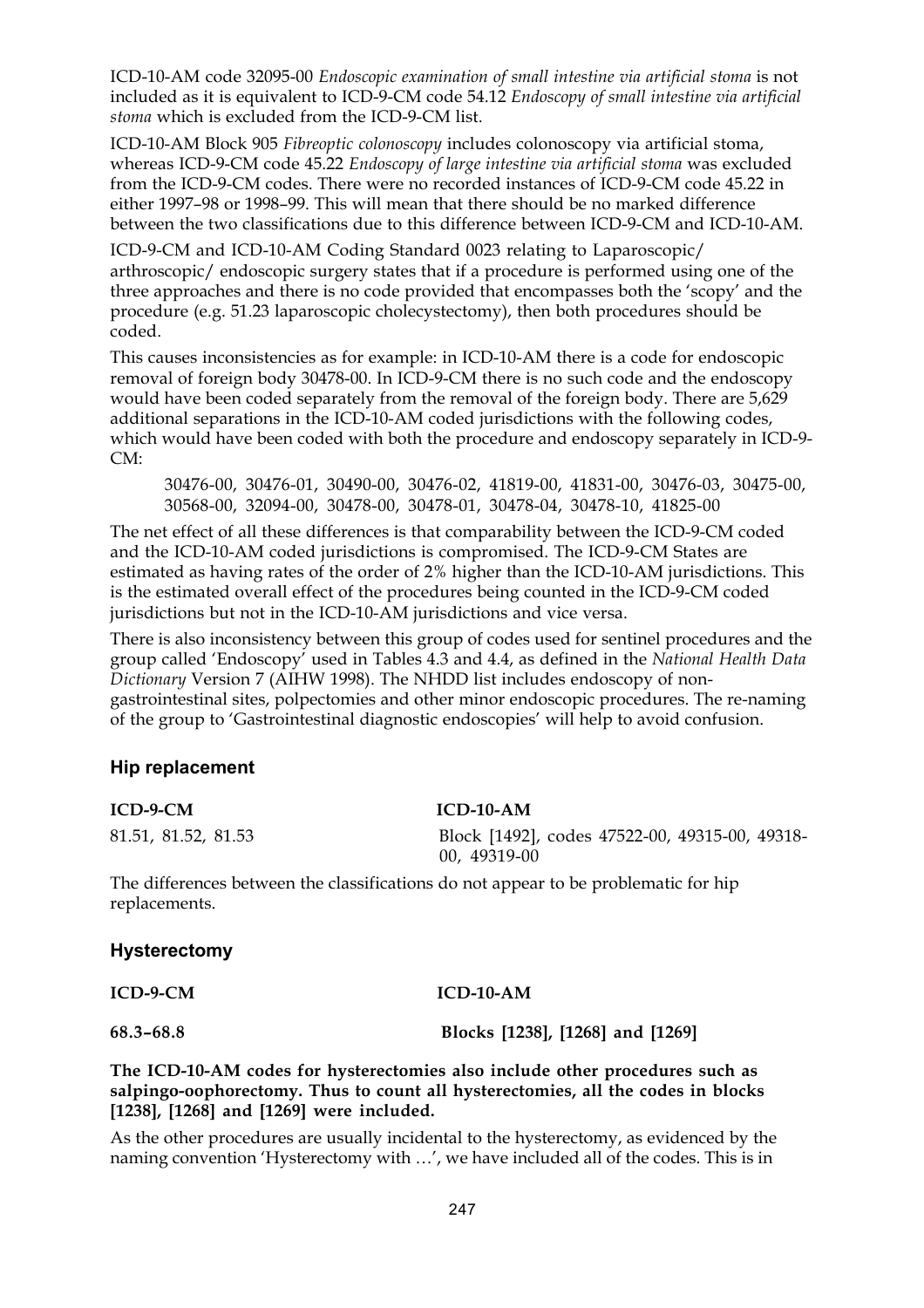contrast to the endoscopy and arthroscopy codes where the joint codes were excluded (e.g. 30478-00 *Endoscopic removal of foreign body*).

#### **Lens insertion**

**ICD-9-CM ICD-10-AM**

13.7 Codes 42701-01, 42702-00 to 42702-11, 42703- 00, 42710-00, 42707-00, 42701-00

ICD-9-CM coded lens insertion and removal separately. In ICD-10-AM there are a number of joint codes, which are included in the analysis.

The ICD-9-CM codes include replacement of lenses so replacement lens codes 42707-00 and 42710-00 have been included.

The ICD-10-AM code 42731-00 *Capsulectomy of lens by posterior chamber sclerotomy with removal of vitreous* may include the insertion of a lens. However the insertion of a lens after the removal of vitreous does not seem logical. We have therefore not included it in the list of procedures for ICD-10-AM jurisdictions. There were only 75 of these procedures in the ICD-10-AM jurisdictions so the impact on the statistics is minimal.

#### **Tonsillectomy ± adenoidectomy**

#### **ICD-9-CM ICD-10-AM**

**28.2, 28.3 Codes 41789-00, 41789-01**

ICD-10-AM codes specifically exclude:

- 41804-00 *Removal of lingual tonsil*. There is a separate ICD-9-CM code (28.5) so it is presumed these are not included in both ICD-9-CM and ICD-10-AM.
- 41787-01 *Uvulectomy with partial palatectomy and tonsillectomy*. There were 35 of these recorded in the ICD-10-AM coded jurisdictions in 1998–99.
- 41786-01 *Uvulopalatopharyngoplasty with tonsillectomy*. There were none of these recorded in the ICD-10-AM coded jurisdictions in 1998–99.

Given that uvulectomy and uvulopalatopharyngoplasty are significant procedures, tonsillectomy is considered incidental to these and they have been be excluded from the ICD-10-AM coded jurisdictions. Their rarity indicates that this should have little impact on the statistics.

#### **Myringotomy (with insertion of tube)**

#### **ICD-9-CM ICD-10-AM**

20.01 Codes 41632-00, 41632-01

The ICD-9-CM code is specific for myringotomy with insertion of tube (grommet), as are the ICD-10-AM codes. The title of the sentinel procedure has been changed from 'Myringotomy' to 'Myringotomy with insertion of tube' to reflect this.

The two ICD-10-AM codes are for unilateral and bilateral myringotomy. This does not appear to be problematic for the comparability of the statistics.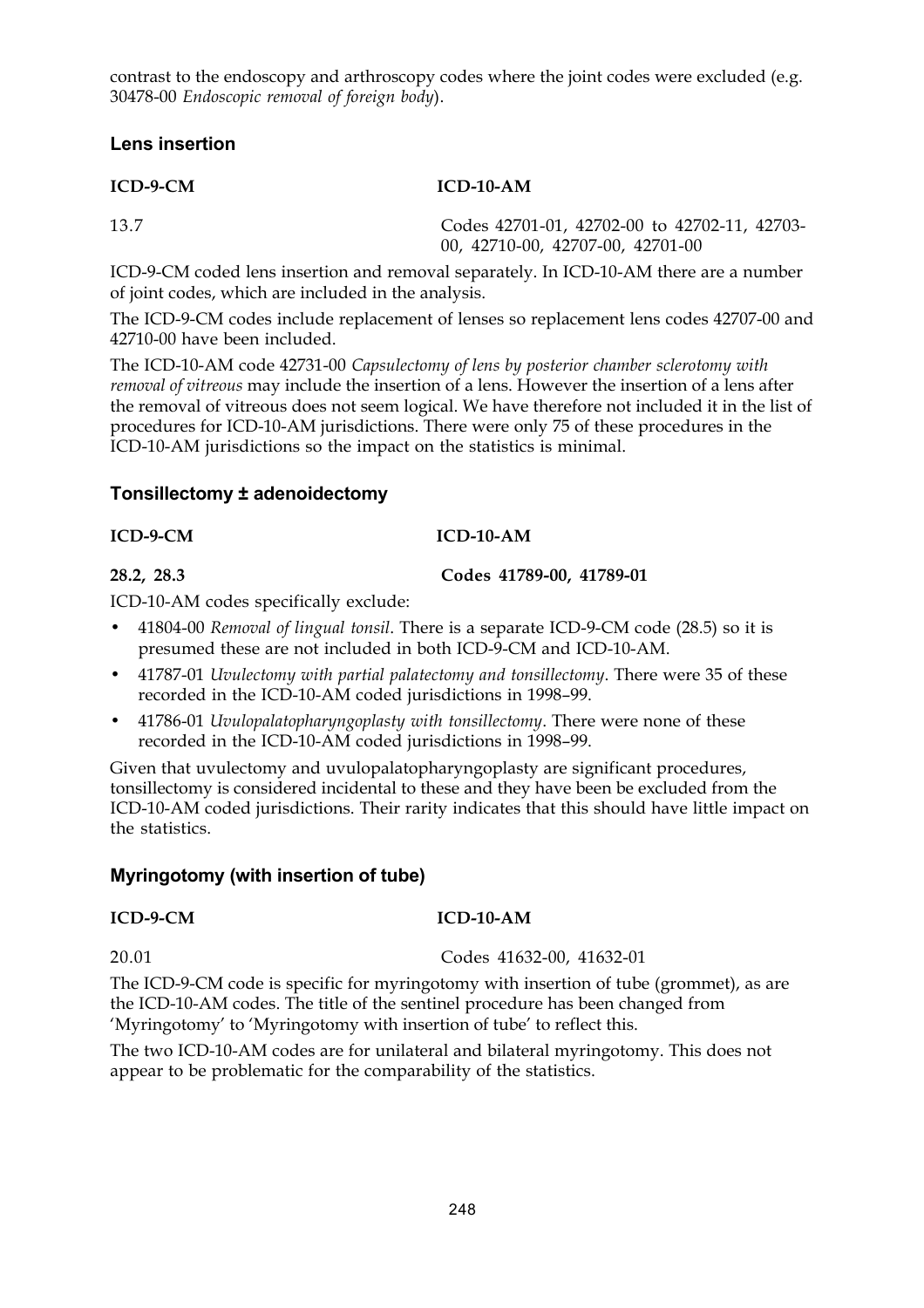#### **Knee replacement**

#### **ICD-9-CM ICD-10-AM**

81.54, 81.55 Block [1518], [1519], [1523], 49527-00 The differences between the classifications do not appear to be problematic for knee replacements.

#### **Prostatectomy**

#### **ICD-9-CM ICD-10-AM**

37207-00,

60.2–60.6, 60.20–60.69 Blocks [1165], [1167] codes 37200-06,

37207-01, 90407-00, 36839-01, 36839-03

Excision of lesion of prostate is included in the ICD-9-CM codes so for comparison the excision of lesion of prostate is included in the ICD-10-AM codes. This is not consistent with the other codes. Hysterectomy, for example, does not include excision of lesion of uterus.

Block [1166] *Other closed prostatectomy* includes two procedures not clearly related to the other prostatectomies: 37200-01 *Microwave thermotherapy of prostate* and 37200-02 *High intensity focused ultrasound [HIFUS] (transrectal) of prostate*. There were only 5 separations reporting microwave thermotherapy of the prostate and no separations reporting the HIFUS procedures in the ICD-10-AM coded jurisdictions. The omission of these codes is not considered problematic.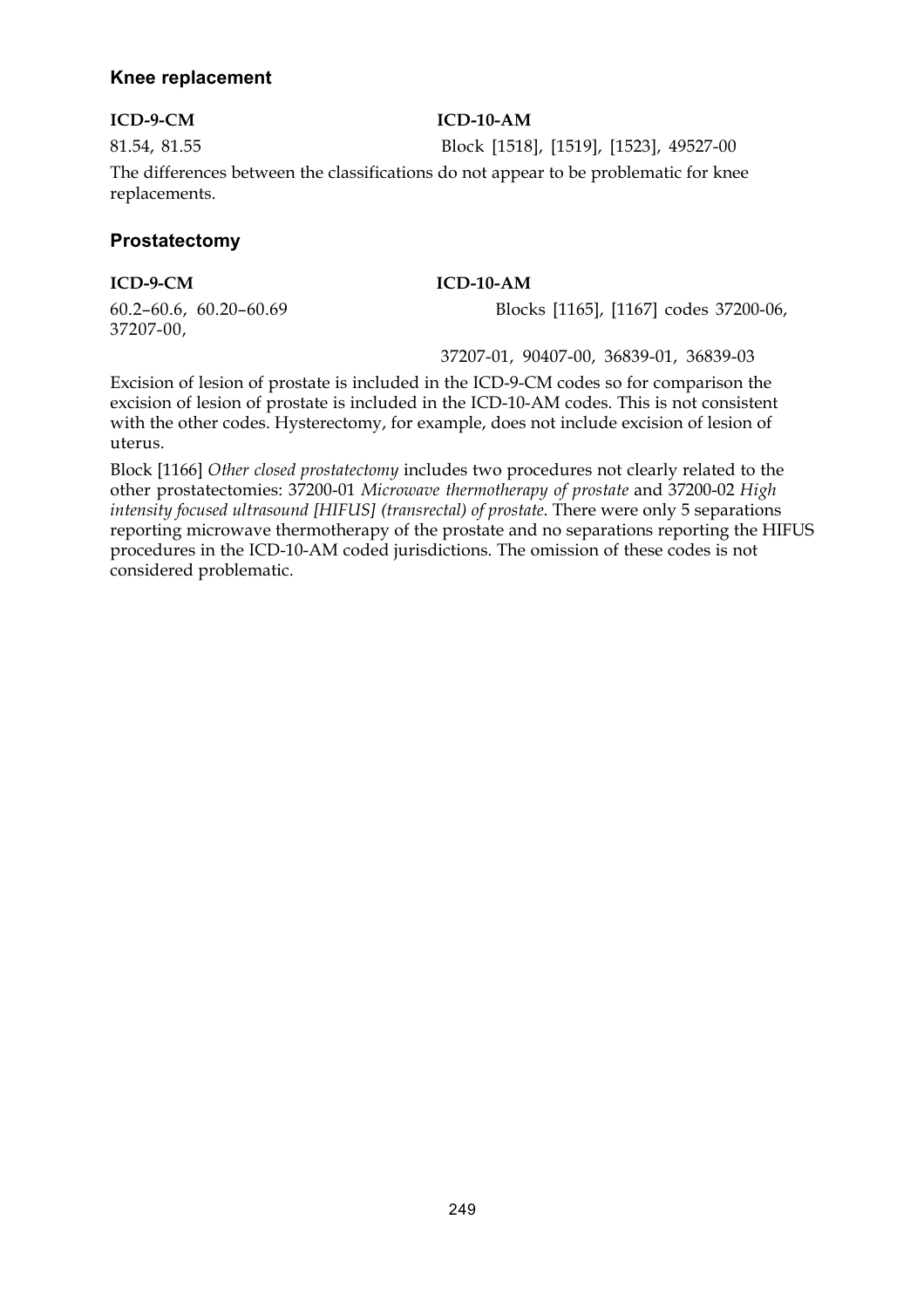#### **Arthroscopy and arthroscopic procedures**

| <b>ICD-9-CM Arthroscopy</b> | <b>ICD-10-AM Arthroscopy</b>            |
|-----------------------------|-----------------------------------------|
| 80.2, 80.20-80.29           | 50100-00, 49118-00, 49218-00, 49360-00, |
|                             | 49557-00, 49700-00, 53215-00, 48945-00  |
|                             | ICD-10-AM Arthroscopic procedures       |
|                             | 53218-02, 53218-00, 53218-01, 48954-00, |
|                             | 48948-01, 90600-00, 48945-01, 48948-00, |
|                             | 48948-02, 48951-00, 48957-00, 48960-00, |
|                             | 49121-00, 49121-01, 49121-04, 49118-01, |
|                             | 49109-00, 49121-02, 49121-03, 49221-00, |
|                             | 49221-01, 49221-02, 49218-01, 49224-00, |
|                             | 49224-01, 49224-02, 49227-00, 49366-01, |
|                             | 49366-00, 49363-00, 49560-00, 49560-02, |
|                             | 49557-01, 49557-02, 49558-00, 49560-01, |
|                             | 49560-03, 49566-00, 49561-02, 49562-02, |
|                             | 49561-00, 49562-00, 49561-01, 49562-01, |
|                             | 49558-01, 49558-02, 49559-00, 49563-00, |
|                             | 49539-00, 49542-00, 49703-00, 49703-02, |
|                             | 49700-01, 49703-01, 49703-04, 49703-03, |
|                             |                                         |

50100-01, 50102-00

ICD-9-CM and ICD-10-AM Coding Standard 0023 relating to laproscopic/arthroscopic/ endoscopic surgery states if a procedure is performed using one of the three approaches and there is no code provided that encompasses both the 'scopy' and the procedure (e.g. 51.23 *Laparoscopic cholecystectomy*) then both procedures should be coded.

The ICD-9-CM codes for arthroscopies are codes that separately identify the operative approach, and are usually used with another code for a treatment procedure. They are not commonly used on their own.

In ICD-10-AM, many arthroscopy codes are now combined codes that is, they describe the operative approach and the treatment procedure in one code. The arthroscopy codes listed are just for arthroscopies that are undertaken without another procedure. With another procedure, the codes listed under arthroscopic procedures have arthroscopy or arthroscopic in the title, i.e. an extra 58 procedure codes.

There were 45,051 separations in the ICD-10-AM jurisdictions with these additional procedure codes. This is nearly four times the number of selected arthroscopies (i.e. without the additional procedures). The ICD-10-AM and ICD-9-CM States are clearly not comparable unless the separate set of data including both the arthroscopy and arthroscopic procedure codes are also included. After inspection of the data, the Institute decided to include both the arthroscopy and the arthroscopic procedure codes (including arthroscopies) separately to allow readers to make their own judgements.

There is also an ICD-10-AM code 53215–00 *Arthroscopy of temporomandibular joint* that may have been coded to 80.29 *Arthroscopy of joint NEC* or to 76.19 *Other diagnostic procedures on facial bones and joints* or to both in ICD-9-CM. There were only 47 of these reported in the ICD-10-AM jurisdictions.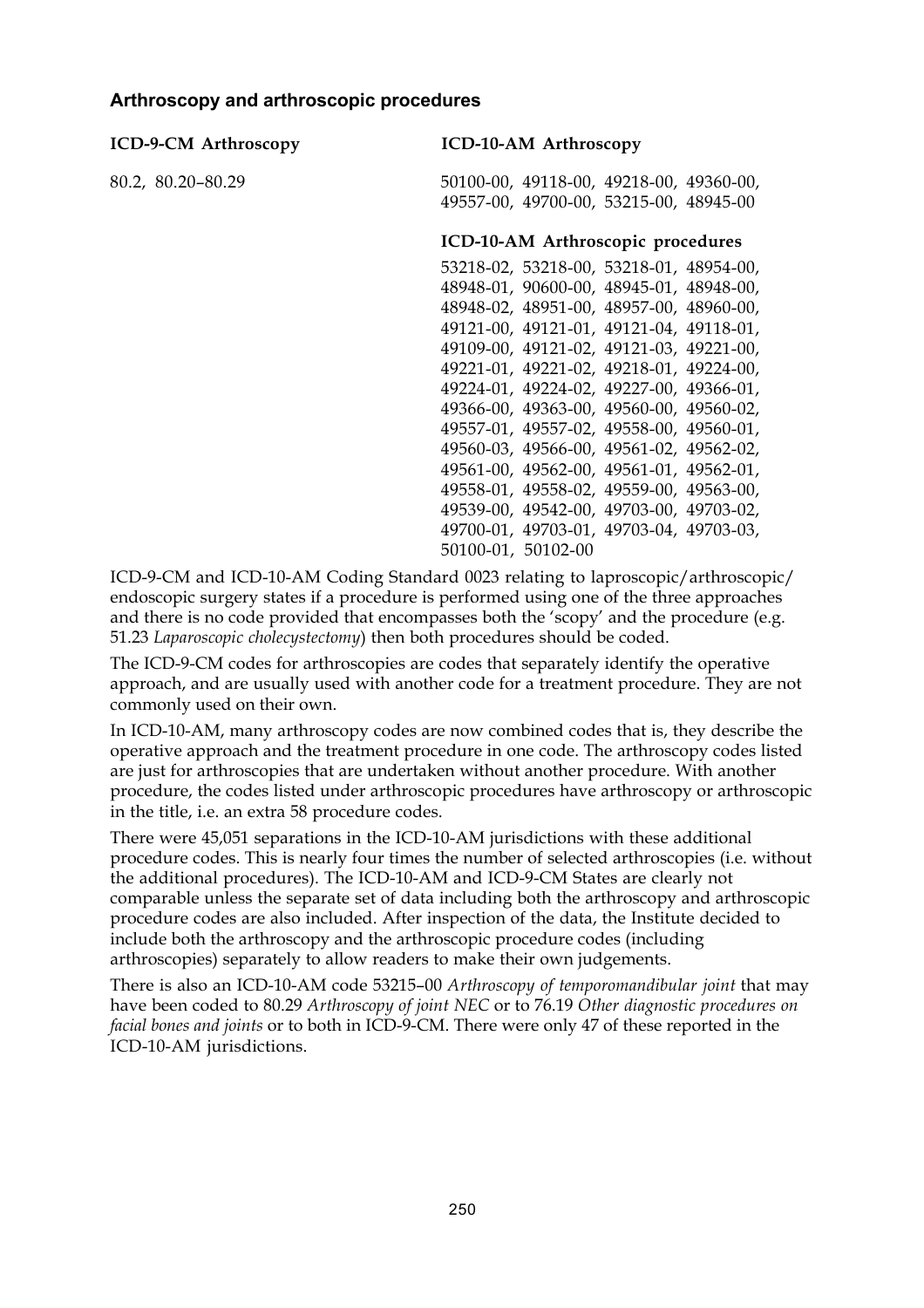## **Appendix 7: Hospitals contributing to this report**

Tables accompanying this report on the Internet at

http://www.aihw.gov.au/publications/health/ahs98-9.html list the public hospitals that contributed to the National Public Hospital Establishments Database for 1998–99 and the public and private hospitals that contributed to the National Hospital Morbidity Database for 1998–99.

Table A7.1 lists the public hospitals included in one or both databases, with information on their average available bed numbers, their peer group (see Appendix 11) and the Statistical Local Area and RRMA category of their location. Those that were not included in the National Hospital Morbidity Database are annotated as such, as are hospitals not included in the cost per casemix-adjusted separation analysis presented in Chapter 2.

Table A7.2 lists the private hospitals that contributed to the National Hospital Morbidity Database, and whether each was a private free standing day hospital facility.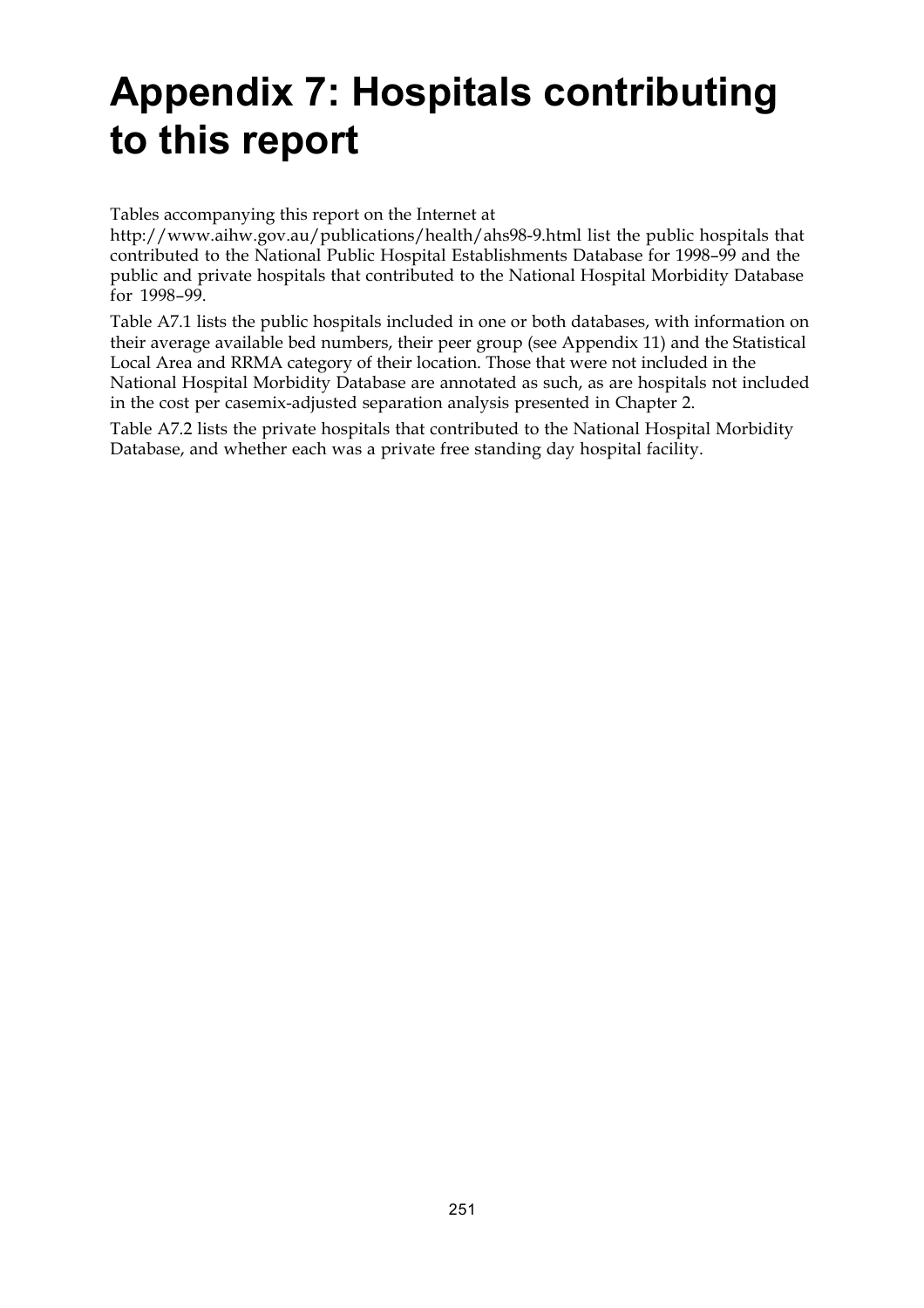# **Appendix 8: Population estimates**

**Table A8.1: Estimated resident population by age group and sex, States and Territories, 31 December 1998** 

| Sex     | Age group      | <b>NSW</b> | Vic       | Qld       | <b>WA</b> | <b>SA</b> | Tas     | <b>ACT</b> | <b>NT</b> | Australia <sup>(a)</sup> |
|---------|----------------|------------|-----------|-----------|-----------|-----------|---------|------------|-----------|--------------------------|
| Females | $\overline{0}$ | 42,470     | 29,403    | 22,685    | 11,996    | 8,969     | 2,852   | 2,062      | 1,674     | 122,124                  |
|         | $1 - 4$        | 170,182    | 121,473   | 95,123    | 49,660    | 37,240    | 12,488  | 8,339      | 6,870     | 501,480                  |
|         | $5 - 14$       | 430,597    | 312,057   | 245,659   | 131,468   | 97,532    | 33,960  | 21,509     | 15,837    | 1,288,972                |
|         | $15 - 24$      | 432,868    | 324,453   | 250,038   | 133,219   | 97,501    | 31,748  | 24,796     | 14,809    | 1,309,586                |
|         | $25 - 34$      | 486,403    | 368,101   | 265,256   | 141,255   | 106,541   | 32,583  | 25,336     | 18,032    | 1,443,786                |
|         | $35 - 44$      | 491,587    | 362,399   | 268,134   | 145,830   | 114,541   | 36,686  | 25,023     | 14,990    | 1,459,493                |
|         | $45 - 54$      | 414,422    | 491,587   | 229,150   | 120,372   | 101,532   | 31,425  | 22,413     | 10,488    | 1,238,088                |
|         | $55 - 64$      | 281,518    | 207,016   | 145,547   | 75,154    | 68,741    | 21,718  | 11,554     | 4,517     | 815,833                  |
|         | $65 - 74$      | 239,760    | 175,851   | 114,802   | 57,224    | 61,315    | 18,274  | 7,598      | 1,964     | 676,807                  |
|         | 75 and over    | 218,041    | 159,671   | 102,743   | 50,410    | 59,101    | 17,062  | 6,123      | 1,107     | 614,271                  |
|         | Total          | 3,207,848  | 2,552,011 | 1,739,137 | 916,588   | 753,013   | 238,796 | 154,753    | 90,288    | 9,470,440                |
| Males   | 0              | 44,683     | 31,361    | 23,749    | 12,793    | 9,352     | 3,067   | 2,145      | 1,828     | 128,998                  |
|         | $1 - 4$        | 179,066    | 128,437   | 100,221   | 52,817    | 39,183    | 13,313  | 8,656      | 7,280     | 529,076                  |
|         | $5 - 14$       | 452,152    | 327,028   | 258,952   | 138,487   | 102,877   | 35,350  | 22,372     | 16,992    | 1,354,550                |
|         | $15 - 24$      | 451,394    | 338,011   | 260,807   | 140,711   | 102,524   | 32,862  | 27,087     | 16,473    | 1,370,081                |
|         | $25 - 34$      | 484,313    | 363,714   | 266,155   | 145,751   | 108,876   | 31,229  | 24,903     | 19,748    | 1,445,004                |
|         | $35 - 44$      | 493,236    | 356,875   | 266,083   | 147,020   | 113,382   | 35,586  | 23,828     | 16,536    | 1,452,836                |
|         | $45 - 54$      | 424,585    | 306,166   | 237,464   | 126,755   | 100,389   | 31,752  | 22,077     | 12,694    | 1,262,152                |
|         | $55 - 64$      | 284,945    | 206,574   | 152,726   | 78,471    | 67,564    | 21,774  | 11,849     | 6,162     | 830,173                  |
|         | $65 - 74$      | 217,939    | 158,436   | 108,421   | 54,017    | 55,674    | 16,693  | 6,871      | 2,416     | 620,496                  |
|         | 75 and over    | 136,018    | 98,673    | 68,589    | 32,139    | 36,709    | 10,517  | 3,812      | 904       | 387,381                  |
|         | Total          | 3,168,331  | 2,315,275 | 1,743,167 | 928,961   | 736,530   | 232,143 | 153,600    | 101,033   | 9,380,747                |
| Persons | 0              | 87,153     | 60,764    | 46,434    | 24,789    | 18,321    | 5,919   | 4,207      | 3,502     | 251,122                  |
|         | $1 - 4$        | 349,248    | 249,910   | 195,344   | 102,477   | 76,423    | 25,801  | 16,995     | 14,150    | 1,030,556                |
|         | $5 - 14$       | 882,749    | 639,085   | 504,611   | 269,955   | 200,409   | 69,310  | 43,881     | 32,829    | 2,643,522                |
|         | $15 - 24$      | 884,262    | 662,464   | 510,845   | 273,930   | 200,025   | 64,610  | 51,883     | 31,282    | 2,679,667                |
|         | $25 - 34$      | 970,716    | 731,815   | 531,411   | 287,006   | 215,417   | 63,812  | 50,239     | 37,780    | 2,888,790                |
|         | $35 - 44$      | 984,823    | 719,274   | 534,217   | 292,850   | 227,923   | 72,272  | 48,851     | 31,526    | 2,912,329                |
|         | $45 - 54$      | 839,007    | 614,295   | 466,614   | 247,127   | 201,921   | 63,177  | 44,490     | 23,182    | 2,500,240                |
|         | $55 - 64$      | 566,463    | 413,590   | 298,273   | 153,625   | 136,305   | 43,492  | 23,403     | 10,679    | 1,646,006                |
|         | $65 - 74$      | 457,699    | 334,287   | 223,223   | 111,241   | 116,989   | 34,967  | 14,469     | 4,380     | 1,297,303                |
|         | 75 and over    | 354,059    | 258,344   | 171,332   | 82,549    | 95,810    | 27,579  | 9,935      | 2,011     | 1,001,652                |
| Total   |                | 6,376,179  | 4,867,286 | 3,482,304 | 1,845,549 | 1,489,543 | 470,939 | 308,353    | 191,321   | 18,851,187               |

(a) Includes Other Territories.

Source: Australian Bureau of Statistics unpublished data.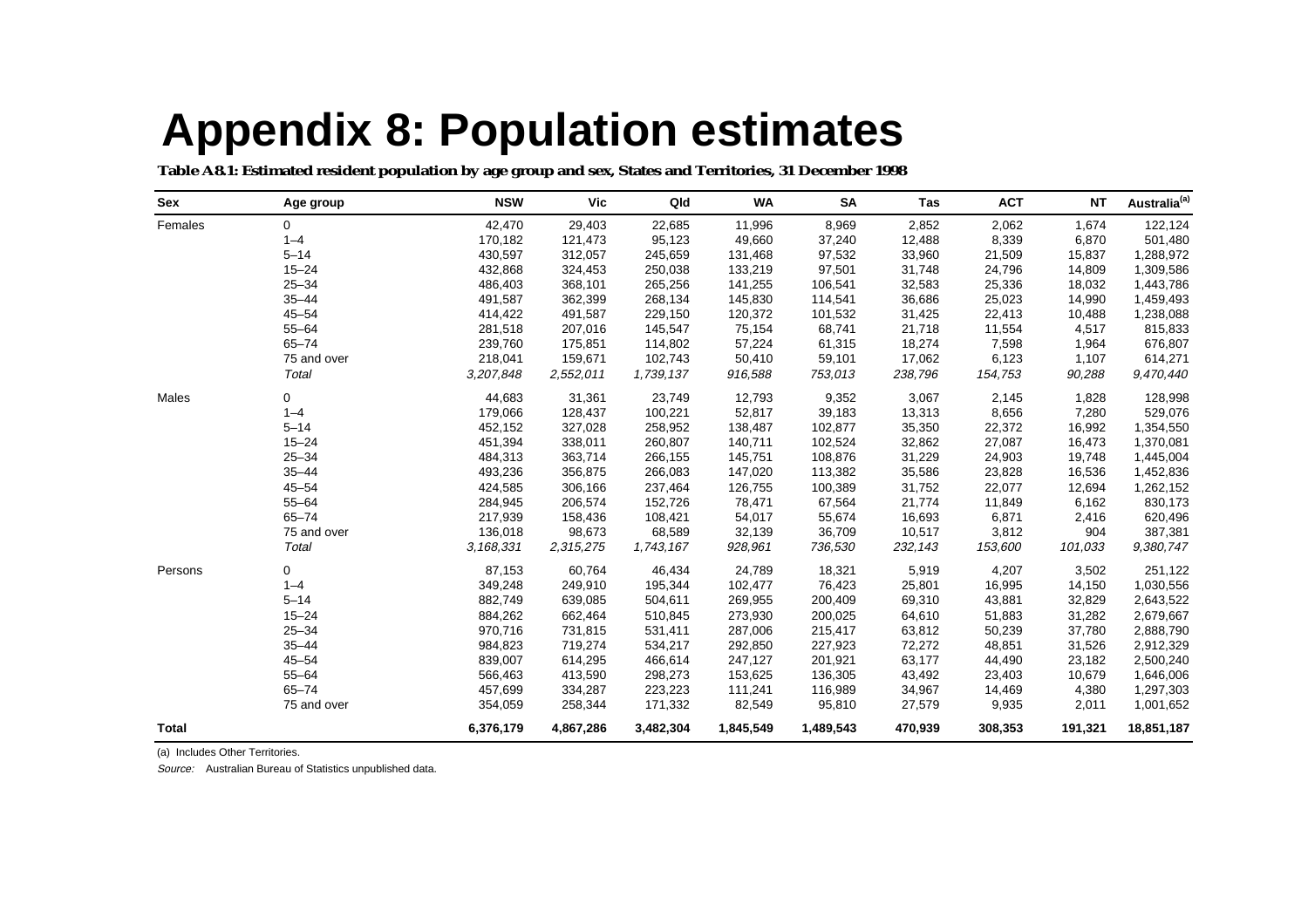| <b>Sex</b>   | Age group   | <b>NSW</b> | <b>Vic</b> | Qld     | <b>WA</b> | <b>SA</b> | Tas    | <b>ACT</b> | <b>NT</b> | Australia <sup>(a)</sup> |
|--------------|-------------|------------|------------|---------|-----------|-----------|--------|------------|-----------|--------------------------|
| Females      | 0           | 1,641      | 325        | 1,584   | 759       | 306       | 216    | 45         | 684       | 5,561                    |
|              | $1 - 4$     | 6,570      | 1,301      | 6,348   | 2,998     | 1,234     | 836    | 165        | 2,668     | 22,124                   |
|              | $5 - 14$    | 14,398     | 2,813      | 13,916  | 7,478     | 2,892     | 1,964  | 403        | 6,206     | 50,087                   |
|              | $15 - 24$   | 10,508     | 2,073      | 10,620  | 5,549     | 2,214     | 1,663  | 345        | 5,549     | 38,539                   |
|              | $25 - 34$   | 9,554      | 2,028      | 9,379   | 5,054     | 2,100     | 1,191  | 321        | 4,726     | 34,370                   |
|              | $35 - 44$   | 7,097      | 1,506      | 6,613   | 3,671     | 1,421     | 1,057  | 243        | 3,170     | 24,789                   |
|              | $45 - 54$   | 4,339      | 838        | 4,006   | 2,000     | 796       | 571    | 100        | 1,944     | 14,606                   |
|              | $55 - 64$   | 2,293      | 453        | 2,019   | 1,061     | 448       | 271    | 26         | 1,116     | 7,690                    |
|              | $65 - 74$   | 1,126      | 285        | 1,094   | 611       | 224       | 125    | 15         | 527       | 4,010                    |
|              | 75 and over | 525        | 150        | 526     | 298       | 114       | 73     | 3          | 256       | 1,948                    |
|              | Total       | 58,051     | 11,772     | 56,105  | 29,479    | 11,749    | 7,967  | 1,666      | 26,846    | 203,724                  |
| Males        | $\Omega$    | 1,725      | 343        | 1,665   | 801       | 317       | 225    | 50         | 724       | 5,851                    |
|              | $1 - 4$     | 6,704      | 1,372      | 6,485   | 3,176     | 1,227     | 869    | 202        | 2,921     | 22,962                   |
|              | $5 - 14$    | 15,012     | 2,880      | 14,362  | 7,645     | 2,998     | 2,093  | 395        | 6,808     | 52,213                   |
|              | $15 - 24$   | 10,787     | 2,162      | 10,730  | 5,606     | 2,091     | 1,592  | 325        | 5,552     | 38,873                   |
|              | $25 - 34$   | 8,418      | 1,896      | 8,522   | 4,733     | 1,834     | 1,075  | 287        | 4,704     | 31,489                   |
|              | $35 - 44$   | 6,336      | 1,403      | 5,940   | 3,363     | 1,347     | 961    | 224        | 2,889     | 22,478                   |
|              | $45 - 54$   | 4,046      | 858        | 3,600   | 1,848     | 739       | 660    | 86         | 1,710     | 13,557                   |
|              | $55 - 64$   | 2,136      | 204        | 1,685   | 956       | 404       | 261    | 21         | 930       | 6,823                    |
|              | $65 - 74$   | 902        | 423        | 848     | 494       | 162       | 109    | 8          | 405       | 3,133                    |
|              | 75 and over | 294        | 90         | 382     | 220       | 85        | 29     | 2          | 198       | 1,301                    |
|              | Total       | 56,360     | 11,631     | 54,219  | 28,842    | 11,204    | 7,874  | 1,600      | 26,841    | 198,680                  |
| Persons      | 0           | 3,366      | 668        | 3,249   | 1,560     | 623       | 441    | 95         | 1,408     | 11,412                   |
|              | $1 - 4$     | 13,274     | 2,673      | 12,833  | 6,174     | 2,461     | 1,705  | 367        | 5,589     | 45,086                   |
|              | $5 - 14$    | 29,410     | 5,693      | 28,278  | 15,123    | 5,890     | 4,057  | 798        | 13,014    | 102,300                  |
|              | $15 - 24$   | 21,295     | 4,235      | 21,350  | 11,155    | 4,305     | 3,255  | 670        | 11,101    | 77,412                   |
|              | $25 - 34$   | 17,972     | 3,924      | 17,901  | 9,787     | 3,934     | 2,266  | 608        | 9,430     | 65,859                   |
|              | $35 - 44$   | 13,433     | 2,909      | 12,553  | 7,034     | 2,768     | 2,018  | 467        | 6,059     | 47,267                   |
|              | $45 - 54$   | 8,385      | 1,696      | 7,606   | 3,848     | 1,535     | 1,231  | 186        | 3,654     | 28,163                   |
|              | $55 - 64$   | 4,429      | 657        | 3,704   | 2,017     | 852       | 532    | 47         | 2,046     | 14,513                   |
|              | $65 - 74$   | 2,028      | 708        | 1,942   | 1,105     | 386       | 234    | 23         | 932       | 7,143                    |
|              | 75 and over | 819        | 240        | 908     | 518       | 199       | 102    | 5          | 454       | 3,249                    |
| <b>Total</b> |             | 114,411    | 23,403     | 110,324 | 58,321    | 22,953    | 15,841 | 3,266      | 53,687    | 402,404                  |

**Table A8.2: Projected Aboriginal and Torres Strait Islander population by age group and sex, States and Territories, 30 June 1998** 

(a) Includes Other Territories.

Source: ABS 1998 Experimental projections of the Aboriginal and Torres Strait Islander population, 30 June 1996 to 30 June 2006 Cat. No. 3231.0.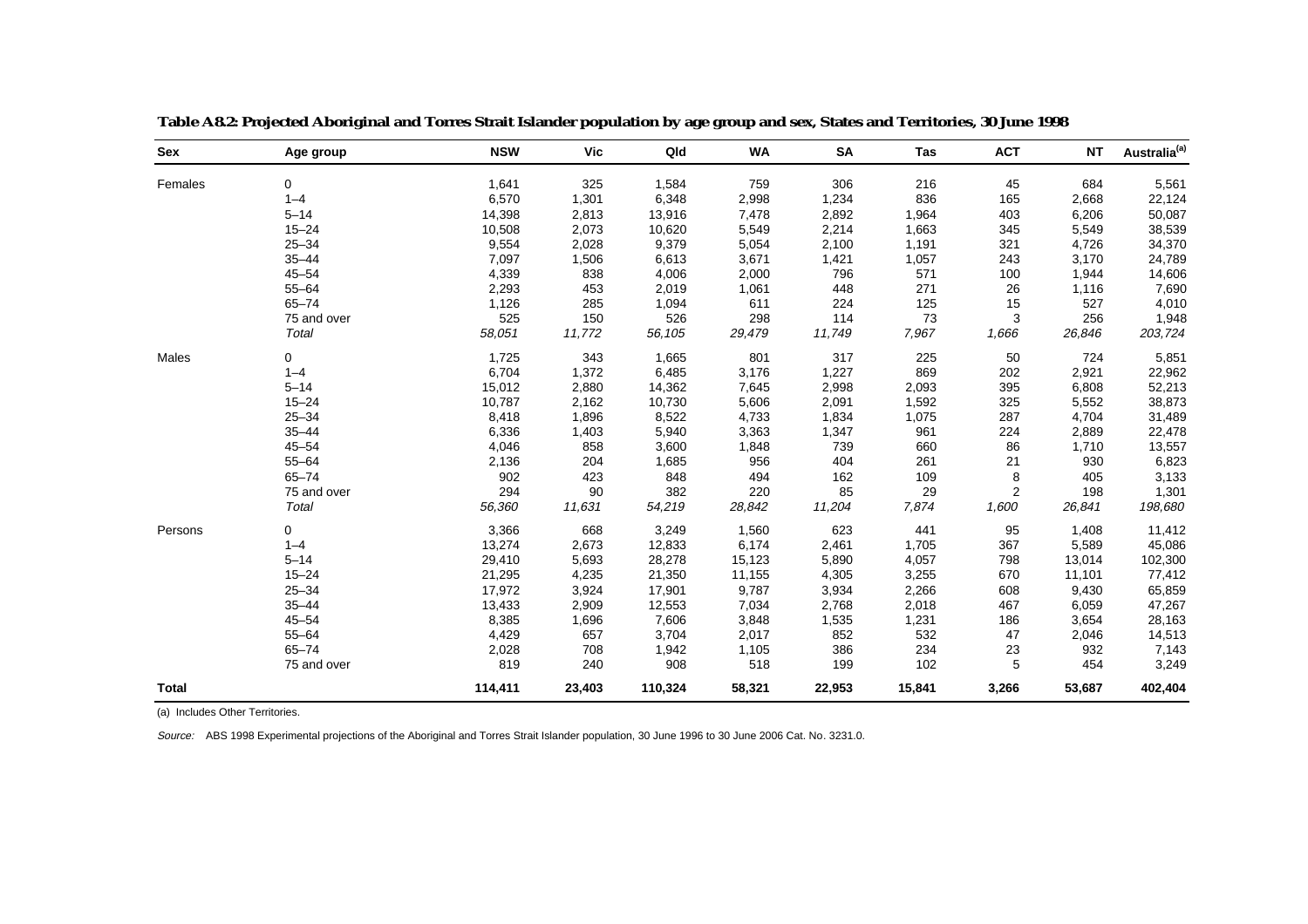| Country/region of birth            | Population | Country/region of birth               | Population |
|------------------------------------|------------|---------------------------------------|------------|
| Australia                          | 14,364,044 | Myanmar                               | 11,474     |
| New Zealand                        | 342,705    | Indonesia                             | 56,798     |
| Papua New Guinea                   | 26,585     | Cambodia                              | 23,993     |
| Fiji                               | 38,889     | Malaysia & Brunei                     | 89,527     |
| Oceania (other)                    | 30,104     | Philippines                           | 114,304    |
| Oceania (total)                    | 14,802,327 | Singapore                             | 28,772     |
|                                    |            | Vietnam                               | 173,549    |
| United Kingdom & Ireland           | 1,224,670  | Thailand                              | 22,306     |
| Greece                             | 140,955    | China                                 | 149,101    |
| Italy                              | 247,519    | Hong Kong & Macau                     | 55,256     |
| Malta                              | 55,976     | Japan                                 | 22,081     |
| Former Yugoslavia                  | 203,488    | Korea                                 | 38,345     |
| Former USSR & Baltic States        | 55,344     | India                                 | 95,259     |
| Hungary                            | 27,103     | Sri Lanka                             | 55,240     |
| Poland                             | 70,639     | Asia (other)                          | 52,112     |
| Romania                            | 13,482     | Asia (total)                          | 988,117    |
| Austria                            | 22,129     |                                       |            |
| France                             | 18,500     | Canada                                | 29,654     |
| Germany                            | 122,690    | United States of America              | 62,126     |
| <b>Netherlands</b>                 | 92,756     | North America (other)                 | 459        |
| Europe & the former USSR (other)   | 122,155    | North America (total)                 | 92,239     |
| Europe & the former USSR (total)   | 2,417,406  |                                       |            |
|                                    |            | Argentina                             | 11,617     |
| Lebanon                            | 77,155     | Chile                                 | 26,110     |
| Turkey                             | 31,428     | The Caribbean                         | 3,700      |
| Iran                               | 18,551     | Central & South America (other)       | 40,828     |
| Egypt                              | 37,396     | South America, Central America &      |            |
| Middle East & North Africa (other) | 54,363     | The Caribbean (total)                 | 82,255     |
| Middle East & North Africa (total) | 218,893    |                                       |            |
|                                    |            | <b>Mauritius</b>                      | 17,786     |
|                                    |            | South Africa                          | 68,406     |
|                                    |            | Africa excluding North Africa (other) | 42,930     |
|                                    |            | Africa excluding North Africa (total) | 129,122    |
|                                    |            | Overseas (total)                      | 4,366,315  |
|                                    |            | <b>Total</b>                          | 18,730,359 |

### **Table A8.3: Estimated resident population by country/region of birth, Australia 30 June 1998**

Source: ABS 1998. Migration Australia 1996–97. Cat No. 3412.0.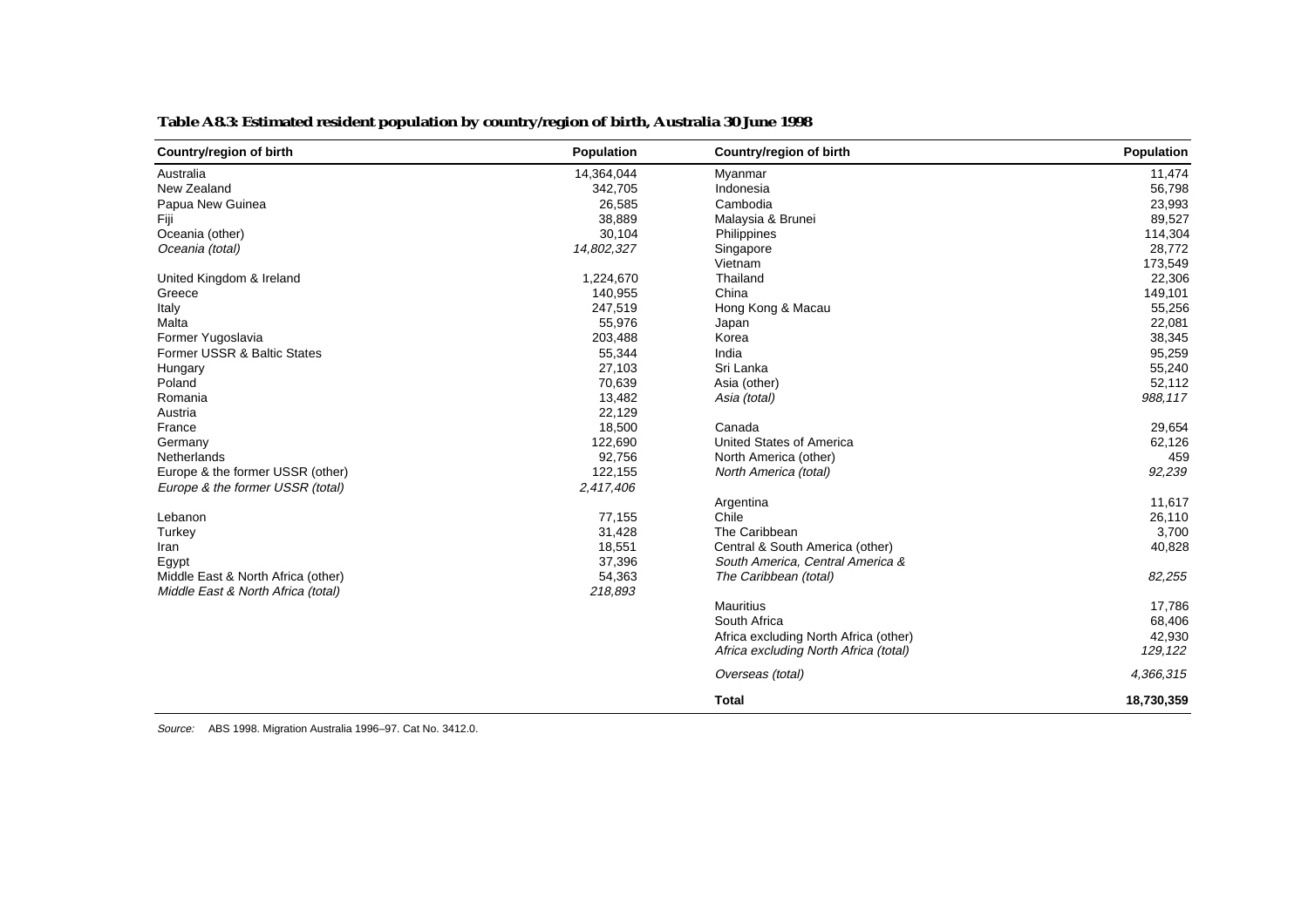## **Appendix 9: Further information**

*Australian Hospital Statistics 1998–99* is complemented by other recent national publications that have also released hospital statistics:

- Previous years' data in the National Hospital Morbidity Database and the National Public Hospital Establishments Database were summarised in *Australian Hospital Statistics 1997–98* (AIHW 1999a), *Australian Hospital Statistics 1996–97* (AIHW 1998), *Australian Hospital Statistics 1995–96* (AIHW 1997b) and *Australian Hospital Statistics 1993–95: An Overview* (AIHW 1997a).
- Information on patterns of health and illness, use of health services and health services costs and performance were published in *Australia's Health 2000* (AIHW 2000b).
- Establishment-level data on the resources and activities of private hospitals are compiled and published annually by the Australian Bureau of Statistics. Data for 1998–99 are presented in *Private Hospitals, Australia 1998–99* (ABS 2000).
- The *First National Report on Health Sector Performance Indicators*, *Second National Report on Health Sector Performance Indicators* and *Third National Report on Health Sector Performance Indicators* reported a range of indicators of hospital performance (National Health Ministers' Benchmarking Working Group 1996, 1998, 1999).
- Hospital performance indicator data have been released in the *Report on Government Services 1999* (Steering Committee for the Review of Commonwealth/State Service Provision 1999), and *Report on Government Services 2000* (Steering Committee for the review of Commonwealth/State Service Provision 2000).
- Statistics on the hospital-based pharmaceutical, nursing and medical workforces are respectively included in *Pharmacy Labour Force 1998*, *Nursing Labour Force 1998* and *Medical Labour Force 1998* (AIHW 2000c, 1999b, 2000a).
- Summary information on public hospital elective surgery waiting times in was published in *Waiting Times for Elective Surgery 1997–98* (AIHW 2000d).
- The Department of Health and Aged Care's Internet site includes tables of data from the Department's National Hospital Morbidity (Casemix) Database at http://www.health.gov.au. The scope of the Department's tables may differ from the scope of the tables presented in this report, so data in the Department's tables may not correspond exactly to data presented in this report.
- Further information on the derivation of AR-DRG and AN-DRG cost weights and average costs was published in *Report on the National Hospital Cost Data Collection 1997–98 (Round 2)* (Department of Health and Aged Care 1999).
- The National Public Hospital Establishments Database and the National Hospital Morbidity Database include data additional to those published in this report. These data can be made available to interested readers. Further information on data availability can be provided by the Institute.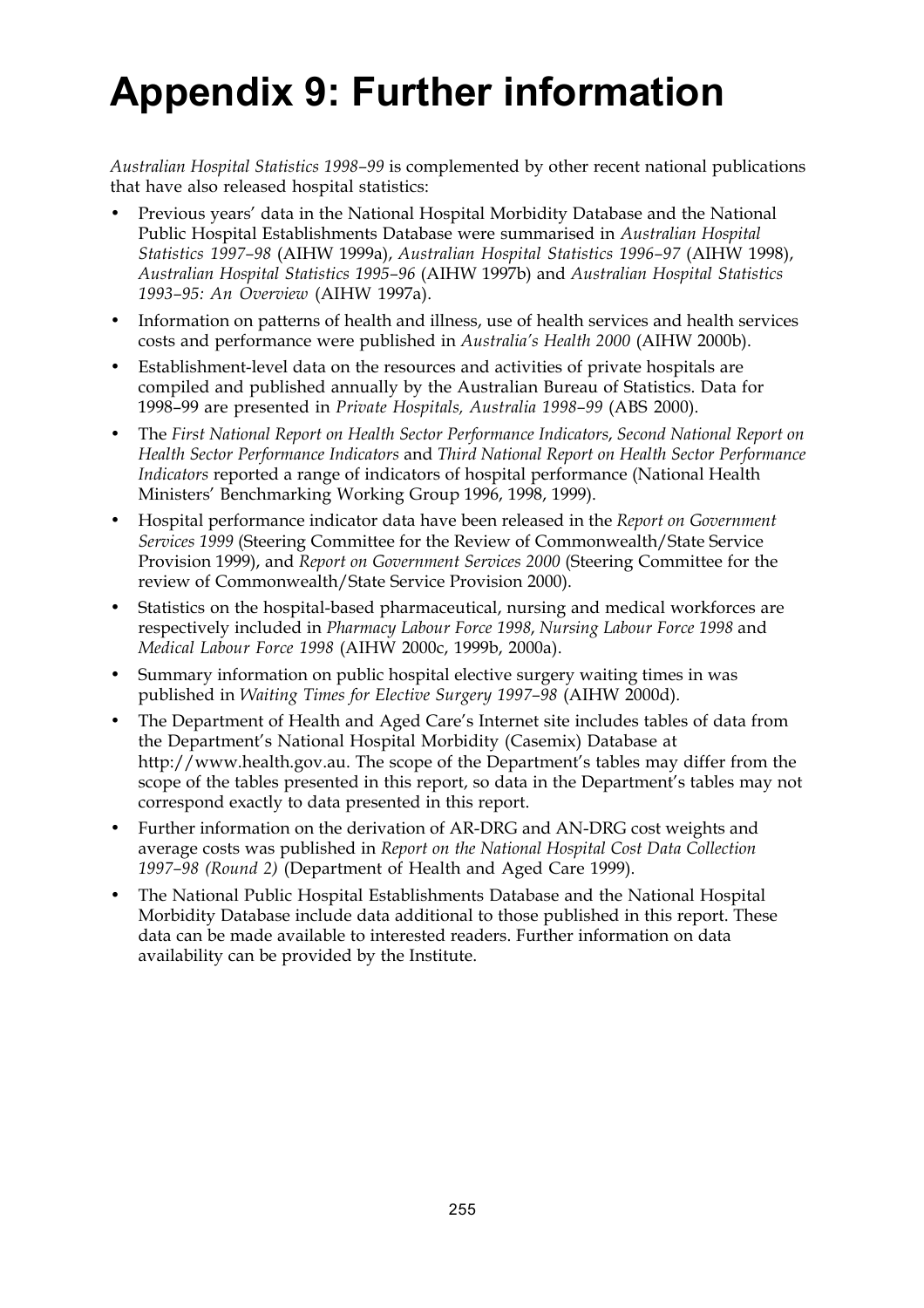## **Appendix 10: The National Hospital Cost Data Collection, 1998–99**

The National Hospital Cost Data Collection (NHCDC) was established to produce annual updates of Diagnosis Related Groups (DRG) cost weights, as incorporated into tables in Chapters 2, 4, 5 and 10. It is undertaken by the Department of Health and Aged Care and is a voluntary collection of hospital cost and activity data covering the financial year prior to the collection period; in 1999–2000 the NHCDC collected data for the 1998–99 financial year. The NHCDC collects both public and private hospital data with the results being separately reported for the two sectors.

In the 1998–99 collection (Round 3), cost data was obtained for the following products: acute admitted patients, outpatients, rehabilitation, palliative care, non-acute admitted patients, outreach/community, staff education, research and other. However, in this report the cost data was analysed and reported at a jurisdiction and national level for acute admitted patients only (i.e. by DRG). In addition, data for emergency departments and outpatient clinics were captured by most jurisdictions for this collection. However, at the time of publishing this report, data for both emergency departments and outpatient clinics were not available.

The results used in this report and described here relate to the financial year 1998–99. They involved the collection of data grouped to Australian Refined Diagnosis Related Groups (AR-DRG) version 4.1. For this collection the cost weights are defined as 'Combined' due to the mix of jurisdictions in their coding (ICD-9-CM and ICD-10-AM) and their grouping (AR-DRGs version 4.0 and 4.1) of hospital cost and activity data. The average cost per separation for public hospitals increased from \$2,412 in Round 2 (1997–98) to \$2,488 in Round 3 (1998–99). The number of public hospitals included in the collection increased from 150 in Round 2 (1997-98) of the NHCDC to 173 in this collection, representing a 15% increase. Whilst the coverage of public hospitals was approximately 33% of total hospitals, the total number of separations was approximately 75% of the estimated total population of separations, because of the significant number of large teaching hospitals in the sample. A total of 52 private hospitals contributed to this collection. The average cost per separation for private hospitals decreased from \$1,932 in Round 2 (1997–98) to \$1,870 in Round 3 (1998–99) in part due to a change in hospital mix between the Rounds.

The NHCDC involves arrangements whereby the hospital data are collected by the individual hospitals, and checked and validated by State/Territory/private sector coordinators before being passed onto the Department. Further checks are conducted by the Department in processing the data to produce the final cost weights and associated tables.

The participating hospitals include both patient costing and cost modelling sites. Cost modelling generally refers to a process where estimates of costs are produced at the level of each DRG. The approach is 'top down' where costs from the hospitals' general ledgers are allocated down to acute admitted patients using a series of allocation statistics. Patient costing or clinical costing is a 'bottom up' approach where the costs of each service provided to an individual patient are measured or estimated so that the total cost of treating individual patients is obtained. The majority of participating hospitals are cost modelled sites.

As with the Department's previous studies of hospital costs in Australia, the NHCDC is a voluntary collection, and the data from all sites that chose to participate were used in compiling national public and private sector cost weights. In deriving the final results, the sample hospitals were stratified by factors which predispose towards cost differences such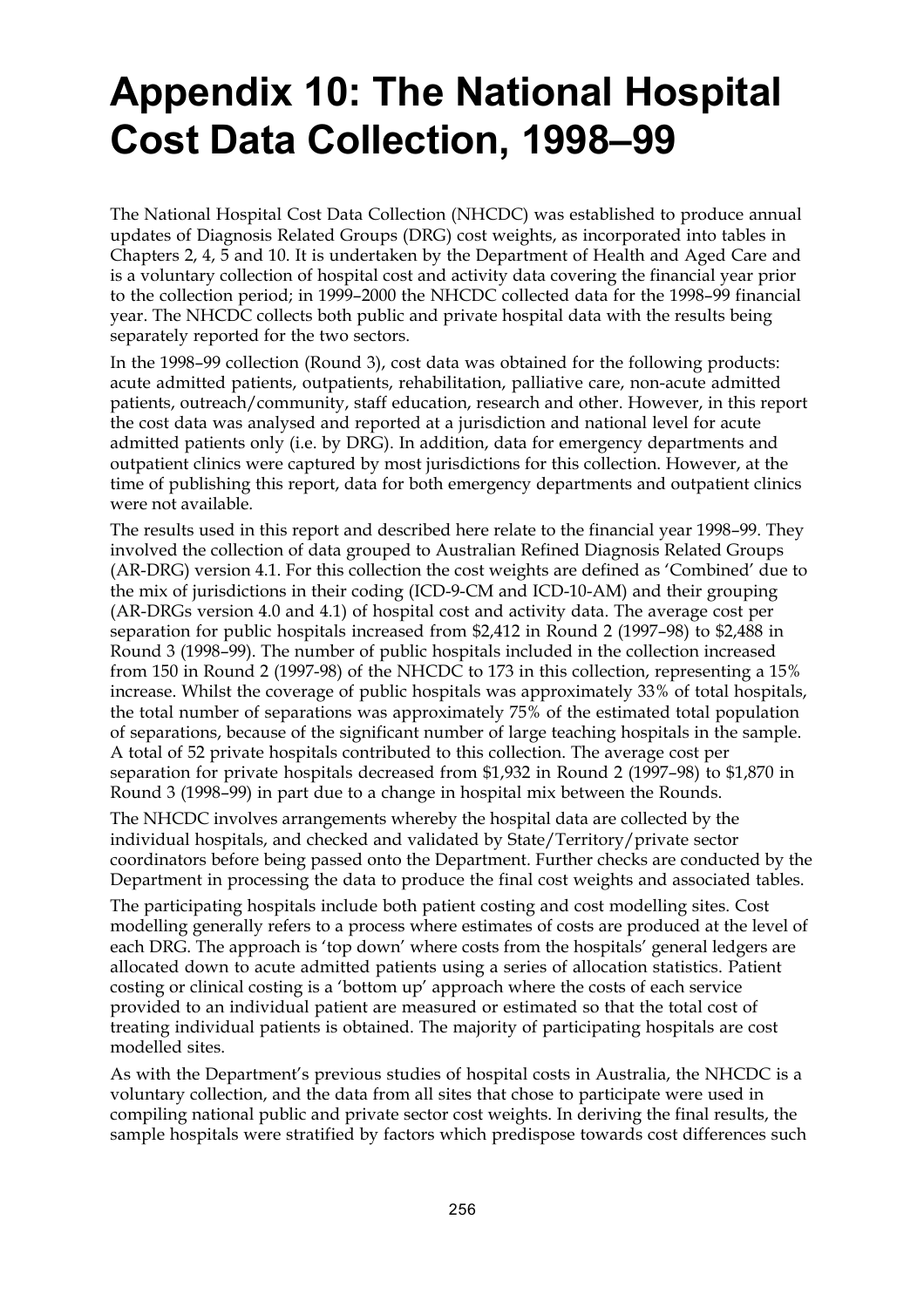as sector (public or private), State or Territory, location (major urban/non-major urban) and number of separations.

The following tables provide summary information from the 1998–99 NHCDC for the public and private sectors. Tables A10.1 to A10.9 provides a summary of results for the public sector, including some comparative data for Rounds 1 to 3. Information provided includes the estimated average cost per separation by jurisdiction, for each round (Table A10.1), the numbers and proportions of hospitals and separations included in the NHCDC (Tables A10.2 to A10.4), the average length of stay for sampled separations (Table A10.5), and the size of the standard errors associated with the cost weight estimates (Table A10.6). Table A10.7 provides information on the average component costs for separations in each Major Diagnostic Category, and Tables A10.8 and A10.9 present information on overall core and overhead costs. Similar information is presented for private hospitals in Tables A10.10 to A10.16.

Most component costs are split between direct costs and overhead costs and all figures have been population adjusted. Some tables show slight variations in the reported total average cost. This is due to rounding at the total level and not inconsistencies in the data. The numbers of hospitals and separations reported in the NHCDC do not correspond with those reported elsewhere in this report. This difference is due to the NHCDC excluding very small hospitals from the population count and using population adjustments to estimate separations.

Further information about the NHCDC is available in the report of the 1997–98 collection (Commonwealth Department of Health and Aged Care 1999). Cost weights and associated tables for the this round and the previous two rounds can be obtained from the Costing and Ambulatory Section, Acute and Co-ordinated Care Branch, Commonwealth Department of Health and Aged Care (Phone 02 6289 8272).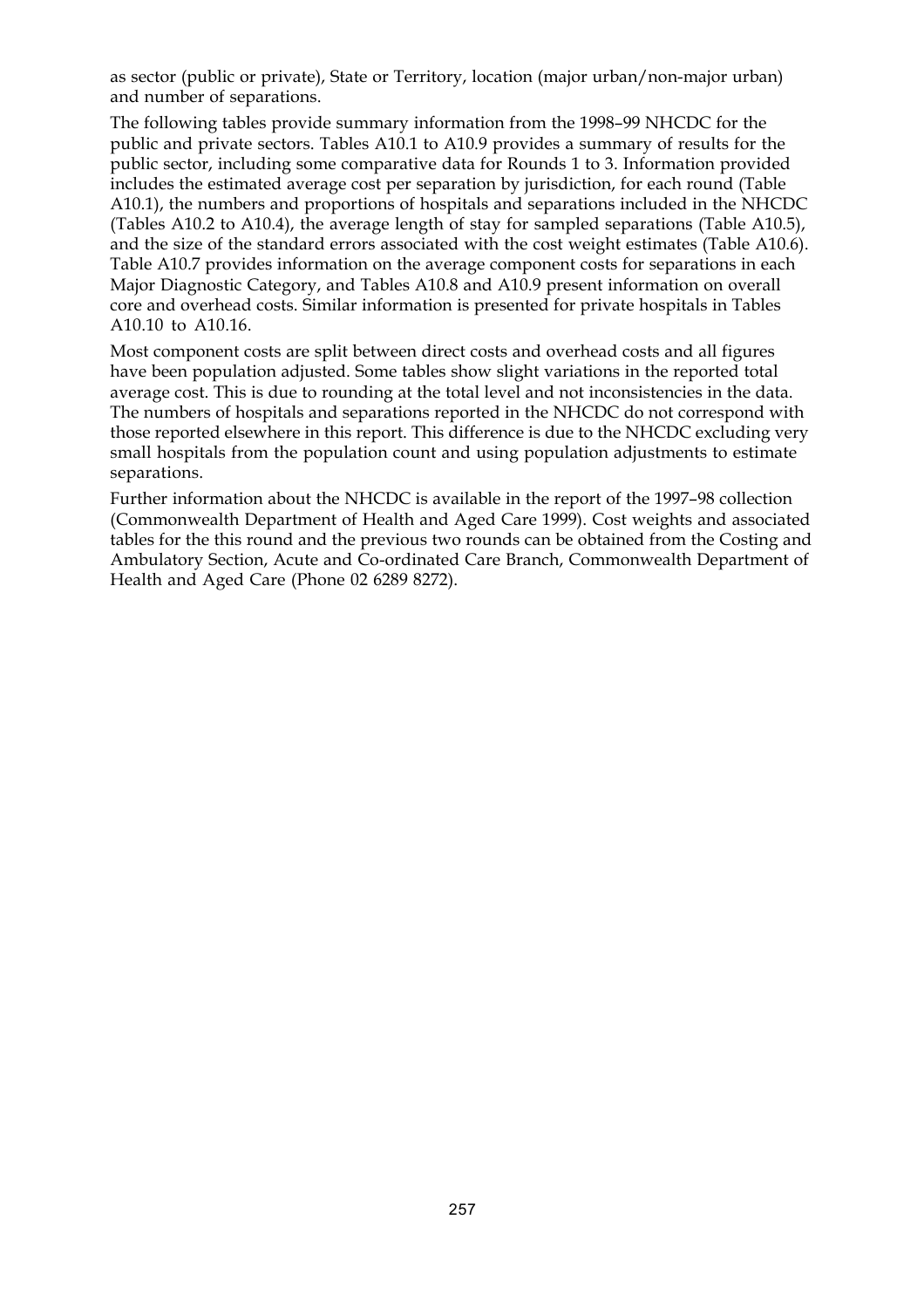|                 | Round 1<br>(1996-97, Version 3.1) | Round 2<br>(1997-98, Version 4.0) | Round 3<br>(1998-99, Version 4.1) |
|-----------------|-----------------------------------|-----------------------------------|-----------------------------------|
| <b>NSW</b>      | 2,338                             | 2,528                             | 2,628                             |
| Vic             | 2,110                             | 2,292                             | 2,326                             |
| Qld             | 2,232                             | 2,238                             | 2,368                             |
| SA              | 2,144                             | 2,380                             | 2,357                             |
| <b>WA</b>       | 2,356                             | 2,499                             | 2,472                             |
| Tas             | 2,665                             | 2,332                             | 2,738                             |
| NT              | 2,629                             | 2,781                             | 2,860                             |
| ACT             | 3,334                             | 3,184                             | 3,370                             |
| <b>Total</b>    | 2,275                             | 2,412                             | 2,488                             |
| Teaching        | 2,486                             | 2,608                             | 2,736                             |
| Non teaching    | 2,138                             | 2,257                             | 2,293                             |
| Major urban     | 2,444                             | 2,562                             | 2,660                             |
| Non-major urban | 2,028                             | 2,126                             | 2,141                             |

**Table A10.1: NHCDC average cost per separation, public hospitals, States and Territories, 1996–97 to 1998–99**

Note: Uniformity in depreciation in these data is uncertain across jurisdictions. For example, depreciation data for Victoria is \$ 6 per separation and for Western Australia is \$ 55 per separation against a national average cost per separation of \$ 74.

#### **Table A10.2: NHCDC sample public hospital participation rate relative to population hospitals, Round 1 (1996–97), Round 2 (1997–98) and Round 3 (1998–99)**

|                        | Round 1<br>$(1996 - 97)$ | Round 2<br>(1997–98) | Round 3<br>$(1998 - 99)$ |
|------------------------|--------------------------|----------------------|--------------------------|
| Sample hospitals       | 126                      | 150                  | 173                      |
| % increase             |                          | 19%                  | 15%                      |
| Population hospitals   | 649                      | 524                  | 518                      |
| % sample to population | 19%                      | 29%                  | 33%                      |

Note: The change in population hospitals from Round 1 (1996–97) to Round 2 (1997–98) was due to a change in hospitals in scope from bed size of 15 to separations exceeding 200 to more accurately reflect throughput.

|              | Round 1<br>$(1996 - 97)$ | Round 2<br>$(1997 - 98)$ | Round 3<br>$(1998 - 99)$ |
|--------------|--------------------------|--------------------------|--------------------------|
| <b>NSW</b>   | 41                       | 50                       | 77                       |
| Vic          | 25                       | 30                       | 25                       |
| Qld          | 27                       | 31                       | 34                       |
| <b>SA</b>    | 15                       | 18                       | 20                       |
| <b>WA</b>    | 7                        | 12                       | 7                        |
| Tas          | 6                        | 3                        | 3                        |
| <b>NT</b>    | 3                        | $\overline{4}$           | 5                        |
| <b>ACT</b>   | $\overline{2}$           | $\overline{2}$           | 2                        |
| <b>Total</b> | 126                      | 150                      | 173                      |

#### **Table A10.3: NHCDC sample public hospital participation, States and Territories, Round 1 (1996– 97), Round 2 (1997–98) and Round 3 (1998–99)**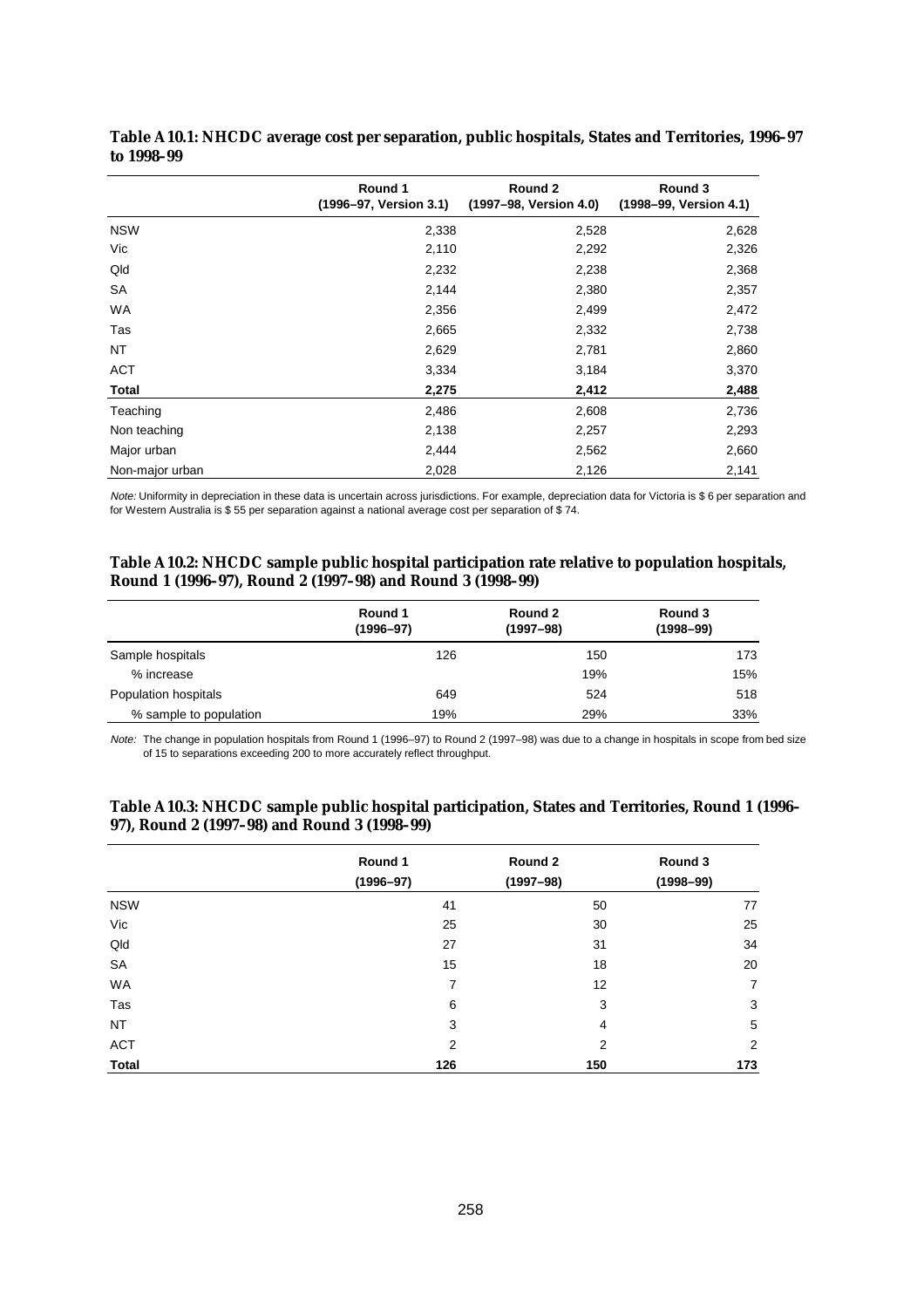|            |           | Round 1<br>$(1996 - 97)$ |                                            |           | Round 2<br>(1997–98) |                                            | Round 3<br>$(1998 - 99)$ |           |                                              |  |
|------------|-----------|--------------------------|--------------------------------------------|-----------|----------------------|--------------------------------------------|--------------------------|-----------|----------------------------------------------|--|
|            | Sample    |                          | Sample as<br>% of<br>Population population | Sample    |                      | Sample as<br>% of<br>Population population | Sample                   |           | Sample as<br>$%$ of<br>Population population |  |
| <b>NSW</b> | 590.418   | 1,462,098                | 40                                         | 697.924   | 1,192,425            | 59                                         | 954.698                  | 1,215,192 | 79                                           |  |
| Vic        | 536,849   | 952,432                  | 56                                         | 626,994   | 859,176              | 73                                         | 520,168                  | 824,088   | 63                                           |  |
| Qld        | 407,686   | 680,400                  | 60                                         | 414,566   | 649,268              | 64                                         | 559,927                  | 671,178   | 83                                           |  |
| SA         | 239,390   | 389,923                  | 61                                         | 193,765   | 324,395              | 60                                         | 229,223                  | 322,229   | 71                                           |  |
| <b>WA</b>  | 73,687    | 350,471                  | 21                                         | 173,522   | 342,828              | 51                                         | 227,037                  | 371,160   | 61                                           |  |
| Tas        | 71,365    | 75,411                   | 95                                         | 76,559    | 81,923               | 93                                         | 74,346                   | 79,342    | 94                                           |  |
| <b>NT</b>  | 42,728    | 85,456                   | 50                                         | 55,324    | 58,782               | 94                                         | 54,508                   | 54,508    | 100                                          |  |
| <b>ACT</b> | 55,251    | 55,251                   | 100                                        | 56,647    | 56,647               | 100                                        | 59,121                   | 59,121    | 100                                          |  |
| Total      | 2.017.374 | 4,051,442                | 50                                         | 2,295,301 | 3,565,444            | 64                                         | 2,679,028                | 3,596,818 | 74                                           |  |

**Table A10.4: Separations for sample public hospitals and overall population hospitals, States and Territories, Round 1 (1996–97), Round 2 (1997–98) and Round 3 (1998–99)**

Note: Separations for New South Wales and Victoria for Round 1 (1996–97) are inflated due to a change in neonate reporting in Round 2 (1997–98).

| Table A10.5: Average length of stay (days) for public hospitals, States and Territories, Round 1 |  |
|--------------------------------------------------------------------------------------------------|--|
| (1996–97), Round 2 (1997–98) and Round 3 (1998–99)                                               |  |

|              | Round 1<br>$(1996 - 97)$ | Round 2<br>$(1997 - 98)$ | Round 3<br>$(1998 - 99)$ |
|--------------|--------------------------|--------------------------|--------------------------|
| <b>NSW</b>   | 3.72                     | 3.43                     | 3.54                     |
| Vic          | 3.51                     | 3.52                     | 3.20                     |
| Qld          | 3.66                     | 3.47                     | 3.25                     |
| <b>SA</b>    | 3.71                     | 3.85                     | 3.30                     |
| <b>WA</b>    | 3.65                     | 3.42                     | 3.20                     |
| Tas          | 4.62                     | 3.62                     | 3.62                     |
| <b>NT</b>    | 4.02                     | 3.61                     | 3.19                     |
| <b>ACT</b>   | 3.78                     | 3.63                     | 3.54                     |
| <b>Total</b> | 3.68                     | 3.51                     | 3.35                     |

| Table A10.6: Number of DRGs by standard error range, public hospitals, AR-DRGs, |  |
|---------------------------------------------------------------------------------|--|
| version 4.1, 1998–99                                                            |  |

| <b>Standard error</b> | <b>Number of DRGs</b> | <b>Separations</b> | % of DRGs | % of total separations |
|-----------------------|-----------------------|--------------------|-----------|------------------------|
| $0.010 - 0.039$       | 334                   | 3,087,701          | 50.5      | 85.8                   |
| $0.040 - 0.099$       | 197                   | 397,303            | 29.8      | 11.0                   |
| $0.100 - 0.149$       | 60                    | 60.396             | 9.1       | 1.7                    |
| $0.150 - 0.199$       | 22                    | 21,031             | 3.3       | 0.6                    |
| $0.200 - 0.399$       | 32                    | 25.404             | 4.8       | 0.7                    |
| $0.400 +$             | 16                    | 4.915              | 2.4       | 0.1                    |
| Total                 | 661                   | 3,596,750          | 100.0     | 100.0                  |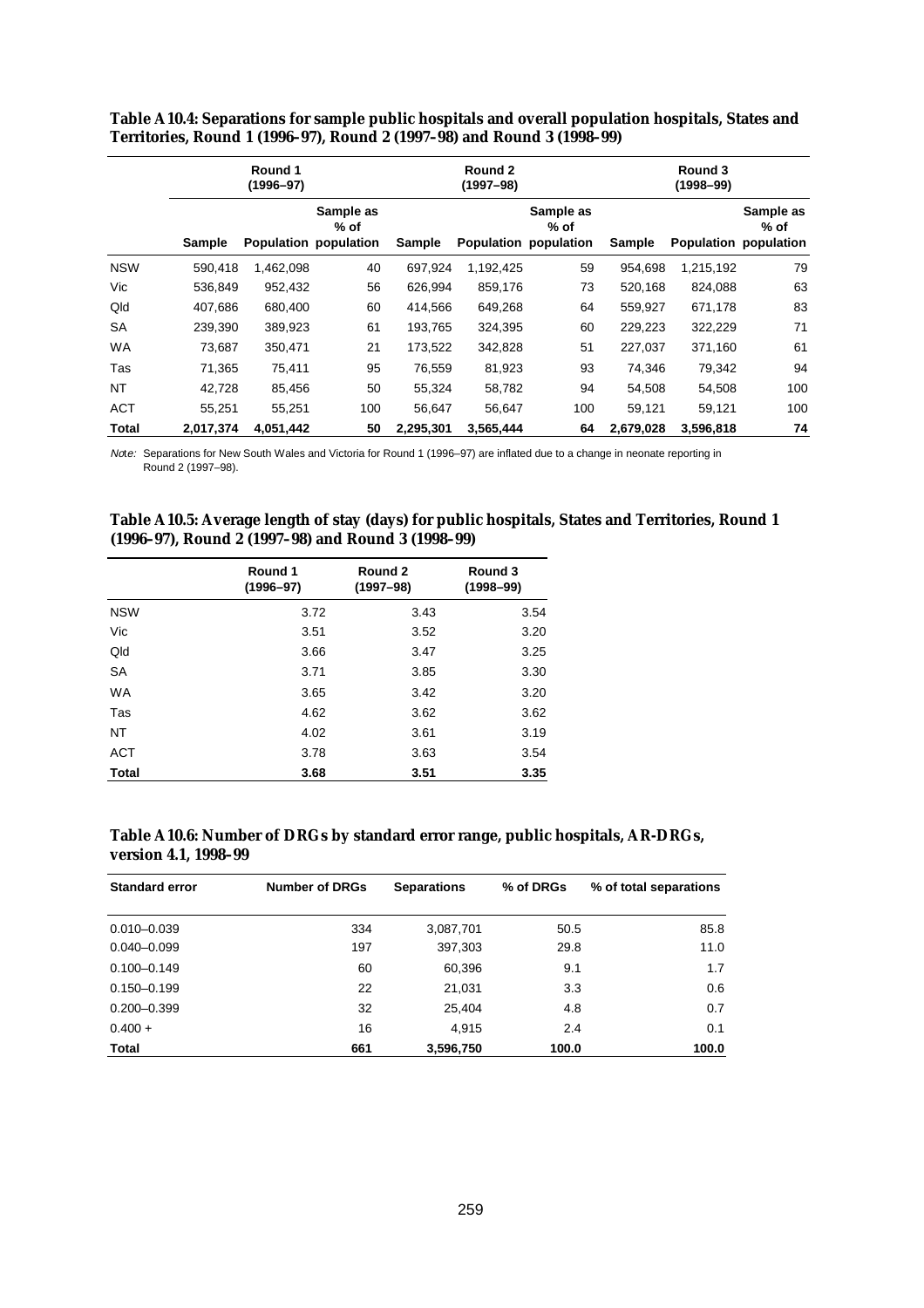|       |                                                   | <b>Separations</b> |      |          | Average<br>cost per    |            |             |       |       |       |                             |       | Average DRG component cost (\$) |           |                                   |       |                |      |                            |     |     |
|-------|---------------------------------------------------|--------------------|------|----------|------------------------|------------|-------------|-------|-------|-------|-----------------------------|-------|---------------------------------|-----------|-----------------------------------|-------|----------------|------|----------------------------|-----|-----|
|       | <b>Major Diagnostic Category</b>                  | <b>Number</b>      |      | % (days) | <b>ALOS</b> separation | (\$) Hotel | Ward<br>Med | Ward  |       |       | Nurs Path Imag Allied Pharm |       | Critic-<br>al                   | <b>OR</b> | <b>Emerg Supp-</b><br><b>Dept</b> |       | lies Pros      | Dep- | On-<br>rec Costs SPS Other |     |     |
| 0     | Pre MDC                                           | 8.826              | 0.25 | 27.11    | 45.619                 | 936        | 2.499       | 5.747 | 2.577 | 1.108 | 1.344                       | 4.227 | 18.546                          | 2.455     | 209                               | 2.111 | 352            | 022  | 1,743                      | 197 | 544 |
| 1     | Nervous systems disorders                         | 176.907            | 4.92 | 5.22     | 3.416                  | 133        | 376         | 1,091 | 137   | 164   | 171                         | 130   | 141                             | 261       | 142                               | 228   | 23             | 96   | 165                        | 17  | 142 |
| 2     | Eye disorders                                     | 69,302             | 1.93 | 1.44     | 1,905                  | 55         | 326         | 213   | 19    | 11    | 12                          | 70    | $\overline{4}$                  | 679       | 19                                | 178   | 129            | 56   | 74                         | 14  | 45  |
| 3     | Ear, nose and throat disorders                    | 176,680            | 4.91 | 1.70     | 1,553                  | 57         | 186         | 327   | 37    | 21    | 20                          | 66    | 19                              | 412       | 51                                | 140   | 26             | 51   | 70                         | 17  | 55  |
| 4     | Respiratory disorders                             | 229,940            | 6.39 | 5.00     | 3,028                  | 132        | 347         | 1.005 | 167   | 103   | 73                          | 174   | 152                             | 91        | 137                               | 211   | 8              | 89   | 165                        | 19  | 155 |
| 5     | Circulatory disorders                             | 308.962            | 8.59 | 4.48     | 3.926                  | 128        | 403         | 788   | 178   | 138   | 60                          | 144   | 581                             | 391       | 135                               | 278   | 145            | 116  | 174                        | 138 | 128 |
| 6     | Digestive disorders                               | 409,600 11.39      |      | 2.71     | 2,005                  | 79         | 226         | 492   | 99    | 52    | 26                          | 92    | 61                              | 351       | 75                                | 161   | 21             | 65   | 100                        | 31  | 75  |
| 7     | Hepatobiliary/pancreas<br>disorders               | 74,288             | 2.07 | 4.32     | 3,537                  | 122        | 376         | 859   | 204   | 194   | 50                          | 172   | 116                             | 592       | 88                                | 309   | 30             | 108  | 159                        | 34  | 125 |
| 8     | Musculoskeletal /connective<br>tissue disorders   | 292,478            | 8.13 | 4.35     | 3,592                  | 131        | 331         | 876   | 80    | 128   | 149                         | 118   | 30                              | 716       | 85                                | 297   | 241            | 102  | 163                        | 19  | 127 |
| 9     | Skin, tissue, breast disorders                    | 143.788            | 4.00 | 3.10     | 2.108                  | 90         | 241         | 551   | 85    | 40    | 53                          | 113   | 10                              | 412       | 57                                | 169   | 14             | 67   | 105                        | 10  | 88  |
| 10    | Endocrine, nutritional and<br>metabolic disorders | 41,066             | 1.14 | 4.68     | 3,136                  | 136        | 412         | 943   | 184   | 90    | 78                          | 126   | 100                             | 320       | 90                                | 228   | 14             | 96   | 160                        | 15  | 143 |
| 11    | Kidney, urinary tract disorders                   | 540.416 15.03      |      | 1.53     | 891                    | 29         | 109         | 257   | 41    | 30    | 13                          | 81    | 13                              | 84        | 25                                | 97    | $\overline{4}$ | 28   | 40                         | 3   | 37  |
| 12    | Male reproductive disorders                       | 45,991             | 1.28 | 2.49     | 2,006                  | 75         | 227         | 454   | 72    | 31    | 20                          | 110   | 13                              | 531       | 44                                | 173   | 17             | 69   | 96                         | 11  | 65  |
| 13    | Female reproductive disorders                     | 134,308            | 3.73 | 2.10     | 1,778                  | 74         | 201         | 378   | 65    | 14    | 15                          | 76    | 7                               | 564       | 20                                | 153   | 13             | 57   | 84                         | 8   | 47  |
| 14    | Pregnancy, childbirth and<br>puerperium           | 321,089            | 8.93 | 3.02     | 2,166                  | 114        | 238         | 933   | 60    | 10    | 20                          | 53    | 18                              | 165       | 23                                | 202   | 4              | 68   | 125                        |     | 132 |
| 15    | Newborns and other neonates                       | 54.597             | 1.52 | 8.01     | 5.176                  | 123        | 388         | 1.195 | 232   | 72    | 61                          | 125   | 2.029                           | 74        | 29                                | 247   | 5              | 149  | 264                        | 3   | 181 |
| 16    | <b>Blood disorders</b>                            | 60,268             | 1.68 | 2.30     | 1,598                  | 51         | 189         | 449   | 143   | 38    | 28                          | 224   | 25                              | 95        | 44                                | 121   | 7              | 44   | 67                         | 16  | 59  |
| 17    | Neoplastic disorders                              | 161,886            | 4.50 | 1.80     | 1,327                  | 33         | 151         | 323   | 102   | 36    | 26                          | 330   | 15                              | 64        | 14                                | 91    | 6              | 32   | 50                         | 15  | 39  |
| 18    | Infectious, parasitic diseases                    | 47,431             | 1.32 | 4.80     | 3,299                  | 117        | 383         | 1,004 | 245   | 106   | 78                          | 295   | 168                             | 132       | 133                               | 227   | 7              | 89   | 162                        | 13  | 139 |
| 19    | <b>Mental disorders</b>                           | 65,364             | 1.82 | 7.38     | 3,605                  | 278        | 512         | 1,458 | 61    | 24    | 144                         | 85    | 10                              | 52        | 71                                | 303   | 3              | 127  | 227                        | 8   | 242 |
| 20    | Alcohol/drug disorders                            | 18,895             | 0.53 | 3.69     | 1,931                  | 104        | 241         | 695   | 70    | 22    | 52                          | 60    | 22                              | 22        | 155                               | 139   | 1              | 73   | 112                        | 2   | 161 |
| 21    | Injuries and poisoning                            | 105,315            | 2.93 | 2.81     | 2,389                  | 88         | 214         | 503   | 97    | 83    | 68                          | 97    | 319                             | 292       | 193                               | 143   | 24             | 75   | 114                        | 11  | 67  |
| 22    | <b>Burns</b>                                      | 5.689              | 0.16 | 5.43     | 5,335                  | 169        | 424         | 1.712 | 170   | 39    | 263                         | 286   | 613                             | 412       | 147                               | 563   | 67             | 126  | 210                        | 19  | 117 |
| 23    | Health factors/contacts                           | 91.669             | 2.55 | 3.72     | 1,908                  | 102        | 211         | 539   | 44    | 29    | 207                         | 60    | 10                              | 202       | 21                                | 163   | 19             | 67   | 128                        | 25  | 82  |
| 24    | <b>Error DRGs</b>                                 | 11.983             | 0.33 | 8.19     | 6,091                  | 218        | 601         | 1.709 | 247   | 260   | 189                         | 342   | 400                             | 714       | 85                                | 473   | 91             | 163  | 287                        | 46  | 266 |
| Total |                                                   | 3,596,739 100.0    |      | 3.35     | 2,488                  | 95         | 266         | 660   | 104   | 70    | 61                          | 128   | 177                             | 302       | 71                                | 192   | 45             | 74   | 120                        | 26  | 97  |

|  |  |  | Table A10.7: Average component costs by Major Diagnostic Category, public hospitals, AR-DRGs version 4.1, 1998–99 |
|--|--|--|-------------------------------------------------------------------------------------------------------------------|
|  |  |  |                                                                                                                   |

Note: Abbreviations: MDC—Major Diagnostic Category, DRG—Diagnosis Related Group, ALOS—average length of stay, OR—operating room, Pros—prosthetics, Deprec—depreciation, SPS—specific procedure suites.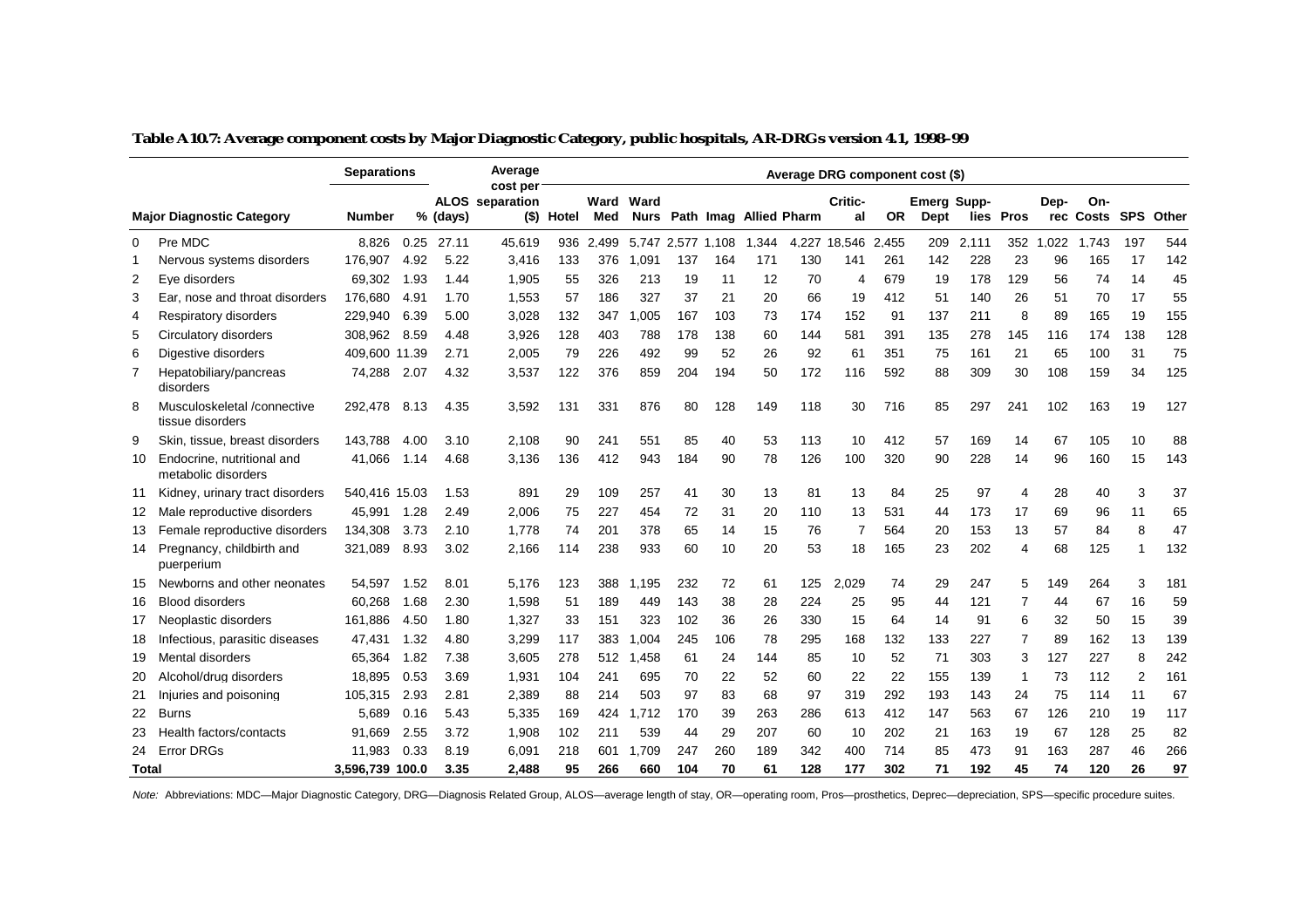| Component                 | Core cost |        | Overhead cost |        | <b>Total cost</b> |        |  |
|---------------------------|-----------|--------|---------------|--------|-------------------|--------|--|
|                           | \$        | %      | \$            | %      | \$                | %      |  |
| Ward medical              | 215       | 12.04  | 51            | 7.24   | 266               | 10.69  |  |
| Ward nursing              | 514       | 28.80  | 146           | 20.74  | 660               | 26.53  |  |
| Pathology                 | 86        | 4.82   | 18            | 2.56   | 104               | 4.18   |  |
| Imaging                   | 58        | 3.25   | 12            | 1.70   | 70                | 2.81   |  |
| Allied health             | 47        | 2.63   | 14            | 1.99   | 61                | 2.45   |  |
| Pharmacy                  | 107       | 5.99   | 21            | 2.98   | 128               | 5.14   |  |
| Critical care             | 140       | 7.84   | 37            | 5.26   | 177               | 7.11   |  |
| Operating rooms           | 238       | 13.33  | 64            | 9.09   | 302               | 12.14  |  |
| Emergency department      | 53        | 2.97   | 18            | 2.56   | 71                | 2.85   |  |
| Supplies                  | 110       | 6.16   | 82            | 11.65  | 192               | 7.72   |  |
| Prostheses                | 41        | 2.30   | 4             | 0.57   | 45                | 1.81   |  |
| Depreciation              | 32        | 1.79   | 42            | 5.97   | 74                | 2.97   |  |
| Staff on-cost             | 59        | 3.31   | 61            | 8.66   | 120               | 4.82   |  |
| Specific procedure suites | 19        | 1.06   | 7             | 0.99   | 26                | 1.05   |  |
| Hotel                     | 32        | 1.79   | 63            | 8.95   | 95                | 3.82   |  |
| Other                     | 33        | 1.85   | 64            | 9.09   | 97                | 3.90   |  |
| Total                     | 1,785     | 100.00 | 704           | 100.00 | 2,488             | 100.00 |  |

**Table A10.8: Core and overhead costs by component, public hospitals, AR-DRGs version 4.1, 1998–99**

#### **Table A10.9: Percentage of total costs by component, public hospitals, AR-DRGs version 4.1, 1998–99**

| Component                 | Core cost % | Overhead cost % | Total cost % |
|---------------------------|-------------|-----------------|--------------|
| Ward medical              | 8.64        | 2.05            | 10.69        |
| Ward nursing              | 20.66       | 5.87            | 26.53        |
| Pathology                 | 3.46        | 0.72            | 4.18         |
| Imaging                   | 2.33        | 0.48            | 2.81         |
| Allied health             | 1.89        | 0.56            | 2.45         |
| Pharmacy                  | 4.30        | 0.84            | 5.14         |
| Critical care             | 5.63        | 1.49            | 7.11         |
| Operating rooms           | 9.57        | 2.57            | 12.14        |
| Emergency department      | 2.13        | 0.72            | 2.85         |
| <b>Supplies</b>           | 4.42        | 3.30            | 7.72         |
| Specific procedure suites | 1.65        | 0.16            | 1.81         |
| <b>Prostheses</b>         | 1.29        | 1.69            | 2.97         |
| Depreciation              | 2.37        | 2.45            | 4.82         |
| On-costs                  | 0.76        | 0.28            | 1.05         |
| Hotel                     | 1.29        | 2.53            | 3.82         |
| Other                     | 1.33        | 2.57            | 3.90         |
| Total                     |             |                 | 100.00       |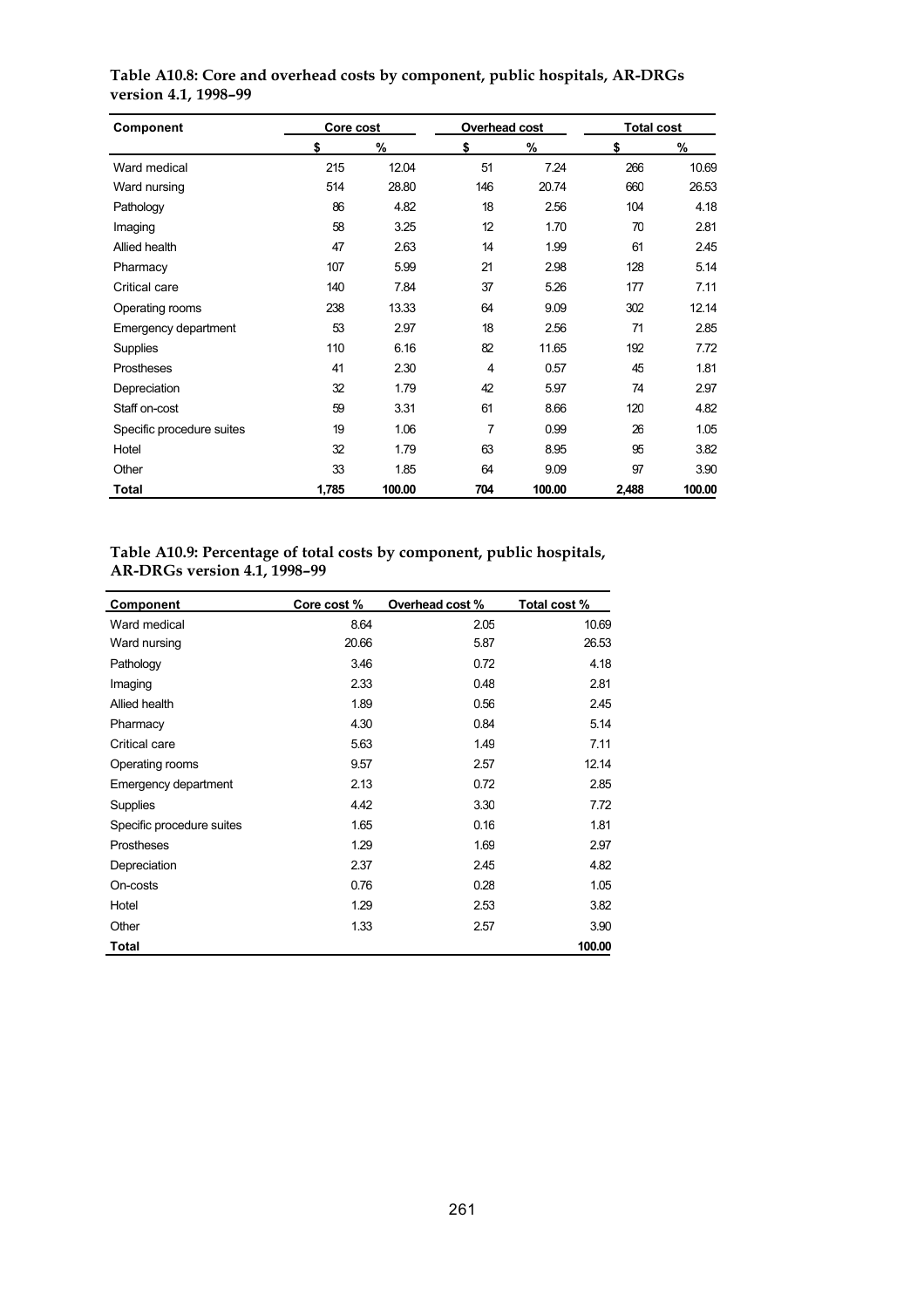#### **Table A10.10: NHCDC average cost per separation, private hospitals, 1996–97 to 1998–99**

|                             | Round 1<br>(1996-97, Version 3.1) | Round 2<br>(1997-98, Version 4.0) | Round 3<br>(1998-99, Version 4.1) |
|-----------------------------|-----------------------------------|-----------------------------------|-----------------------------------|
| Average cost per separation | 2.060                             | 1.932                             | 1.870                             |
| Average length of stay      | 3.60                              | 3.57                              | 3.32                              |
| Population separations      | 1,651,467                         | 1,507,579                         | 1,547,755                         |

#### **Table A10.11: NHCDC sample private hospital participation rate relative to population hospitals, Round 1 (1996–97), Round 2 (1997–98) and Round 3 (1998–99)**

|                        | Round 1<br>$(1996 - 97)$ | Round 2<br>$(1997 - 98)$ | Round 3<br>$(1998 - 99)$ |
|------------------------|--------------------------|--------------------------|--------------------------|
| Sample hospitals       | 22                       | 46                       | 52                       |
| % increase             |                          | 109                      | 13                       |
| Population hospitals   | 302                      | 271                      | 271                      |
| % sample to population |                          | 17                       | 19                       |

*Note:* The change in population hospitals from Round 1 (1996–97) to Round 2 (1997–98) was due to a change in hospitals in scope from bed size of 15 to separations exceeding 200 to more accurately reflect throughput.

#### **Table A10.12: Separations for sample private hospitals and overall population hospitals, States and Territories, Round 1 (1996–97), Round 2 (1997–98) and Round 3 (1998–99)**

|       |         | Round 1<br>$(1996 - 97)$ |                     |         | Round 2<br>$(1997 - 98)$ |                                              | Round 3<br>$(1998 - 99)$ |                       |                     |  |
|-------|---------|--------------------------|---------------------|---------|--------------------------|----------------------------------------------|--------------------------|-----------------------|---------------------|--|
|       | Sample  | Population population    | Sample as<br>$%$ of | Sample  |                          | Sample as<br>$%$ of<br>Population population | Sample                   | Population population | Sample as<br>$%$ of |  |
| Total | 244.455 | 1,651,467                | 15                  | 482.115 | 1,507,579                | 32                                           | 381,629                  | 1,547,755             | 25                  |  |

#### **Table A10.13: Number of DRGs by standard error range, private hospitals, AR-DRGs, version 4.1, 1998–99**

| <b>Standard error</b> | <b>Number of DRGs</b> | <b>Separations</b> | % of DRGs | % of total separations |
|-----------------------|-----------------------|--------------------|-----------|------------------------|
| $0.010 - 0.039$       | 60                    | 98.678             | 9.1       | 6.4                    |
| $0.040 - 0.099$       | 198                   | 1,021,083          | 30.0      | 66.0                   |
| $0.100 - 0.149$       | 112                   | 201.733            | 16.9      | 13.0                   |
| $0.150 - 0.199$       | 65                    | 87.377             | 9.8       | 5.6                    |
| $0.200 - 0.399$       | 127                   | 105.984            | 19.2      | 6.8                    |
| $0.400 +$             | 99                    | 32.902             | 15.0      | 2.1                    |
| <b>Total</b>          | 661                   | 1.547.757          | 100.0     | 100.0                  |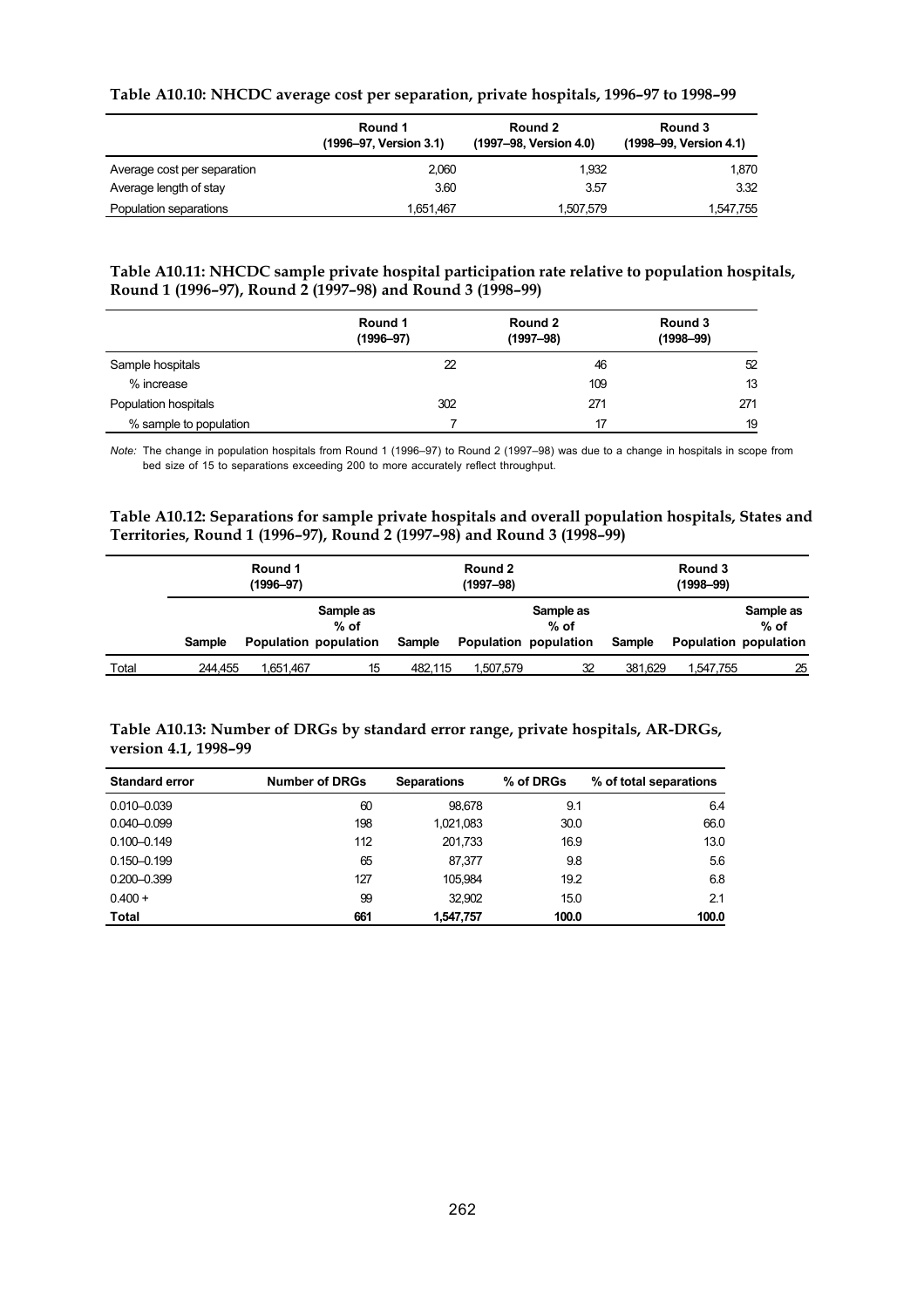|       |                                                   | <b>Separations</b> |      |          | Average<br>cost per |            |             |                     |             |    |                        |    |               |       | Average DRG component cost (\$) |       |                |       |                      |                |                |
|-------|---------------------------------------------------|--------------------|------|----------|---------------------|------------|-------------|---------------------|-------------|----|------------------------|----|---------------|-------|---------------------------------|-------|----------------|-------|----------------------|----------------|----------------|
|       | <b>Major Diagnostic Category</b>                  | <b>Number</b>      |      | % (days) | ALOS separation     | (\$) Hotel | Ward<br>Med | Ward<br><b>Nurs</b> |             |    | Path Imag Allied Pharm |    | Critic-<br>al | OR.   | <b>Emerg Supp-</b><br>Dept      |       | lies Pros      | Dep-  | On-<br>rec Costs SPS |                | Other          |
| 0     | Pre MDC                                           | 1.265              | 0.08 | 26.48    | 40.621              | 2.433      | 195         | 5.240               | $\Omega$    | 79 | 147                    |    | 787 21.194    | 2.234 | 31                              | 1.747 | 307            | 3,096 | 2.123                | 917            | 93             |
| -1    | Nervous systems disorders                         | 54,946             | 3.55 | 5.67     | 2,552               | 217        | 37          | 971                 | $\Omega$    | 10 | 37                     | 33 | 221           | 421   | 14                              | 223   | 36             | 149   | 150                  | 21             | 12             |
| 2     | Eye disorders                                     | 76,085             | 4.92 | 1.16     | 1,419               | 82         | 13          | 207                 | 0           | 11 |                        | 8  | 3             | 683   | 11                              | 117   | 122            | 83    | 73                   | $\overline{2}$ | $\overline{2}$ |
| 3     | Ear, nose and throat disorders                    | 116,385            | 7.52 | 1.33     | 1,222               | 100        | 15          | 288                 | $\Omega$    | 5  | 3                      | 13 | 24            | 481   | 14                              | 106   | 30             | 60    | 65                   | 12             | $\overline{7}$ |
| 4     | Respiratory disorders                             | 70,052             | 4.53 | 5.31     | 1,911               | 187        | 17          | 867                 | $\Omega$    | 9  | 7                      | 42 | 130           | 104   | 13                              | 176   | 13             | 128   | 122                  | 73             | 23             |
| 5     | Circulatory disorders                             | 110,667            | 7.15 | 4.43     | 3,025               | 160        | 48          | 767                 | 0           | 64 | 8                      | 39 | 543           | 425   | 16                              | 211   | 86             | 229   | 164                  | 254            | 10             |
| 6     | Digestive disorders                               | 245,363 15.85      |      | 2.28     | 1,273               | 109        | 13          | 373                 | $\Omega$    | 9  | 3                      | 18 | 66            | 376   | 11                              | 96    | 34             | 73    | 69                   | 18             | 6              |
| 7     | Hepatobiliary/pancreas<br>disorders               | 26,236             | 1.70 | 4.19     | 2,617               | 208        | 18          | 724                 | $\Omega$    | 21 | 4                      | 36 | 131           | 774   | 19                              | 251   | 87             | 163   | 142                  | 27             | 12             |
| 8     | Musculoskeletal /connective<br>tissue disorders   | 210.843 13.62      |      | 4.25     | 2,828               | 181        | 26          | 764                 | $\Omega$    | 10 | 34                     | 30 | 60            | 757   | 10                              | 238   | 410            | 128   | 147                  | 21             | 10             |
| 9     | Skin, tissue, breast disorders                    | 89,246             | 5.77 | 2.73     | 1,673               | 149        | 19          | 477                 | $\mathbf 0$ | 4  | 9                      | 23 | 20            | 599   | 10                              | 143   | 14             | 90    | 98                   | 13             | $\overline{7}$ |
| 10    | Endocrine, nutritional and<br>metabolic disorders | 14,063             | 0.91 | 4.91     | 2,648               | 210        | 29          | 852                 | 0           | 11 | 11                     | 40 | 175           | 645   | 11                              | 233   | 93             | 163   | 146                  | 16             | 12             |
| 11    | Kidney, urinary tract disorders                   | 103.753            | 6.70 | 1.84     | 938                 | 71         | 12          | 262                 | $\Omega$    | 6  | 2                      | 14 | 35            | 230   | 8                               | 122   | 16             | 49    | 53                   | 53             | 5              |
| 12    | Male reproductive disorders                       | 28,641             | 1.85 | 2.64     | 1.504               | 121        | 19          | 449                 | $\Omega$    | 7  | 3                      | 18 | 37            | 488   | 5                               | 120   | 29             | 94    | 90                   | 16             | 8              |
| 13    | Female reproductive disorders                     | 70,207             | 4.54 | 2.62     | 1.617               | 147        | 15          | 423                 | 0           | 10 | 2                      | 20 | 17            | 539   | 25                              | 163   | 30             | 117   | 88                   | 11             | 9              |
| 14    | Pregnancy, childbirth and<br>puerperium           | 58,898             | 3.81 | 4.37     | 2,219               | 230        | 11          | 1,083               | $\Omega$    | 11 | 6                      | 27 | 22            | 187   | 69                              | 193   | 15             | 132   | 176                  | 2              | 55             |
| 15    | Newborns and other neonates                       | 12.420             | 0.80 | 5.25     | 1.894               | 211        | 27          | 903                 | $\Omega$    | 8  | 5                      | 9  | 31            | 47    | 7                               | 224   | 7              | 205   | 136                  | 2              | 71             |
| 16    | <b>Blood disorders</b>                            | 14.400             | 0.93 | 2.47     | 1.072               | 89         | 9           | 420                 | $\Omega$    | 11 | 5                      | 31 | 48            | 178   | 11                              | 105   | 13             | 78    | 61                   | 8              | 5              |
| 17    | Neoplastic disorders                              | 53.079             | 3.43 | 1.82     | 896                 | 64         | 4           | 281                 | $\Omega$    | 26 | 6                      | 58 | 31            | 168   | 13                              | 87    | 30             | 75    | 38                   | 8              | 5              |
| 18    | Infectious, parasitic diseases                    | 9,306              | 0.60 | 6.09     | 2.244               | 226        | 21          | 1,009               | 0           | 11 | 11                     | 61 | 192           | 160   | 22                              | 213   | 12             | 146   | 132                  | 14             | 14             |
| 19    | Mental disorders                                  | 16,718             | 1.08 | 5.29     | 1,492               | 94         | 10          | 915                 | $\Omega$    | 5  | 17                     | 15 | 11            | 69    | 5                               | 104   | 4              | 45    | 136                  | $\overline{2}$ | 60             |
| 20    | Alcohol/drug disorders                            | 9.715              | 0.63 | 3.53     | 1.070               | 25         | 4           | 699                 | $\Omega$    | 0  | $\mathbf 1$            | 8  | 6             | 36    | 2                               | 112   | $\Omega$       | 51    | 72                   | 37             | 16             |
| 21    | Injuries and poisoning                            | 17,191             | 1.11 | 3.75     | 1,874               | 159        | 17          | 678                 | 0           | 10 | 12                     | 26 | 118           | 383   | 24                              | 172   | 28             | 110   | 107                  | 20             | 10             |
| 22    | <b>Burns</b>                                      | 274                | 0.02 | 5.74     | 2.174               | 195        | 9           | 1,147               | $\mathbf 0$ | 3  | 60                     | 47 | 36            | 200   | 18                              | 205   | $\overline{2}$ | 72    | 173                  | 5              | 3              |
| 23    | Health factors/contacts                           | 118,433            | 7.65 | 4.97     | 1,702               | 128        | 46          | 600                 | 0           | 2  | 409                    | 11 | 15            | 96    | 3                               | 169   | 5              | 47    | 140                  | 5              | 26             |
| 24    | <b>Error DRGs</b>                                 | 19,570             | 1.26 | 3.78     | 2.966               | 298        | 14          | 916                 | $\Omega$    | 6  | 67                     | 70 | 190           | 551   | 70                              | 271   | 149            | 134   | 142                  | 81             | $\overline{7}$ |
| Total |                                                   | 1,547,755          | 100  | 3.32     | 1,870               | 142        | 21          | 568                 | 0           | 13 | 42                     | 25 | 108           | 422   | 15                              | 161   | 88             | 106   | 108                  | 38             | 13             |

**Table A10.14: Average component costs by Major Diagnostic Category, private hospitals, AR-DRGs version 4.1, 1998–99**

Note: Abbreviations: MDC—Major Diagnostic Category, DRG—Diagnosis Related Group, ALOS—average length of stay, OR—operating room, Pros—prosthetics, Deprec—depreciation, SPS—specific procedure suites.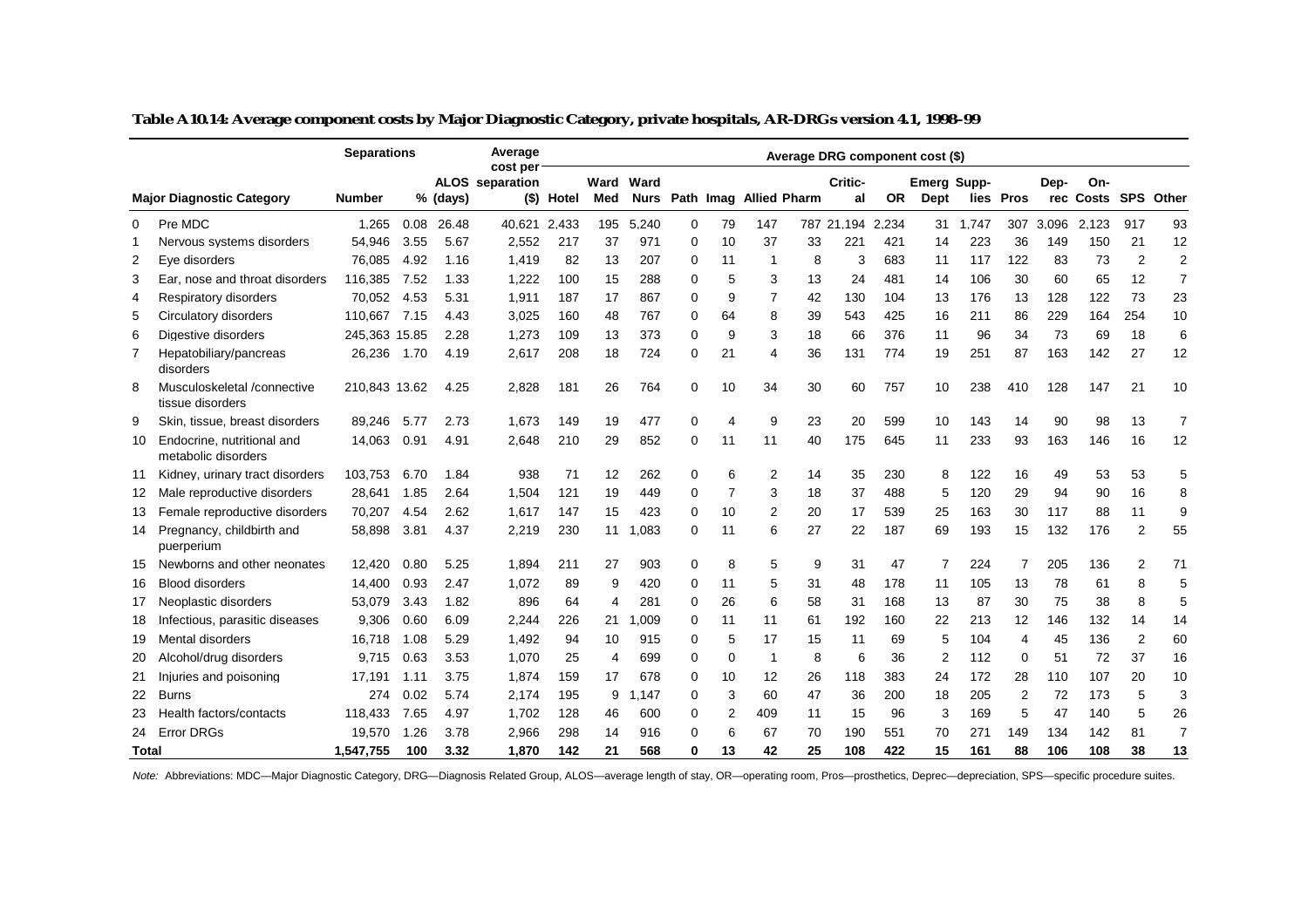| Component                 | Core cost<br>Overhead cost |        |     |        | <b>Total cost</b> |        |  |  |  |
|---------------------------|----------------------------|--------|-----|--------|-------------------|--------|--|--|--|
|                           | \$                         | %      | \$  | $\%$   | \$                | %      |  |  |  |
| Ward medical              | 17                         | 1.44   | 4   | 0.58   | 21                | 1.12   |  |  |  |
| Ward nursing              | 404                        | 34.24  | 164 | 23.77  | 568               | 30.37  |  |  |  |
| Pathology                 | 0                          | 0.00   | 0   | 0.00   | C                 | 0.00   |  |  |  |
| Imaging                   | 10                         | 0.85   | 3   | 0.43   | 13                | 0.70   |  |  |  |
| Allied health             | 29                         | 2.46   | 13  | 1.88   | 42                | 2.25   |  |  |  |
| Pharmacy                  | 22                         | 1.86   | 3   | 0.43   | 25                | 1.34   |  |  |  |
| Critical care             | 77                         | 6.53   | 31  | 4.49   | 108               | 5.78   |  |  |  |
| Operating rooms           | 296                        | 25.08  | 127 | 18.41  | 423               | 22.62  |  |  |  |
| Emergency department      | 11                         | 0.93   | 4   | 0.58   | 15                | 0.80   |  |  |  |
| <b>Supplies</b>           | 61                         | 5.17   | 100 | 14.49  | 161               | 8.61   |  |  |  |
| <b>Prostheses</b>         | 74                         | 6.27   | 15  | 2.17   | 89                | 4.76   |  |  |  |
| Depreciation              | 44                         | 3.73   | 61  | 8.84   | 105               | 561    |  |  |  |
| Staff on-cost             | 74                         | 6.27   | 34  | 4.93   | 108               | 5.78   |  |  |  |
| Specific procedure suites | 28                         | 2.37   | 10  | 1.45   | 38                | 2.03   |  |  |  |
| Hotel                     | 27                         | 2.29   | 116 | 16.81  | 143               | 7.65   |  |  |  |
| Other                     | 8                          | 0.68   | 5   | 0.72   | 13                | 0.70   |  |  |  |
| Total                     | 1,180                      | 100.00 | 690 | 100.00 | 1,870             | 100.00 |  |  |  |

**Table A10.15: Core and overhead costs by component, private hospitals, AR-DRGs version 4.1, 1998–99**

| Table A10.16: Percentage of total costs by component, private hospitals, AR-DRGs version 4.1, |  |
|-----------------------------------------------------------------------------------------------|--|
| 1998-99                                                                                       |  |

| Component                 | Core cost % | Overhead cost % | Total cost % |
|---------------------------|-------------|-----------------|--------------|
| Ward medical              | 0.91        | 0.21            | 1.12         |
| Ward nursing              | 21.60       | 8.77            | 30.37        |
| Pathology                 | 0.00        | 0.00            | 0.00         |
| Imaging                   | 0.53        | 0.16            | 0.70         |
| Allied health             | 1.55        | 0.70            | 2.25         |
| Pharmacy                  | 1.18        | 0.16            | 1.34         |
| Critical care             | 4.12        | 1.66            | 5.78         |
| Operating rooms           | 15.83       | 6.79            | 22.62        |
| Emergency department      | 0.59        | 0.21            | 0.80         |
| Supplies                  | 3.26        | 5.35            | 8.61         |
| Specific procedure suites | 3.96        | 0.80            | 4.76         |
| Prostheses                | 2.35        | 3.26            | 5.61         |
| Depreciation              | 3.96        | 1.82            | 5.78         |
| On-costs                  | 1.50        | 0.53            | 2.03         |
| Hotel                     | 1.44        | 6.20            | 7.65         |
| Other                     | 0.43        | 0.27            | 0.70         |
| Total                     |             |                 | 100.00       |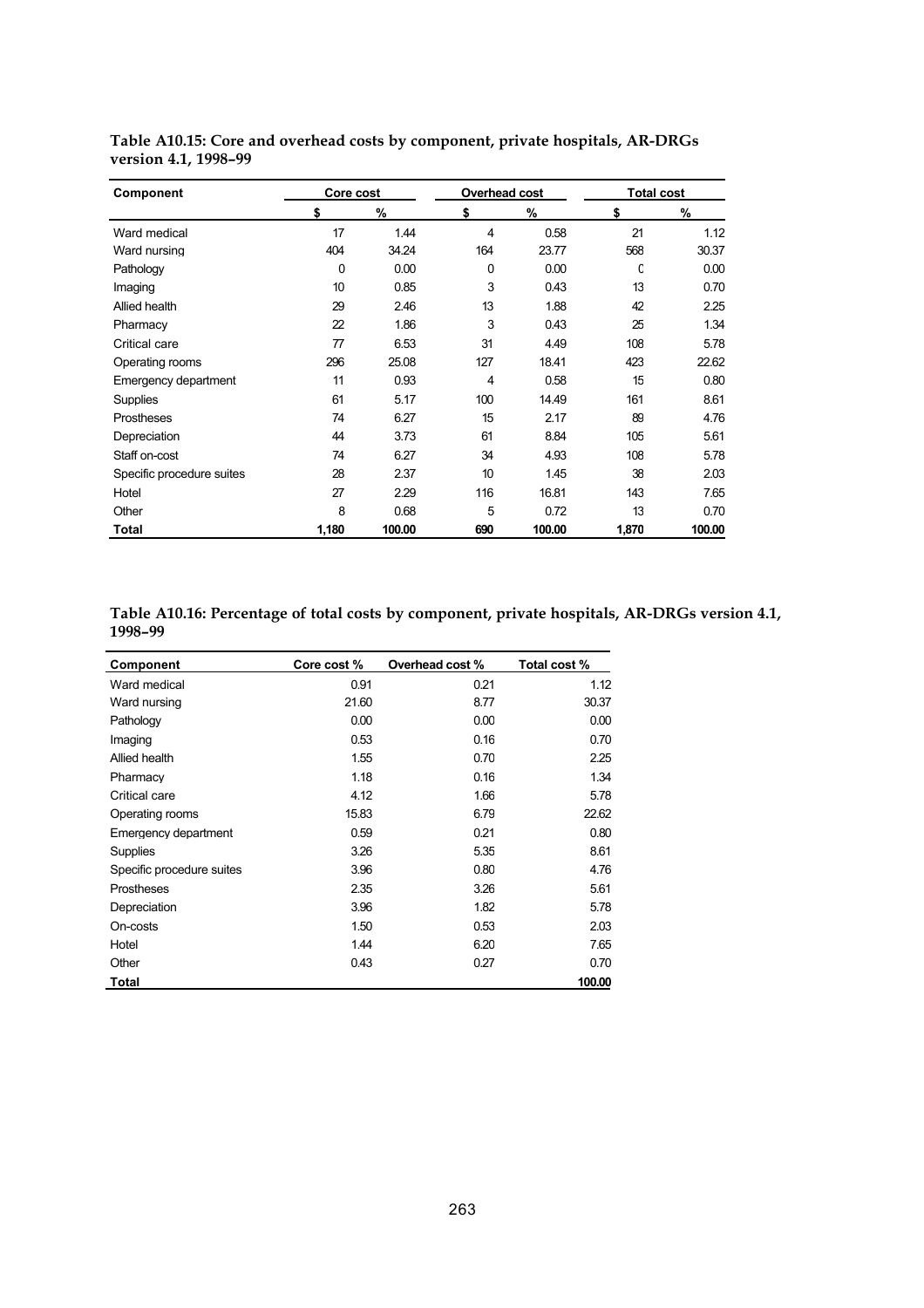# **Appendix 11:Public hospital peer groups**

When making comparisons it is useful if the units being compared have been grouped into categories so that variation in the variable of interest is explained by the attributes defining the group (Hindle 1999). The peer groups in this publication are designed to explain variability in the average cost per casemix-adjusted separation and to group hospitals into broadly similar groups in terms of their range of admitted patient activities.

It is also helpful to understand why there are differences in cost between peer groups. Understanding why the average cost per casemix-adjusted separation is more in one group of hospitals than another aids interpretation of benchmarking information.

The Australian Institute of Health and Welfare worked with the National Health Ministers' Benchmarking Working Group (NHMBWG) to develop the initial national hospital peer group classification. This work was overseen by the NHMBWG and was undertaken in consultation with State and Territory health authorities. The Institute chaired a subcommittee consisting of representatives from New South Wales Health, the Queensland Health Department and the Victorian Healthcare Association to develop the classification further. A draft paper was prepared and circulated to the members of that subcommittee and comments were received from the members. Subsequently, the NHMBWG was replaced by the National Health Performance Committee. After consultation and discussion within the National Health Performance Committee the attached classification was developed. The NHPC in its meeting of 29 March 2000 approved the attached classification. The NHPC determined that although teaching status had superior statistical performance in explaining variation in the cost per casemix-adjusted separation, the difficulties inherent in the definition of teaching hospital, together with the associated policy issues, made classification by size a better option. However, it was decided that teaching hospitals would be reported on 'below the line' as a separate category.

## **Existing classifications**

There are a number of existing classifications and approaches that are currently used to group hospitals. The following classifications were analysed for their applicability in the national context:

- national peer groups as defined by the NHMBWG;
- the National Hospital Cost Data Collection peer groups;
- New South Wales' Hospital Peer Groups (NSW Health 1999);
- Victorian peer groups used in the Victorian Hospital Comparative Data/Rainbow Hospital Indicators series (Victorian Hospitals' Association to 1996 and subsequently Department of Human Services Victoria 1999);
- a number of groupings used in a variety of South Australian studies;
- other approaches including geographic and cluster analysis approaches; and
- international descriptions of hospitals.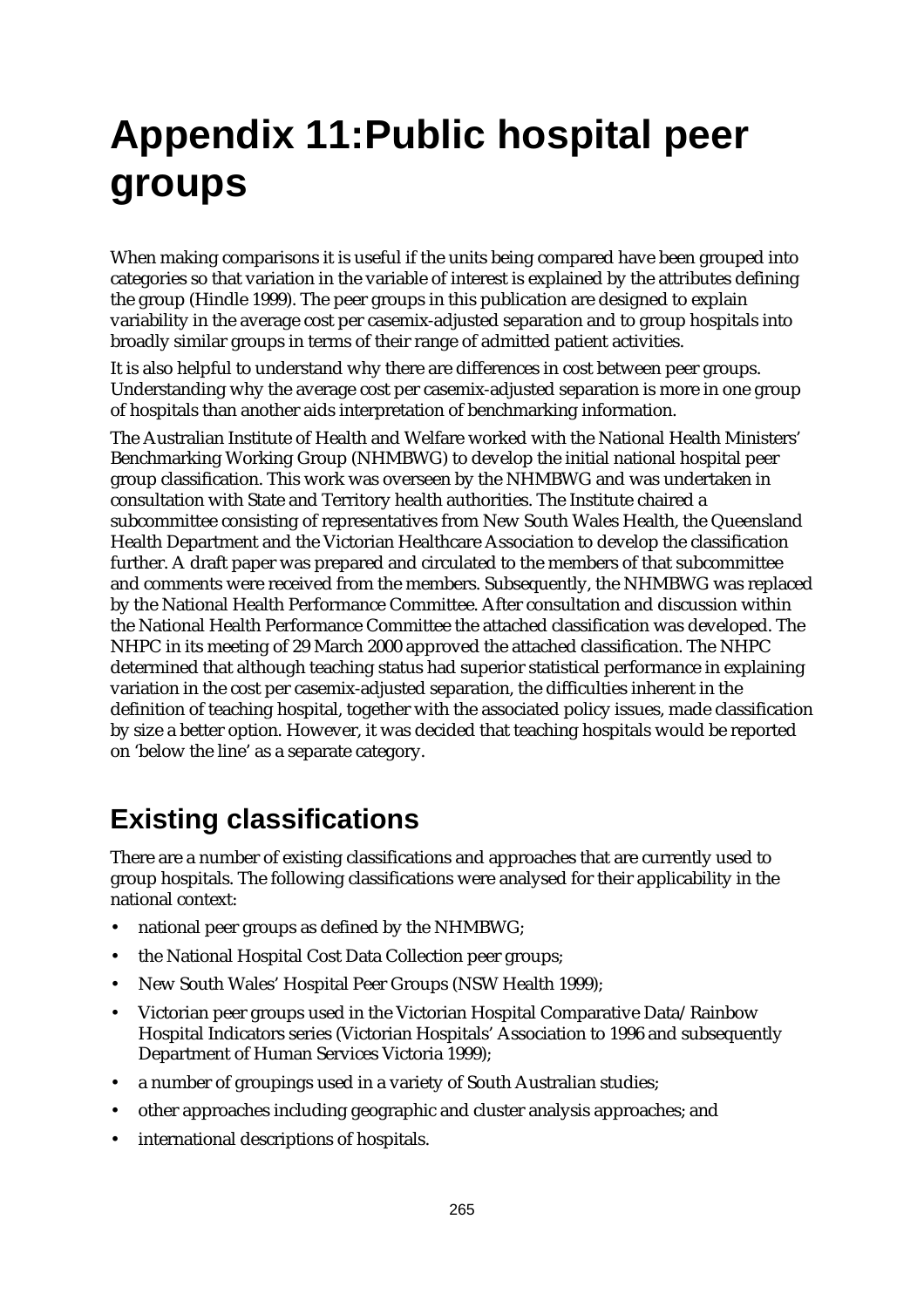In addition, there are ad hoc groups of hospitals formed within and across jurisdictions for the purposes of benchmarking where certain policy or other criteria form the basis of the group. For example, small remote hospitals have been formed into collaborative groups in Queensland to facilitate benchmarking.

One method for generating peer groups adopts a cluster analysis approach that uses average distance metrics on hospitals' DRG profiles to generate peer groups, to select closest pairs and to analyse the performance of peer groups generated using other methods. New South Wales used this approach to analyse the performance of its peer groupings (Aisbet 1998). The use of the DRG profiles in this manner has shown that factors such as hospital size and teaching status do not always detect similar peers on the basis of the proportional DRG profile (Diers et al, 1998). A cluster-based approach such as this can be used on any set of dimensions, such as the DRG profile, the age profile or the ICD-9-CM chapter profile of the hospital to determine the distance measurement. There is no limitation on the number of classes that can be derived.

Internationally, teaching hospital status, hospital size (based on number of beds or separations) and membership of associations are frequently used in describing hospitals and as a consequence describing the class of peers to which the hospital belongs.

## **A note on hospital networks**

Networking of hospitals by some jurisdictions has made it impossible to determine classification and performance indicator information at the campus level for some indicators using the information available to the Institute. The extent of this problem varies across jurisdictions as networks vary in size and scope. The jurisdiction most affected by this is Victoria. Some networks consist of a single large hospital with small satellite units, others consist of hospitals that are co-located within very close geographical proximity and other networks consist of large hospitals within a wider geographic region. Conversely there are some hospitals that are located within other hospitals. The level of data that is available on networks and campuses is also variable. For example, in the National Public Hospital Establishments Database held by the Institute, some networks have activity and bed data at the campus level and expenditure data at the network level. Other networks only have single records provided at the network level. In other databases such as the National Hospital Cost Data Collection, the level at which data are held may be at a different level of aggregation so hospitals which are separately identified in one collection may be held at a network level in the other and vice versa.

At this stage, networks have been grouped based on the available characteristics, and are treated as a single hospital. This is consistent with the approach taken for the *Third National Report on Health Sector Performance Indicators* (NHMBWG 1999).

## **Parameters considered**

A number of parameters were considered as potential classification variables, including:

- size:
- resource intensity and acuity:
- demographic characteristics of major patient groups, e.g. Women's and children's, Aboriginal and Torres Strait Islander status;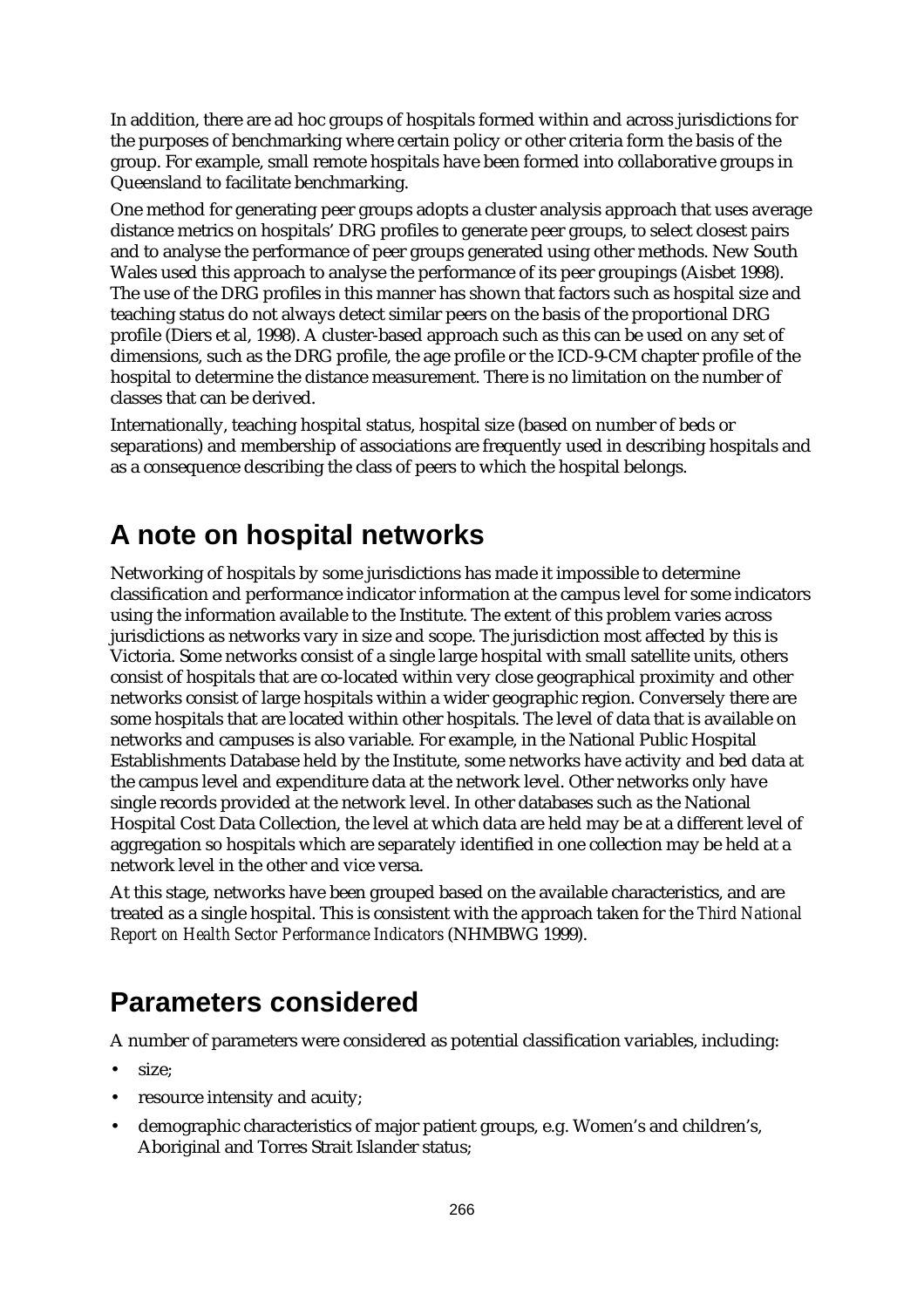- specialty, role and clinical expertise;
- geography, e.g. rurality and remoteness;
- teaching and research status; and
- proportions of acute, rehabilitation, palliative care and non-acute patients treated.

The correlation between the average cost per casemix-adjusted separation and the above variables was analysed using the SAS generalised linear modelling procedure to perform various analyses of variance. This analysis showed that although size was one of the more frequently used variables in hospital classification it was relatively poor at explaining variance in cost. Rural hospitals have slightly lower costs per casemix-adjusted separation than metropolitan hospitals, but remote hospitals have higher costs per casemix-adjusted separation. Teaching hospitals have higher costs per casemix-adjusted separation than nonteaching hospitals; women's and children's hospitals are also relatively higher in cost per casemix-adjusted separation.

Teaching status, as defined in the NHDD (NHDC 1999), identifies those hospitals for which teaching (associated with a university) is a major program activity of the establishment. It is primarily intended to relate to teaching hospitals affiliated with universities providing undergraduate medical education as advised by the relevant State or Territory health authority.

Use of teaching status or university hospital in the description and classification of hospitals is widespread throughout hospital-based literature. The classification of hospitals into teaching and non-teaching is probably a proxy measure of the expertise of the clinical staff and hence a proxy measure of the complexity of the cases referred to them, complexity that may not be fully accounted for by the DRG weighting process. The amount of research being undertaken can be understood in a similar manner. It is also possible that the level of innovation and research undertaken in teaching institutions is driving higher costs, leading to better outcomes and other improvements in care over the longer term.

Only if a hospital teaches medical students is it classified as a teaching hospital (NHDC 1999). Given that the salary payments to medical staff (including VMOs) account for less than a quarter of the public hospital system's total salary payments, this leads to teaching activity by other health professionals being less acknowledged as a possible classification variable.

There are some teaching hospitals that appear atypical of the group, including four hospitals with less than 10,000 acute casemix-adjusted separations per annum. The strict delineation between what is and what is not a teaching hospital remains problematic. A definition based on the number of RMOs or teaching staff may be more appropriate than the existing definition, especially as more rural hospitals become involved in programs such as the Rural Health Support Education and Training grants.

Teaching hospitals account for over half of the expenditure in the public hospital system. In the future it may be advantageous therefore to investigate splitting this group into two as in earlier editions of the Victorian rainbow book (VHA 1996). Unfortunately this also may lead to there being too few hospitals in some jurisdictions in the terminal classes to perform interstate comparisons.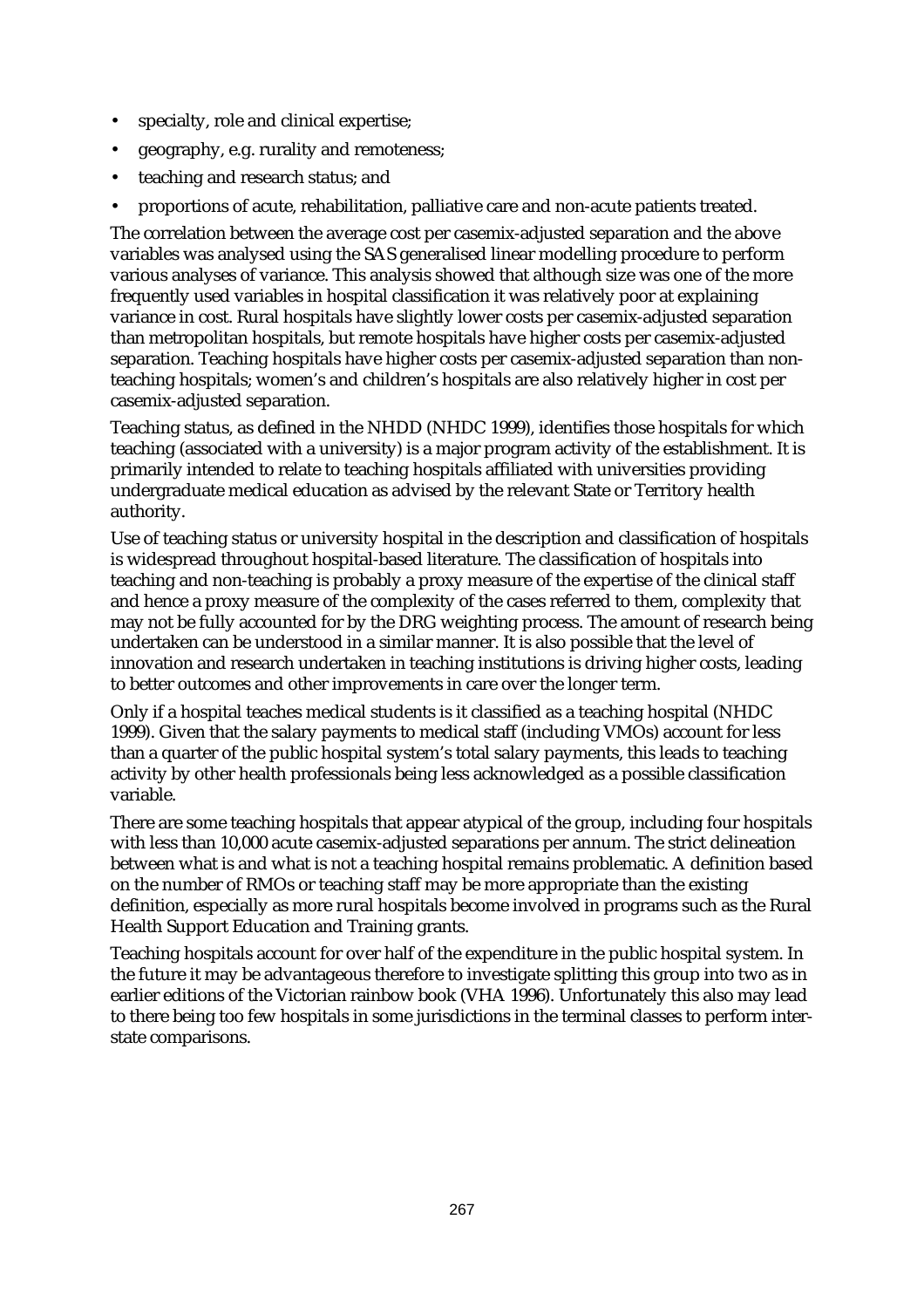## **Defining the classification**

The hospital peer classification is summarised below. These peer groups have been allocated names that are broadly descriptive of the types of hospitals included in each category.

|                | Peer group          | <b>Definition</b>                                                                                                                                                                                                                                          |  |  |  |  |  |  |  |
|----------------|---------------------|------------------------------------------------------------------------------------------------------------------------------------------------------------------------------------------------------------------------------------------------------------|--|--|--|--|--|--|--|
| A              | Principal referral  | A1<br>Metropolitan hospitals with >20,000 acute casemix-adjusted separations and<br>rural hospitals with >16,000 acute casemix-adjusted separations per annum.                                                                                             |  |  |  |  |  |  |  |
|                |                     | Specialised acute women's and children's hospitals with >10,000 acute<br>A2<br>casemix-adjusted separations per annum, possible further sub-groups for:                                                                                                    |  |  |  |  |  |  |  |
|                |                     | A2.1 Obstetric and women's specialist                                                                                                                                                                                                                      |  |  |  |  |  |  |  |
|                |                     | A2.2 Women's and children's                                                                                                                                                                                                                                |  |  |  |  |  |  |  |
|                |                     | A2.3 Paediatric specialist                                                                                                                                                                                                                                 |  |  |  |  |  |  |  |
| A9             | Un-peered and other | Prison medical services, special circumstance hospitals, hospitals, metropolitan<br>hospitals with $\leq$ 2,000 acute casemix-adjusted separations, hospitals with $\leq$ 200<br>separations, etc.                                                         |  |  |  |  |  |  |  |
| в              | Major               | <b>B1</b><br>Metropolitan acute hospitals treating more than 10,000 acute casemix-<br>adjusted separations per annum.                                                                                                                                      |  |  |  |  |  |  |  |
|                |                     | <b>B2</b><br>Rural acute hospitals treating >8,000 acute casemix-adjusted separations<br>per annum and remote hospitals with > 5,000 casemix-weighted separations.                                                                                         |  |  |  |  |  |  |  |
| С              | Medium              | C1<br>Medium group 1 acute hospitals, treating between 5,000 and 10,000 acute<br>casemix-adjusted separations per annum.                                                                                                                                   |  |  |  |  |  |  |  |
|                |                     | C <sub>2</sub><br>Medium group 2 acute hospitals, treating between 2,000 and 5,000 acute<br>casemix-adjusted separations per annum, plus acute hospitals treating < 2,000<br>casemix-adjusted separations per annum but with >2,000 separations per annum. |  |  |  |  |  |  |  |
| D              | Small hospitals     | Small rural acute hospitals (mainly small country town hospitals) acute<br>D1<br>hospitals treating <2,000 separations per annum, and with less than 40% non-<br>acute and outlier patient days of total patient days.                                     |  |  |  |  |  |  |  |
|                |                     | D <sub>2</sub><br>Small non-acute hospitals, treating <2,000 separations per annum, and with<br>more than 40% non-acute and outlier patient days of total patient days.<br>(Community non-acute).                                                          |  |  |  |  |  |  |  |
|                |                     | Small remote hospitals (<5,000 acute casemix-weighted separations but not<br>D <sub>3</sub><br>'MPS' and not 'community non-acute'). Most are <2,000 separations.                                                                                          |  |  |  |  |  |  |  |
| Е              | Sub- and non-acute  | For this category, a majority of patient days are generally accounted for by<br>rehabilitative, palliative care and non-acute patients:                                                                                                                    |  |  |  |  |  |  |  |
|                |                     | E1<br>Residential aged care facilities—not in scope of collection                                                                                                                                                                                          |  |  |  |  |  |  |  |
|                |                     | E <sub>2</sub><br>Multi-purpose services                                                                                                                                                                                                                   |  |  |  |  |  |  |  |
|                |                     | E3<br>Hospices                                                                                                                                                                                                                                             |  |  |  |  |  |  |  |
|                |                     | E4<br>Rehabilitation                                                                                                                                                                                                                                       |  |  |  |  |  |  |  |
|                |                     | E <sub>5</sub><br>Mothercraft                                                                                                                                                                                                                              |  |  |  |  |  |  |  |
| E <sub>6</sub> |                     | Other non-acute (e.g. geriatric treatment centres combining rehabilitation and<br>palliative care with a few acute patients).                                                                                                                              |  |  |  |  |  |  |  |
| F              |                     | Psychiatric                                                                                                                                                                                                                                                |  |  |  |  |  |  |  |

**National peer group classification**

There are a number of hospitals that are clearly able to be identified as specialty hospitals which are homogenous, numerous and undertake enough activity to justify the existence of a separate group. Groupings are generally proposed for:

- Sub- and non-acute, with sub-groups for:
	- Residential aged care facilities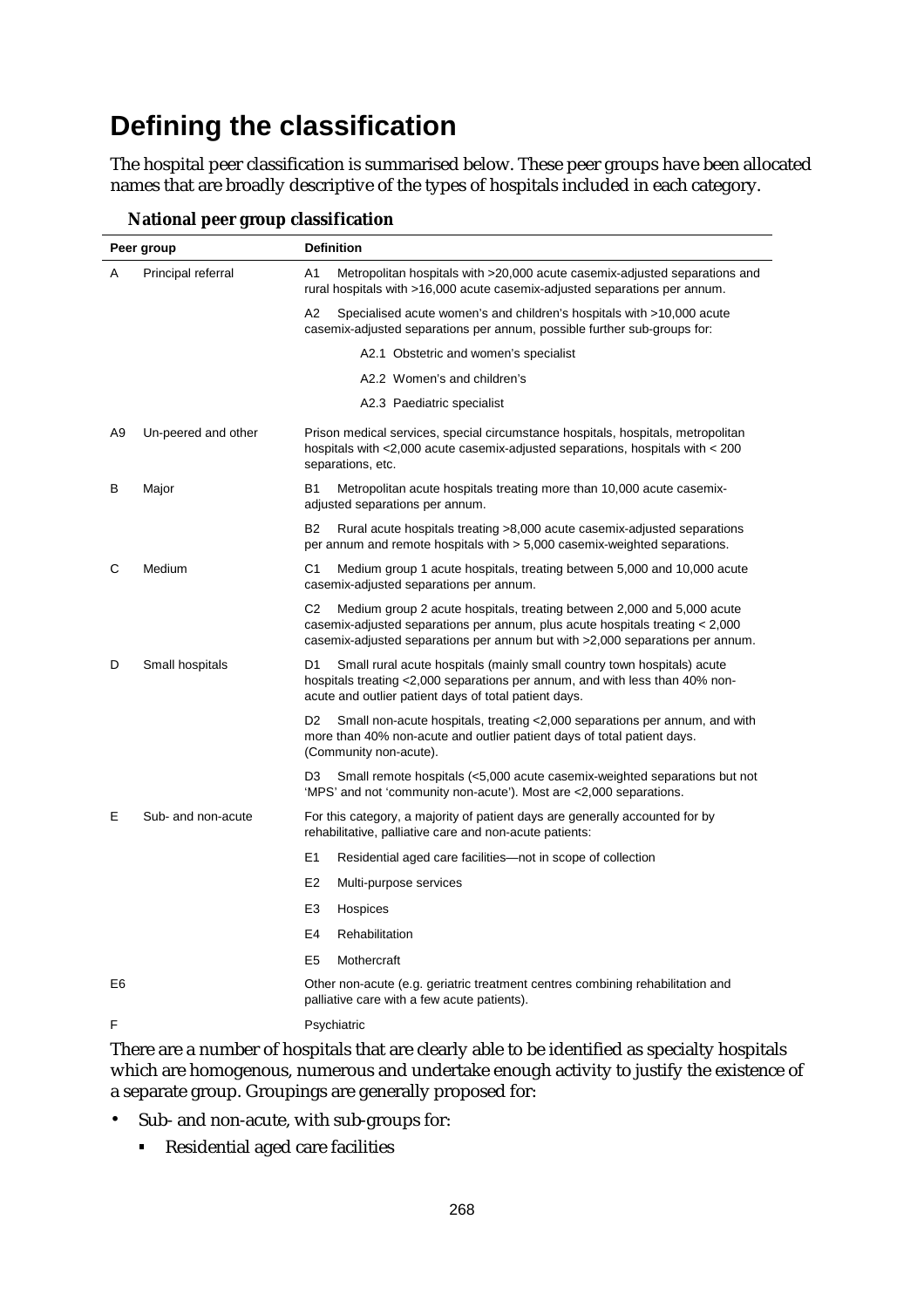- multi-purpose services  $\blacksquare$
- hospices
- rehabilitation hospitals
- mothercraft hospitals
- other sub-acute (eg geriatric care centres providing a mix of rehabilitation and nursing home type care)
- **Psychiatric**
- Large specialised acute women's and children's hospitals
- Un-peered and other.

There are a number of issues that may need further consideration in the grouping and subgrouping of some of these hospital types. In particular:

- The average length of stay in public psychiatric hospitals ranged from 345.1 days in Queensland to 19.1 days in Victoria (Table 4.2). This indicates that, as a national category, psychiatric hospitals may be more appropriately treated as separate groups such as acute, long term, psychogeriatric and forensic hospitals, all of which belong to different higher level groupings.
- The multi-purpose service (MPS) category is based on a legal definition rather than an operational one. The hospitals in this category are classified as such because they are part of a multi-purpose service health program. As a result some of the hospitals are whole MPSs, some are only the hospital part of an MPS and some are hospitals that are part of networks that are MPSs. This leads to some inconsistencies across jurisdictions.
- The identification of specialist women's and children's hospitals was restricted to align with the definition of principal referral hospitals that they are most similar to in level of expertise. This was done using a size boundary of 10,000 separations. The remaining small women's and children's hospitals (with the exception of the Mothercraft hospitals) were classified according to size.
- The 'un-peered and other' group is not a uniform group as it is a catch-all group for hospitals that do not have any logical peers. This group mainly contains hospitals that are unusual in some respect, for example, prison medical services, dental hospitals, small women's hospitals and the hospitals with less than 200 separations (which do not have stable data in any year because of their small turnover). This group also contains hospitals in unusual circumstances; for example, hospitals affected by major fires, floods or earthquakes, and hospitals in their last year of operation.
- Small hospitals are divided into acute and non-acute by examining the proportion of patient days that relates to: patients other than acute; and outlier patient days. If the proportion of 'patient days other than acute and outlier patient days' is over 40% the hospitals is classified as a non-acute hospital. The trim points were determined on the basis of 1.5 inter-quartile ranges from the third quartile, with a global minimum trim point of 3 days and a global maximum of 60 days. This is to say that AR-DRGs with an inter-quartile range of 0 (usually due to a predominance of same day cases, e.g. dialysis) were assigned a trim point of 3 days, and where the trim point would have exceeded 60 days the trim point was set to 60 days. This is the method used in the Casemix Standards for New South Wales 1998–99 (New South Wales Health 1998) to determine outlier days.

After separating off the specialised hospitals, size and teaching status are the most consistently used parameters for determining boundaries in peer groupings of hospitals. Our analysis has shown that grouping hospitals by size is more in agreement with cluster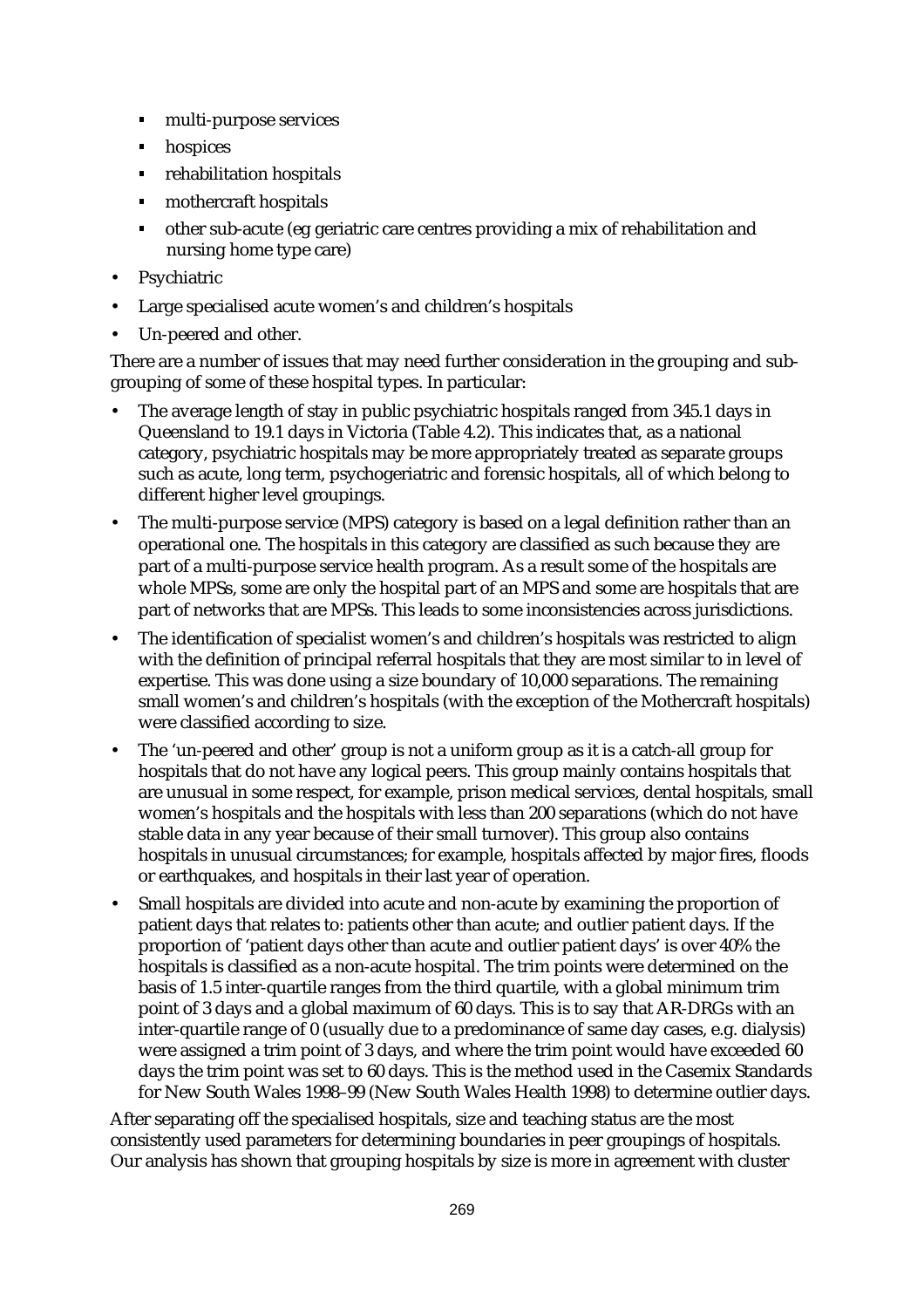analysis of activity statistics rather than basing the top of the hierarchy on teaching status. This indicates that this grouping is better than teaching status at selecting a homogenous group in terms of the range of services provided by the hospital, ie the range of services provided. Teaching status on the other hand is better at explaining the cost per casemixadjusted separation.

The 6 teaching hospitals that do not group to the *Very large metropolitan (>20,000 acute weighted separations) & rural (>16,000 acute weighted separations)* group include some hospitals that clearly do not appear to be similar in size, activity or structure to the remainder of the teaching hospitals. The 11 hospitals that are very large in size but are not teaching hospitals were split evenly between metropolitan and rural areas.

One important feature is that the 20,000 acute weighted separation barrier effectively divides a majority of teaching and non-teaching hospitals. Seventy-seven per cent of teaching hospitals are larger than 20,000 acute casemix-adjusted separations and vice versa. It is surprising then to note that the size classification performed so poorly in the analysis of variance for cost per casemix-adjusted separation when teaching status performed so well.

The NHPC in its meeting of 29 March 2000 determined that, although teaching status had superior statistical performance in explaining variation in the cost per casemix-adjusted separation, the difficulties inherent in the definition of teaching hospital, together with the policy issues, made classification by size a better option. In particular there was a degree of discussion about the reasons why teaching hospitals were apparently more expensive than non-teaching hospitals, though no definitive answer was given. (This reflects the general controversy over why teaching hospitals are more expensive.) As a compromise, due to statistical and policy considerations, it was decided that teaching hospitals would be reported on below the total line in addition to above the line in the peer groups.

In the preparation of *Australian Hospital Statistics 1997–98* (AIHW 1999a) it was accepted by all jurisdictions that the hospitals satisfying the New South Wales definition of 'community non-acute' hospitals should be excluded from the calculation of cost per casemix-adjusted separation. It is clear that the current methodology does not provide an accurate casemixadjustment for the activity of these hospitals.

This peer group classification seems to perform reasonably well at explaining cost but there remains some room for improvement. Unavoidably, the largest hospitals in peer group C1 ('medium group 1 acute hospitals') are probably more similar to the smallest hospitals in peer groups B1 ('metropolitan acute hospitals') than they are to the smallest hospitals in peer group C ('medium acute hospitals'). Another question raised by these data is whether the 'un-peered and other' category needs to be further split and added to. Some of the groups can be identified clearly (eg metropolitan hospitals with <2,000 separations and all hospitals with <200 separations). There are other examples in the New South Wales' classification added to their 'other' group which seem to have been based on having unusual clinical profiles. These would have to be identified through a more rigorous process.

A number of hospitals may or may not be in the correct groupings due to their individual circumstances. For example, a 5,000 separation public hospital co-located with a 5,000 separation private hospital may be more similar to a stand-alone 10,000 separation public hospital than a stand-alone 5,000 separation public hospital.

There have been 3 manual assignments. In Victoria, the New Latrobe Regional hospital was scaled up the classification to the principal referral peer group as it operated for only 10 months. The old Latrobe Regional hospital was re-assigned to the 'unpeered and other' category as it operated for only a few months and its statistics would have been unduly affected by wind up items. In New South Wales, Springwood hospital was reassigned as a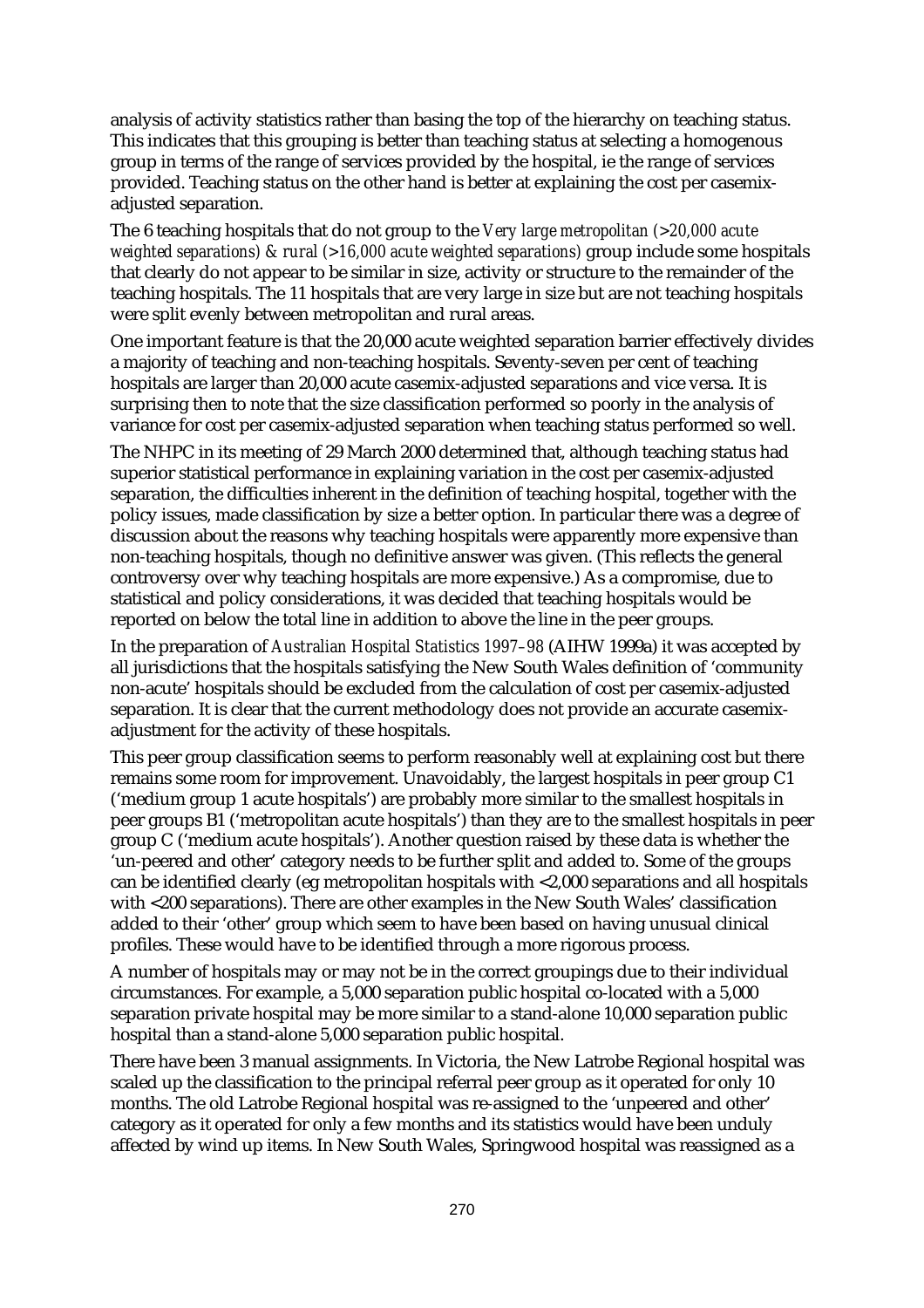small acute rural hospital even though it was a technically in a metropolitan area as it is on the very outer urban fringe and is more like a small rural hospital than a small metropolitan hospital.

There is some inconsistency in the use of the rurality and remoteness indicators within the classification. There is no rurality split at the top (A level) of the hierarchy. In the 'major' group (hospitals of >10,000 acute casemix-adjusted separations), hospitals are split by rurality, and then amongst small hospitals we have effectively taken the small metropolitan hospitals out and created a separate group for the remote small hospitals. There is no rurality split in the medium-sized group of hospitals (2,000–10,000 acute casemix-adjusted separations).

The boundary of 20,000 acute casemix-adjusted separations was chosen for consistency with the earlier national peer group classification. The New South Wales classification uses a 25,000 acute weighted separation limit. There are 10 hospitals between the 20,000 acute casemix-adjusted separations and 25,000 acute weighted separation limits. The limit for rural hospitals was set at 16,000 as comparison of the data against the results of the cluster analysis indicated that rural hospitals provided a wider range of services.

Table A11.1 shows the variation within and between the different peer groups. Table A11.2 reports the data at the individual State level.

Victorian data are not as comparable as other jurisdictions as for example the Victorian metropolitan networks are all classified as Principal referral and teaching hospitals. In reality the networks also contain a variety of smaller hospitals which are neither principal referral nor teaching as well as the principal referral and teaching hospitals. The Victorian psychiatric hospital is a forensic psychiatric hospital and is not strictly comparable with the major psychiatric hospitals.

The Western Australian psychiatric hospitals are a mix of one major psychiatric teaching hospital and four psychogeriatric centres. The Western Australian psychiatric teaching hospital was not counted with the rest of the Teaching hospital group in line with the scope of the cost per casemix-adjusted separation calculations.

## **Confidentialisation**

Data have been confidentialised by suppressing detail data. Data for 4 South Australian hospitals, all 3 Australian Capital Territory hospitals, the Victorian psychiatric hospital and 1 Tasmanian record were suppressed by placing a 'n.p.' over the financial information. The data for the Specialised Women's & children's hospitals in Western Australia and South Australia was confidentialised by putting a 'n.p.' over the data financial information at the detail level and only reporting the 'Total principal referral and specialised women's & children's hospitals' lines.

In addition a few small hospitals with missing expenditure data were excluded (1 in Western Australia, 2 in New South Wales and all except the 3 major hospitals in Tasmania).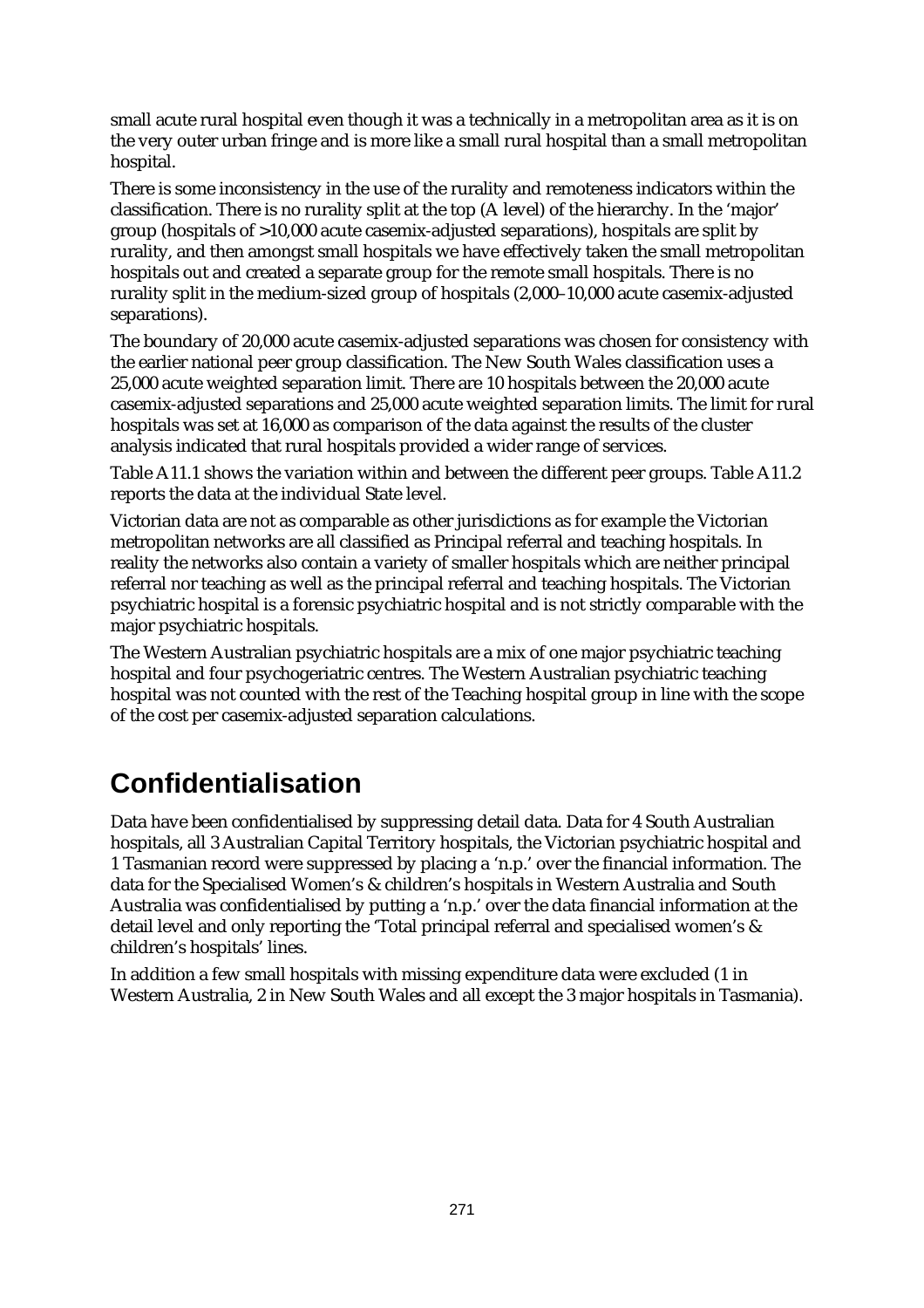|                                              |                       |         |         |                         |            | Cost per | Average   | <b>Total</b> | Cost per casemix-adjusted |                 |       |
|----------------------------------------------|-----------------------|---------|---------|-------------------------|------------|----------|-----------|--------------|---------------------------|-----------------|-------|
|                                              | <b>Number of</b>      | Average | Average | Average                 | Cost per   | patient  | length of | expenditure  |                           | separation (\$) |       |
|                                              | <b>Establishments</b> | beds    |         | separations cost weight | separation | day      | stay      | (S'000)      | Average                   | Q <sub>3</sub>  | Q1    |
| Principal referral. - Metropolitan (>20,000  |                       |         |         |                         |            |          |           |              |                           |                 |       |
| separations) & rural (>16,000 separations)   | 49                    | 515     | 45,210  | 1.06                    | 2,749      | 722      | 3.8       | 8,073,877    | 2,661                     | 2,925           | 2,338 |
| Mothers' & children's >10,000 separations    | 10                    | 249     | 23,715  | 1.02                    | 2,740      | 898      | 3.1       | 904,759      | 2,774                     | 2,981           | 2,451 |
| Total principal referral                     | 59                    | 470     | 41,567  | 1.06                    | 2,748      | 736      | 3.7       | 8.978.635    | 2,671                     | 2,957           | 2,388 |
| Large metropolitan, >10,000 separations      | 20                    | 171     | 14,743  | 1.00                    | 2,269      | 615      | 3.7       | 880,216      | 2,353                     | 2,660           | 2,016 |
| Large rural (>8,000 separations) & remote    |                       |         |         |                         |            |          |           |              |                           |                 |       |
| (>5,000 separations)                         | 20                    | 156     | 13,254  | 0.89                    | 2,200      | 643      | 3.4       | 769,111      | 2,512                     | 2,836           | 2,215 |
| Total other large metro and rural            | 40                    | 163     | 13,998  | 0.95                    | 2,236      | 627      | 3.6       | 1,649,327    | 2,424                     | 2,756           | 2,069 |
| Medium 5,000-10,000 separations              | 31                    | 95      | 7,611   | 0.90                    | 2,263      | 650      | 3.5       | 710,081      | 2,584                     | 2,864           | 2,302 |
| Medium 2,000-5,000 separations               | 73                    | 51      | 3,646   | 0.81                    | 1,871      | 544      | 3.4       | 642,191      | 2,387                     | 2,630           | 2,049 |
| <b>Total Medium</b>                          | 104                   | 64      | 4,828   | 0.85                    | 2,055      | 594      | 3.5       | 1,352,272    | 2,487                     | 2,769           | 2,076 |
| Small rural acute < 2,000 separations        | 103                   | 24      | 1,055   | 0.83                    | 1,900      | 444      | 4.3       | 273,469      | 2,355                     | 2,807           | 2,023 |
| Remote acute <5,000 separations              | 57                    | 24      | 1,204   | 0.79                    | 2,218      | 655      | 3.4       | 220,724      | 2,858                     | 3,648           | 1,914 |
| Total Small rural and remote acute           | 160                   | 24      | 1,108   | 0.82                    | 2,023      | 514      | 3.9       | 494,193      | 2,545                     | 2,977           | 2,011 |
| Small non-acute <2,000 separations           | 99                    | 25      | 614     | n.a.                    | 2,859      | 285      | 10.0      | 213,747      | n.a.                      | n.a.            | n.a.  |
| Muti-purpose service                         | 44                    | 19      | 483     | n.a.                    | 3,017      | 470      | 6.4       | 87,235       | n.a.                      | n.a.            | n.a.  |
| Hospice                                      | 3                     | 62      | 1,297   | n.a.                    | 6,434      | 535      | 12.0      | 32,057       | n.a.                      | n.a.            | n.a.  |
| Rehabilitation                               | 4                     | 69      | 594     | n.a.                    | 16,428     | 530      | 31.0      | 49,958       | n.a.                      | n.a.            | n.a.  |
| Mothercraft                                  | $\overline{7}$        | 26      | 1,850   | n.a.                    | 871        | 262      | 3.3       | 12,480       | n.a.                      | n.a.            | n.a.  |
| Other non-acute                              | 17                    | 54      | 785     | n.a.                    | 7,674      | 394      | 19.5      | 142,655      | n.a.                      | n.a.            | n.a   |
| Total non-acute (includes small non-acute)   | 174                   | 28      | 659     | n.a.                    | 3,627      | 355      | 10.2      | 538,132      | n.a.                      | n.a.            | n.a.  |
| Unpeered and other acute (includes hospitals |                       |         |         |                         |            |          |           |              |                           |                 |       |
| <200 separations)                            | 114                   | 8       | 218     | n.a.                    | 2,717      | 407      | 6.7       | 196,771      | n.a.                      | n.a.            | n.a.  |
| Psychiatric <sup>(c)</sup>                   | 19                    | 153     | 1,009   | n.a.                    | 20,120     | 313      | 64.3      | 440,492      | n.a.                      | n.a.            | n.a.  |
| <b>Total</b>                                 | 670                   | 80      | 5,747   | n.a.                    | 2,662      | 634      | 4.2       | 13,649,821   | n.a.                      | n.a.            | n.a.  |
| Teaching hospitals (excluding psychiatric)   | 51                    | 483     | 42,835  | 1.07                    | 2,831      | 752      | 3.8       | 8,273,567    | 2,715                     | 540             | 3,646 |

#### **Table A11.1: Average costs(a) and selected parameters by hospital peer group, Australia,(b) 1998–99**

(a) Expenditure data excludes depreciation.

(b) Excludes a few small hospitals with missing expenditure data: 1 in Western Australia, 2 in NSW and all except the 3 major hospitals in Tasmania. Victorian data reported at network level. Metropolitan networks contain m specialised and non-acute hospitals.

(c) Psychiatric hospitals consist of a mix of short term acute, long term, psychogeriatric and forensic psychiatric hospitals (see Appendix 11).

n.a. Not available.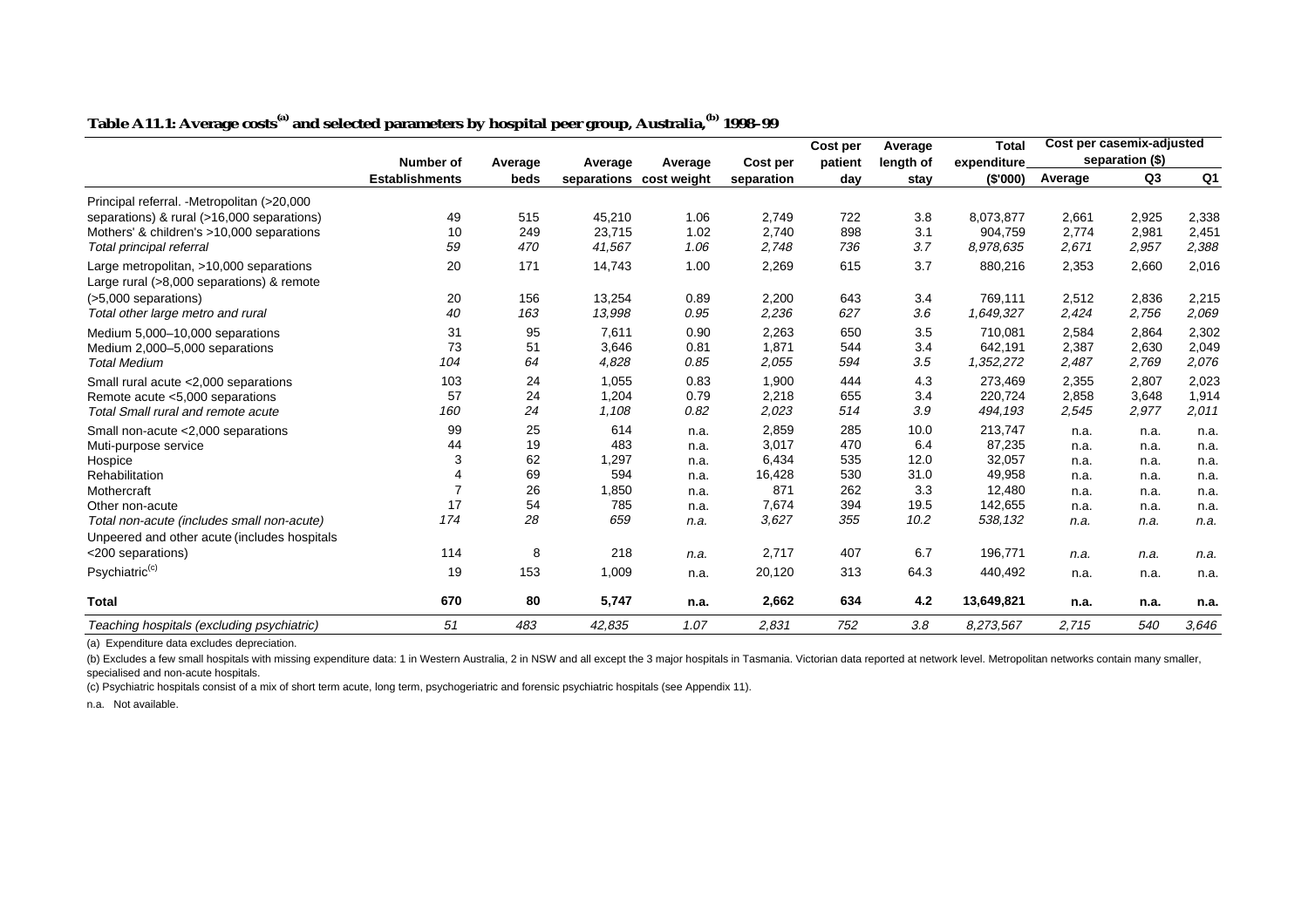| Table A11.2: Average costs and selected data by hospital peer group, Australia <sup>(a)</sup> , 1998–99 |  |
|---------------------------------------------------------------------------------------------------------|--|

|                                                                                                      | <b>NSW</b>          | $Vic^{(b)}$          | QLD       | <b>WA</b>            | <b>SA</b>            | Tas                    | <b>ACT</b>                 | <b>NT</b>            | <b>Total</b> |
|------------------------------------------------------------------------------------------------------|---------------------|----------------------|-----------|----------------------|----------------------|------------------------|----------------------------|----------------------|--------------|
| Principal referral (>20,000 acute weighted separations) & rural (>16,000 acute weighted separations) |                     |                      |           |                      |                      |                        |                            |                      |              |
| Number of hospitals                                                                                  | 17                  | 11                   | 11        | 3                    | 3                    | 2                      | 1                          | 1                    | 49           |
| Average beds per hospital                                                                            | 448                 | 719                  | 450       | 594                  | 474                  | 355                    | 538                        | 297                  | 515          |
| Separations per hospital                                                                             | 38,671              | 62,785               | 35,536    | 57,159               | 54,167               | 32,889                 | 47,098                     | 29,508               | 45,210       |
| Average cost weight(u)                                                                               | 1.09                | 1.04                 | 1.09      | 1.03                 | 1.08                 | 1.01                   | 0.97                       | 0.82                 | 1.06         |
| Cost per separation                                                                                  | 2,999               | 2,490                | 2,729     | n.p.                 | 2,482                | 2,354                  | n.p.                       | n.p.                 | 2,749        |
| Cost per patient day                                                                                 | 770                 | 636                  | 727       | n.p.                 | 735                  | 649                    | n.p.                       | n.p.                 | 722          |
| Cost per casemix-adjusted                                                                            |                     |                      |           |                      |                      |                        |                            |                      |              |
| separation                                                                                           | 2,870               | 2,447                |           |                      |                      | 2,427                  |                            |                      |              |
| Total expenditure (\$'000)                                                                           |                     |                      | 2,538     | n.p.                 | 2,349                |                        | n.p.                       | n.p.                 | 2,661        |
|                                                                                                      | 2,661,631           | 2,435,658            | 1,254,925 | n.p.                 | 499,749              | 214,800                | n.p.                       | n.p.                 | 8,073,877    |
| Women's & children's >10,000 separations                                                             |                     |                      |           |                      |                      |                        |                            |                      |              |
| Number of hospitals                                                                                  | 3                   | 1                    | 4         | 1                    | 1                    | 0                      | 0                          | 0                    | 10           |
| Average beds per hospital                                                                            | 174                 | 511                  | 163       | 489                  | 311                  | $\ddot{\phantom{a}}$ . | $\ddotsc$                  | $\ddotsc$            | 249          |
| Separations per hospital                                                                             | 18,299              | 58,084               | 13,429    | 36,865               | 33,588               | $\ddotsc$              | $\ddot{\phantom{0}}$       | $\ddotsc$            | 23,715       |
| Average cost weight(u)                                                                               | 1.04                | 1.02                 | 1.03      | 1.07                 | 0.94                 | $\ddot{\phantom{0}}$   | $\ddot{\phantom{0}}$       | $\ddot{\phantom{0}}$ | 1.02         |
| Cost per separation                                                                                  | 2,792               | 2,410                | 2,597     | n.p.                 | n.p.                 | $\ddot{\phantom{0}}$   | $\ddot{\phantom{0}}$       | $\ddotsc$            | 2,740        |
| Cost per patient day                                                                                 | 898                 | 892                  | 851       |                      |                      |                        |                            |                      | 898          |
| Cost per casemix-adjusted                                                                            |                     |                      |           | n.p.                 | n.p.                 | $\ddot{\phantom{0}}$   | $\ddot{\phantom{0}}$       | $\ddot{\phantom{0}}$ |              |
|                                                                                                      |                     |                      |           |                      |                      |                        |                            |                      |              |
| separation                                                                                           | 2,850               | 2,451                | 2,579     | n.p.                 | n.p.                 | $\ddot{\phantom{0}}$   | $\ddot{\phantom{0}}$       | $\ddot{\phantom{0}}$ | 2,774        |
| Total expenditure (\$'000)                                                                           | 232,727             | 197,152              | 187,319   | n.p.                 | n.p.                 | $\ddot{\phantom{0}}$   | $\ddotsc$                  | $\sim$ .             | 904,759      |
| Total Principal referral and specialist Women's & children's                                         |                     |                      |           |                      |                      |                        |                            |                      |              |
| Number of hospitals                                                                                  | 20                  | 12                   | 15        | 4                    | 4                    | 2                      | 1                          | 1                    | 59           |
| Average beds per hospital                                                                            | 407                 | 701                  | 374       | 568                  | 433                  | 355                    | 538                        | 297                  | 470          |
| Separations per hospital                                                                             | 35,615              | 62,394               | 29,640    | 52,086               | 49,022               | 32,889                 | 47,098                     | 29,508               | 41,567       |
| Average cost weight <sup>(u)</sup>                                                                   | 1.09                | 1.04                 | 1.08      | 1.04                 | 1.06                 | 1.01                   | 0.97                       | 0.82                 | 1.06         |
| Cost per separation                                                                                  | 2,983               | 2,484                | 2,713     | 3,198                | 2,521                | 2,354                  | n.p.                       | n.p.                 | 2,748        |
| Cost per patient day                                                                                 | 778                 | 650                  | 740       | 859                  | 765                  | 649                    | n.p.                       | n.p.                 | 736          |
| Cost per casemix-adjusted                                                                            |                     |                      |           |                      |                      |                        |                            |                      |              |
|                                                                                                      |                     |                      |           |                      |                      |                        |                            |                      |              |
| separation                                                                                           | 2,869               | 2,447                | 2,543     | 3,153                | 2.445                | 2,427                  | n.p.                       | n.p.                 | 2,671        |
| Total expenditure (\$'000)                                                                           | 2,894,358 2,632,810 |                      | 1,442,244 | 841,638              | 622,386 214,800      |                        | n.p.                       | n.p.                 | 8,978,635    |
| Large metropolitan, >10,000 acute weighted separations                                               |                     |                      |           |                      |                      |                        |                            |                      |              |
| Number of hospitals                                                                                  | 13                  | 0                    | 3         | $\mathbf 0$          | 3                    | 0                      | $\mathbf{1}$               | $\mathbf 0$          | 20           |
| Average beds per hospital                                                                            | 165                 | $\ddotsc$            | 171       | $\ddotsc$            | 199                  | $\ddot{\phantom{0}}$   | 162                        | $\ddotsc$            | 171          |
| Separations per hospital                                                                             | 13,930              | $\ddotsc$            | 16,213    | $\ddotsc$            | 17,879               | $\ddot{\phantom{1}}$ . | 11,500                     | $\ddotsc$            | 14,743       |
| Average cost weight(u)                                                                               | 1.01                | $\ddotsc$            | 0.95      | $\ddot{\phantom{0}}$ | 1.01                 | $\ddotsc$              | 1.09                       | $\ddot{\phantom{0}}$ | 1.00         |
| Cost per separation                                                                                  | 2,305               | $\ddot{\phantom{a}}$ | 1,711     | $\ddotsc$            | 2,415                | $\ddot{\phantom{0}}$   | n.p.                       | $\ddotsc$            | 2,269        |
| Cost per patient day                                                                                 | 604                 | $\sim$ $\sim$        | 577       | $\sim$ $\sim$        | 623                  | $\sim$                 | n.p.                       | $\sim$ $\sim$        | 615          |
| Cost per casemix-adjusted                                                                            |                     |                      |           |                      |                      |                        |                            |                      |              |
| separation                                                                                           | 2,374               |                      | 1,822     |                      |                      |                        |                            |                      | 2,353        |
|                                                                                                      |                     | $\ddotsc$            |           | $\ddot{\phantom{0}}$ | 2,559                | $\ddot{\phantom{0}}$   | n.p.                       | $\ddot{\phantom{a}}$ |              |
| Total expenditure (\$'000)                                                                           | 551,357             | $\ddot{\phantom{a}}$ | 113,741   | $\ddot{\phantom{0}}$ | 167,230              | $\ddotsc$              | n.p.                       | $\ddotsc$            | 880,216      |
| Large rural (>8,000 acute weighted separations) & remote (>5,000 acute weighted separations)         |                     |                      |           |                      |                      |                        |                            |                      |              |
| Number of hospitals                                                                                  | 7                   | 5                    | 4         | 2                    | 0                    | $\mathbf{1}$           | 0                          | $\mathbf{1}$         | 20           |
| Average beds per hospital                                                                            | 162                 | 149                  | 177       | 116                  | $\ddot{\phantom{0}}$ | 136                    | $\ddot{\phantom{0}}$       | 160                  | 156          |
| Separations per hospital                                                                             | 13,146              | 13,628               | 14,733    | 9,890                | $\ddot{\phantom{0}}$ | 8,313                  | $\ddot{\phantom{a}}$       | 17,886               | 13,254       |
| Average cost weight(u)                                                                               | 0.96                | 0.91                 | 0.81      | 0.83                 | $\cdot$ .            | 1.13                   |                            | 0.70                 | 0.89         |
| Cost per separation                                                                                  | 2,548               | 2,073                | 1,665     | 1,931                | $\ddotsc$            | n.p.                   | $\ddotsc$                  | n.p.                 | 2,200        |
| Cost per patient day                                                                                 | 692                 | 594                  | 543       | 644                  |                      | n.p.                   |                            |                      | 643          |
| Cost per casemix-adjusted                                                                            |                     |                      |           |                      | $\ddotsc$            |                        | $\ddot{\phantom{1}}$ .     | n.p.                 |              |
| separation                                                                                           | 2,733               | 2,335                | 2,054     | 2,345                |                      |                        |                            |                      | 2,512        |
| Total expenditure (\$'000)                                                                           | 290,891             | 188,600              | 148,592   | 53,612               | $\ddot{\phantom{0}}$ | n.p.                   | $\ddotsc$                  | n.p.                 | 769,111      |
|                                                                                                      |                     |                      |           |                      | $\ddotsc$            | n.p.                   | $\sim$                     | n.p.                 |              |
| Total Large rural, remote and metropolitan                                                           |                     |                      |           |                      |                      |                        |                            |                      |              |
| Number of hospitals                                                                                  | 20                  | 5                    | 7         | $\overline{c}$       | 3                    | 1                      | $\boldsymbol{\mathcal{I}}$ | 1                    | 40           |
| Average beds per hospital                                                                            | 164                 | 149                  | 175       | 116                  | 199                  | 136                    | 162                        | 160                  | 163          |
| Separations per hospital                                                                             | 13,655              | 13,628               | 15,367    | 9,890                | 17,879               | 8,313                  | 11,500                     | 17,886               | 13,998       |
| Average cost weight <sup>(u)</sup>                                                                   | 0.99                | 0.91                 | 0.87      | 0.83                 | 1.01                 | 1.13                   | 1.09                       | 0.70                 | 0.95         |
| Cost per separation                                                                                  | 2,387               | 2,073                | 1,686     | 1,931                | 2,415                | n.p.                   | n.p.                       | n.p.                 | 2,236        |
| Cost per patient day                                                                                 | 633                 | 594                  | 558       | 644                  | 623                  | n.p.                   | n.p.                       | n.p.                 | 627          |
| Cost per casemix-adjusted                                                                            |                     |                      |           |                      |                      |                        |                            |                      |              |
| separation                                                                                           | 2,492               | 2,335                | 1,943     | 2,345                | 2,559                | n.p.                   | n.p.                       | n.p.                 | 2,424        |
| Total expenditure (\$'000)                                                                           | 842,248             | 188,600              | 262,333   | 53,612               | 167,230              | n.p.                   | n.p.                       | n.p.                 | 1,649,327    |
|                                                                                                      |                     |                      |           |                      |                      |                        |                            |                      |              |

(continued)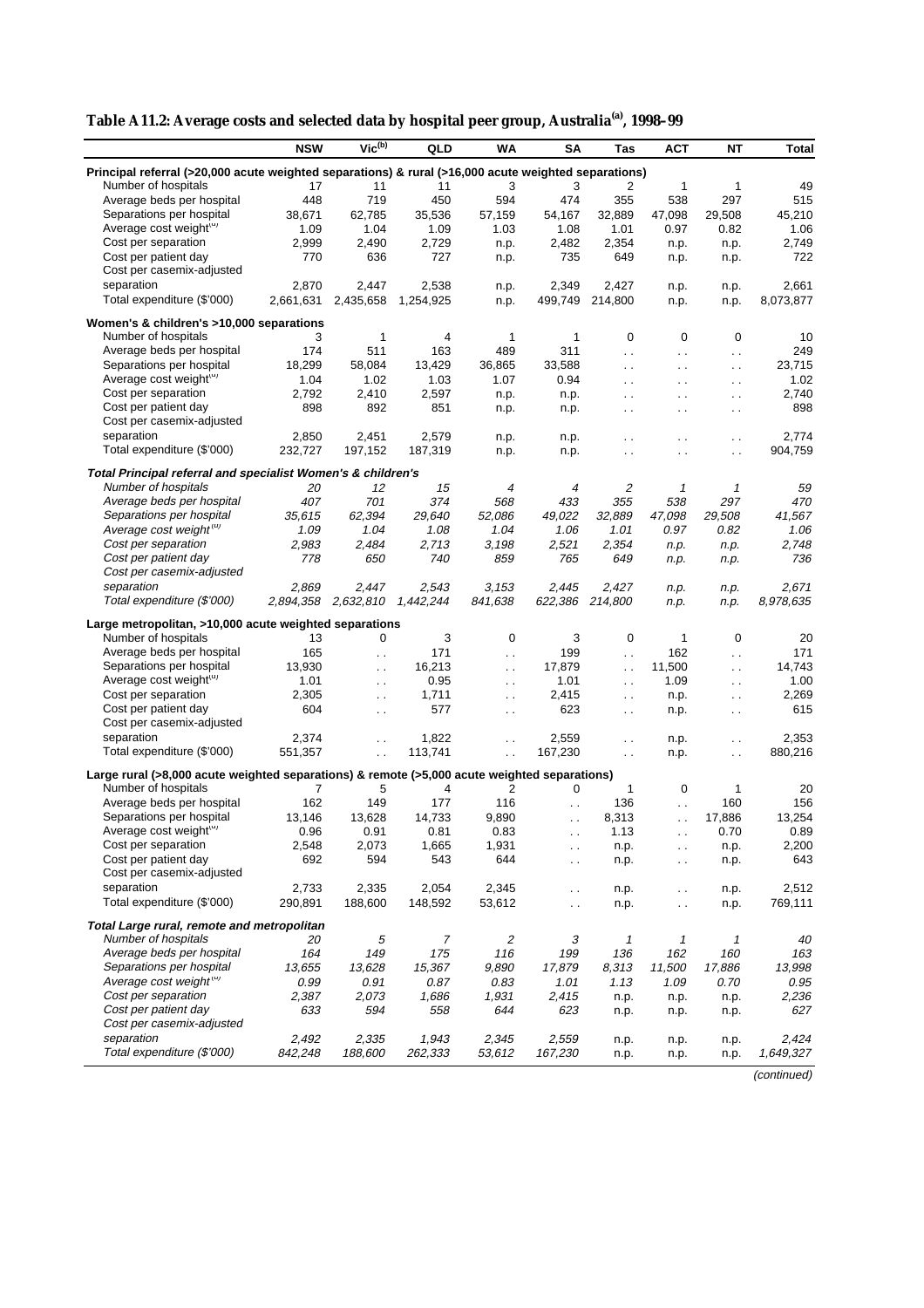|                                                                                                | <b>NSW</b> | $Vic^{(b)}$          | QLD     | WA      | SA      | Tas                            | <b>ACT</b>           | <b>NT</b>            | Total     |
|------------------------------------------------------------------------------------------------|------------|----------------------|---------|---------|---------|--------------------------------|----------------------|----------------------|-----------|
|                                                                                                |            |                      |         |         |         |                                |                      |                      |           |
| Medium 5,000 to 10,000 acute weighted separations                                              |            |                      |         |         |         |                                |                      |                      |           |
| Number of hospitals                                                                            | 11         | 5                    | 4       | 7       | 4       | 0                              | 0                    | 0                    | 31        |
| Average beds per hospital                                                                      | 91         | 84                   | 91      | 121     | 78      | $\ddot{\phantom{a}}$           | $\ddotsc$            | $\ddotsc$            | 95        |
| Separations per hospital                                                                       | 7,253      | 7,493                | 6,610   | 8,944   | 7,405   | $\ddotsc$                      | $\sim$ .             | $\sim$               | 7,611     |
| Average cost weight(u)                                                                         | 0.98       | 0.89                 | 0.89    | 0.81    | 0.87    | $\ddot{\phantom{0}}$           | $\ddot{\phantom{0}}$ | $\sim$               | 0.90      |
| Cost per separation                                                                            | 2,620      | 2,035                | 1,881   | 2,190   | 2,086   | $\ddotsc$                      | $\ddot{\phantom{0}}$ | $\sim$               | 2,263     |
| Cost per patient day                                                                           | 719        | 638                  | 602     | 581     | 664     | $\ddot{\phantom{a}}$           | $\ddot{\phantom{0}}$ | $\sim$               | 650       |
| Cost per casemix-adjusted                                                                      |            |                      |         |         |         |                                |                      |                      |           |
| separation                                                                                     | 2,775      | 2,334                | 2,140   | 2,734   | 2,448   | $\ddot{\phantom{0}}$           | . .                  | $\ddotsc$            | 2,584     |
| Total expenditure (\$'000)                                                                     | 280,873    | 100,492              | 74,945  | 173,802 | 79,970  | $\ddot{\phantom{a}}$           | $\ddot{\phantom{0}}$ | $\ddot{\phantom{0}}$ | 710,081   |
| Medium 2,000 to 5,000 acute weighted separations                                               |            |                      |         |         |         |                                |                      |                      |           |
| Number of hospitals                                                                            | 29         | 16                   | 14      | 5       | 9       | 0                              | 0                    | 0                    | 73        |
| Average beds per hospital                                                                      | 54         | 51                   | 48      | 42      | 52      | $\ddot{\phantom{a}}$           | $\ddotsc$            | $\ddotsc$            | 51        |
| Separations per hospital                                                                       | 3,590      | 3,646                | 3,978   | 3,073   | 3,630   | $\ddot{\phantom{a}}$           | $\ddot{\phantom{a}}$ | $\ddotsc$            | 3,646     |
| Average cost weight(u)                                                                         | 0.8        | 0.8                  | 0.7     | 0.8     | 0.9     | $\sim$ .                       | $\ddot{\phantom{0}}$ | $\ddotsc$            | 0.8       |
| Cost per separation                                                                            | 2,273      | 1,731                | 1,226   | 2,099   | 1,834   | $\ddotsc$                      | $\sim$               | $\sim$               | 1,871     |
| Cost per patient day                                                                           | 584        | 546                  | 426     | 620     | 531     | $\sim$                         | $\sim$               | $\sim$               | 544       |
| Cost per casemix-adjusted                                                                      |            |                      |         |         |         |                                |                      |                      |           |
| separation                                                                                     | 2,818      | 2,169                | 1,784   | 2,618   | 2,151   | $\ddotsc$                      | . .                  | $\ddotsc$            | 2,387     |
| Total expenditure (\$'000)                                                                     | 305,308    | 129,712              | 95,573  | 41,580  | 70,018  | $\ddot{\phantom{0}}$           | . .                  | $\ddot{\phantom{0}}$ | 642,191   |
| <b>Total Medium</b>                                                                            |            |                      |         |         |         |                                |                      |                      |           |
| Number of hospitals                                                                            | 40         | 21                   | 18      | 12      | 13      | 0                              | 0                    | 0                    | 104       |
| Average beds per hospital                                                                      | 64         | 59                   | 58      | 88      | 60      |                                |                      |                      | 64        |
| Separations per hospital                                                                       | 4,597      | 4,562                | 4,563   | 6,498   | 4,792   | $\ddotsc$                      | $\ddot{\phantom{0}}$ | $\ddot{\phantom{0}}$ | 4,828     |
| Average cost weight <sup>(u)</sup>                                                             | 0.90       | 0.85                 | 0.76    | 0.81    | 0.87    | $\ddot{\phantom{0}}$           | $\ddot{\phantom{0}}$ | $\ddotsc$            | 0.85      |
| Cost per separation                                                                            | 2,424      | 1,850                | 1,437   | 2,172   | 1,954   | $\ddot{\phantom{a}}$           | $\ddot{\phantom{0}}$ | $\ddotsc$            | 2,055     |
| Cost per patient day                                                                           | 640        | 582                  | 486     | 588     | 591     | $\ddot{\phantom{0}}$           | $\ddot{\phantom{0}}$ | $\ddotsc$            | 594       |
| Cost per casemix-adjusted                                                                      |            |                      |         |         |         | $\ddotsc$                      | $\ddot{\phantom{0}}$ | $\sim$ $\sim$        |           |
|                                                                                                |            |                      |         |         |         |                                |                      |                      |           |
| separation                                                                                     | 2,799      | 2,237                | 1,923   | 2,712   | 2,292   | $\ddot{\phantom{0}}$           | $\ddot{\phantom{0}}$ | $\ddot{\phantom{0}}$ | 2,487     |
| Total expenditure (\$'000)                                                                     | 586,180    | 230,204              | 170,518 | 215,382 | 149,987 | $\sim$ .                       | $\ddot{\phantom{0}}$ | $\ddot{\phantom{0}}$ | 1,352,272 |
| Small rural acute <2,000 acute weighted separations less than 40% not acute or outlier beddays |            |                      |         |         |         |                                |                      |                      |           |
| Number of hospitals                                                                            | 27         | 28                   | 15      | 16      | 17      | 0                              | 0                    | 0                    | 103       |
| Average beds per hospital                                                                      | 29         | 20                   | 19      | 20      | 28      | $\ddotsc$                      | $\ddotsc$            | $\ddotsc$            | 24        |
| Separations per hospital                                                                       | 1,351      | 1,051                | 921     | 646     | 1,094   | $\ddotsc$                      | $\ddotsc$            | $\sim$ $\sim$        | 1,055     |
| Average cost weight(u)                                                                         | 0.84       | 0.84                 | 0.81    | 0.80    | 0.86    | $\ddot{\phantom{0}}$           | $\sim$               | $\sim$               | 0.83      |
| Cost per separation                                                                            | 2,047      | 1,795                | 1,700   | 2,152   | 1,787   | $\ddotsc$                      | $\ddot{\phantom{0}}$ | $\ddotsc$            | 1,900     |
| Cost per patient day                                                                           | 420        | 411                  | 547     | 603     | 424     | $\ddotsc$                      | $\ddot{\phantom{0}}$ | $\ddotsc$            | 444       |
| Cost per casemix-adjusted                                                                      |            |                      |         |         |         |                                |                      |                      |           |
| separation                                                                                     | 2,537      | 2,200                | 2,143   | 2,754   | 2,193   | $\ddot{\phantom{0}}$           | . .                  | $\sim$ $\sim$        | 2,355     |
| Total expenditure (\$'000)                                                                     | 100,118    | 66,760               | 32,498  | 35,654  | 38,438  | $\ddotsc$                      | $\sim$               | $\ddotsc$            | 273,469   |
| Remote acute <5,000 acute weighted separations                                                 |            |                      |         |         |         |                                |                      |                      |           |
| Number of hospitals                                                                            | 5          | 0                    | 26      | 19      | 4       | 0                              | 0                    | 3                    | 57        |
| Average beds per hospital                                                                      | 29         | $\ddot{\phantom{0}}$ | 23      | 25      | 19      |                                | $\ddot{\phantom{0}}$ | 37                   | 24        |
| Separations per hospital                                                                       | 1,407      | $\ddotsc$            | 990     | 1,355   | 649     | $\ddot{\phantom{a}}$           | $\ddotsc$            | 2,497                | 1,204     |
| Average cost weight(u)                                                                         | 0.70       |                      | 0.77    | 0.81    | 0.79    |                                |                      | 0.85                 | 0.79      |
| Cost per separation                                                                            | 1,806      |                      | 1,720   | 2,696   | 2,111   |                                | . .                  | 2,712                | 2,218     |
| Cost per patient day                                                                           | 399        | $\sim$ $\sim$        | 535     | 839     | 674     | $\sim$<br>$\ddot{\phantom{0}}$ | $\sim$ $\sim$        | 753                  | 655       |
| Cost per casemix-adjusted                                                                      | 2,610      | $\sim$ $\sim$        | 2,267   | 3,369   | 2,711   |                                | $\sim$               | 3,226                | 2,858     |
| Total expenditure (\$'000)                                                                     | 17,905     | $\sim$<br>$\ddotsc$  | 72,455  | 93,936  | 7,875   | $\sim$ .<br>$\ddotsc$          | $\ddot{\phantom{0}}$ | 28,553               | 220,724   |
|                                                                                                |            |                      |         |         |         |                                | $\ddot{\phantom{0}}$ |                      |           |
| Total small rural and remote acute                                                             |            |                      |         |         |         |                                |                      |                      |           |
| Number of hospitals                                                                            | 32         | 28                   | 41      | 35      | 21      | 0                              | 0                    | 3                    | 160       |
| Average beds per hospital                                                                      | 29         | 20                   | 21      | 23      | 26      | $\ddot{\phantom{0}}$           | $\sim$               | 37                   | 24        |
| Separations per hospital                                                                       | 1,360      | 1,051                | 965     | 1,031   | 1,009   | $\ddot{\phantom{0}}$           | $\sim$               | 2,497                | 1,108     |
| Average cost weight <sup>(c)</sup>                                                             | 0.81       | 0.84                 | 0.79    | 0.80    | 0.85    | $\ddotsc$                      | $\ddotsc$            | 0.85                 | 0.82      |
| Cost per separation                                                                            | 2,008      | 1,795                | 1,713   | 2,540   | 1,827   | $\ddotsc$                      | $\ddotsc$            | 2,712                | 2,023     |
| Cost per patient day                                                                           | 417        | 411                  | 539     | 766     | 447     | $\ddot{\phantom{0}}$           | $\sim$               | 753                  | 514       |
| Cost per casemix-adjusted                                                                      |            |                      |         |         |         |                                |                      |                      |           |
| separation                                                                                     | 2,546      | 2,200                | 2,223   | 3,198   | 2,249   | $\sim$                         | $\ddot{\phantom{0}}$ | 3,226                | 2,545     |
| Total expenditure (\$'000)                                                                     | 118,023    | 66,760               | 104,953 | 129,590 | 46,314  | $\ddotsc$                      | $\ddot{\phantom{0}}$ | 28,553               | 494,193   |

| Table A11.2 (continued): Average costs and selected data by hospital peer group, Australia <sup>(a)</sup> , 1998-99 |  |  |
|---------------------------------------------------------------------------------------------------------------------|--|--|
|                                                                                                                     |  |  |

(continued)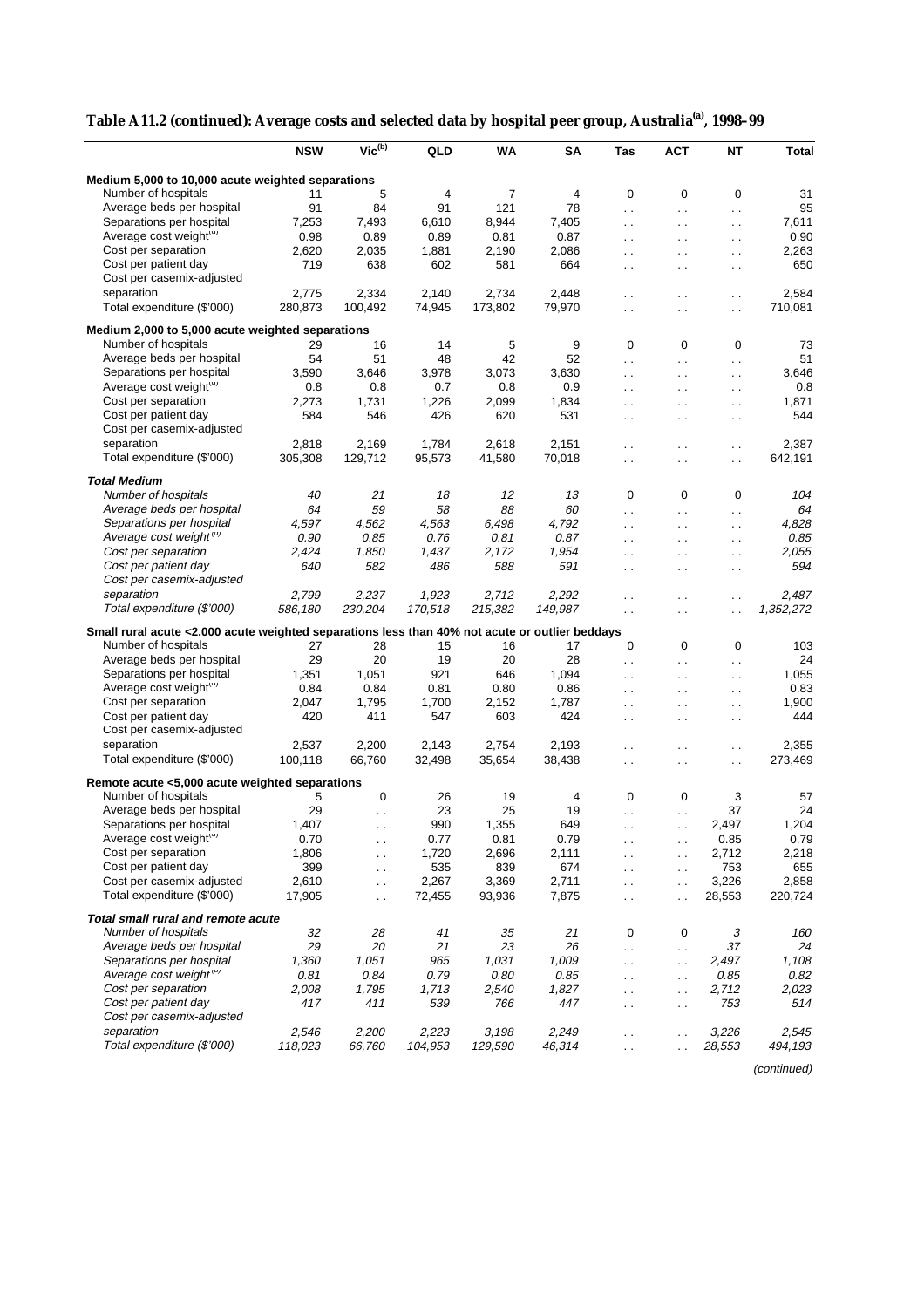| Small non-acute <2,000 acute weighted separations more than 40% not acute or outlier bed days<br>Number of hospitals<br>39<br>5<br>33<br>4<br>18<br>0<br>0<br>0<br>99<br>Average beds per hospital<br>23<br>24<br>20<br>25<br>30<br>25<br>$\ddot{\phantom{a}}$ .<br>$\ddot{\phantom{1}}$ .<br>$\ddotsc$<br>Separations per hospital<br>693<br>626<br>555<br>686<br>403<br>614<br>$\ddot{\phantom{a}}$<br>$\ddotsc$<br>$\ddot{\phantom{0}}$<br>Cost per separation<br>3,550<br>2,220<br>2,859<br>2,354<br>4,306<br>2,547<br>$\ddot{\phantom{0}}$<br>$\ddotsc$<br>$\ddot{\phantom{0}}$<br>Cost per patient day<br>280<br>285<br>239<br>335<br>499<br>222<br>$\ddotsc$<br>$\ddotsc$<br>$\sim$<br>Total expenditure (\$'000)<br>91,435<br>10,851<br>66,851<br>9,233<br>35,378<br>213,747<br>$\ddot{\phantom{0}}$<br>$\ddot{\phantom{0}}$<br>$\ddot{\phantom{0}}$<br>Multi-purpose service<br>Number of hospitals<br>5<br>15<br>6<br>17<br>$\mathbf{1}$<br>0<br>0<br>$\mathbf 0$<br>44<br>Average beds per hospital<br>21<br>16<br>16<br>17<br>54<br>19<br>$\ddotsc$<br>$\ddot{\phantom{0}}$<br>$\ddotsc$<br>Separations per hospital<br>319<br>663<br>403<br>944<br>634<br>483<br>$\ddotsc$<br>$\ddot{\phantom{0}}$<br>$\ddot{\phantom{0}}$<br>Cost per separation<br>4,401<br>2,005<br>3,191<br>3,017<br>2,096<br>n.p.<br>$\ddotsc$<br>$\ddot{\phantom{0}}$<br>$\ddot{\phantom{0}}$<br>Cost per patient day<br>470<br>303<br>553<br>446<br>880<br>n.p.<br>$\ddot{\phantom{a}}$<br>$\ddot{\phantom{0}}$<br>$\ddot{\phantom{a}}$<br>Total expenditure (\$'000)<br>83,977<br>26,648<br>16,821<br>8,963<br>31,545<br>n.p.<br>$\ddotsc$<br>$\ddot{\phantom{0}}$<br>$\ddot{\phantom{0}}$<br>Hospice<br>Number of hospitals<br>3<br>0<br>0<br>0<br>0<br>0<br>0<br>0<br>3<br>Average beds per hospital<br>62<br>62<br>$\ddot{\phantom{0}}$<br>. .<br>$\ddotsc$<br>$\ddotsc$<br>$\ddotsc$<br>$\ddotsc$<br>$\ddot{\phantom{0}}$<br>Separations per hospital<br>1,297<br>1,297<br>$\ddotsc$<br>$\ddotsc$<br>$\ddot{\phantom{1}}$ .<br>$\ddot{\phantom{0}}$<br>. .<br>$\ddot{\phantom{0}}$<br>$\ddotsc$<br>Cost per separation<br>6.434<br>6,434<br>$\ddot{\phantom{0}}$<br>$\ddot{\phantom{0}}$<br>$\ddot{\phantom{0}}$<br>$\ddot{\phantom{0}}$<br>$\ddot{\phantom{0}}$<br>$\ddotsc$<br>$\ddot{\phantom{0}}$<br>Cost per patient day<br>535<br>535<br>$\ddot{\phantom{0}}$<br>$\ddot{\phantom{0}}$<br>$\sim$<br>$\ddot{\phantom{0}}$<br>$\ddot{\phantom{0}}$<br>$\ddot{\phantom{0}}$<br>. .<br>Total expenditure (\$'000)<br>32,057<br>32,057<br>$\ddot{\phantom{0}}$<br>$\ddot{\phantom{a}}$<br>$\ddot{\phantom{0}}$<br>. .<br>$\ddot{\phantom{0}}$<br>$\ddot{\phantom{0}}$<br>$\ddot{\phantom{0}}$<br><b>Rehabilitation</b><br>Number of hospitals<br>3<br>0<br>1<br>0<br>0<br>0<br>0<br>0<br>4<br>Average beds per hospital<br>46<br>140<br>69<br>$\ddot{\phantom{a}}$<br>$\ddot{\phantom{0}}$<br>$\ddot{\phantom{0}}$<br>$\ddot{\phantom{a}}$<br>$\ddot{\phantom{0}}$<br>$\ddot{\phantom{0}}$<br>Separations per hospital<br>468<br>971<br>594<br>$\ddot{\phantom{0}}$<br>$\ddotsc$<br>$\ddot{\phantom{0}}$<br>$\ddot{\phantom{0}}$<br>. .<br>$\ddot{\phantom{0}}$<br>Cost per separation<br>20,594<br>16,428<br>n.p.<br>$\ddotsc$<br>$\ddot{\phantom{0}}$<br>. .<br>$\sim$<br>$\sim$ $\sim$<br>$\sim$<br>Cost per patient day<br>733<br>530<br>n.p.<br>$\ddot{\phantom{0}}$<br>$\ddotsc$<br>$\ddot{\phantom{0}}$<br>. .<br>$\ddot{\phantom{0}}$<br>$\sim$ $\sim$<br>Total expenditure (\$'000)<br>35,381<br>49,958<br>n.p.<br>$\ddot{\phantom{0}}$<br>$\ddot{\phantom{0}}$<br>. .<br>$\sim$<br>$\ddot{\phantom{0}}$<br>$\sim$<br><b>Mothercraft</b><br>Number of hospitals<br>2<br>3<br>0<br>0<br>1<br>$\mathbf 0$<br>1<br>0<br>7<br>Average beds per hospital<br>35<br>28<br>15<br>10<br>26<br>$\ddotsc$<br>$\ddot{\phantom{a}}$<br>. .<br>$\ddot{\phantom{0}}$<br>Separations per hospital<br>1,888<br>2,830<br>685<br>793<br>1,850<br>$\ddotsc$<br>$\ddot{\phantom{0}}$<br>$\sim$<br>. .<br>Cost per separation<br>871<br>1,052<br>619<br>n.p.<br>n.p.<br>$\ddotsc$<br>$\ddotsc$<br>. .<br>$\ddotsc$<br>Cost per patient day<br>227<br>262<br>222<br>n.p.<br>n.p.<br>$\ddotsc$<br>$\ddotsc$<br>$\ddot{\phantom{0}}$<br>. .<br>Total expenditure (\$'000)<br>4,410<br>6,021<br>12,480<br>n.p.<br>n.p.<br>$\ddot{\phantom{0}}$<br>$\ddot{\phantom{0}}$<br>. .<br>$\sim$<br>Other non-acute<br>Number of hospitals<br>$\overline{2}$<br>15<br>0<br>0<br>0<br>0<br>0<br>0<br>17<br>Average beds per hospital<br>71<br>51<br>54<br>. .<br>$\ddot{\phantom{0}}$<br>$\ddot{\phantom{0}}$<br>$\ddot{\phantom{0}}$<br>$\ddot{\phantom{0}}$<br>$\ddot{\phantom{0}}$<br>Separations per hospital<br>748<br>1,060<br>785<br>. .<br>$\ddot{\phantom{0}}$<br>$\ddot{\phantom{0}}$<br>$\ddot{\phantom{0}}$<br>$\ddot{\phantom{0}}$<br>$\ddotsc$<br>Cost per separation<br>7,494<br>7,674<br>8,629<br>$\ddotsc$<br>$\ddotsc$<br>$\ddotsc$<br>$\ddotsc$<br>. .<br>$\ddot{\phantom{0}}$<br>Cost per patient day<br>392<br>403<br>394<br>$\ddotsc$<br>$\ddot{\phantom{0}}$<br>$\ddot{\phantom{0}}$<br>. .<br>$\ddot{\phantom{0}}$<br>$\ddot{\phantom{0}}$<br>Total expenditure (\$'000)<br>121,582<br>21,073<br>142,655<br>. .<br>$\ddotsc$<br>$\ddotsc$<br>$\ddot{\phantom{0}}$<br>$\ddot{\phantom{0}}$<br>$\ddot{\phantom{0}}$<br><b>Total non-acute</b><br>Number of hospitals<br>38<br>21<br>174<br>77<br>16<br>21<br>0<br>0<br>1<br>Average beds per hospital<br>32<br>27<br>23<br>18<br>36<br>28<br>10<br>$\ddotsc$<br>$\ddot{\phantom{0}}$<br>Separations per hospital<br>607<br>403<br>659<br>1,231<br>689<br>646<br>793<br>Cost per separation<br>5,134<br>2,184<br>2,310<br>3,403<br>3,102<br>3,627<br>n.p.<br>$\ddot{\phantom{0}}$<br>$\ddot{\phantom{0}}$<br>Cost per patient day<br>362<br>353<br>344<br>743<br>246<br>355<br>n.p.<br>$\ddot{\phantom{0}}$<br>$\sim$ $\sim$<br>Total expenditure (\$'000)<br>311,512<br>54,766<br>75,814<br>40,778<br>53,789<br>538,132<br>n.p.<br>$\ddotsc$<br>$\ddotsc$<br>Unpeered and other acute <sup>(a)</sup> (includes hospitals with fewer than 200 separations)<br>Number of hospitals<br>19<br>62<br>13<br>0<br>0<br>0<br>114<br>8<br>12<br>Average beds per hospital<br>13<br>11<br>3<br>15<br>14<br>8<br>$\mathcal{L}_{\mathcal{A}}$<br>$\sim$ .<br>$\sim$<br>Separations per hospital<br>132<br>754<br>314<br>115<br>411<br>218<br>$\ddot{\phantom{0}}$<br>$\sim$<br>$\ddot{\phantom{0}}$<br>Cost per separation<br>7,192<br>3,110<br>1,218<br>3,448<br>1,675<br>2,717<br>$\sim$<br>. .<br>$\sim$<br>Cost per patient day<br>288<br>407<br>794<br>314<br>819<br>248<br>$\ddot{\phantom{0}}$<br>$\sim$ $\sim$<br>$\sim$<br>Total expenditure (\$'000)<br>24,364<br>81,144<br>57,934<br>19,903<br>13,425<br>196,771<br>$\ddot{\phantom{0}}$<br>$\ddot{\phantom{0}}$<br>$\ddot{\phantom{0}}$ | <b>NSW</b> | $Vic^{(b)}$ | QLD | <b>WA</b> | <b>SA</b> | Tas | <b>ACT</b> | <b>NT</b> | <b>Total</b> |
|-----------------------------------------------------------------------------------------------------------------------------------------------------------------------------------------------------------------------------------------------------------------------------------------------------------------------------------------------------------------------------------------------------------------------------------------------------------------------------------------------------------------------------------------------------------------------------------------------------------------------------------------------------------------------------------------------------------------------------------------------------------------------------------------------------------------------------------------------------------------------------------------------------------------------------------------------------------------------------------------------------------------------------------------------------------------------------------------------------------------------------------------------------------------------------------------------------------------------------------------------------------------------------------------------------------------------------------------------------------------------------------------------------------------------------------------------------------------------------------------------------------------------------------------------------------------------------------------------------------------------------------------------------------------------------------------------------------------------------------------------------------------------------------------------------------------------------------------------------------------------------------------------------------------------------------------------------------------------------------------------------------------------------------------------------------------------------------------------------------------------------------------------------------------------------------------------------------------------------------------------------------------------------------------------------------------------------------------------------------------------------------------------------------------------------------------------------------------------------------------------------------------------------------------------------------------------------------------------------------------------------------------------------------------------------------------------------------------------------------------------------------------------------------------------------------------------------------------------------------------------------------------------------------------------------------------------------------------------------------------------------------------------------------------------------------------------------------------------------------------------------------------------------------------------------------------------------------------------------------------------------------------------------------------------------------------------------------------------------------------------------------------------------------------------------------------------------------------------------------------------------------------------------------------------------------------------------------------------------------------------------------------------------------------------------------------------------------------------------------------------------------------------------------------------------------------------------------------------------------------------------------------------------------------------------------------------------------------------------------------------------------------------------------------------------------------------------------------------------------------------------------------------------------------------------------------------------------------------------------------------------------------------------------------------------------------------------------------------------------------------------------------------------------------------------------------------------------------------------------------------------------------------------------------------------------------------------------------------------------------------------------------------------------------------------------------------------------------------------------------------------------------------------------------------------------------------------------------------------------------------------------------------------------------------------------------------------------------------------------------------------------------------------------------------------------------------------------------------------------------------------------------------------------------------------------------------------------------------------------------------------------------------------------------------------------------------------------------------------------------------------------------------------------------------------------------------------------------------------------------------------------------------------------------------------------------------------------------------------------------------------------------------------------------------------------------------------------------------------------------------------------------------------------------------------------------------------------------------------------------------------------------------------------------------------------------------------------------------------------------------------------------------------------------------------------------------------------------------------------------------------------------------------------------------------------------------------------------------------------------------------------------------------------------------------------------------------------------------------------------------------------------------------------------------------------------------------------------------------------------------------------------------------------------------------------------------------------------------------------------------------------------------------------------------------------------------------------------------------------------------------------------------------------------------------------------------------|------------|-------------|-----|-----------|-----------|-----|------------|-----------|--------------|
|                                                                                                                                                                                                                                                                                                                                                                                                                                                                                                                                                                                                                                                                                                                                                                                                                                                                                                                                                                                                                                                                                                                                                                                                                                                                                                                                                                                                                                                                                                                                                                                                                                                                                                                                                                                                                                                                                                                                                                                                                                                                                                                                                                                                                                                                                                                                                                                                                                                                                                                                                                                                                                                                                                                                                                                                                                                                                                                                                                                                                                                                                                                                                                                                                                                                                                                                                                                                                                                                                                                                                                                                                                                                                                                                                                                                                                                                                                                                                                                                                                                                                                                                                                                                                                                                                                                                                                                                                                                                                                                                                                                                                                                                                                                                                                                                                                                                                                                                                                                                                                                                                                                                                                                                                                                                                                                                                                                                                                                                                                                                                                                                                                                                                                                                                                                                                                                                                                                                                                                                                                                                                                                                                                                                                                                                                                                                                                                                                                                                                                                                                                                                                                                                                                                                                                                                                             |            |             |     |           |           |     |            |           |              |
|                                                                                                                                                                                                                                                                                                                                                                                                                                                                                                                                                                                                                                                                                                                                                                                                                                                                                                                                                                                                                                                                                                                                                                                                                                                                                                                                                                                                                                                                                                                                                                                                                                                                                                                                                                                                                                                                                                                                                                                                                                                                                                                                                                                                                                                                                                                                                                                                                                                                                                                                                                                                                                                                                                                                                                                                                                                                                                                                                                                                                                                                                                                                                                                                                                                                                                                                                                                                                                                                                                                                                                                                                                                                                                                                                                                                                                                                                                                                                                                                                                                                                                                                                                                                                                                                                                                                                                                                                                                                                                                                                                                                                                                                                                                                                                                                                                                                                                                                                                                                                                                                                                                                                                                                                                                                                                                                                                                                                                                                                                                                                                                                                                                                                                                                                                                                                                                                                                                                                                                                                                                                                                                                                                                                                                                                                                                                                                                                                                                                                                                                                                                                                                                                                                                                                                                                                             |            |             |     |           |           |     |            |           |              |
|                                                                                                                                                                                                                                                                                                                                                                                                                                                                                                                                                                                                                                                                                                                                                                                                                                                                                                                                                                                                                                                                                                                                                                                                                                                                                                                                                                                                                                                                                                                                                                                                                                                                                                                                                                                                                                                                                                                                                                                                                                                                                                                                                                                                                                                                                                                                                                                                                                                                                                                                                                                                                                                                                                                                                                                                                                                                                                                                                                                                                                                                                                                                                                                                                                                                                                                                                                                                                                                                                                                                                                                                                                                                                                                                                                                                                                                                                                                                                                                                                                                                                                                                                                                                                                                                                                                                                                                                                                                                                                                                                                                                                                                                                                                                                                                                                                                                                                                                                                                                                                                                                                                                                                                                                                                                                                                                                                                                                                                                                                                                                                                                                                                                                                                                                                                                                                                                                                                                                                                                                                                                                                                                                                                                                                                                                                                                                                                                                                                                                                                                                                                                                                                                                                                                                                                                                             |            |             |     |           |           |     |            |           |              |
|                                                                                                                                                                                                                                                                                                                                                                                                                                                                                                                                                                                                                                                                                                                                                                                                                                                                                                                                                                                                                                                                                                                                                                                                                                                                                                                                                                                                                                                                                                                                                                                                                                                                                                                                                                                                                                                                                                                                                                                                                                                                                                                                                                                                                                                                                                                                                                                                                                                                                                                                                                                                                                                                                                                                                                                                                                                                                                                                                                                                                                                                                                                                                                                                                                                                                                                                                                                                                                                                                                                                                                                                                                                                                                                                                                                                                                                                                                                                                                                                                                                                                                                                                                                                                                                                                                                                                                                                                                                                                                                                                                                                                                                                                                                                                                                                                                                                                                                                                                                                                                                                                                                                                                                                                                                                                                                                                                                                                                                                                                                                                                                                                                                                                                                                                                                                                                                                                                                                                                                                                                                                                                                                                                                                                                                                                                                                                                                                                                                                                                                                                                                                                                                                                                                                                                                                                             |            |             |     |           |           |     |            |           |              |
|                                                                                                                                                                                                                                                                                                                                                                                                                                                                                                                                                                                                                                                                                                                                                                                                                                                                                                                                                                                                                                                                                                                                                                                                                                                                                                                                                                                                                                                                                                                                                                                                                                                                                                                                                                                                                                                                                                                                                                                                                                                                                                                                                                                                                                                                                                                                                                                                                                                                                                                                                                                                                                                                                                                                                                                                                                                                                                                                                                                                                                                                                                                                                                                                                                                                                                                                                                                                                                                                                                                                                                                                                                                                                                                                                                                                                                                                                                                                                                                                                                                                                                                                                                                                                                                                                                                                                                                                                                                                                                                                                                                                                                                                                                                                                                                                                                                                                                                                                                                                                                                                                                                                                                                                                                                                                                                                                                                                                                                                                                                                                                                                                                                                                                                                                                                                                                                                                                                                                                                                                                                                                                                                                                                                                                                                                                                                                                                                                                                                                                                                                                                                                                                                                                                                                                                                                             |            |             |     |           |           |     |            |           |              |
|                                                                                                                                                                                                                                                                                                                                                                                                                                                                                                                                                                                                                                                                                                                                                                                                                                                                                                                                                                                                                                                                                                                                                                                                                                                                                                                                                                                                                                                                                                                                                                                                                                                                                                                                                                                                                                                                                                                                                                                                                                                                                                                                                                                                                                                                                                                                                                                                                                                                                                                                                                                                                                                                                                                                                                                                                                                                                                                                                                                                                                                                                                                                                                                                                                                                                                                                                                                                                                                                                                                                                                                                                                                                                                                                                                                                                                                                                                                                                                                                                                                                                                                                                                                                                                                                                                                                                                                                                                                                                                                                                                                                                                                                                                                                                                                                                                                                                                                                                                                                                                                                                                                                                                                                                                                                                                                                                                                                                                                                                                                                                                                                                                                                                                                                                                                                                                                                                                                                                                                                                                                                                                                                                                                                                                                                                                                                                                                                                                                                                                                                                                                                                                                                                                                                                                                                                             |            |             |     |           |           |     |            |           |              |
|                                                                                                                                                                                                                                                                                                                                                                                                                                                                                                                                                                                                                                                                                                                                                                                                                                                                                                                                                                                                                                                                                                                                                                                                                                                                                                                                                                                                                                                                                                                                                                                                                                                                                                                                                                                                                                                                                                                                                                                                                                                                                                                                                                                                                                                                                                                                                                                                                                                                                                                                                                                                                                                                                                                                                                                                                                                                                                                                                                                                                                                                                                                                                                                                                                                                                                                                                                                                                                                                                                                                                                                                                                                                                                                                                                                                                                                                                                                                                                                                                                                                                                                                                                                                                                                                                                                                                                                                                                                                                                                                                                                                                                                                                                                                                                                                                                                                                                                                                                                                                                                                                                                                                                                                                                                                                                                                                                                                                                                                                                                                                                                                                                                                                                                                                                                                                                                                                                                                                                                                                                                                                                                                                                                                                                                                                                                                                                                                                                                                                                                                                                                                                                                                                                                                                                                                                             |            |             |     |           |           |     |            |           |              |
|                                                                                                                                                                                                                                                                                                                                                                                                                                                                                                                                                                                                                                                                                                                                                                                                                                                                                                                                                                                                                                                                                                                                                                                                                                                                                                                                                                                                                                                                                                                                                                                                                                                                                                                                                                                                                                                                                                                                                                                                                                                                                                                                                                                                                                                                                                                                                                                                                                                                                                                                                                                                                                                                                                                                                                                                                                                                                                                                                                                                                                                                                                                                                                                                                                                                                                                                                                                                                                                                                                                                                                                                                                                                                                                                                                                                                                                                                                                                                                                                                                                                                                                                                                                                                                                                                                                                                                                                                                                                                                                                                                                                                                                                                                                                                                                                                                                                                                                                                                                                                                                                                                                                                                                                                                                                                                                                                                                                                                                                                                                                                                                                                                                                                                                                                                                                                                                                                                                                                                                                                                                                                                                                                                                                                                                                                                                                                                                                                                                                                                                                                                                                                                                                                                                                                                                                                             |            |             |     |           |           |     |            |           |              |
|                                                                                                                                                                                                                                                                                                                                                                                                                                                                                                                                                                                                                                                                                                                                                                                                                                                                                                                                                                                                                                                                                                                                                                                                                                                                                                                                                                                                                                                                                                                                                                                                                                                                                                                                                                                                                                                                                                                                                                                                                                                                                                                                                                                                                                                                                                                                                                                                                                                                                                                                                                                                                                                                                                                                                                                                                                                                                                                                                                                                                                                                                                                                                                                                                                                                                                                                                                                                                                                                                                                                                                                                                                                                                                                                                                                                                                                                                                                                                                                                                                                                                                                                                                                                                                                                                                                                                                                                                                                                                                                                                                                                                                                                                                                                                                                                                                                                                                                                                                                                                                                                                                                                                                                                                                                                                                                                                                                                                                                                                                                                                                                                                                                                                                                                                                                                                                                                                                                                                                                                                                                                                                                                                                                                                                                                                                                                                                                                                                                                                                                                                                                                                                                                                                                                                                                                                             |            |             |     |           |           |     |            |           |              |
|                                                                                                                                                                                                                                                                                                                                                                                                                                                                                                                                                                                                                                                                                                                                                                                                                                                                                                                                                                                                                                                                                                                                                                                                                                                                                                                                                                                                                                                                                                                                                                                                                                                                                                                                                                                                                                                                                                                                                                                                                                                                                                                                                                                                                                                                                                                                                                                                                                                                                                                                                                                                                                                                                                                                                                                                                                                                                                                                                                                                                                                                                                                                                                                                                                                                                                                                                                                                                                                                                                                                                                                                                                                                                                                                                                                                                                                                                                                                                                                                                                                                                                                                                                                                                                                                                                                                                                                                                                                                                                                                                                                                                                                                                                                                                                                                                                                                                                                                                                                                                                                                                                                                                                                                                                                                                                                                                                                                                                                                                                                                                                                                                                                                                                                                                                                                                                                                                                                                                                                                                                                                                                                                                                                                                                                                                                                                                                                                                                                                                                                                                                                                                                                                                                                                                                                                                             |            |             |     |           |           |     |            |           |              |
|                                                                                                                                                                                                                                                                                                                                                                                                                                                                                                                                                                                                                                                                                                                                                                                                                                                                                                                                                                                                                                                                                                                                                                                                                                                                                                                                                                                                                                                                                                                                                                                                                                                                                                                                                                                                                                                                                                                                                                                                                                                                                                                                                                                                                                                                                                                                                                                                                                                                                                                                                                                                                                                                                                                                                                                                                                                                                                                                                                                                                                                                                                                                                                                                                                                                                                                                                                                                                                                                                                                                                                                                                                                                                                                                                                                                                                                                                                                                                                                                                                                                                                                                                                                                                                                                                                                                                                                                                                                                                                                                                                                                                                                                                                                                                                                                                                                                                                                                                                                                                                                                                                                                                                                                                                                                                                                                                                                                                                                                                                                                                                                                                                                                                                                                                                                                                                                                                                                                                                                                                                                                                                                                                                                                                                                                                                                                                                                                                                                                                                                                                                                                                                                                                                                                                                                                                             |            |             |     |           |           |     |            |           |              |
|                                                                                                                                                                                                                                                                                                                                                                                                                                                                                                                                                                                                                                                                                                                                                                                                                                                                                                                                                                                                                                                                                                                                                                                                                                                                                                                                                                                                                                                                                                                                                                                                                                                                                                                                                                                                                                                                                                                                                                                                                                                                                                                                                                                                                                                                                                                                                                                                                                                                                                                                                                                                                                                                                                                                                                                                                                                                                                                                                                                                                                                                                                                                                                                                                                                                                                                                                                                                                                                                                                                                                                                                                                                                                                                                                                                                                                                                                                                                                                                                                                                                                                                                                                                                                                                                                                                                                                                                                                                                                                                                                                                                                                                                                                                                                                                                                                                                                                                                                                                                                                                                                                                                                                                                                                                                                                                                                                                                                                                                                                                                                                                                                                                                                                                                                                                                                                                                                                                                                                                                                                                                                                                                                                                                                                                                                                                                                                                                                                                                                                                                                                                                                                                                                                                                                                                                                             |            |             |     |           |           |     |            |           |              |
|                                                                                                                                                                                                                                                                                                                                                                                                                                                                                                                                                                                                                                                                                                                                                                                                                                                                                                                                                                                                                                                                                                                                                                                                                                                                                                                                                                                                                                                                                                                                                                                                                                                                                                                                                                                                                                                                                                                                                                                                                                                                                                                                                                                                                                                                                                                                                                                                                                                                                                                                                                                                                                                                                                                                                                                                                                                                                                                                                                                                                                                                                                                                                                                                                                                                                                                                                                                                                                                                                                                                                                                                                                                                                                                                                                                                                                                                                                                                                                                                                                                                                                                                                                                                                                                                                                                                                                                                                                                                                                                                                                                                                                                                                                                                                                                                                                                                                                                                                                                                                                                                                                                                                                                                                                                                                                                                                                                                                                                                                                                                                                                                                                                                                                                                                                                                                                                                                                                                                                                                                                                                                                                                                                                                                                                                                                                                                                                                                                                                                                                                                                                                                                                                                                                                                                                                                             |            |             |     |           |           |     |            |           |              |
|                                                                                                                                                                                                                                                                                                                                                                                                                                                                                                                                                                                                                                                                                                                                                                                                                                                                                                                                                                                                                                                                                                                                                                                                                                                                                                                                                                                                                                                                                                                                                                                                                                                                                                                                                                                                                                                                                                                                                                                                                                                                                                                                                                                                                                                                                                                                                                                                                                                                                                                                                                                                                                                                                                                                                                                                                                                                                                                                                                                                                                                                                                                                                                                                                                                                                                                                                                                                                                                                                                                                                                                                                                                                                                                                                                                                                                                                                                                                                                                                                                                                                                                                                                                                                                                                                                                                                                                                                                                                                                                                                                                                                                                                                                                                                                                                                                                                                                                                                                                                                                                                                                                                                                                                                                                                                                                                                                                                                                                                                                                                                                                                                                                                                                                                                                                                                                                                                                                                                                                                                                                                                                                                                                                                                                                                                                                                                                                                                                                                                                                                                                                                                                                                                                                                                                                                                             |            |             |     |           |           |     |            |           |              |
|                                                                                                                                                                                                                                                                                                                                                                                                                                                                                                                                                                                                                                                                                                                                                                                                                                                                                                                                                                                                                                                                                                                                                                                                                                                                                                                                                                                                                                                                                                                                                                                                                                                                                                                                                                                                                                                                                                                                                                                                                                                                                                                                                                                                                                                                                                                                                                                                                                                                                                                                                                                                                                                                                                                                                                                                                                                                                                                                                                                                                                                                                                                                                                                                                                                                                                                                                                                                                                                                                                                                                                                                                                                                                                                                                                                                                                                                                                                                                                                                                                                                                                                                                                                                                                                                                                                                                                                                                                                                                                                                                                                                                                                                                                                                                                                                                                                                                                                                                                                                                                                                                                                                                                                                                                                                                                                                                                                                                                                                                                                                                                                                                                                                                                                                                                                                                                                                                                                                                                                                                                                                                                                                                                                                                                                                                                                                                                                                                                                                                                                                                                                                                                                                                                                                                                                                                             |            |             |     |           |           |     |            |           |              |
|                                                                                                                                                                                                                                                                                                                                                                                                                                                                                                                                                                                                                                                                                                                                                                                                                                                                                                                                                                                                                                                                                                                                                                                                                                                                                                                                                                                                                                                                                                                                                                                                                                                                                                                                                                                                                                                                                                                                                                                                                                                                                                                                                                                                                                                                                                                                                                                                                                                                                                                                                                                                                                                                                                                                                                                                                                                                                                                                                                                                                                                                                                                                                                                                                                                                                                                                                                                                                                                                                                                                                                                                                                                                                                                                                                                                                                                                                                                                                                                                                                                                                                                                                                                                                                                                                                                                                                                                                                                                                                                                                                                                                                                                                                                                                                                                                                                                                                                                                                                                                                                                                                                                                                                                                                                                                                                                                                                                                                                                                                                                                                                                                                                                                                                                                                                                                                                                                                                                                                                                                                                                                                                                                                                                                                                                                                                                                                                                                                                                                                                                                                                                                                                                                                                                                                                                                             |            |             |     |           |           |     |            |           |              |
|                                                                                                                                                                                                                                                                                                                                                                                                                                                                                                                                                                                                                                                                                                                                                                                                                                                                                                                                                                                                                                                                                                                                                                                                                                                                                                                                                                                                                                                                                                                                                                                                                                                                                                                                                                                                                                                                                                                                                                                                                                                                                                                                                                                                                                                                                                                                                                                                                                                                                                                                                                                                                                                                                                                                                                                                                                                                                                                                                                                                                                                                                                                                                                                                                                                                                                                                                                                                                                                                                                                                                                                                                                                                                                                                                                                                                                                                                                                                                                                                                                                                                                                                                                                                                                                                                                                                                                                                                                                                                                                                                                                                                                                                                                                                                                                                                                                                                                                                                                                                                                                                                                                                                                                                                                                                                                                                                                                                                                                                                                                                                                                                                                                                                                                                                                                                                                                                                                                                                                                                                                                                                                                                                                                                                                                                                                                                                                                                                                                                                                                                                                                                                                                                                                                                                                                                                             |            |             |     |           |           |     |            |           |              |
|                                                                                                                                                                                                                                                                                                                                                                                                                                                                                                                                                                                                                                                                                                                                                                                                                                                                                                                                                                                                                                                                                                                                                                                                                                                                                                                                                                                                                                                                                                                                                                                                                                                                                                                                                                                                                                                                                                                                                                                                                                                                                                                                                                                                                                                                                                                                                                                                                                                                                                                                                                                                                                                                                                                                                                                                                                                                                                                                                                                                                                                                                                                                                                                                                                                                                                                                                                                                                                                                                                                                                                                                                                                                                                                                                                                                                                                                                                                                                                                                                                                                                                                                                                                                                                                                                                                                                                                                                                                                                                                                                                                                                                                                                                                                                                                                                                                                                                                                                                                                                                                                                                                                                                                                                                                                                                                                                                                                                                                                                                                                                                                                                                                                                                                                                                                                                                                                                                                                                                                                                                                                                                                                                                                                                                                                                                                                                                                                                                                                                                                                                                                                                                                                                                                                                                                                                             |            |             |     |           |           |     |            |           |              |
|                                                                                                                                                                                                                                                                                                                                                                                                                                                                                                                                                                                                                                                                                                                                                                                                                                                                                                                                                                                                                                                                                                                                                                                                                                                                                                                                                                                                                                                                                                                                                                                                                                                                                                                                                                                                                                                                                                                                                                                                                                                                                                                                                                                                                                                                                                                                                                                                                                                                                                                                                                                                                                                                                                                                                                                                                                                                                                                                                                                                                                                                                                                                                                                                                                                                                                                                                                                                                                                                                                                                                                                                                                                                                                                                                                                                                                                                                                                                                                                                                                                                                                                                                                                                                                                                                                                                                                                                                                                                                                                                                                                                                                                                                                                                                                                                                                                                                                                                                                                                                                                                                                                                                                                                                                                                                                                                                                                                                                                                                                                                                                                                                                                                                                                                                                                                                                                                                                                                                                                                                                                                                                                                                                                                                                                                                                                                                                                                                                                                                                                                                                                                                                                                                                                                                                                                                             |            |             |     |           |           |     |            |           |              |
|                                                                                                                                                                                                                                                                                                                                                                                                                                                                                                                                                                                                                                                                                                                                                                                                                                                                                                                                                                                                                                                                                                                                                                                                                                                                                                                                                                                                                                                                                                                                                                                                                                                                                                                                                                                                                                                                                                                                                                                                                                                                                                                                                                                                                                                                                                                                                                                                                                                                                                                                                                                                                                                                                                                                                                                                                                                                                                                                                                                                                                                                                                                                                                                                                                                                                                                                                                                                                                                                                                                                                                                                                                                                                                                                                                                                                                                                                                                                                                                                                                                                                                                                                                                                                                                                                                                                                                                                                                                                                                                                                                                                                                                                                                                                                                                                                                                                                                                                                                                                                                                                                                                                                                                                                                                                                                                                                                                                                                                                                                                                                                                                                                                                                                                                                                                                                                                                                                                                                                                                                                                                                                                                                                                                                                                                                                                                                                                                                                                                                                                                                                                                                                                                                                                                                                                                                             |            |             |     |           |           |     |            |           |              |
|                                                                                                                                                                                                                                                                                                                                                                                                                                                                                                                                                                                                                                                                                                                                                                                                                                                                                                                                                                                                                                                                                                                                                                                                                                                                                                                                                                                                                                                                                                                                                                                                                                                                                                                                                                                                                                                                                                                                                                                                                                                                                                                                                                                                                                                                                                                                                                                                                                                                                                                                                                                                                                                                                                                                                                                                                                                                                                                                                                                                                                                                                                                                                                                                                                                                                                                                                                                                                                                                                                                                                                                                                                                                                                                                                                                                                                                                                                                                                                                                                                                                                                                                                                                                                                                                                                                                                                                                                                                                                                                                                                                                                                                                                                                                                                                                                                                                                                                                                                                                                                                                                                                                                                                                                                                                                                                                                                                                                                                                                                                                                                                                                                                                                                                                                                                                                                                                                                                                                                                                                                                                                                                                                                                                                                                                                                                                                                                                                                                                                                                                                                                                                                                                                                                                                                                                                             |            |             |     |           |           |     |            |           |              |
|                                                                                                                                                                                                                                                                                                                                                                                                                                                                                                                                                                                                                                                                                                                                                                                                                                                                                                                                                                                                                                                                                                                                                                                                                                                                                                                                                                                                                                                                                                                                                                                                                                                                                                                                                                                                                                                                                                                                                                                                                                                                                                                                                                                                                                                                                                                                                                                                                                                                                                                                                                                                                                                                                                                                                                                                                                                                                                                                                                                                                                                                                                                                                                                                                                                                                                                                                                                                                                                                                                                                                                                                                                                                                                                                                                                                                                                                                                                                                                                                                                                                                                                                                                                                                                                                                                                                                                                                                                                                                                                                                                                                                                                                                                                                                                                                                                                                                                                                                                                                                                                                                                                                                                                                                                                                                                                                                                                                                                                                                                                                                                                                                                                                                                                                                                                                                                                                                                                                                                                                                                                                                                                                                                                                                                                                                                                                                                                                                                                                                                                                                                                                                                                                                                                                                                                                                             |            |             |     |           |           |     |            |           |              |
|                                                                                                                                                                                                                                                                                                                                                                                                                                                                                                                                                                                                                                                                                                                                                                                                                                                                                                                                                                                                                                                                                                                                                                                                                                                                                                                                                                                                                                                                                                                                                                                                                                                                                                                                                                                                                                                                                                                                                                                                                                                                                                                                                                                                                                                                                                                                                                                                                                                                                                                                                                                                                                                                                                                                                                                                                                                                                                                                                                                                                                                                                                                                                                                                                                                                                                                                                                                                                                                                                                                                                                                                                                                                                                                                                                                                                                                                                                                                                                                                                                                                                                                                                                                                                                                                                                                                                                                                                                                                                                                                                                                                                                                                                                                                                                                                                                                                                                                                                                                                                                                                                                                                                                                                                                                                                                                                                                                                                                                                                                                                                                                                                                                                                                                                                                                                                                                                                                                                                                                                                                                                                                                                                                                                                                                                                                                                                                                                                                                                                                                                                                                                                                                                                                                                                                                                                             |            |             |     |           |           |     |            |           |              |
|                                                                                                                                                                                                                                                                                                                                                                                                                                                                                                                                                                                                                                                                                                                                                                                                                                                                                                                                                                                                                                                                                                                                                                                                                                                                                                                                                                                                                                                                                                                                                                                                                                                                                                                                                                                                                                                                                                                                                                                                                                                                                                                                                                                                                                                                                                                                                                                                                                                                                                                                                                                                                                                                                                                                                                                                                                                                                                                                                                                                                                                                                                                                                                                                                                                                                                                                                                                                                                                                                                                                                                                                                                                                                                                                                                                                                                                                                                                                                                                                                                                                                                                                                                                                                                                                                                                                                                                                                                                                                                                                                                                                                                                                                                                                                                                                                                                                                                                                                                                                                                                                                                                                                                                                                                                                                                                                                                                                                                                                                                                                                                                                                                                                                                                                                                                                                                                                                                                                                                                                                                                                                                                                                                                                                                                                                                                                                                                                                                                                                                                                                                                                                                                                                                                                                                                                                             |            |             |     |           |           |     |            |           |              |
|                                                                                                                                                                                                                                                                                                                                                                                                                                                                                                                                                                                                                                                                                                                                                                                                                                                                                                                                                                                                                                                                                                                                                                                                                                                                                                                                                                                                                                                                                                                                                                                                                                                                                                                                                                                                                                                                                                                                                                                                                                                                                                                                                                                                                                                                                                                                                                                                                                                                                                                                                                                                                                                                                                                                                                                                                                                                                                                                                                                                                                                                                                                                                                                                                                                                                                                                                                                                                                                                                                                                                                                                                                                                                                                                                                                                                                                                                                                                                                                                                                                                                                                                                                                                                                                                                                                                                                                                                                                                                                                                                                                                                                                                                                                                                                                                                                                                                                                                                                                                                                                                                                                                                                                                                                                                                                                                                                                                                                                                                                                                                                                                                                                                                                                                                                                                                                                                                                                                                                                                                                                                                                                                                                                                                                                                                                                                                                                                                                                                                                                                                                                                                                                                                                                                                                                                                             |            |             |     |           |           |     |            |           |              |
|                                                                                                                                                                                                                                                                                                                                                                                                                                                                                                                                                                                                                                                                                                                                                                                                                                                                                                                                                                                                                                                                                                                                                                                                                                                                                                                                                                                                                                                                                                                                                                                                                                                                                                                                                                                                                                                                                                                                                                                                                                                                                                                                                                                                                                                                                                                                                                                                                                                                                                                                                                                                                                                                                                                                                                                                                                                                                                                                                                                                                                                                                                                                                                                                                                                                                                                                                                                                                                                                                                                                                                                                                                                                                                                                                                                                                                                                                                                                                                                                                                                                                                                                                                                                                                                                                                                                                                                                                                                                                                                                                                                                                                                                                                                                                                                                                                                                                                                                                                                                                                                                                                                                                                                                                                                                                                                                                                                                                                                                                                                                                                                                                                                                                                                                                                                                                                                                                                                                                                                                                                                                                                                                                                                                                                                                                                                                                                                                                                                                                                                                                                                                                                                                                                                                                                                                                             |            |             |     |           |           |     |            |           |              |
|                                                                                                                                                                                                                                                                                                                                                                                                                                                                                                                                                                                                                                                                                                                                                                                                                                                                                                                                                                                                                                                                                                                                                                                                                                                                                                                                                                                                                                                                                                                                                                                                                                                                                                                                                                                                                                                                                                                                                                                                                                                                                                                                                                                                                                                                                                                                                                                                                                                                                                                                                                                                                                                                                                                                                                                                                                                                                                                                                                                                                                                                                                                                                                                                                                                                                                                                                                                                                                                                                                                                                                                                                                                                                                                                                                                                                                                                                                                                                                                                                                                                                                                                                                                                                                                                                                                                                                                                                                                                                                                                                                                                                                                                                                                                                                                                                                                                                                                                                                                                                                                                                                                                                                                                                                                                                                                                                                                                                                                                                                                                                                                                                                                                                                                                                                                                                                                                                                                                                                                                                                                                                                                                                                                                                                                                                                                                                                                                                                                                                                                                                                                                                                                                                                                                                                                                                             |            |             |     |           |           |     |            |           |              |
|                                                                                                                                                                                                                                                                                                                                                                                                                                                                                                                                                                                                                                                                                                                                                                                                                                                                                                                                                                                                                                                                                                                                                                                                                                                                                                                                                                                                                                                                                                                                                                                                                                                                                                                                                                                                                                                                                                                                                                                                                                                                                                                                                                                                                                                                                                                                                                                                                                                                                                                                                                                                                                                                                                                                                                                                                                                                                                                                                                                                                                                                                                                                                                                                                                                                                                                                                                                                                                                                                                                                                                                                                                                                                                                                                                                                                                                                                                                                                                                                                                                                                                                                                                                                                                                                                                                                                                                                                                                                                                                                                                                                                                                                                                                                                                                                                                                                                                                                                                                                                                                                                                                                                                                                                                                                                                                                                                                                                                                                                                                                                                                                                                                                                                                                                                                                                                                                                                                                                                                                                                                                                                                                                                                                                                                                                                                                                                                                                                                                                                                                                                                                                                                                                                                                                                                                                             |            |             |     |           |           |     |            |           |              |
|                                                                                                                                                                                                                                                                                                                                                                                                                                                                                                                                                                                                                                                                                                                                                                                                                                                                                                                                                                                                                                                                                                                                                                                                                                                                                                                                                                                                                                                                                                                                                                                                                                                                                                                                                                                                                                                                                                                                                                                                                                                                                                                                                                                                                                                                                                                                                                                                                                                                                                                                                                                                                                                                                                                                                                                                                                                                                                                                                                                                                                                                                                                                                                                                                                                                                                                                                                                                                                                                                                                                                                                                                                                                                                                                                                                                                                                                                                                                                                                                                                                                                                                                                                                                                                                                                                                                                                                                                                                                                                                                                                                                                                                                                                                                                                                                                                                                                                                                                                                                                                                                                                                                                                                                                                                                                                                                                                                                                                                                                                                                                                                                                                                                                                                                                                                                                                                                                                                                                                                                                                                                                                                                                                                                                                                                                                                                                                                                                                                                                                                                                                                                                                                                                                                                                                                                                             |            |             |     |           |           |     |            |           |              |
|                                                                                                                                                                                                                                                                                                                                                                                                                                                                                                                                                                                                                                                                                                                                                                                                                                                                                                                                                                                                                                                                                                                                                                                                                                                                                                                                                                                                                                                                                                                                                                                                                                                                                                                                                                                                                                                                                                                                                                                                                                                                                                                                                                                                                                                                                                                                                                                                                                                                                                                                                                                                                                                                                                                                                                                                                                                                                                                                                                                                                                                                                                                                                                                                                                                                                                                                                                                                                                                                                                                                                                                                                                                                                                                                                                                                                                                                                                                                                                                                                                                                                                                                                                                                                                                                                                                                                                                                                                                                                                                                                                                                                                                                                                                                                                                                                                                                                                                                                                                                                                                                                                                                                                                                                                                                                                                                                                                                                                                                                                                                                                                                                                                                                                                                                                                                                                                                                                                                                                                                                                                                                                                                                                                                                                                                                                                                                                                                                                                                                                                                                                                                                                                                                                                                                                                                                             |            |             |     |           |           |     |            |           |              |
|                                                                                                                                                                                                                                                                                                                                                                                                                                                                                                                                                                                                                                                                                                                                                                                                                                                                                                                                                                                                                                                                                                                                                                                                                                                                                                                                                                                                                                                                                                                                                                                                                                                                                                                                                                                                                                                                                                                                                                                                                                                                                                                                                                                                                                                                                                                                                                                                                                                                                                                                                                                                                                                                                                                                                                                                                                                                                                                                                                                                                                                                                                                                                                                                                                                                                                                                                                                                                                                                                                                                                                                                                                                                                                                                                                                                                                                                                                                                                                                                                                                                                                                                                                                                                                                                                                                                                                                                                                                                                                                                                                                                                                                                                                                                                                                                                                                                                                                                                                                                                                                                                                                                                                                                                                                                                                                                                                                                                                                                                                                                                                                                                                                                                                                                                                                                                                                                                                                                                                                                                                                                                                                                                                                                                                                                                                                                                                                                                                                                                                                                                                                                                                                                                                                                                                                                                             |            |             |     |           |           |     |            |           |              |
|                                                                                                                                                                                                                                                                                                                                                                                                                                                                                                                                                                                                                                                                                                                                                                                                                                                                                                                                                                                                                                                                                                                                                                                                                                                                                                                                                                                                                                                                                                                                                                                                                                                                                                                                                                                                                                                                                                                                                                                                                                                                                                                                                                                                                                                                                                                                                                                                                                                                                                                                                                                                                                                                                                                                                                                                                                                                                                                                                                                                                                                                                                                                                                                                                                                                                                                                                                                                                                                                                                                                                                                                                                                                                                                                                                                                                                                                                                                                                                                                                                                                                                                                                                                                                                                                                                                                                                                                                                                                                                                                                                                                                                                                                                                                                                                                                                                                                                                                                                                                                                                                                                                                                                                                                                                                                                                                                                                                                                                                                                                                                                                                                                                                                                                                                                                                                                                                                                                                                                                                                                                                                                                                                                                                                                                                                                                                                                                                                                                                                                                                                                                                                                                                                                                                                                                                                             |            |             |     |           |           |     |            |           |              |
|                                                                                                                                                                                                                                                                                                                                                                                                                                                                                                                                                                                                                                                                                                                                                                                                                                                                                                                                                                                                                                                                                                                                                                                                                                                                                                                                                                                                                                                                                                                                                                                                                                                                                                                                                                                                                                                                                                                                                                                                                                                                                                                                                                                                                                                                                                                                                                                                                                                                                                                                                                                                                                                                                                                                                                                                                                                                                                                                                                                                                                                                                                                                                                                                                                                                                                                                                                                                                                                                                                                                                                                                                                                                                                                                                                                                                                                                                                                                                                                                                                                                                                                                                                                                                                                                                                                                                                                                                                                                                                                                                                                                                                                                                                                                                                                                                                                                                                                                                                                                                                                                                                                                                                                                                                                                                                                                                                                                                                                                                                                                                                                                                                                                                                                                                                                                                                                                                                                                                                                                                                                                                                                                                                                                                                                                                                                                                                                                                                                                                                                                                                                                                                                                                                                                                                                                                             |            |             |     |           |           |     |            |           |              |
|                                                                                                                                                                                                                                                                                                                                                                                                                                                                                                                                                                                                                                                                                                                                                                                                                                                                                                                                                                                                                                                                                                                                                                                                                                                                                                                                                                                                                                                                                                                                                                                                                                                                                                                                                                                                                                                                                                                                                                                                                                                                                                                                                                                                                                                                                                                                                                                                                                                                                                                                                                                                                                                                                                                                                                                                                                                                                                                                                                                                                                                                                                                                                                                                                                                                                                                                                                                                                                                                                                                                                                                                                                                                                                                                                                                                                                                                                                                                                                                                                                                                                                                                                                                                                                                                                                                                                                                                                                                                                                                                                                                                                                                                                                                                                                                                                                                                                                                                                                                                                                                                                                                                                                                                                                                                                                                                                                                                                                                                                                                                                                                                                                                                                                                                                                                                                                                                                                                                                                                                                                                                                                                                                                                                                                                                                                                                                                                                                                                                                                                                                                                                                                                                                                                                                                                                                             |            |             |     |           |           |     |            |           |              |
|                                                                                                                                                                                                                                                                                                                                                                                                                                                                                                                                                                                                                                                                                                                                                                                                                                                                                                                                                                                                                                                                                                                                                                                                                                                                                                                                                                                                                                                                                                                                                                                                                                                                                                                                                                                                                                                                                                                                                                                                                                                                                                                                                                                                                                                                                                                                                                                                                                                                                                                                                                                                                                                                                                                                                                                                                                                                                                                                                                                                                                                                                                                                                                                                                                                                                                                                                                                                                                                                                                                                                                                                                                                                                                                                                                                                                                                                                                                                                                                                                                                                                                                                                                                                                                                                                                                                                                                                                                                                                                                                                                                                                                                                                                                                                                                                                                                                                                                                                                                                                                                                                                                                                                                                                                                                                                                                                                                                                                                                                                                                                                                                                                                                                                                                                                                                                                                                                                                                                                                                                                                                                                                                                                                                                                                                                                                                                                                                                                                                                                                                                                                                                                                                                                                                                                                                                             |            |             |     |           |           |     |            |           |              |
|                                                                                                                                                                                                                                                                                                                                                                                                                                                                                                                                                                                                                                                                                                                                                                                                                                                                                                                                                                                                                                                                                                                                                                                                                                                                                                                                                                                                                                                                                                                                                                                                                                                                                                                                                                                                                                                                                                                                                                                                                                                                                                                                                                                                                                                                                                                                                                                                                                                                                                                                                                                                                                                                                                                                                                                                                                                                                                                                                                                                                                                                                                                                                                                                                                                                                                                                                                                                                                                                                                                                                                                                                                                                                                                                                                                                                                                                                                                                                                                                                                                                                                                                                                                                                                                                                                                                                                                                                                                                                                                                                                                                                                                                                                                                                                                                                                                                                                                                                                                                                                                                                                                                                                                                                                                                                                                                                                                                                                                                                                                                                                                                                                                                                                                                                                                                                                                                                                                                                                                                                                                                                                                                                                                                                                                                                                                                                                                                                                                                                                                                                                                                                                                                                                                                                                                                                             |            |             |     |           |           |     |            |           |              |
|                                                                                                                                                                                                                                                                                                                                                                                                                                                                                                                                                                                                                                                                                                                                                                                                                                                                                                                                                                                                                                                                                                                                                                                                                                                                                                                                                                                                                                                                                                                                                                                                                                                                                                                                                                                                                                                                                                                                                                                                                                                                                                                                                                                                                                                                                                                                                                                                                                                                                                                                                                                                                                                                                                                                                                                                                                                                                                                                                                                                                                                                                                                                                                                                                                                                                                                                                                                                                                                                                                                                                                                                                                                                                                                                                                                                                                                                                                                                                                                                                                                                                                                                                                                                                                                                                                                                                                                                                                                                                                                                                                                                                                                                                                                                                                                                                                                                                                                                                                                                                                                                                                                                                                                                                                                                                                                                                                                                                                                                                                                                                                                                                                                                                                                                                                                                                                                                                                                                                                                                                                                                                                                                                                                                                                                                                                                                                                                                                                                                                                                                                                                                                                                                                                                                                                                                                             |            |             |     |           |           |     |            |           |              |
|                                                                                                                                                                                                                                                                                                                                                                                                                                                                                                                                                                                                                                                                                                                                                                                                                                                                                                                                                                                                                                                                                                                                                                                                                                                                                                                                                                                                                                                                                                                                                                                                                                                                                                                                                                                                                                                                                                                                                                                                                                                                                                                                                                                                                                                                                                                                                                                                                                                                                                                                                                                                                                                                                                                                                                                                                                                                                                                                                                                                                                                                                                                                                                                                                                                                                                                                                                                                                                                                                                                                                                                                                                                                                                                                                                                                                                                                                                                                                                                                                                                                                                                                                                                                                                                                                                                                                                                                                                                                                                                                                                                                                                                                                                                                                                                                                                                                                                                                                                                                                                                                                                                                                                                                                                                                                                                                                                                                                                                                                                                                                                                                                                                                                                                                                                                                                                                                                                                                                                                                                                                                                                                                                                                                                                                                                                                                                                                                                                                                                                                                                                                                                                                                                                                                                                                                                             |            |             |     |           |           |     |            |           |              |
|                                                                                                                                                                                                                                                                                                                                                                                                                                                                                                                                                                                                                                                                                                                                                                                                                                                                                                                                                                                                                                                                                                                                                                                                                                                                                                                                                                                                                                                                                                                                                                                                                                                                                                                                                                                                                                                                                                                                                                                                                                                                                                                                                                                                                                                                                                                                                                                                                                                                                                                                                                                                                                                                                                                                                                                                                                                                                                                                                                                                                                                                                                                                                                                                                                                                                                                                                                                                                                                                                                                                                                                                                                                                                                                                                                                                                                                                                                                                                                                                                                                                                                                                                                                                                                                                                                                                                                                                                                                                                                                                                                                                                                                                                                                                                                                                                                                                                                                                                                                                                                                                                                                                                                                                                                                                                                                                                                                                                                                                                                                                                                                                                                                                                                                                                                                                                                                                                                                                                                                                                                                                                                                                                                                                                                                                                                                                                                                                                                                                                                                                                                                                                                                                                                                                                                                                                             |            |             |     |           |           |     |            |           |              |
|                                                                                                                                                                                                                                                                                                                                                                                                                                                                                                                                                                                                                                                                                                                                                                                                                                                                                                                                                                                                                                                                                                                                                                                                                                                                                                                                                                                                                                                                                                                                                                                                                                                                                                                                                                                                                                                                                                                                                                                                                                                                                                                                                                                                                                                                                                                                                                                                                                                                                                                                                                                                                                                                                                                                                                                                                                                                                                                                                                                                                                                                                                                                                                                                                                                                                                                                                                                                                                                                                                                                                                                                                                                                                                                                                                                                                                                                                                                                                                                                                                                                                                                                                                                                                                                                                                                                                                                                                                                                                                                                                                                                                                                                                                                                                                                                                                                                                                                                                                                                                                                                                                                                                                                                                                                                                                                                                                                                                                                                                                                                                                                                                                                                                                                                                                                                                                                                                                                                                                                                                                                                                                                                                                                                                                                                                                                                                                                                                                                                                                                                                                                                                                                                                                                                                                                                                             |            |             |     |           |           |     |            |           |              |
|                                                                                                                                                                                                                                                                                                                                                                                                                                                                                                                                                                                                                                                                                                                                                                                                                                                                                                                                                                                                                                                                                                                                                                                                                                                                                                                                                                                                                                                                                                                                                                                                                                                                                                                                                                                                                                                                                                                                                                                                                                                                                                                                                                                                                                                                                                                                                                                                                                                                                                                                                                                                                                                                                                                                                                                                                                                                                                                                                                                                                                                                                                                                                                                                                                                                                                                                                                                                                                                                                                                                                                                                                                                                                                                                                                                                                                                                                                                                                                                                                                                                                                                                                                                                                                                                                                                                                                                                                                                                                                                                                                                                                                                                                                                                                                                                                                                                                                                                                                                                                                                                                                                                                                                                                                                                                                                                                                                                                                                                                                                                                                                                                                                                                                                                                                                                                                                                                                                                                                                                                                                                                                                                                                                                                                                                                                                                                                                                                                                                                                                                                                                                                                                                                                                                                                                                                             |            |             |     |           |           |     |            |           |              |
|                                                                                                                                                                                                                                                                                                                                                                                                                                                                                                                                                                                                                                                                                                                                                                                                                                                                                                                                                                                                                                                                                                                                                                                                                                                                                                                                                                                                                                                                                                                                                                                                                                                                                                                                                                                                                                                                                                                                                                                                                                                                                                                                                                                                                                                                                                                                                                                                                                                                                                                                                                                                                                                                                                                                                                                                                                                                                                                                                                                                                                                                                                                                                                                                                                                                                                                                                                                                                                                                                                                                                                                                                                                                                                                                                                                                                                                                                                                                                                                                                                                                                                                                                                                                                                                                                                                                                                                                                                                                                                                                                                                                                                                                                                                                                                                                                                                                                                                                                                                                                                                                                                                                                                                                                                                                                                                                                                                                                                                                                                                                                                                                                                                                                                                                                                                                                                                                                                                                                                                                                                                                                                                                                                                                                                                                                                                                                                                                                                                                                                                                                                                                                                                                                                                                                                                                                             |            |             |     |           |           |     |            |           |              |
|                                                                                                                                                                                                                                                                                                                                                                                                                                                                                                                                                                                                                                                                                                                                                                                                                                                                                                                                                                                                                                                                                                                                                                                                                                                                                                                                                                                                                                                                                                                                                                                                                                                                                                                                                                                                                                                                                                                                                                                                                                                                                                                                                                                                                                                                                                                                                                                                                                                                                                                                                                                                                                                                                                                                                                                                                                                                                                                                                                                                                                                                                                                                                                                                                                                                                                                                                                                                                                                                                                                                                                                                                                                                                                                                                                                                                                                                                                                                                                                                                                                                                                                                                                                                                                                                                                                                                                                                                                                                                                                                                                                                                                                                                                                                                                                                                                                                                                                                                                                                                                                                                                                                                                                                                                                                                                                                                                                                                                                                                                                                                                                                                                                                                                                                                                                                                                                                                                                                                                                                                                                                                                                                                                                                                                                                                                                                                                                                                                                                                                                                                                                                                                                                                                                                                                                                                             |            |             |     |           |           |     |            |           |              |
|                                                                                                                                                                                                                                                                                                                                                                                                                                                                                                                                                                                                                                                                                                                                                                                                                                                                                                                                                                                                                                                                                                                                                                                                                                                                                                                                                                                                                                                                                                                                                                                                                                                                                                                                                                                                                                                                                                                                                                                                                                                                                                                                                                                                                                                                                                                                                                                                                                                                                                                                                                                                                                                                                                                                                                                                                                                                                                                                                                                                                                                                                                                                                                                                                                                                                                                                                                                                                                                                                                                                                                                                                                                                                                                                                                                                                                                                                                                                                                                                                                                                                                                                                                                                                                                                                                                                                                                                                                                                                                                                                                                                                                                                                                                                                                                                                                                                                                                                                                                                                                                                                                                                                                                                                                                                                                                                                                                                                                                                                                                                                                                                                                                                                                                                                                                                                                                                                                                                                                                                                                                                                                                                                                                                                                                                                                                                                                                                                                                                                                                                                                                                                                                                                                                                                                                                                             |            |             |     |           |           |     |            |           |              |
|                                                                                                                                                                                                                                                                                                                                                                                                                                                                                                                                                                                                                                                                                                                                                                                                                                                                                                                                                                                                                                                                                                                                                                                                                                                                                                                                                                                                                                                                                                                                                                                                                                                                                                                                                                                                                                                                                                                                                                                                                                                                                                                                                                                                                                                                                                                                                                                                                                                                                                                                                                                                                                                                                                                                                                                                                                                                                                                                                                                                                                                                                                                                                                                                                                                                                                                                                                                                                                                                                                                                                                                                                                                                                                                                                                                                                                                                                                                                                                                                                                                                                                                                                                                                                                                                                                                                                                                                                                                                                                                                                                                                                                                                                                                                                                                                                                                                                                                                                                                                                                                                                                                                                                                                                                                                                                                                                                                                                                                                                                                                                                                                                                                                                                                                                                                                                                                                                                                                                                                                                                                                                                                                                                                                                                                                                                                                                                                                                                                                                                                                                                                                                                                                                                                                                                                                                             |            |             |     |           |           |     |            |           |              |
|                                                                                                                                                                                                                                                                                                                                                                                                                                                                                                                                                                                                                                                                                                                                                                                                                                                                                                                                                                                                                                                                                                                                                                                                                                                                                                                                                                                                                                                                                                                                                                                                                                                                                                                                                                                                                                                                                                                                                                                                                                                                                                                                                                                                                                                                                                                                                                                                                                                                                                                                                                                                                                                                                                                                                                                                                                                                                                                                                                                                                                                                                                                                                                                                                                                                                                                                                                                                                                                                                                                                                                                                                                                                                                                                                                                                                                                                                                                                                                                                                                                                                                                                                                                                                                                                                                                                                                                                                                                                                                                                                                                                                                                                                                                                                                                                                                                                                                                                                                                                                                                                                                                                                                                                                                                                                                                                                                                                                                                                                                                                                                                                                                                                                                                                                                                                                                                                                                                                                                                                                                                                                                                                                                                                                                                                                                                                                                                                                                                                                                                                                                                                                                                                                                                                                                                                                             |            |             |     |           |           |     |            |           |              |
|                                                                                                                                                                                                                                                                                                                                                                                                                                                                                                                                                                                                                                                                                                                                                                                                                                                                                                                                                                                                                                                                                                                                                                                                                                                                                                                                                                                                                                                                                                                                                                                                                                                                                                                                                                                                                                                                                                                                                                                                                                                                                                                                                                                                                                                                                                                                                                                                                                                                                                                                                                                                                                                                                                                                                                                                                                                                                                                                                                                                                                                                                                                                                                                                                                                                                                                                                                                                                                                                                                                                                                                                                                                                                                                                                                                                                                                                                                                                                                                                                                                                                                                                                                                                                                                                                                                                                                                                                                                                                                                                                                                                                                                                                                                                                                                                                                                                                                                                                                                                                                                                                                                                                                                                                                                                                                                                                                                                                                                                                                                                                                                                                                                                                                                                                                                                                                                                                                                                                                                                                                                                                                                                                                                                                                                                                                                                                                                                                                                                                                                                                                                                                                                                                                                                                                                                                             |            |             |     |           |           |     |            |           |              |
|                                                                                                                                                                                                                                                                                                                                                                                                                                                                                                                                                                                                                                                                                                                                                                                                                                                                                                                                                                                                                                                                                                                                                                                                                                                                                                                                                                                                                                                                                                                                                                                                                                                                                                                                                                                                                                                                                                                                                                                                                                                                                                                                                                                                                                                                                                                                                                                                                                                                                                                                                                                                                                                                                                                                                                                                                                                                                                                                                                                                                                                                                                                                                                                                                                                                                                                                                                                                                                                                                                                                                                                                                                                                                                                                                                                                                                                                                                                                                                                                                                                                                                                                                                                                                                                                                                                                                                                                                                                                                                                                                                                                                                                                                                                                                                                                                                                                                                                                                                                                                                                                                                                                                                                                                                                                                                                                                                                                                                                                                                                                                                                                                                                                                                                                                                                                                                                                                                                                                                                                                                                                                                                                                                                                                                                                                                                                                                                                                                                                                                                                                                                                                                                                                                                                                                                                                             |            |             |     |           |           |     |            |           |              |
|                                                                                                                                                                                                                                                                                                                                                                                                                                                                                                                                                                                                                                                                                                                                                                                                                                                                                                                                                                                                                                                                                                                                                                                                                                                                                                                                                                                                                                                                                                                                                                                                                                                                                                                                                                                                                                                                                                                                                                                                                                                                                                                                                                                                                                                                                                                                                                                                                                                                                                                                                                                                                                                                                                                                                                                                                                                                                                                                                                                                                                                                                                                                                                                                                                                                                                                                                                                                                                                                                                                                                                                                                                                                                                                                                                                                                                                                                                                                                                                                                                                                                                                                                                                                                                                                                                                                                                                                                                                                                                                                                                                                                                                                                                                                                                                                                                                                                                                                                                                                                                                                                                                                                                                                                                                                                                                                                                                                                                                                                                                                                                                                                                                                                                                                                                                                                                                                                                                                                                                                                                                                                                                                                                                                                                                                                                                                                                                                                                                                                                                                                                                                                                                                                                                                                                                                                             |            |             |     |           |           |     |            |           |              |
|                                                                                                                                                                                                                                                                                                                                                                                                                                                                                                                                                                                                                                                                                                                                                                                                                                                                                                                                                                                                                                                                                                                                                                                                                                                                                                                                                                                                                                                                                                                                                                                                                                                                                                                                                                                                                                                                                                                                                                                                                                                                                                                                                                                                                                                                                                                                                                                                                                                                                                                                                                                                                                                                                                                                                                                                                                                                                                                                                                                                                                                                                                                                                                                                                                                                                                                                                                                                                                                                                                                                                                                                                                                                                                                                                                                                                                                                                                                                                                                                                                                                                                                                                                                                                                                                                                                                                                                                                                                                                                                                                                                                                                                                                                                                                                                                                                                                                                                                                                                                                                                                                                                                                                                                                                                                                                                                                                                                                                                                                                                                                                                                                                                                                                                                                                                                                                                                                                                                                                                                                                                                                                                                                                                                                                                                                                                                                                                                                                                                                                                                                                                                                                                                                                                                                                                                                             |            |             |     |           |           |     |            |           |              |
|                                                                                                                                                                                                                                                                                                                                                                                                                                                                                                                                                                                                                                                                                                                                                                                                                                                                                                                                                                                                                                                                                                                                                                                                                                                                                                                                                                                                                                                                                                                                                                                                                                                                                                                                                                                                                                                                                                                                                                                                                                                                                                                                                                                                                                                                                                                                                                                                                                                                                                                                                                                                                                                                                                                                                                                                                                                                                                                                                                                                                                                                                                                                                                                                                                                                                                                                                                                                                                                                                                                                                                                                                                                                                                                                                                                                                                                                                                                                                                                                                                                                                                                                                                                                                                                                                                                                                                                                                                                                                                                                                                                                                                                                                                                                                                                                                                                                                                                                                                                                                                                                                                                                                                                                                                                                                                                                                                                                                                                                                                                                                                                                                                                                                                                                                                                                                                                                                                                                                                                                                                                                                                                                                                                                                                                                                                                                                                                                                                                                                                                                                                                                                                                                                                                                                                                                                             |            |             |     |           |           |     |            |           |              |
|                                                                                                                                                                                                                                                                                                                                                                                                                                                                                                                                                                                                                                                                                                                                                                                                                                                                                                                                                                                                                                                                                                                                                                                                                                                                                                                                                                                                                                                                                                                                                                                                                                                                                                                                                                                                                                                                                                                                                                                                                                                                                                                                                                                                                                                                                                                                                                                                                                                                                                                                                                                                                                                                                                                                                                                                                                                                                                                                                                                                                                                                                                                                                                                                                                                                                                                                                                                                                                                                                                                                                                                                                                                                                                                                                                                                                                                                                                                                                                                                                                                                                                                                                                                                                                                                                                                                                                                                                                                                                                                                                                                                                                                                                                                                                                                                                                                                                                                                                                                                                                                                                                                                                                                                                                                                                                                                                                                                                                                                                                                                                                                                                                                                                                                                                                                                                                                                                                                                                                                                                                                                                                                                                                                                                                                                                                                                                                                                                                                                                                                                                                                                                                                                                                                                                                                                                             |            |             |     |           |           |     |            |           |              |
|                                                                                                                                                                                                                                                                                                                                                                                                                                                                                                                                                                                                                                                                                                                                                                                                                                                                                                                                                                                                                                                                                                                                                                                                                                                                                                                                                                                                                                                                                                                                                                                                                                                                                                                                                                                                                                                                                                                                                                                                                                                                                                                                                                                                                                                                                                                                                                                                                                                                                                                                                                                                                                                                                                                                                                                                                                                                                                                                                                                                                                                                                                                                                                                                                                                                                                                                                                                                                                                                                                                                                                                                                                                                                                                                                                                                                                                                                                                                                                                                                                                                                                                                                                                                                                                                                                                                                                                                                                                                                                                                                                                                                                                                                                                                                                                                                                                                                                                                                                                                                                                                                                                                                                                                                                                                                                                                                                                                                                                                                                                                                                                                                                                                                                                                                                                                                                                                                                                                                                                                                                                                                                                                                                                                                                                                                                                                                                                                                                                                                                                                                                                                                                                                                                                                                                                                                             |            |             |     |           |           |     |            |           |              |
|                                                                                                                                                                                                                                                                                                                                                                                                                                                                                                                                                                                                                                                                                                                                                                                                                                                                                                                                                                                                                                                                                                                                                                                                                                                                                                                                                                                                                                                                                                                                                                                                                                                                                                                                                                                                                                                                                                                                                                                                                                                                                                                                                                                                                                                                                                                                                                                                                                                                                                                                                                                                                                                                                                                                                                                                                                                                                                                                                                                                                                                                                                                                                                                                                                                                                                                                                                                                                                                                                                                                                                                                                                                                                                                                                                                                                                                                                                                                                                                                                                                                                                                                                                                                                                                                                                                                                                                                                                                                                                                                                                                                                                                                                                                                                                                                                                                                                                                                                                                                                                                                                                                                                                                                                                                                                                                                                                                                                                                                                                                                                                                                                                                                                                                                                                                                                                                                                                                                                                                                                                                                                                                                                                                                                                                                                                                                                                                                                                                                                                                                                                                                                                                                                                                                                                                                                             |            |             |     |           |           |     |            |           |              |
|                                                                                                                                                                                                                                                                                                                                                                                                                                                                                                                                                                                                                                                                                                                                                                                                                                                                                                                                                                                                                                                                                                                                                                                                                                                                                                                                                                                                                                                                                                                                                                                                                                                                                                                                                                                                                                                                                                                                                                                                                                                                                                                                                                                                                                                                                                                                                                                                                                                                                                                                                                                                                                                                                                                                                                                                                                                                                                                                                                                                                                                                                                                                                                                                                                                                                                                                                                                                                                                                                                                                                                                                                                                                                                                                                                                                                                                                                                                                                                                                                                                                                                                                                                                                                                                                                                                                                                                                                                                                                                                                                                                                                                                                                                                                                                                                                                                                                                                                                                                                                                                                                                                                                                                                                                                                                                                                                                                                                                                                                                                                                                                                                                                                                                                                                                                                                                                                                                                                                                                                                                                                                                                                                                                                                                                                                                                                                                                                                                                                                                                                                                                                                                                                                                                                                                                                                             |            |             |     |           |           |     |            |           |              |
|                                                                                                                                                                                                                                                                                                                                                                                                                                                                                                                                                                                                                                                                                                                                                                                                                                                                                                                                                                                                                                                                                                                                                                                                                                                                                                                                                                                                                                                                                                                                                                                                                                                                                                                                                                                                                                                                                                                                                                                                                                                                                                                                                                                                                                                                                                                                                                                                                                                                                                                                                                                                                                                                                                                                                                                                                                                                                                                                                                                                                                                                                                                                                                                                                                                                                                                                                                                                                                                                                                                                                                                                                                                                                                                                                                                                                                                                                                                                                                                                                                                                                                                                                                                                                                                                                                                                                                                                                                                                                                                                                                                                                                                                                                                                                                                                                                                                                                                                                                                                                                                                                                                                                                                                                                                                                                                                                                                                                                                                                                                                                                                                                                                                                                                                                                                                                                                                                                                                                                                                                                                                                                                                                                                                                                                                                                                                                                                                                                                                                                                                                                                                                                                                                                                                                                                                                             |            |             |     |           |           |     |            |           |              |
|                                                                                                                                                                                                                                                                                                                                                                                                                                                                                                                                                                                                                                                                                                                                                                                                                                                                                                                                                                                                                                                                                                                                                                                                                                                                                                                                                                                                                                                                                                                                                                                                                                                                                                                                                                                                                                                                                                                                                                                                                                                                                                                                                                                                                                                                                                                                                                                                                                                                                                                                                                                                                                                                                                                                                                                                                                                                                                                                                                                                                                                                                                                                                                                                                                                                                                                                                                                                                                                                                                                                                                                                                                                                                                                                                                                                                                                                                                                                                                                                                                                                                                                                                                                                                                                                                                                                                                                                                                                                                                                                                                                                                                                                                                                                                                                                                                                                                                                                                                                                                                                                                                                                                                                                                                                                                                                                                                                                                                                                                                                                                                                                                                                                                                                                                                                                                                                                                                                                                                                                                                                                                                                                                                                                                                                                                                                                                                                                                                                                                                                                                                                                                                                                                                                                                                                                                             |            |             |     |           |           |     |            |           |              |

| Table A11.2 (continued): Average costs and selected data by hospital peer group, Australia <sup>(a)</sup> , 1998-99 |  |  |
|---------------------------------------------------------------------------------------------------------------------|--|--|
|                                                                                                                     |  |  |

(continued)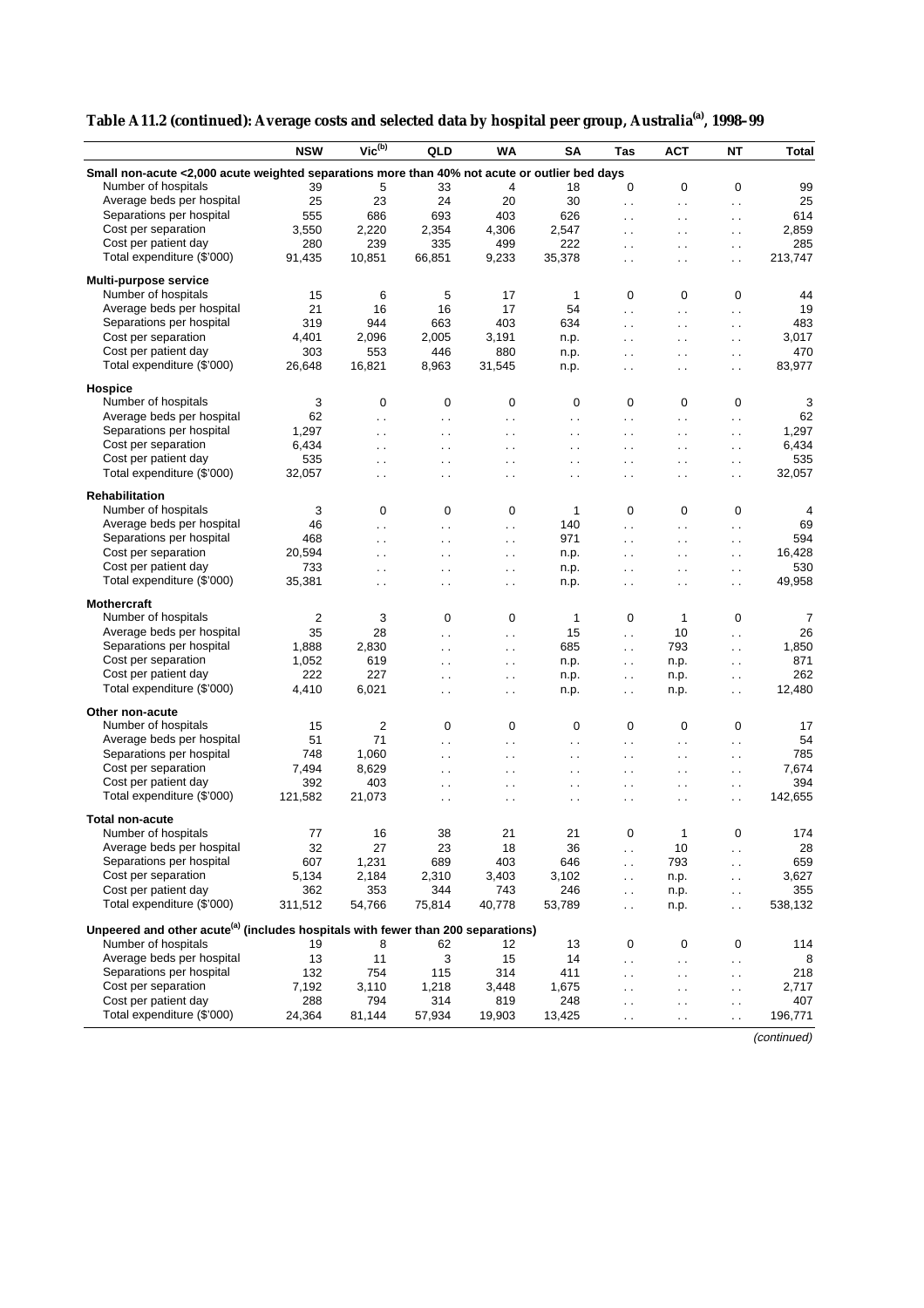| Table A11.2 (continued): Average costs and selected data by hospital peer group, Australia <sup>(a)</sup> , 1998-99 |  |
|---------------------------------------------------------------------------------------------------------------------|--|
|---------------------------------------------------------------------------------------------------------------------|--|

|                                         | <b>NSW</b> | Vic <sup>(b)</sup> | QLD       | <b>WA</b> | SA             | <b>Tas</b> | <b>ACT</b>     | <b>NT</b>            | Total      |
|-----------------------------------------|------------|--------------------|-----------|-----------|----------------|------------|----------------|----------------------|------------|
| Psychiatric <sup>(e)</sup>              |            |                    |           |           |                |            |                |                      |            |
| Number of hospitals                     | 8          | 1                  | 4         | 5         |                | 0          | 0              | 0                    | 19         |
| Average beds per hospital               | 138        | 73                 | 207       | 85        | 465            | . .        | $\cdot$ .      | $\cdot$ .            | 153        |
| Separations per hospital                | 1,279      | 570                | 372       | 626       | 3,744          | . .        | . .            | $\sim$               | 1,009      |
| Cost per separation                     | 15,108     | 23,344             | 62,662    | 15,742    | n.p.           | $\ddotsc$  | . .            | $\ddotsc$            | 20,120     |
| Cost per patient day                    | 328        | 863                | 182       | 368       | n.p.           | $\ddotsc$  | $\sim$         | $\sim$ $\sim$        | 313        |
| Total expenditure (\$'000)              | 196,201    | 13,306             | 97,866    | 57,849    | n.p.           | . .        | . .            | $\ddot{\phantom{0}}$ | 440,492    |
| Total                                   |            |                    |           |           |                |            |                |                      |            |
| Number of hospitals                     | 216        | 91                 | 185       | 91        | 76             | 3          | 3              | 5                    | 670        |
| Average beds per hospital               | 87         | 127                | 58        | 59        | 67             | 282        | 237            | 113                  | 80         |
| Separations per hospital                | 5,890      | 10,642             | 3,831     | 3,929     | 4,682          | 24,697     | 19,533         | 10,977               | 5,747      |
| Cost per separation                     | 2,926      | 2,381              | 2,449     | 2,955     | 2,559          | 2,533      | 3,257          | 2,562                | 2,662      |
| Cost per patient day                    | 635        | 625                | 571       | 738       | 627            | 689        | 882            | 737                  | 634        |
| Total expenditure (\$'000)              | 4,972,886  | 3,267,590          | 2,211,662 | 1,358,753 | 1,128,399      | 254,025    | 273,216        | 183,289              | 13,649,821 |
| <b>Teaching (Excluding psychiatric)</b> |            |                    |           |           |                |            |                |                      |            |
| Number of hospitals                     | 17         | 9                  | 10        | 4         | $\overline{4}$ | 3          | $\overline{c}$ | $\overline{2}$       | 51         |
| Average beds per hospital               | 425        | 845                | 382       | 568       | 433            | 282        | 350            | 229                  | 461        |
| Separations per hospital                | 36,795     | 76,223             | 28,854    | 52,086    | 49,022         | 24,697     | 29,299         | 23,697               | 40,757     |
| Average cost weight <sup>(u)</sup>      | 1.11       | 1.05               | 1.16      | 1.04      | 1.06           | 1.02       | 0.99           | 0.77                 | 1.07       |
| Cost per separation                     | 3,088      | 2,509              | 3.031     | 3.198     | 2,521          | 2,533      | 3,232          | 2,539                | 2,831      |
| Cost per patient day                    | 796        | 661                | 779       | 859       | 765            | 689        | 875            | 734                  | 752        |
| Cost per casemix-adjusted               |            |                    |           |           |                |            |                |                      |            |
| separation                              | 2,901      | 2,453              | 2,646     | 3.153     | 2,445          | 2,569      | 3,328          | 3,307                | 2,715      |
| Total expenditure (\$'000)              | 2,660,907  | 2,407,708          | 1,060,425 | 841,638   | 622,386        | 254,025    | 271,743        | 154,736              | 8,273,567  |

(a) Expenditure data excludes depreciation

(b) Victorian data reported at network level. Metropolitan networks contain many smaller, specialised and non-acute hospitals.

(c) Excludes a few small hospitals with missing expenditure data: 1 in Western Australia, 2 in NSW and all except the 3 major hospitals in Tasmania (d) Average cost weight from the National Hospital Morbidity Database, based on acute and unspecified separations and newborn episodes of care with

qualified days, using the 1998–99 AR-DRG v 4.0/4.1 combined cost weights (DHAC, Unpublished). New South Wales, Victoria, the Australian Capital Territory and the Northern Territory report in ICD-10-AM grouped to AR-DRG v4.1. Queensland, Western Australia, South Australia and Tasmania report in ICD-9-CM grouped to AR-DRG v4.0. (see appendix 4.)

(e) Psychiatric hospitals consist of a mix of short term acute, long term, psychogeriatric and forensic psychiatric hospitals (see appendix 11).

n.p. Not published.

. . Not applicable